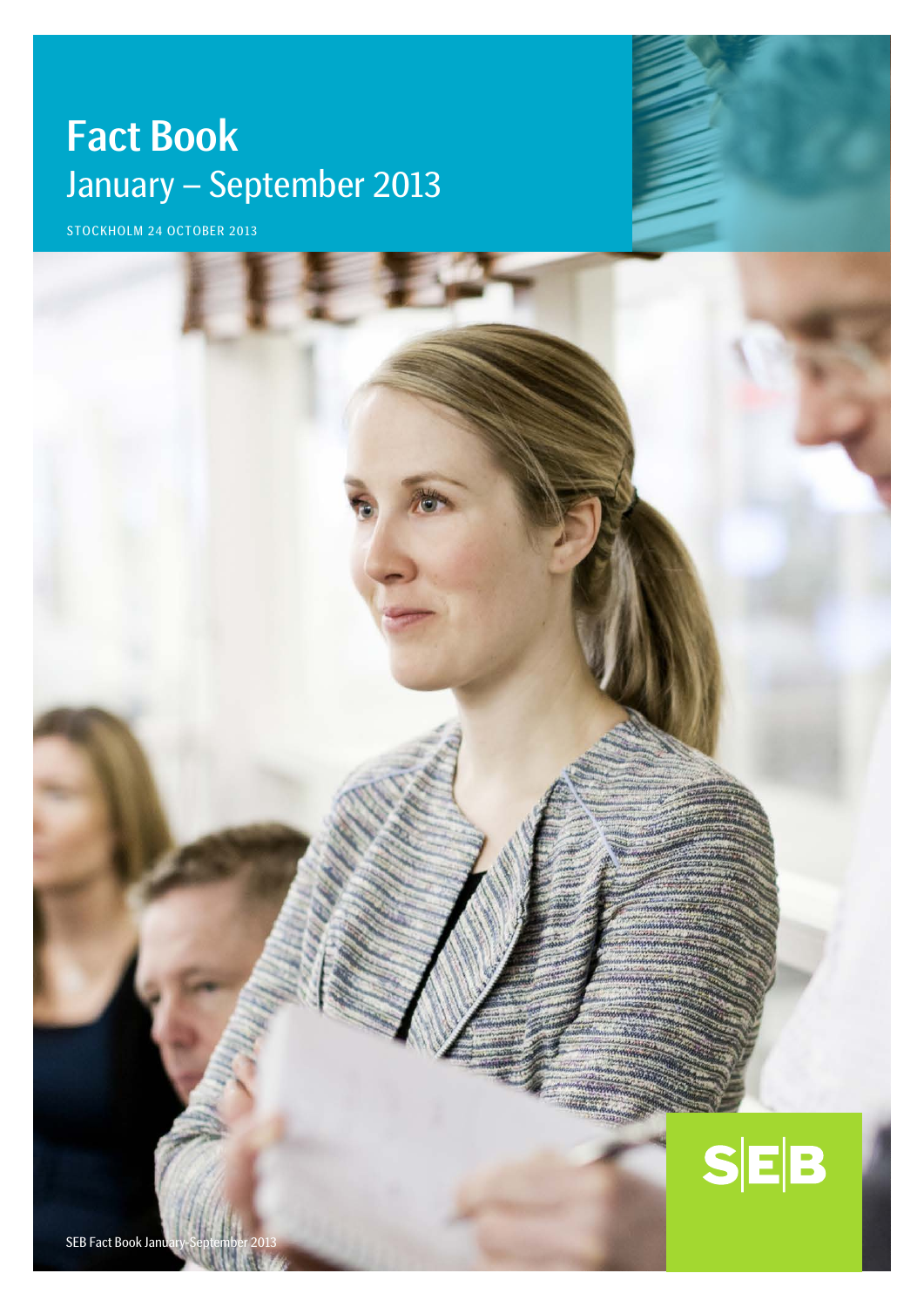# **Table of contents**

| 18 |
|----|
|    |
|    |
|    |
|    |
|    |
|    |
|    |
|    |
|    |
|    |
|    |
|    |
|    |
|    |
|    |
|    |
|    |
|    |
|    |
|    |
|    |
|    |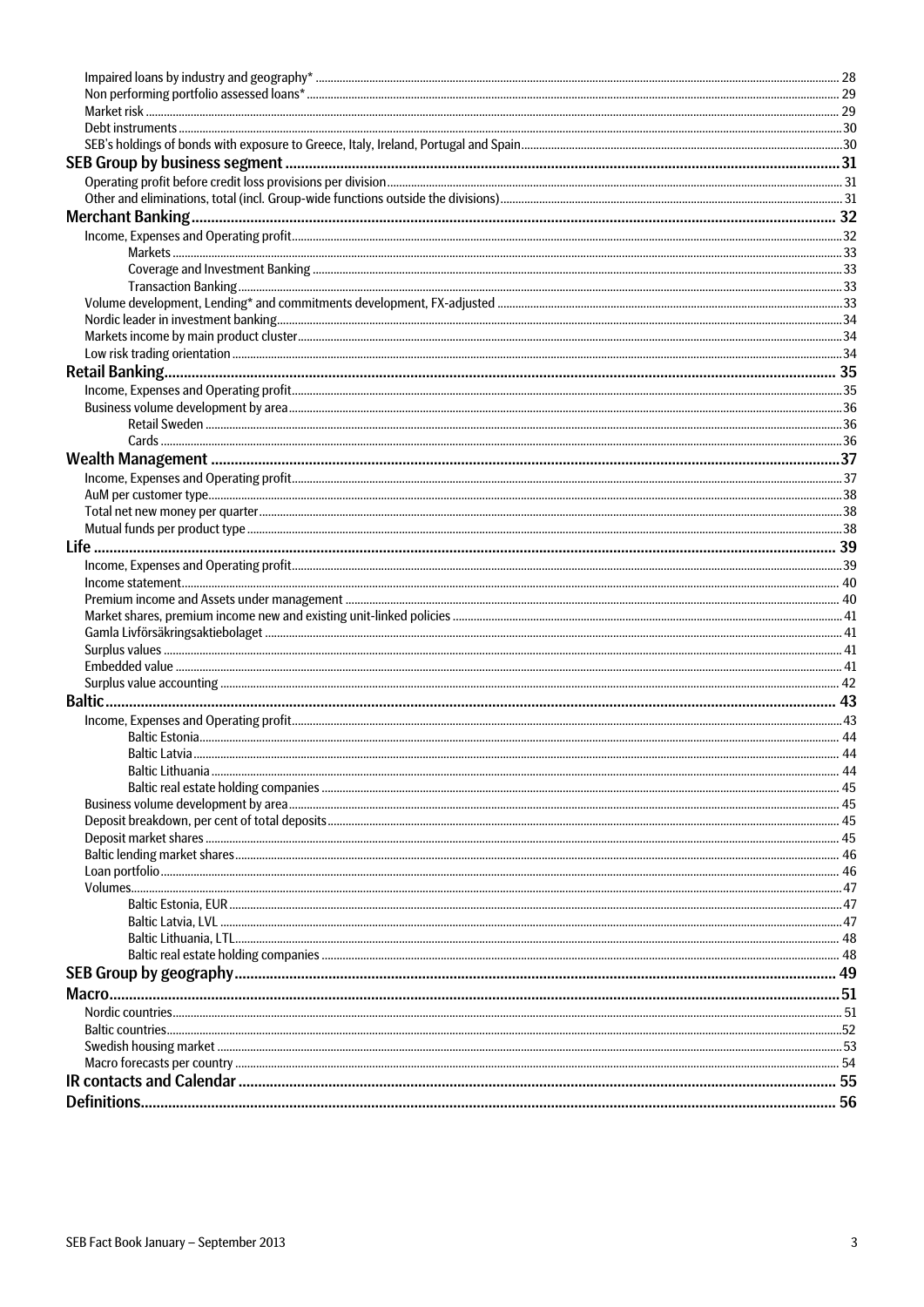# <span id="page-3-0"></span>About SEB

| <b>Mission</b>                 | To help people and businesses thrive by providing quality advice and financial resources.                                                                                                                                                                                                                                                                                                                                                                                                                                                                                                                                        |
|--------------------------------|----------------------------------------------------------------------------------------------------------------------------------------------------------------------------------------------------------------------------------------------------------------------------------------------------------------------------------------------------------------------------------------------------------------------------------------------------------------------------------------------------------------------------------------------------------------------------------------------------------------------------------|
| <b>Vision</b>                  | To be the trusted partner for customers with aspirations.                                                                                                                                                                                                                                                                                                                                                                                                                                                                                                                                                                        |
| <b>Customers &amp; markets</b> | 2,800 large corporates and institutions, 400,000 SMEs and 4 million private customers<br>bank with SEB. They are mainly located in eight markets around the Baltic Sea.                                                                                                                                                                                                                                                                                                                                                                                                                                                          |
| <b>Brand promise</b>           | Rewarding relationships.                                                                                                                                                                                                                                                                                                                                                                                                                                                                                                                                                                                                         |
| <b>Corporate objectives</b>    | The leading Nordic bank for corporates and institutions.                                                                                                                                                                                                                                                                                                                                                                                                                                                                                                                                                                         |
|                                | The top universal bank in Sweden and the Baltic countries.                                                                                                                                                                                                                                                                                                                                                                                                                                                                                                                                                                       |
| <b>Strategic priorities</b>    | Long-term customer relationships - build and develop relationships based on the customers' long-term<br>needs with a holistic perspective.<br>Growth in areas of strength – pursue growth in three selected core areas – large corporations and<br>financial institutions in the Nordic countries and Germany, small and medium-sized companies in<br>Sweden, and a holistic savings offering.<br>Resilience and flexibility – ensure the financial strength needed to demonstrate stability and resilience<br>as well as the flexibility to adapt operations in a cost-efficient manner to the prevailing market<br>conditions. |
| <b>People</b>                  | 16,000 highly skilled people serving customers from locations in some 20 countries;<br>covering different time zones, securing reach and local market knowledge.                                                                                                                                                                                                                                                                                                                                                                                                                                                                 |
| <b>Values</b>                  | Guided by our Code of Business Conduct and our core values:<br>professionalism, commitment, mutual respect and continuity.                                                                                                                                                                                                                                                                                                                                                                                                                                                                                                       |
| <b>History</b>                 | Over 150 years of business, building trust and sharing knowledge.<br>The Bank has always acted responsibly in society promoting entrepreneurship,<br>international outlook and long-term relationships.                                                                                                                                                                                                                                                                                                                                                                                                                          |

# SEB history

- 1856- Stockholms Enskilda Bank was founded
- 1972- Merger with Skandinaviska Banken
- 1990- Swedish bank crises. Several acquisitions: Trygg Hansa (1997), Baltic banks (1998), SEB AG (1999), Ukraine (2004)
- 2011- A Nordic relationship bank. Divestment of German retail and Ukrainian retail

# <span id="page-3-1"></span>Financial targets

| <b>Financial targets and outcome</b>             | 2010 | 2011 | 2012            | 01 2013 | Q <sub>2</sub> 2013 | 03 2013 | <b>Target</b>                      |
|--------------------------------------------------|------|------|-----------------|---------|---------------------|---------|------------------------------------|
| Return on equity (per cent)                      | 6.8  | 11.1 | 11.1            | 11.0    | 14.1                | 13.4    | Competitive with peers             |
| Core Tier 1 ratio (Basel 2.5, per cent)          | 14.2 | 13.7 | 15.1            | 15.3    | 16.1                | 17.4    |                                    |
| Common Equity Tier 1 ratio (Basel III, per cent) |      |      | 13.1            | 13.4    | 14.2                | 15.0    | 13%                                |
| Dividend (per cent of earnings per share)        | 49   | 35   | 52 <sup>1</sup> |         |                     |         | Dividend payout ratio 40% or above |
| SEK 2.75 per share decided by the AGM            |      |      |                 |         |                     |         |                                    |

# <span id="page-3-2"></span>Rating

|              | Moody's<br><b>Outlook Stable</b> | <b>Standard &amp; Poor's</b><br><b>Outlook Negative</b> |            | <b>Fitch</b><br><b>Outlook Stable</b> |            |  |  |
|--------------|----------------------------------|---------------------------------------------------------|------------|---------------------------------------|------------|--|--|
| <b>Short</b> | Long                             | <b>Short</b>                                            | Long       | <b>Short</b>                          | Long       |  |  |
| $P-1$        | Aaa                              | $A-1+$                                                  | AAA        | $F1+$                                 | AAA        |  |  |
| $P-2$        | Aa1                              | $A-1$                                                   | $AA+$      | F1                                    | $AA+$      |  |  |
| $P-3$        | Aa2                              | $A-2$                                                   | AA         | F <sub>2</sub>                        | AA         |  |  |
|              | Aa3                              | $A-3$                                                   | AA-        | F <sub>3</sub>                        | AA-        |  |  |
|              | $\mathbf{M}$                     |                                                         | $A+$       |                                       | $A+$       |  |  |
|              | A2                               |                                                         | Α          |                                       | А          |  |  |
|              | A3                               |                                                         | A-         |                                       | A-         |  |  |
|              | Baa1                             |                                                         | BBB+       |                                       | BBB+       |  |  |
|              | Baa2                             |                                                         | <b>BBB</b> |                                       | <b>BBB</b> |  |  |
|              | Baa3                             |                                                         | BBB-       |                                       | BBB-       |  |  |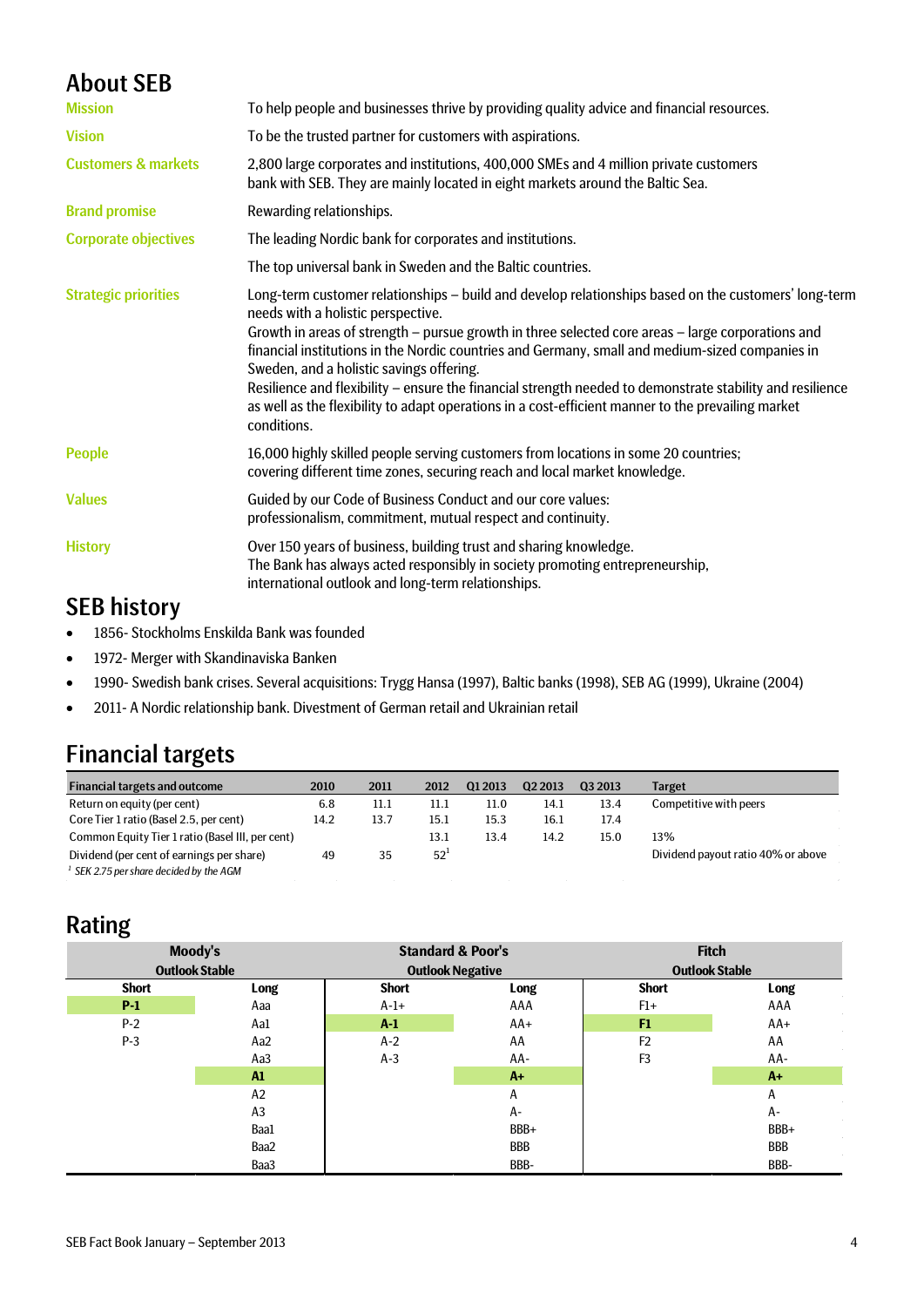# <span id="page-4-0"></span>**Organisation**



# <span id="page-4-1"></span>Full-time equivalents, end of quarter

|                                     | Q3     | Q <sub>4</sub> | Q1     | Q <sub>2</sub> | Q <sub>3</sub> | Q <sub>4</sub> | Q1     | Q <sub>2</sub> | Q <sub>3</sub> |
|-------------------------------------|--------|----------------|--------|----------------|----------------|----------------|--------|----------------|----------------|
|                                     | 2011   | 2011           | 2012   | 2012           | 2012           | 2012           | 2013   | 2013           | 2013           |
| <b>Merchant Banking</b>             | 2,409  | 2,414          | 2,414  | 2,414          | 2,429          | 2,392          | 2,240  | 2,228          | 2,216          |
| <b>Retail Banking</b>               | 3,651  | 3,684          | 3,724  | 3,834          | 3,649          | 3,649          | 3,533  | 3,585          | 3,342          |
| <b>RB</b> Sweden                    | 2,869  | 2,905          | 2,959  | 3,072          | 2,882          | 2,898          | 2,814  | 2,892          | 2,676          |
| <b>RB Cards</b>                     | 782    | 779            | 765    | 762            | 767            | 751            | 719    | 693            | 666            |
| <b>Wealth Management</b>            | 965    | 957            | 955    | 948            | 913            | 919            | 896    | 890            | 876            |
| Life                                | 1,331  | 1,323          | 1,305  | 1,303          | 1,323          | 1,338          | 1,333  | 1,349          | 1,358          |
| <b>Baltic</b>                       | 3,112  | 3,065          | 3,030  | 2,990          | 2,907          | 2,857          | 2,792  | 2,793          | 2,794          |
| <b>Baltic Estonia</b>               | 922    | 891            | 875    | 863            | 839            | 814            | 797    | 802            | 792            |
| <b>Baltic Latvia</b>                | 883    | 863            | 881    | 867            | 837            | 821            | 807    | 805            | 813            |
| <b>Baltic Lithuania</b>             | 1,282  | 1,285          | 1,248  | 1,233          | 1,203          | 1,193          | 1,160  | 1,152          | 1,156          |
| <b>Baltic Real Estate Companies</b> | 25     | 26             | 26     | 27             | 28             | 29             | 28     | 34             | 33             |
| <b>Business Support</b>             | 3,805  | 3,864          | 3,928  | 3,915          | 3,885          | 3,847          | 3,826  | 3,828          | 3,824          |
| <b>Other total</b>                  | 5,322  | 5,364          | 5,278  | 5,258          | 5,194          | 5,140          | 5,152  | 5,159          | 5,157          |
| <b>SEB Group</b>                    |        |                |        |                |                |                |        |                |                |
| <b>Continuing operations</b>        | 16,790 | 16,807         | 16,706 | 16,747         | 16,415         | 16,295         | 15,946 | 16,004         | 15,743         |
| Discontinued operations             | 830    | 764            | 728    | 66             | 65             | 62             | 20     | 19             | 19             |
| <b>SEB Group</b>                    | 17,620 | 17,571         | 17,434 | 16,813         | 16,480         | 16,357         | 15,966 | 16,023         | 15,762         |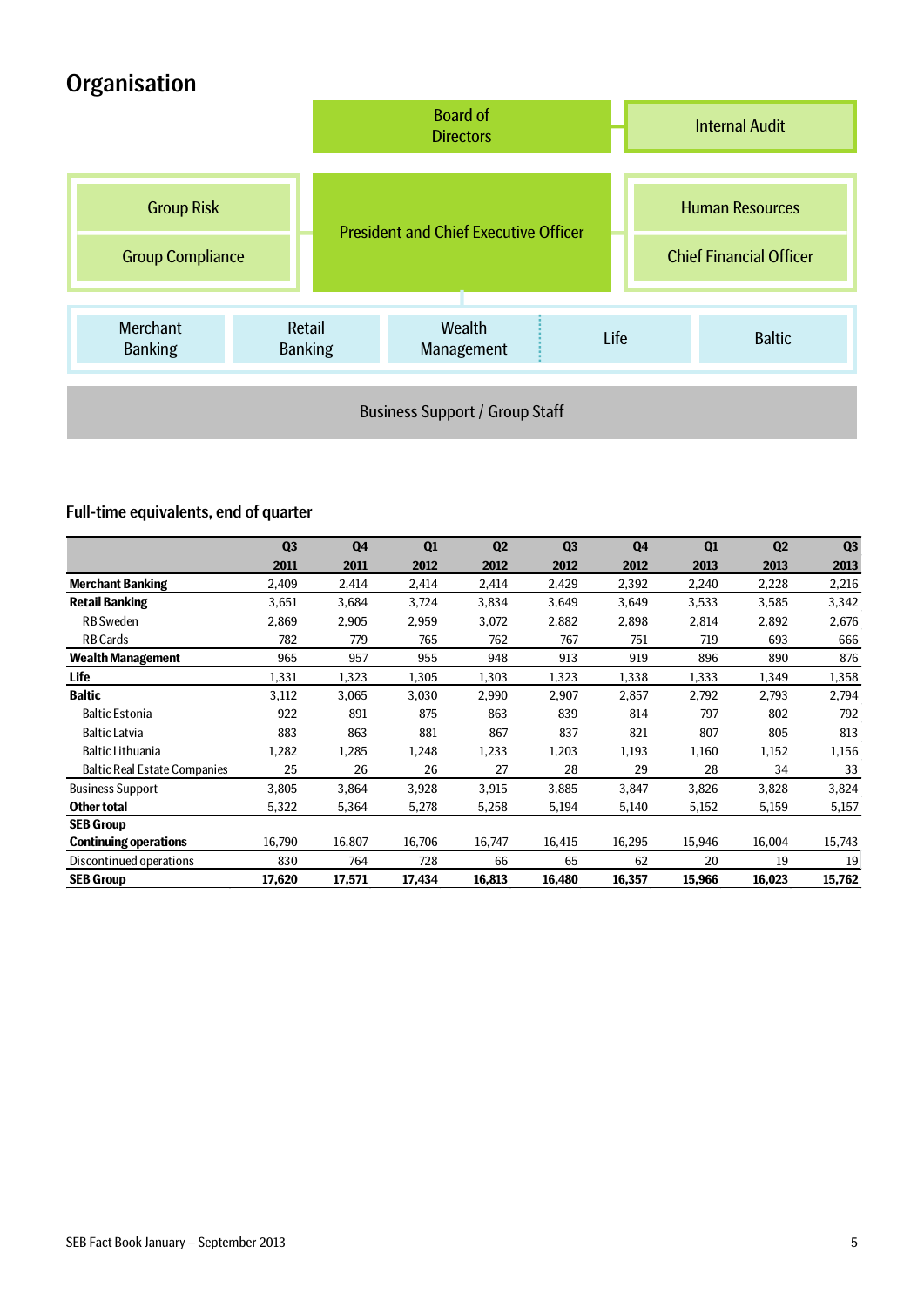# <span id="page-5-0"></span>Corporate Governance

SEB follows the Swedish Code of Corporate Governance (Bolagsstyrningskoden). The structure of responsibility distribution and governance comprises:

- Annual General Meeting (AGM)
- Board of Directors
- President and Chief Executive Officer (CEO)
- Divisions, business areas and business units
- Business Support and staff functions
- Internal Audit, Compliance and Group Risk organisation.

### <span id="page-5-1"></span>Board

The Board members are appointed by the shareholders at the AGM for a one-year term of office, extending through the next AGM. The Board of Directors consists of eleven members without any deputies, elected by the AGM, and of two members and two deputies appointed by the employees.

In order for the Board to form a quorum more than half of the

### <span id="page-5-2"></span>Group Executive Committee

The President and CEO has three different committees at her disposal; the Group Executive Committee, the Group Risk Committee and the Asset and Liability Committee. The GEC deals with, among other things, matters of common concern to several divisions, strategic issues, business plans, financial forecasts and reports.

The Board of Directors and the President and CEO perform their governing and controlling roles through several policies and instructions, the purpose of which is to clearly define the distribution

members must be present. The President and CEO, Annika Falkengren, is the only Board member elected by the AGM who is equally an employee of the Bank. All other Board members elected by the AGM are considered to be independent in relation to the Bank and its Management. Two Board members are considered nonindependent in relation to major shareholders.

of responsibility.

The Rules of Procedure for the Board of Directors, the Instruction for the President and Chief Executive Officer, the Instruction for the Activities, the Group's Credit Instruction, Instruction for handling of Conflicts of Interest, Ethics Policy, Risk Policy, Instruction for procedures against Money Laundering and Financing of Terrorism, Remuneration Policy, Code of Business Conduct and the Corporate Sustainability Policy are of special importance.



SEB's activities are managed, controlled and followed up in accordance with policies and instructions established by the Board and the President and CEO.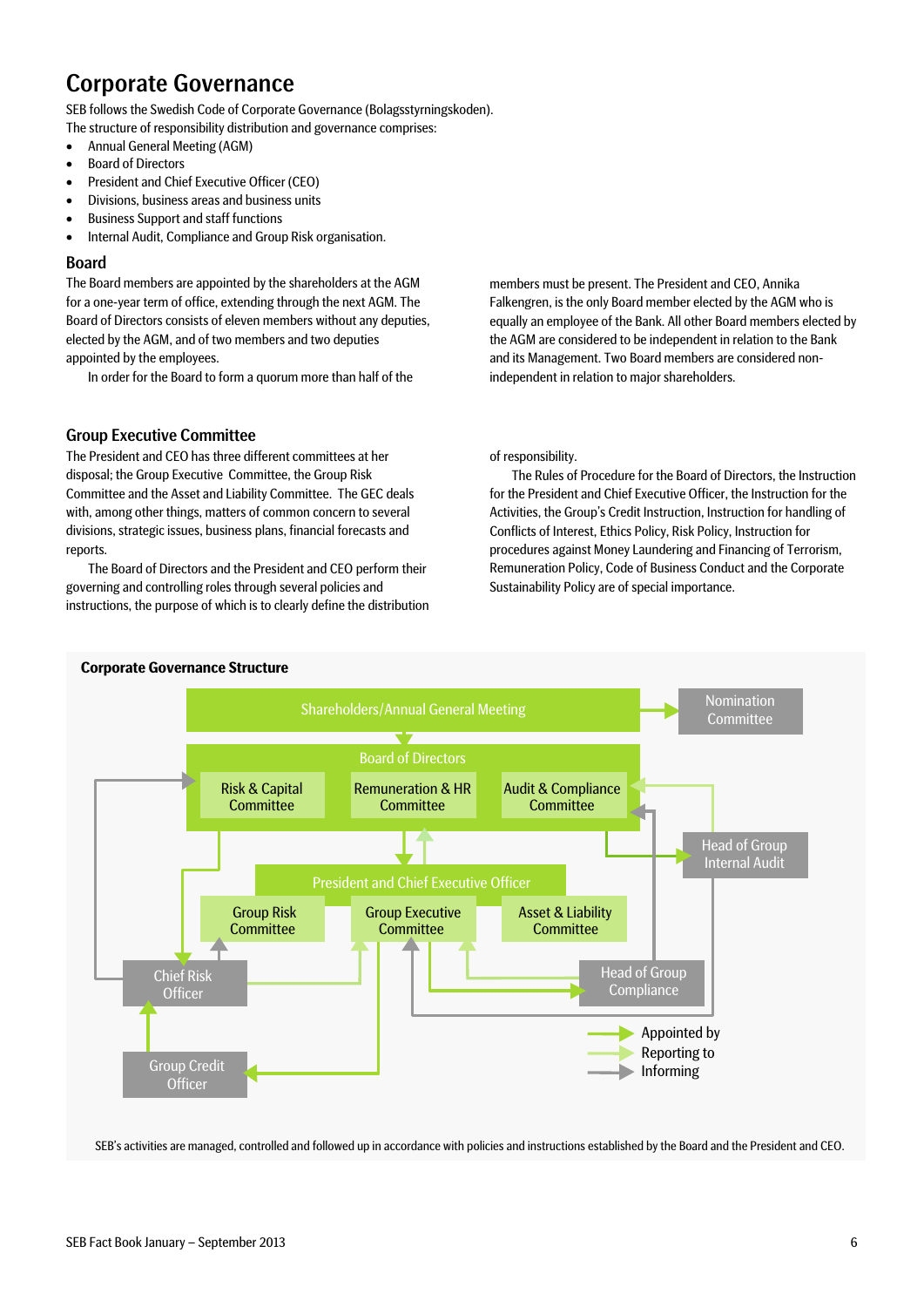### <span id="page-6-0"></span>Share and shareholders

<span id="page-6-1"></span>The SEB share Jan 2010 – Sep 2013 Index



Dec-09 Mar-10 Jun-10 Sep-10 Dec-10 Mar-11 Jun-11 Sep-11 Dec-11 Mar-12 Jun-12 Sep-12 Dec-12 Mar-13 Jun-13 Sep-13

### <span id="page-6-2"></span>SEB's major shareholders Dividend development

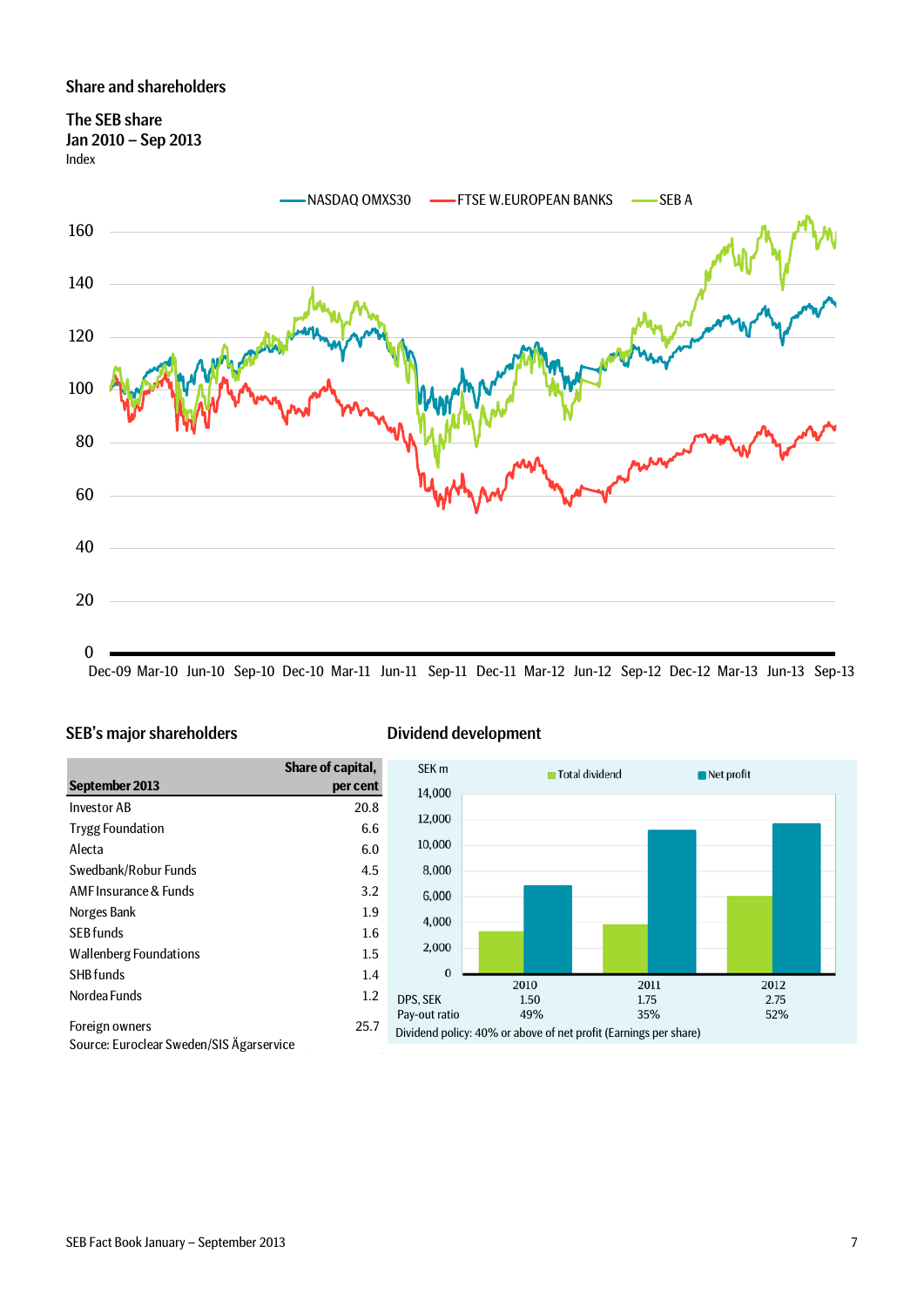# <span id="page-7-0"></span>Income statement

## <span id="page-7-1"></span>SEB Group

|                                              | Q <sub>3</sub> | Q <sub>2</sub> |                 | Q <sub>3</sub> |                |           | Jan-Sep   |                | <b>Full year</b> |
|----------------------------------------------|----------------|----------------|-----------------|----------------|----------------|-----------|-----------|----------------|------------------|
| <b>SEK m</b>                                 | 2013           | 2013           | %               | 2012           | %              | 2013      | 2012      | %              | 2012             |
| Net interest income                          | 4,759          | 4,677          | $\overline{2}$  | 4,466          | $\overline{7}$ | 13,895    | 13,177    | $\sqrt{5}$     | 17,635           |
| Net fee and commission income                | 3,735          | 3,811          | $-2$            | 3,192          | 17             | 10,793    | 9,905     | 9              | 13,620           |
| Net financial income                         | 825            | 1,087          | $-24$           | 1,091          | $-24$          | 2,866     | 3,597     | $-20$          | 4,579            |
| Net life insurance income                    | 794            | 689            | 15              | 861            | -8             | 2,365     | 2,597     | -9             | 3,428            |
| Net other income                             | 211            | 384            | $-45$           | 71             | 197            | 604       | $-90$     |                | $-439$           |
| <b>Total operating income</b>                | 10,324         | 10,648         | $-3$            | 9,681          | $\overline{z}$ | 30,523    | 29,186    | $\overline{5}$ | 38,823           |
| Staff costs                                  | $-3,474$       | $-3,613$       | $-4$            | $-3,602$       | $-4$           | $-10.643$ | $-10,924$ | $-3$           | $-14,596$        |
| Other expenses                               | $-1,457$       | $-1,481$       | $-2$            | $-1,573$       | $-7$           | $-4,519$  | $-4,816$  | $-6$           | $-6,444$         |
| Depreciation, amortisation and impairment    |                |                |                 |                |                |           |           |                |                  |
| of tangible and intangible assets            | $-522$         | $-491$         | 6               | $-464$         | 13             | $-1,464$  | $-1,388$  | 5              | $-2,612$         |
| <b>Total operating expenses</b>              | $-5,453$       | $-5,585$       | $\overline{-2}$ | $-5,639$       | $-3$           | $-16,626$ | $-17,128$ | $-3$           | $-23,652$        |
| <b>Profit before credit losses</b>           | 4,871          | 5,063          | $-4$            | 4,042          | 21             | 13,897    | 12,058    | 15             | 15,171           |
| Gains less losses from disposals of tangible |                |                |                 |                |                |           |           |                |                  |
| and intangible assets                        | 14             | 11             | 27              | 1              |                | 35        | $-1$      |                | 1                |
| Net credit losses                            | $-267$         | $-291$         | -8              | $-186$         | 44             | $-814$    | $-661$    | 23             | $-937$           |
| <b>Operating profit</b>                      | 4,618          | 4,783          | $-3$            | 3,857          | 20             | 13,118    | 11,396    | 15             | 14,235           |
| Income tax expense                           | $-865$         | $-975$         | $-11$           | $-868$         | 0              | $-2,545$  | $-2,494$  | 2              | $-2,093$         |
| Net profit from continuing operations        | 3,753          | 3,808          | $-1$            | 2,989          | 26             | 10,573    | 8,902     | 19             | 12,142           |
| Discontinued operations                      |                | $-17$          | $-100$          | $-155$         | $-100$         | $-17$     | $-487$    | $-97$          | $-488$           |
| Net profit                                   | 3,753          | 3,791          | $-1$            | 2,834          | 32             | 10,556    | 8,415     | 25             | 11,654           |
| Attributable to minority interests           | $\overline{2}$ | $\mathbf{1}$   | 100             | $\overline{4}$ | $-50$          | 6         | 15        | $-60$          | 22               |
| Attributable to shareholders                 | 3,751          | 3,790          | $-1$            | 2,830          | 33             | 10,550    | 8,400     | 26             | 11,632           |
| Continuing operations                        |                |                |                 |                |                |           |           |                |                  |
| Basic earnings per share, SEK                | 1.71           | 1.74           |                 | 1.36           |                | 4.82      | 4.06      |                | 5.53             |
| Diluted earnings per share, SEK              | 1.70           | 1.72           |                 | 1.36           |                | 4.79      | 4.04      |                | 5.51             |
| <b>Total operations</b>                      |                |                |                 |                |                |           |           |                |                  |
| Basic earnings per share, SEK                | 1.71           | 1.73           |                 | 1.29           |                | 4.82      | 3.83      |                | 5.31             |
| Diluted earnings per share, SEK              | 1.70           | 1.72           |                 | 1.29           |                | 4.78      | 3.82      |                | 5.29             |

## <span id="page-7-2"></span>Income, Expenses and Operating profit





### Including:

*SEK 2,394m goodwill write-down for Baltics and Russia in Q2 2009 and SEK 1.3bn capital gain on repurchased bonds*

*SEK 270m capital gain on repurchased bonds in Q4 2009*

*SEK 755m restructuring costs for German Retail divestment in Q3 2010*

*SEK 402m cost for buy-backs of covered bonds and SEK 753m impairment/loss on IT investment assets in Q4 2012*

*SEK 201m gain on repurchased subordinated debt in Q2 2013*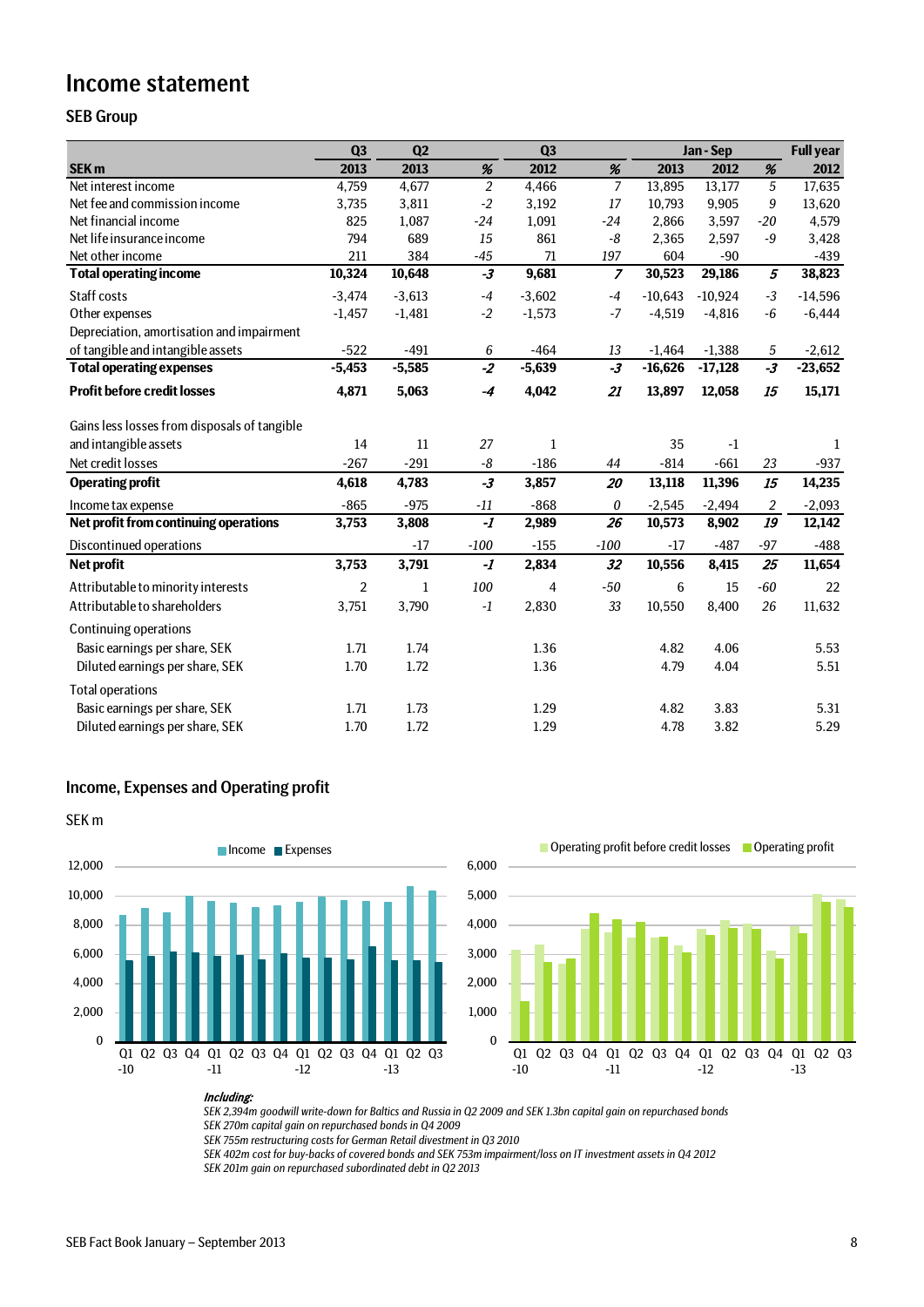### <span id="page-8-0"></span>Income statement, quarters SEB Group

|                                              | Q <sub>3</sub> | Q <sub>4</sub> | Q1       | Q <sub>2</sub> | Q <sub>3</sub> | Q <sub>4</sub> | Q1       | Q2       | Q3             |
|----------------------------------------------|----------------|----------------|----------|----------------|----------------|----------------|----------|----------|----------------|
| <b>SEK m</b>                                 | 2011           | 2011           | 2012     | 2012           | 2012           | 2012           | 2013     | 2013     | 2013           |
|                                              |                |                |          |                |                |                |          |          |                |
| Net interest income                          | 4,122          | 4,318          | 4,181    | 4,530          | 4,466          | 4,458          | 4,459    | 4,677    | 4,759          |
| Net fee and commission income                | 3,489          | 3,637          | 3,264    | 3,449          | 3,192          | 3,715          | 3,247    | 3,811    | 3,735          |
| Net financial income                         | 903            | 589            | 1,379    | 1,127          | 1,091          | 982            | 954      | 1,087    | 825            |
| Net life insurance income                    | 659            | 992            | 915      | 821            | 861            | 831            | 882      | 689      | 794            |
| Net other income                             | 34             | $-202$         | $-150$   | $-11$          | 71             | $-349$         | 9        | 384      | 211            |
| <b>Total operating income</b>                | 9,207          | 9,334          | 9,589    | 9,916          | 9,681          | 9,637          | 9,551    | 10,648   | 10,324         |
| Staff costs                                  | $-3,494$       | $-3,527$       | $-3,618$ | $-3,704$       | $-3,602$       | $-3,672$       | $-3,556$ | $-3,613$ | $-3,474$       |
| Other expenses                               | $-1,705$       | $-2,030$       | $-1,653$ | $-1,590$       | $-1,573$       | $-1,628$       | $-1,581$ | $-1,481$ | $-1,457$       |
| Depreciation, amortisation and impairment    |                |                |          |                |                |                |          |          |                |
| of tangible and intangible assets            | $-435$         | $-475$         | $-464$   | $-460$         | $-464$         | $-1,224$       | $-451$   | $-491$   | $-522$         |
| <b>Total operating expenses</b>              | $-5,634$       | $-6,032$       | $-5,735$ | $-5,754$       | $-5,639$       | $-6,524$       | $-5,588$ | $-5,585$ | $-5,453$       |
| <b>Profit before credit losses</b>           | 3,573          | 3,302          | 3,854    | 4,162          | 4,042          | 3,113          | 3,963    | 5,063    | 4,871          |
| Gains less losses from disposals of tangible |                |                |          |                |                |                |          |          |                |
| and intangible assets                        | $\overline{2}$ | $-1$           | 2        | $-4$           | $\mathbf{1}$   | 2              | 10       | 11       | 14             |
| Net credit losses                            | 33             | $-240$         | $-206$   | $-269$         | $-186$         | $-276$         | $-256$   | $-291$   | $-267$         |
| <b>Operating profit</b>                      | 3,608          | 3,061          | 3,650    | 3,889          | 3,857          | 2,839          | 3,717    | 4,783    | 4,618          |
| Income tax expense                           | $-834$         | $-504$         | $-793$   | $-833$         | $-868$         | 401            | $-705$   | $-975$   | $-865$         |
| Net profit from continuing operations        | 2,774          | 2,557          | 2,857    | 3,056          | 2,989          | 3,240          | 3,012    | 3,808    | 3,753          |
| Discontinued operations                      | $-24$          | $-300$         | $-246$   | $-86$          | $-155$         | $-1$           |          | $-17$    |                |
| <b>Net profit</b>                            | 2,750          | 2,257          | 2,611    | 2,970          | 2,834          | 3,239          | 3,012    | 3,791    | 3,753          |
| Attributable to minority interests           | 7              | 10             | 5        | 6              | 4              | $\overline{7}$ | 3        | 1        | $\overline{2}$ |
| Attributable to shareholders                 | 2,743          | 2,247          | 2,606    | 2,964          | 2,830          | 3,232          | 3,009    | 3,790    | 3,751          |

# <span id="page-8-1"></span>Share of operating profit

September 2013, 12 months rolling



*Geography and Divisions excluding Other and eliminations, see page 31*

*\* Excluding centralised Treasury operations*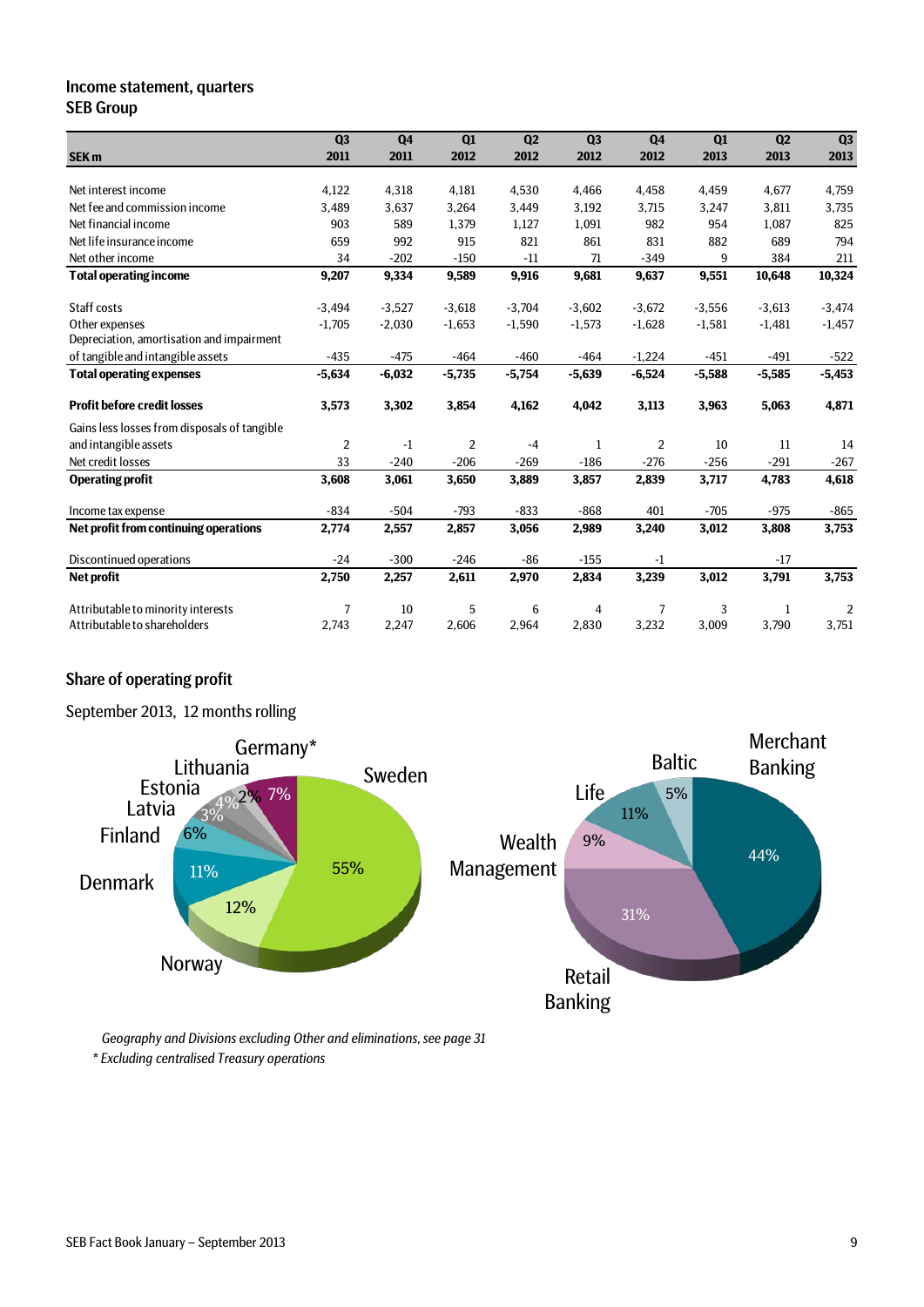### <span id="page-9-0"></span>Key figures – SEB Group

|                                                                      | Q <sub>3</sub> | Q <sub>4</sub> | Q1      | Q2      | Q3      | Q <sub>4</sub> | Q1     | Q2      | Q <sub>3</sub> |
|----------------------------------------------------------------------|----------------|----------------|---------|---------|---------|----------------|--------|---------|----------------|
|                                                                      | 2011           | 2011           | 2012    | 2012    | 2012    | 2012           | 2013   | 2013    | 2013           |
| <b>Continuing operations</b>                                         |                |                |         |         |         |                |        |         |                |
| Return on equity, continuing operations, %                           | 11.23          | 10.05          | 11.06   | 11.83   | 11.35   | 11.93          | 11.03  | 14.08   | 13.37          |
| Basic earnings per share, continuing operations, SEK                 | 1.26           | 1.16           | 1.30    | 1.39    | 1.36    | 1.47           | 1.37   | 1.74    | 1.71           |
| Diluted earnings per share, continuing operations, SEK               | 1.25           | 1.16           | 1.30    | 1.39    | 1.36    | 1.47           | 1.36   | 1.72    | 1.70           |
| Cost/income ratio, continuing operations                             | 0.61           | 0.65           | 0.60    | 0.58    | 0.58    | 0.68           | 0.59   | 0.52    | 0.53           |
| Number of full time equivalents, continuing operations <sup>1)</sup> | 16,790         | 16,807         | 16,706  | 16,747  | 16,415  | 16,295         | 15,946 | 16,004  | 15,743         |
| <b>Total operations</b>                                              |                |                |         |         |         |                |        |         |                |
| Return on equity, %                                                  | 11.13          | 8.87           | 10.10   | 11.50   | 10.76   | 11.93          | 11.03  | 14.02   | 13.37          |
| Return on total assets, %                                            | 0.49           | 0.38           | 0.44    | 0.50    | 0.47    | 0.53           | 0.48   | 0.58    | 0.59           |
| Return on risk-weighted assets, %                                    | 1.36           | 1.09           | 1.25    | 1.39    | 1.31    | 1.49           | 1.37   | 1.66    | 1.63           |
| Basic earnings per share, SEK                                        | 1.25           | 1.02           | 1.19    | 1.35    | 1.29    | 1.47           | 1.37   | 1.73    | 1.71           |
| Weighted average number of shares, millions <sup>2)</sup>            | 2,194          | 2,193          | 2,189   | 2,192   | 2,193   | 2,192          | 2,192  | 2,189   | 2,192          |
| Diluted earnings per share, SEK                                      | 1.24           | 1.02           | 1.19    | 1.35    | 1.29    | 1.47           | 1.36   | 1.72    | 1.70           |
| Weighted average number of diluted shares, millions <sup>3)</sup>    | 2,205          | 2,203          | 2,196   | 2,196   | 2,198   | 2,202          | 2,210  | 2,208   | 2,206          |
| Net worth per share, SEK                                             | 50.86          | 51.99          | 51.85   | 53.38   | 55.30   | 56.33          | 54.94  | 55.93   | 58.76          |
| Equity per share, SEK                                                | 45.79          | 46.75          | 46.32   | 47.38   | 48.60   | 49.92          | 48.53  | 49.93   | 52.72          |
| Average shareholders' equity, SEK, billion                           | 98.6           | 101.4          | 103.1   | 103.1   | 105.1   | 108.5          | 109.1  | 108.2   | 112.2          |
| Credit loss level, %                                                 | $-0.01$        | 0.08           | 0.06    | 0.08    | 0.11    | 0.08           | 0.07   | 0.09    | 0.08           |
| Liquidity Coverage Ratio (LCR) <sup>4)</sup> , %                     |                |                | 109     | 108     | 154     | 113            | 111    | 114     | 114            |
| Capital adequacy including transitional floor <sup>5)</sup> :        |                |                |         |         |         |                |        |         |                |
| Risk-weighted assets, SEK billion                                    | 827            | 828            | 835     | 867     | 860     | 879            | 901    | 929     | 911            |
| Core Tier 1 capital ratio, %                                         | 11.25          | 11.25          | 11.24   | 11.12   | 11.33   | 10.05          | 9.88   | 10.28   | 10.95          |
| Tier 1 capital ratio, %                                              | 13.06          | 13.01          | 12.96   | 12.79   | 12.94   | 11.65          | 10.82  | 11.12   | 11.77          |
| Total capital ratio, %                                               | 12.77          | 12.50          | 12.35   | 12.31   | 12.74   | 11.47          | 11.20  | 11.29   | 11.74          |
| Capital adequacy without transitional floor (Basel II):              |                |                |         |         |         |                |        |         |                |
| Risk-weighted assets, SEK billion                                    | 667            | 679            | 675     | 632     | 591     | 586            | 583    | 593     | 574            |
| Core Tier 1 capital ratio, %                                         | 13.94          | 13.71          | 13.91   | 15.25   | 16.51   | 15.09          | 15.26  | 16.10   | 17.37          |
| Tier 1 capital ratio, %                                              | 16.18          | 15.87          | 16.03   | 17.54   | 18.85   | 17.48          | 16.71  | 17.43   | 18.67          |
| Total capital ratio, %                                               | 15.83          | 15.24          | 15.29   | 16.88   | 18.56   | 17.22          | 17.30  | 17.70   | 18.62          |
| Number of full time equivalents <sup>1)</sup>                        | 17,620         | 17,571         | 17,434  | 16,813  | 16,480  | 16,357         | 15,966 | 16,023  | 15,762         |
| Assets under custody, SEK billion                                    | 4,321          | 4,490          | 4,982   | 4,989   | 4,788   | 5,191          | 5,443  | 5,411   | 5,814          |
| Assets under management, SEK billion                                 | 1,241          | 1,261          | 1,317   | 1,261   | 1,271   | 1,328          | 1,374  | 1,387   | 1,427          |
| <b>Discontinued operations</b>                                       |                |                |         |         |         |                |        |         |                |
| Basic earnings per share, discontinued operations, SEK               | $-0.01$        | $-0.14$        | $-0.11$ | $-0.04$ | $-0.07$ | 0.00           | 0.00   | $-0.01$ | 0.00           |
| Diluted earnings per share, discontinued operations, SEK             | $-0.01$        | $-0.14$        | $-0.11$ | $-0.04$ | $-0.07$ | 0.00           | 0.00   | $-0.01$ | 0.00           |

1) Quarterly numbers are for last month of quarter.

3) Calculated dilution based on the estimated economic value of the long-term incentive programmes. 2) The number of issued shares was 2,194,171,802. SEB owned 2,188,734 Class A shares for the equity-based programme at year end 2012. During 2013 SEB has repurchased 17,500,000 shares and 18,871,496 shares have been sold. Thus, as at 30 September 2013 SEB owned 817,238 Class A-shares with a market value of SEK56m.

4) According to Swedish FSA regulations for respective period.

5) 80 per cent of RWA in Basel I

### <span id="page-9-1"></span>Impact from exchange rate fluctuations



| <b>SEK m</b>             | Q3-13/Q3-12 | Q3-13/Q2-13          | <b>YTD-13/YTD-12</b> |
|--------------------------|-------------|----------------------|----------------------|
| <b>Total income</b>      | $+14$       | $+13$                | $-299$               |
| <b>Total expenses</b>    | $-15$       | $-10$                | $+149$               |
| Net credit losses        | $-2$        | $-1$                 | $+7$                 |
| Operating profit         | $-3$        | $+2$                 | $-143$               |
| <b>SEK bn</b>            |             | <b>Sep-13/Dec-12</b> |                      |
| Loans to the public      |             | -3                   |                      |
| Deposits from the public |             | $-1$                 |                      |
| RWA - Basel II           |             | $-2$                 |                      |
| <b>Total assets</b>      |             | $-11$                |                      |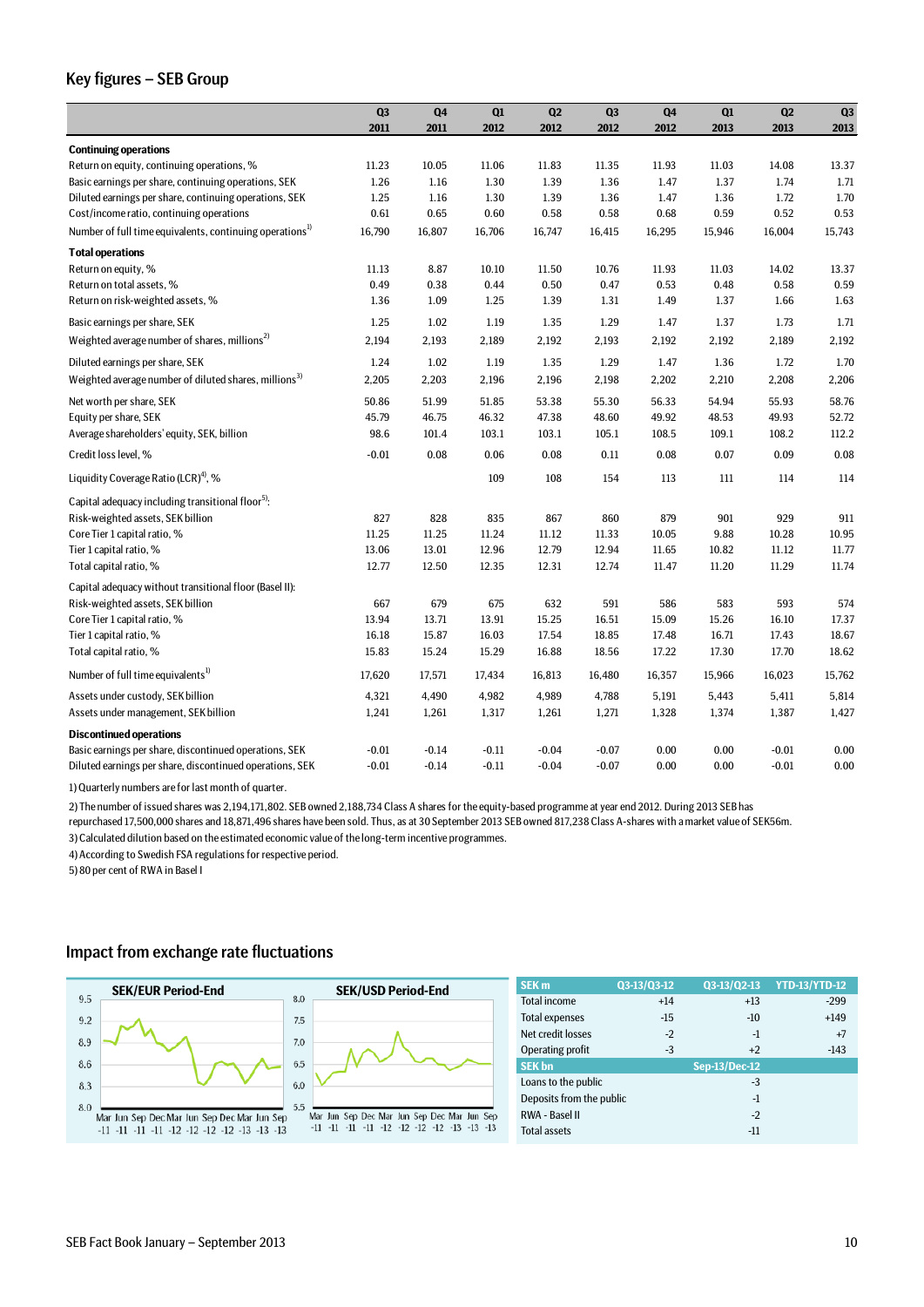# <span id="page-10-0"></span>Net interest income analysis

### SEB Group, SEK m

| $\sim$ $\sim$ $\sim$ $\sim$ | Q <sub>3</sub> | Q4    | Q1    | Q <sub>2</sub> | Q <sub>3</sub> | Q4    | Q1    | Q2    | Q <sub>3</sub> |
|-----------------------------|----------------|-------|-------|----------------|----------------|-------|-------|-------|----------------|
|                             | 2011           | 2011  | 2012  | 2012           | 2012           | 2012  | 2013  | 2013  | 2013           |
|                             |                |       |       |                |                |       |       |       |                |
| Lending volumes and margins | 3,028          | 3,209 | 3,010 | 3,110          | 3.237          | 3.436 | 3,502 | 3,566 | 3,699          |
| Deposit volumes and margins | 895            | 907   | 892   | 849            | 769            | 624   | 565   | 561   | 587            |
| Funding and Other           | 199            | 202   | 279   | 571            | 460            | 398   | 392   | 550   | 473            |
| Net interest income         | 4.122          | 4.318 | 4,181 | 4.530          | 4,466          | 4.458 | 4.459 | 4,677 | 4,759          |

# <span id="page-10-1"></span>Net interest margin

## Average balance, quarterly isolated

|                                                | Q <sub>3</sub> | Q <sub>4</sub> | Q1        | Q <sub>2</sub> | Q <sub>3</sub> | Q <sub>4</sub> | Q1        | Q <sub>2</sub> | Q <sub>3</sub> |
|------------------------------------------------|----------------|----------------|-----------|----------------|----------------|----------------|-----------|----------------|----------------|
| SEK <sub>m</sub>                               | 2011           | 2011           | 2012      | 2012           | 2012           | 2012           | 2013      | 2013           | 2013           |
| Loans to credit institutions and central banks | 138,211        | 165,691        | 227,557   | 194,186        | 117,169        | 114,645        | 124,869   | 132,153        | 131,670        |
| Loans to the public                            | 1.130.430      | 1.162.340      | 1.168.790 | 1,212,949      | 1.204.916      | 1.214.739      | 1.210.520 | 1,231,655      | 1.237.079      |
| Interest-earning securities                    | 399,914        | 404,961        | 394.042   | 385,363        | 455,022        | 470.964        | 495,824   | 496,886        | 490,858        |
| <b>Total interest-earning assets</b>           | 1,668,556      | 1,732,992      | 1,790,389 | 1,792,497      | 1,777,107      | 1,800,348      | 1,831,212 | 1.860.694      | 1,859,607      |
| <b>Derivatives</b>                             |                |                |           |                |                |                |           |                |                |
| Other assets                                   | 567.017        | 592,284        | 584.326   | 615,114        | 613,834        | 628.186        | 684.720   | 705.763        | 698,902        |
| <b>Total assets</b>                            | 2,235,573      | 2,325,276      | 2,374,715 | 2,407,611      | 2,390,941      | 2,428,534      | 2,515,932 | 2,566,457      | 2,558,509      |
|                                                |                |                |           |                |                |                |           |                |                |
| Deposits from credit institutions              | 220,306        | 215.746        | 221,117   | 225,314        | 206,968        | 187,131        | 192,302   | 213,746        | 214,548        |
| Deposits and borrowing from the public         | 766,300        | 801.657        | 812,535   | 839.674        | 826,534        | 851,754        | 878.238   | 881,091        | 888,876        |
| Debt securities                                | 653.617        | 686.978        | 711,304   | 697.085        | 709,327        | 732.412        | 755.404   | 777.647        | 773,116        |
| Subordinated liabilities                       | 26,424         | 25,510         | 24.943    | 24,099         | 23,017         | 24,449         | 23.769    | 23,477         | 23,150         |
| <b>Total interest-bearing liabilities</b>      | 1,666,647      | 1,729,891      | 1,769,899 | 1,786,172      | 1,765,846      | 1,795,746      | 1,849,713 | 1,895,961      | 1,899,689      |
| Other liabilities and equity                   | 568,926        | 595,385        | 604.817   | 621,438        | 625,095        | 632,788        | 666,219   | 670,496        | 658,820        |
| <b>Total liabilities and equity</b>            | 2,235,573      | 2,325,276      | 2,374,715 | 2,407,611      | 2,390,941      | 2,428,534      | 2,515,932 | 2,566,457      | 2,558,509      |

### Interest, quarterly isolated

|                                                    | Q <sub>3</sub> | Q <sub>4</sub> | Q1       | Q <sub>2</sub> | Q <sub>3</sub> | Q <sub>4</sub> | Q1       | Q <sub>2</sub> | Q <sub>3</sub> |
|----------------------------------------------------|----------------|----------------|----------|----------------|----------------|----------------|----------|----------------|----------------|
| SEK <sub>m</sub>                                   | 2011           | 2011           | 2012     | 2012           | 2012           | 2012           | 2013     | 2013           | 2013           |
| Loans to credit institutions and central banks     | 967            | 1,233          | 749      | 718            | 663            | 633            | 539      | 738            | 417            |
| Loans to the public*                               | 10,738         | 10,927         | 10,899   | 10,580         | 10,221         | 9,741          | 9,246    | 9,370          | 9,406          |
| Interest-earning securities                        | 2,071          | 2,072          | 1,775    | 1,649          | 1,374          | 1,282          | 1,321    | 1,335          | 1,202          |
| Interest income from interest-earning assets       | 13,775         | 14,233         | 13,424   | 12,947         | 12,258         | 11,656         | 11,107   | 11,443         | 11,026         |
| Other assets                                       | 662            | 662            | 604      | 880            | 921            | 1,132          | 1,215    | 1,124          | 1,122          |
| <b>Total interest income</b>                       | 14,437         | 14,894         | 14,028   | 13,826         | 13,179         | 12,788         | 12,321   | 12,567         | 12,148         |
| Deposits from credit institutions                  | $-1,080$       | $-1,161$       | $-717$   | $-727$         | $-619$         | -594           | $-581$   | $-778$         | $-418$         |
| Deposits and borrowing from the public*            | $-4,187$       | $-4,324$       | $-4,095$ | $-3,817$       | $-3,548$       | $-3,233$       | $-2,848$ | $-2,815$       | $-2,750$       |
| Debt securities                                    | $-3,668$       | $-3,785$       | $-3,830$ | $-3,635$       | $-3,372$       | $-3,313$       | $-3,274$ | $-3,237$       | $-3,070$       |
| Subordinated liabilities                           | $-292$         | $-341$         | $-287$   | $-279$         | $-296$         | $-383$         | $-411$   | $-337$         | $-365$         |
| Interest expense from interest-bearing liabilities | $-9,228$       | $-9,611$       | $-8,929$ | $-8,458$       | $-7,834$       | $-7,523$       | $-7,114$ | $-7,167$       | $-6,603$       |
| Other liabilities and equity                       | $-1,064$       | $-948$         | $-909$   | $-835$         | $-879$         | $-807$         | $-748$   | $-723$         | $-785$         |
| <b>Total interest expense</b>                      | $-10,293$      | $-10,559$      | $-9,839$ | $-9,294$       | $-8,713$       | $-8,330$       | $-7,862$ | $-7,890$       | $-7,388$       |

\*Compared to Loans/Deposits to the public in the interim report, debt securities are presented separately in this table

### Interest rate

|                                                        | Q <sub>3</sub> | Q <sub>4</sub> | Q1        | Q <sub>2</sub> | Q <sub>3</sub> | Q <sub>4</sub> | Q1        | Q <sub>2</sub> | Q <sub>3</sub> |
|--------------------------------------------------------|----------------|----------------|-----------|----------------|----------------|----------------|-----------|----------------|----------------|
|                                                        | 2011           | 2011           | 2012      | 2012           | 2012           | 2012           | 2013      | 2013           | 2013           |
| Loans to credit institutions and central banks         | 2.80%          | 2.98%          | 1.32%     | 1.48%          | 2.26%          | 2.21%          | 1.73%     | 2.23%          | 1.27%          |
| Loans to the public                                    | 3.80%          | 3.76%          | 3.73%     | 3.49%          | 3.39%          | 3.21%          | 3.06%     | 3.04%          | 3.04%          |
| Interest-earning securities                            | 2.07%          | 2.05%          | 1.80%     | 1.71%          | 1.21%          | 1.09%          | 1.07%     | 1.08%          | 0.98%          |
| Interest rate on interest-earning assets               | 3.30%          | 3.29%          | 3.00%     | 2.89%          | 2.76%          | 2.59%          | 2.43%     | 2.46%          | 2.37%          |
|                                                        |                |                |           |                |                |                |           |                |                |
| Deposits from credit institutions                      | $-1.96%$       | $-2.15%$       | $-1.30\%$ | $-1.29%$       | $-1.20%$       | $-1.27%$       | $-1.21%$  | $-1.46%$       | $-0.78\%$      |
| Deposits and borrowing from the public                 | $-2.19%$       | $-2.16%$       | $-2.02%$  | $-1.82%$       | $-1.72%$       | $-1.52%$       | $-1.30\%$ | $-1.28%$       | $-1.24%$       |
| Debt securities                                        | $-2.25%$       | $-2.20%$       | $-2.15%$  | $-2.09%$       | $-1.90\%$      | $-1.81%$       | $-1.73%$  | $-1.66%$       | $-1.59%$       |
| Subordinated liabilities                               | $-4.42%$       | $-5.35%$       | $-4.60%$  | $-4.64%$       | $-5.14%$       | $-6.26\%$      | $-6.92\%$ | $-5.74%$       | $-6.31%$       |
| Interest rate on interest-bearing liabilities          | $-2.21%$       | $-2.22%$       | $-2.02%$  | $-1.89%$       | $-1.77%$       | $-1.68\%$      | $-1.54%$  | $-1.51%$       | $-1.39%$       |
| Net yield on interest-earning assets, total operations | 0.99%          | 1.00%          | 0.94%     | 1.01%          | 1.01%          | 0.99%          | 0.97%     | 1.01%          | 1.02%          |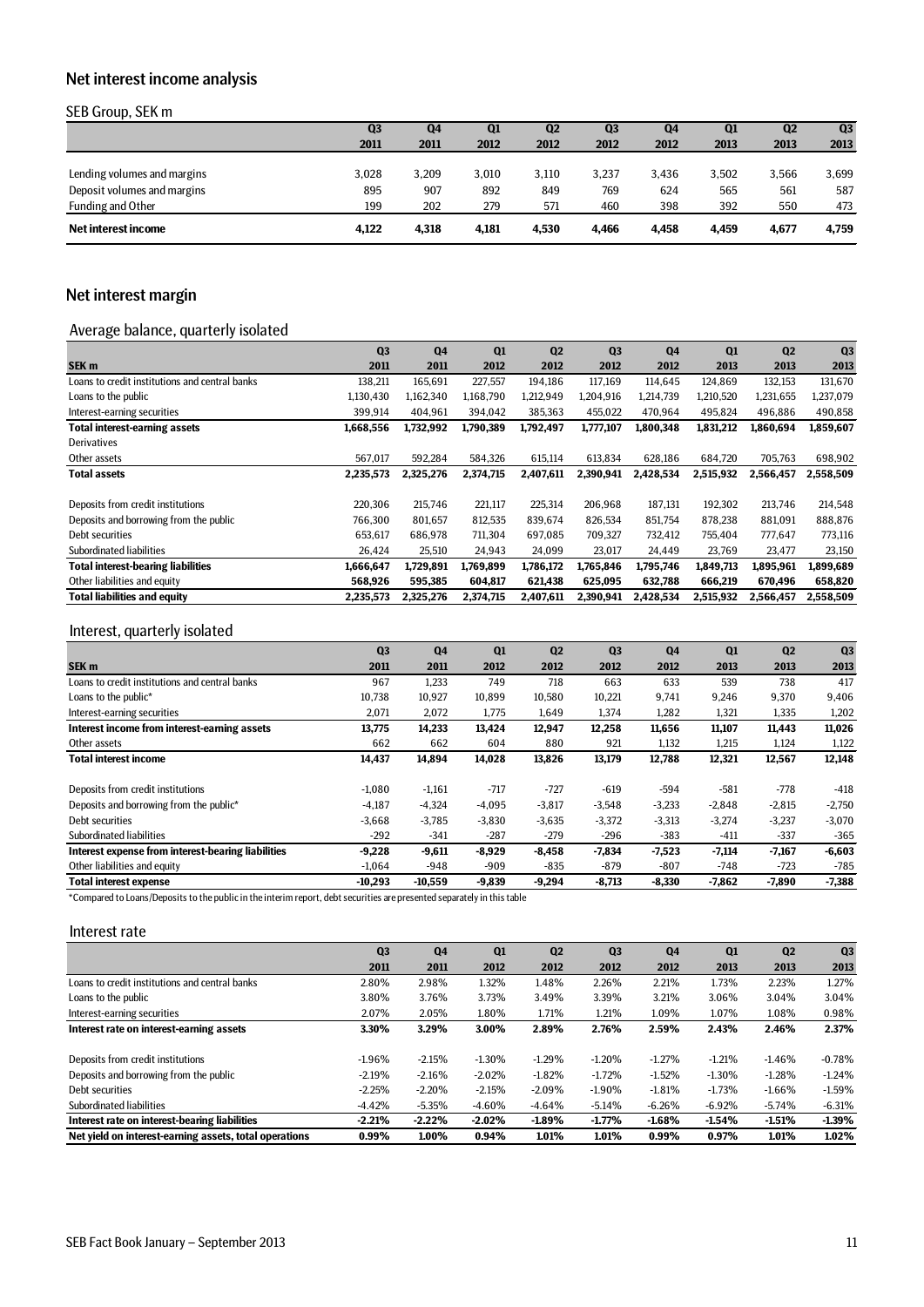## <span id="page-11-0"></span>NII customer driven specification



## Cumulative changes from Q1 2010, SEK m

### <span id="page-11-1"></span>Net fee and commission income

### SEB Group

|                                     | Q <sub>3</sub> | Q <sub>4</sub> | $\mathbf{Q}$ | $\Omega$ | Q <sub>3</sub> | Q <sub>4</sub> | $\mathbf{Q}$ | $\mathbf{Q2}$ | Q <sub>3</sub> |
|-------------------------------------|----------------|----------------|--------------|----------|----------------|----------------|--------------|---------------|----------------|
| <b>SEK m</b>                        | 2011           | 2011           | 2012         | 2012     | 2012           | 2012           | 2013         | 2013          | 2013           |
|                                     |                |                |              |          |                |                |              |               |                |
| Issue of securities and advisory    | 150            | 189            | 171          | 142      | 92             | 241            | 65           | 161           | 154            |
| Secondary market and derivatives    | 707            | 733            | 492          | 467      | 501            | 480            | 495          | 647           | 482            |
| Custody and mutual funds            | 1,711          | 1.795          | 1,625        | 1,664    | 1,564          | 1,838          | 1,657        | 1,702         | 1,631          |
| Whereof performance and transaction | 33             | 222            | 10           | 47       | 30             | 177            | 72           | 48            | 2              |
| Payments, cards, lending, deposits, |                |                |              |          |                |                |              |               |                |
| guarantees and other                | 2.131          | 2,181          | 2,166        | 2,359    | 2,133          | 2.401          | 2,174        | 2,515         | 2,587          |
| Whereof payments and card fees      | 1,412          | 1,459          | 1.436        | 1,545    | 1,479          | 1.492          | 1,421        | 1,516         | 1,463          |
| Whereof lending                     | 474            | 461            | 476          | 521      | 442            | 608            | 454          | 675           | 828            |
| <b>Fee and commission income</b>    | 4,699          | 4,898          | 4,454        | 4,632    | 4,290          | 4,960          | 4,391        | 5,025         | 4,854          |
| Fee and commission expense          | $-1,210$       | $-1,261$       | $-1,190$     | $-1,183$ | $-1,098$       | $-1,245$       | $-1,144$     | $-1,214$      | $-1,119$       |
| Net fee and commission income       | 3,489          | 3,637          | 3,264        | 3,449    | 3,192          | 3,715          | 3,247        | 3,811         | 3,735          |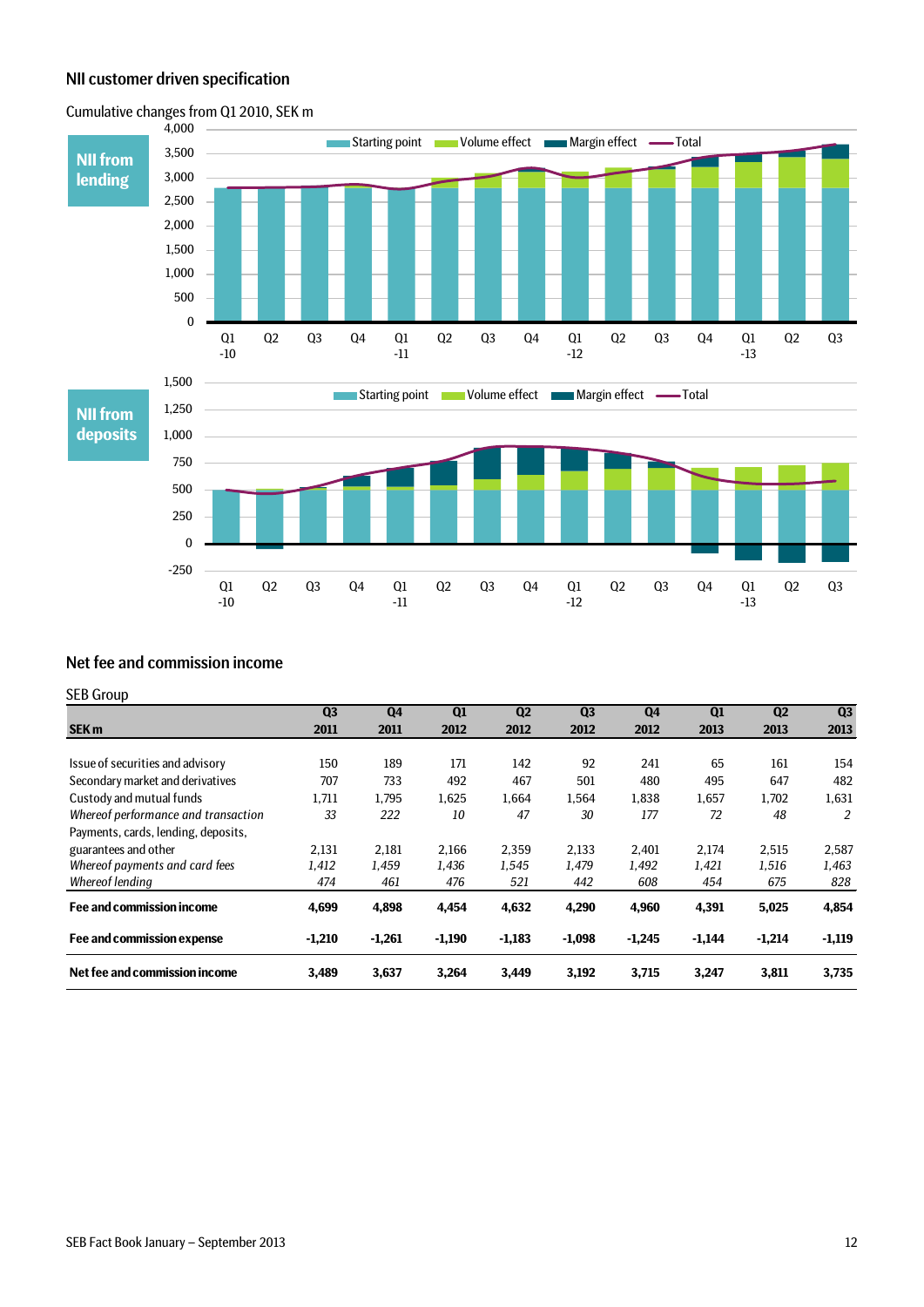# <span id="page-12-0"></span>Net financial income

### SEB Group

| <b>SEK m</b>                               | Q <sub>3</sub><br>2011 | Q4<br>2011 | Q <sub>1</sub><br>2012 | Q <sub>2</sub><br>2012 | Q <sub>3</sub><br>2012 | Q4<br>2012 | Q1<br>2013 | Q <sub>2</sub><br>2013 | Q <sub>3</sub><br>2013 |
|--------------------------------------------|------------------------|------------|------------------------|------------------------|------------------------|------------|------------|------------------------|------------------------|
|                                            |                        |            |                        |                        |                        |            |            |                        |                        |
| Equity instruments and related derivatives | $-357$                 | $-17$      | 416                    | -175                   | 289                    | $-12$      | $-40$      |                        | 727                    |
| Debt instruments and related derivatives   | 793                    | $-64$      | 76                     | 767                    | -8                     | 137        | 297        | 442                    | $-654$                 |
| Currency related                           | 613                    | 848        | 881                    | 588                    | 809                    | 885        | 721        | 650                    | 659                    |
| Other                                      | $-146$                 | $-178$     | b                      | -53                    |                        | $-28$      | $-24$      | $-12$                  | 93                     |
| Net financial income                       | 903                    | 589        | 1,379                  | 1.127                  | 1.091                  | 982        | 954        | 1.087                  | 825                    |

The result within Net financial income is presented based on type of underlying financial instrument. Treasury related activities are volatile due to changes in interests and spreads. The net effect from trading operations is fairly stable over time, although affected by seasonality, but shows volatility between lines.

### <span id="page-12-1"></span>Expenses

### <span id="page-12-2"></span>Staff costs - SEB Group

|                   | Q <sub>3</sub> | Q <sub>4</sub> | Q1       | Q <sub>2</sub> | Q <sub>3</sub> | Q4       | Q1       | Q <sub>2</sub> | Q <sub>3</sub> |
|-------------------|----------------|----------------|----------|----------------|----------------|----------|----------|----------------|----------------|
| <b>SEK m</b>      | 2011           | 2011           | 2012     | 2012           | 2012           | 2012     | 2013     | 2013           | 2013           |
| Salaries etc      | $-2.949$       | $-2.985$       | $-3,099$ | $-3,152$       | $-2.958$       | $-2.974$ | $-3,025$ | $-2,923$       | $-2,887$       |
| Redundancies      | $-30$          | -56            | $-31$    | $-31$          | $-110$         | -241     | -56      | $-122$         | $-93$          |
| Pensions          | -367           | $-297$         | $-354$   | $-377$         | $-400$         | $-290$   | $-347$   | $-433$         | $-367$         |
| Other staff costs | -148           | $-189$         | $-134$   | $-144$         | $-134$         | $-167$   | $-128$   | $-135$         | $-127$         |
| Staff costs*      | $-3.494$       | $-3,527$       | $-3,618$ | $-3.704$       | $-3,602$       | $-3,672$ | $-3,556$ | $-3,613$       | $-3,474$       |

\*all items include social charges

### <span id="page-12-3"></span>Other expenses - SEB Group

|                          | Q <sub>3</sub> | Q <sub>4</sub> | Q1       | Q <sub>2</sub> | Q <sub>3</sub> | Q <sub>4</sub> | Q1       | Q <sub>2</sub> | Q <sub>3</sub> |
|--------------------------|----------------|----------------|----------|----------------|----------------|----------------|----------|----------------|----------------|
| SEK <sub>m</sub>         | 2011           | 2011           | 2012     | 2012           | 2012           | 2012           | 2013     | 2013           | 2013           |
| Costs for premises       | $-404$         | $-450$         | $-407$   | $-411$         | $-399$         | $-408$         | $-399$   | $-398$         | $-392$         |
| Data costs               | $-877$         | $-1,165$       | $-797$   | $-782$         | $-621$         | $-710$         | $-585$   | $-567$         | $-553$         |
| Travel and entertainment | $-103$         | $-159$         | $-90$    | $-118$         | $-80$          | $-141$         | -83      | $-104$         | -89            |
| Consultants              | $-207$         | $-224$         | $-146$   | $-200$         | $-153$         | $-231$         | $-127$   | $-190$         | $-169$         |
| Marketing                | $-100$         | $-167$         | $-97$    | $-119$         | -89            | $-125$         | $-91$    | -98            | $-90$          |
| Information services     | $-101$         | $-127$         | $-108$   | $-116$         | $-107$         | $-113$         | $-105$   | $-108$         | $-108$         |
| Other operating costs    | 87             | 262            | -8       | 156            | $-124$         | 100            | $-191$   | $-16$          | $-56$          |
| Other expenses           | $-1,705$       | $-2,030$       | $-1,653$ | $-1,590$       | $-1,573$       | $-1,628$       | $-1,581$ | $-1,481$       | $-1,457$       |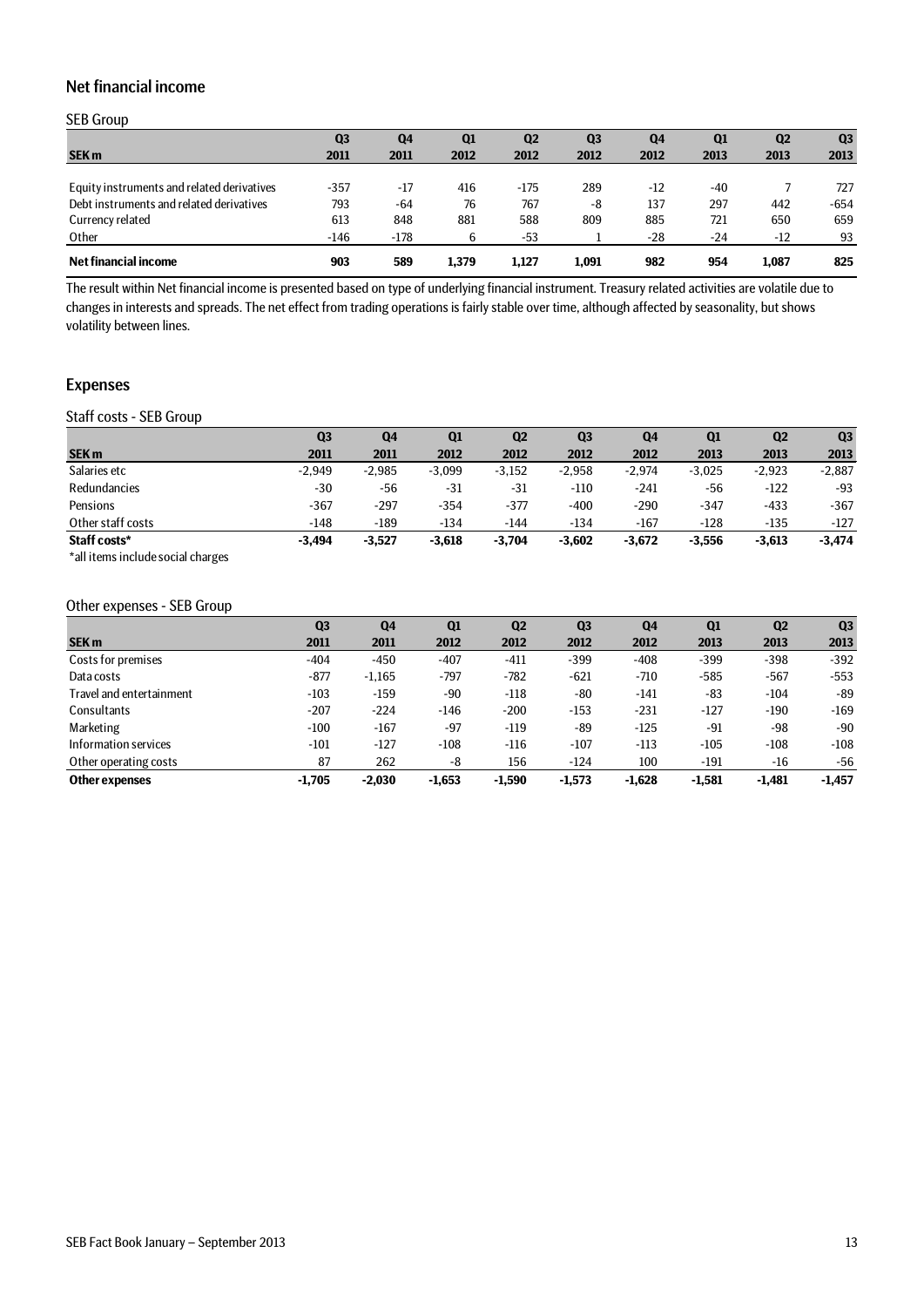# <span id="page-13-0"></span>Balance sheet structure & funding

# <span id="page-13-1"></span>Balance sheet structure

| <b>Assets</b>                                              | <b>Sep</b>           | <b>Dec</b>           | <b>Mar</b>           | Jun                  | <b>Sep</b>           | <b>Dec</b>           | <b>Mar</b>           | Jun                  | <b>Sep</b>           |
|------------------------------------------------------------|----------------------|----------------------|----------------------|----------------------|----------------------|----------------------|----------------------|----------------------|----------------------|
| SEK <sub>m</sub>                                           | 2011                 | 2011                 | 2012                 | 2012                 | 2012                 | 2012                 | 2013                 | 2013                 | 2013                 |
| Cash and balances with central banks                       | 100,405              | 148,042              | 39,064               | 81,307               | 187,126              | 191,445              | 246,198              | 238,469              | 259,103              |
| Other lending to central banks                             | 39,143               | 80,548               | 126,816              | 105,693              | 21                   | 17,718               | 7,957                | 5,146                | 5,964                |
| Lending                                                    | 93,512               | 70,756               | 88.914               | 69,965               | 70,508               | 71,841               | 86,970               | 77,357               | 78,051               |
| Repos                                                      | 25,661               | 30,201               | 28,792               | 23,351               | 28,817               | 30,822               | 40,765               | 40,039               | 21,472               |
| Debt instruments                                           | 32,092               | 27,806               | 24,777               | 24,479               | 23,329               | 23,360               | 22,003               | 19,518               | 14,296               |
| Other loans to credit institutions                         | 151,265              | 128,763              | 142,483              | 117,796              | 122,655              | 126,023              | 149,739              | 136,914              | 113,819              |
| Public                                                     | 61,995               | 62,188               | 59,043               | 58,611               | 54,378               | 55,584               | 50,320               | 55,551               | 52,721               |
| Private Individuals                                        | 423,658              | 433,547              | 442,198              | 449,925              | 454,613              | 466,988              | 472,782              | 482,784              | 486,936              |
| Corporate                                                  | 590,524              | 585,723              | 596,240              | 606,178              | 596,725              | 612,557              | 625,178              | 645,189              | 637,124              |
| Repos                                                      | 79,239               | 72,244               | 73,750               | 104,702              | 104,381              | 75,702               | 69,727               | 83,325               | 82,788               |
| Debt instruments                                           | 35,801               | 32,520               | 29,875               | 28,750               | 27,950               | 25,258               | 22,481               | 23,373               | 21,975               |
| Loans to the public                                        | 1,191,217            | 1,186,223            | 1,201,106            | 1,248,166            | 1,238,048            | 1,236,088            | 1,240,488            | 1,290,222            | 1,281,543            |
| Debt instruments                                           | 191,995              | 176,001              | 186,836              | 179,369              | 176,063              | 191,477              | 196,141              | 195,645              | 207,216              |
| <b>Equity instruments</b>                                  | 83,724               | 55,931               | 71,983               | 71,461               | 92,566               | 85,210               | 122,136              | 115,451              | 130,994              |
| Derivatives                                                | 179,686              | 167,821              | 143,367              | 160,817              | 176,947              | 170,600              | 196,498              | 185,215              | 143,524              |
| Insurance assets                                           | 270,100              | 269,925              | 276,008              | 267,732              | 271,603              | 278,650              | 287,303              | 293,969              | 298,607              |
| <b>Financial assets at fair value</b>                      | 725,504              | 669,678              | 678,195              | 679,379              | 717,179              | 725,938              | 802,078              | 790,280              | 780,341              |
| Debt instruments                                           | 58,817               | 54,573               | 56,335               | 48,001               | 45,631               | 47,159               | 45,553               | 42,761               | 42,142               |
| Other                                                      | 3,026                | 2,804                | 3,010                | 3,307                | 3,539                | 3,439                | 3,501                | 3,833                | 3,932                |
| Available-for-sale financial assets                        | 61,843               | 57,377               | 59,345               | 51,308               | 49,170               | 50,598               | 49,054               | 46,594               | 46,074               |
| <b>Assets held for sale</b>                                |                      | 2,005                | 1,826                |                      |                      |                      |                      |                      |                      |
| Tangible and intangible assets                             | 29,053               | 29,016               | 29,536               | 29,632               | 29,098               | 28,494               | 28,186               | 29,245               | 28,955               |
| <b>Other assets</b>                                        | 58,610               | 57,729               | 49,570               | 56,967               | 55,602               | 77,151               | 56,488               | 58,767               | 53,108               |
| <b>TOTAL ASSETS</b>                                        | 2,357,040            | 2,359,381            | 2,327,941            | 2,370,247            | 2,398,897            | 2,453,456            | 2,580,186            | 2,595,637            | 2,568,907            |
|                                                            |                      |                      |                      |                      |                      |                      |                      |                      |                      |
| <b>Liabilities</b>                                         |                      | <b>Dec</b>           | <b>Mar</b>           | Jun                  | Sep                  | <b>Dec</b>           | <b>Mar</b>           | Jun                  | <b>Sep</b>           |
| SEK <sub>m</sub>                                           | <b>Sep</b><br>2011   | 2011                 | 2012                 | 2012                 | 2012                 | 2012                 | 2013                 | 2013                 | 2013                 |
| <b>Deposits from central banks</b>                         | 37,487               | 35,957               | 41,551               | 50,851               | 53,578               | 30,073               | 44,552               | 60,039               | 55,531               |
| Credit institutions                                        | 164,647              | 139,000              | 156,453              | 136,474              | 139,482              | 126,210              | 152,312              | 149,486              | 141,777              |
| Repos                                                      | 38,475               | 26,317               | 29,661               | 24,180               | 19,868               | 14,372               | 8,163                | 19,019               | 18,453               |
| <b>Deposits from credit institutions</b>                   | 203,122              | 165,317              | 186,114              | 160,654              | 159,350              | 140,583              | 160,475              | 168,505              | 160,230              |
| Public                                                     | 77,895               | 73,409               | 68,950               | 96,508               | 90,931               | 74,248               | 83,182               | 91,120               | 92,490               |
| Private Individuals                                        | 189,534              | 198,244              | 201,341              | 206,728              | 207,941              | 208,972              | 202,763              | 213,100              | 212,808              |
| Corporate                                                  | 534,520              | 565,522              | 493,482              | 545,954              | 499,638              | 564,577              | 621,904              | 580,275              | 599,134              |
| Repos                                                      | 12,465               | 24,508               | 19,089               | 10,385               | 13,392               | 14,463               | 12,754               | 13,967               | 18,712               |
| Deposits and borrowings from the public                    | 814,415              | 861,682              | 782,861              | 859,575              | 811,901              | 862,260              | 920,603              | 898,461              | 923,143              |
| Liabilities to policyholders                               | 268,030              | 269,683              | 279,874              | 276,597              | 280,231              | 285,973              | 291,863              | 296,125              | 302,925              |
| CP/CD                                                      | 203,922              | 217,778              | 229,999              | 227,290              | 279,110              | 257,794              | 260,187              | 295,779              | 273,774              |
| Long term debt                                             | 343,374              | 372,095              | 395,599              | 362,401              | 375,733              | 404,057              | 423,166              | 406,004              | 429,202              |
| <b>Debt securities</b>                                     | 547,296              | 589,873              | 625,598              | 589,690              | 654,843              | 661,851              | 683,352              | 701,784              | 702,976              |
| Debt instruments                                           | 59,877               | 44,584               | 40,029               | 42,591               | 33,198               | 43,060               | 39,180               | 47,930               | 35,328               |
| <b>Equity instruments</b>                                  | 60,469               | 35,233               | 35,175               | 38,564               | 34,901               | 34,161               | 41,008               | 37,563               | 38,741               |
| Derivatives                                                | 159,909              | 152,430              | 131,935              | 147,788              | 164,483              | 159,781              | 184,553              | 168,814              | 140,591              |
| <b>Financial liabilities at fair value</b>                 | 280,255              | 232,246              | 207,139              | 228,944              | 232,581              | 237,001              | 264,741              | 254,308              | 214,660              |
| Liabilities held for sale                                  |                      | 1,962                | 1,803                |                      |                      |                      |                      |                      |                      |
| <b>Other liabilities</b>                                   | 77,972               | 74,812               | 76,560               | 76,807               | 75,566               | 101,921              | 85,077               | 84,229               | 71,684               |
| <b>Subordinated liabilities</b>                            | 27,705               | 25,109               | 24,669               | 22,979               | 24,184               | 24,281               | 23,478               | 22,806               | 22,087               |
| <b>Total liabilities</b>                                   | 2,256,282            | 2,256,642            | 2,226,169            | 2,266,098            | 2,292,235            | 2,343,943            | 2,474,142            | 2,486,257            | 2,453,236            |
| <b>Total equity</b><br><b>Total liabilities and equity</b> | 100,758<br>2,357,040 | 102,739<br>2,359,381 | 101,772<br>2,327,941 | 104,149<br>2,370,247 | 106,662<br>2,398,897 | 109,513<br>2,453,456 | 106,044<br>2,580,186 | 109,380<br>2,595,637 | 115,671<br>2,568,907 |

*The definitions of the specified categories under Loans to credit institutions and Loans to the public above deviates slightly* 

*from the definitions of industries in the table on p. 24 Loan portfolio by industry and geography that is also more detailed.*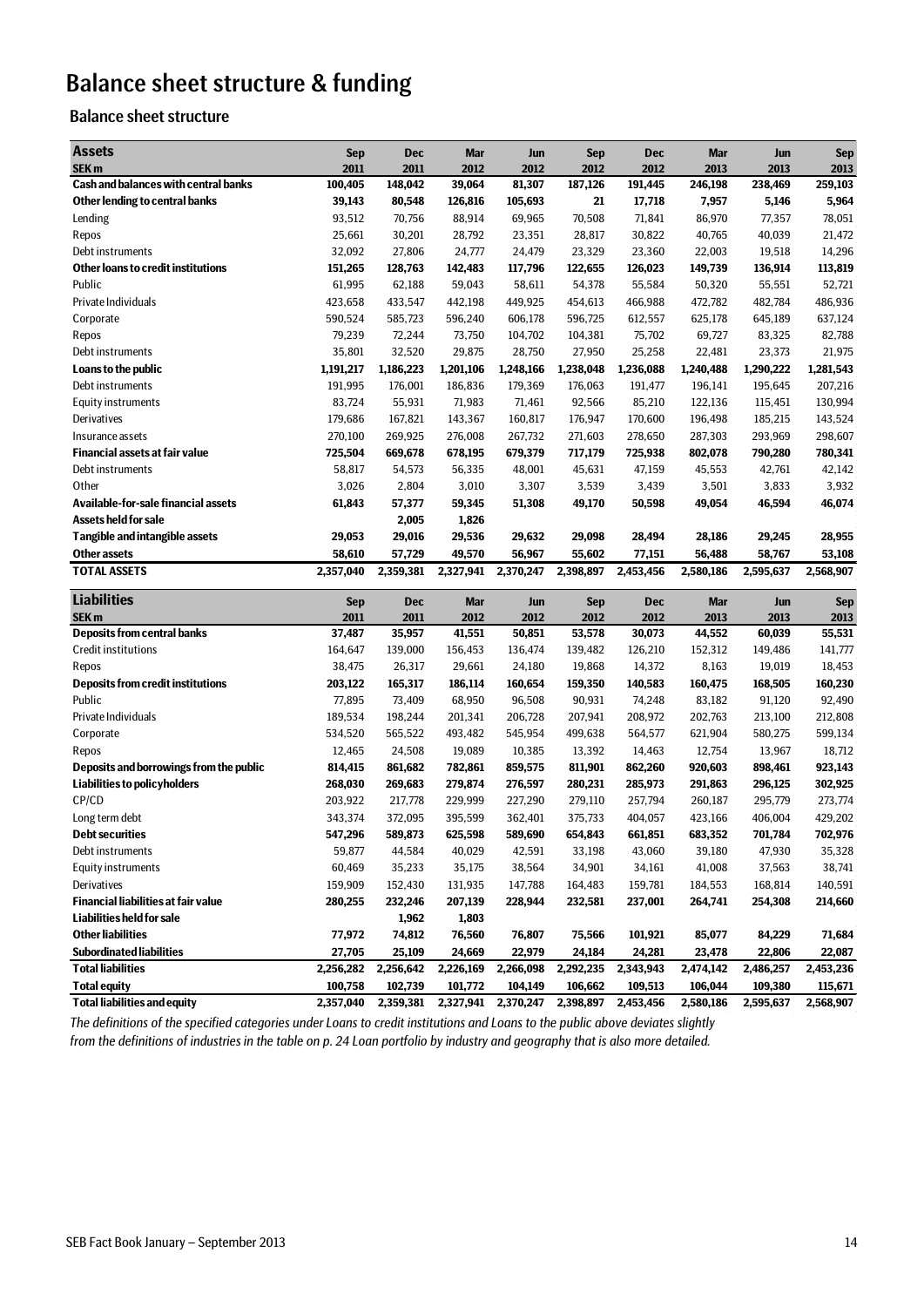## <span id="page-14-0"></span>Total loans and deposits

SEK bn

|                                               | Q <sub>3</sub> | Q <sub>4</sub> | Q1    | Q <sub>2</sub> | Q <sub>3</sub> | <b>Q4</b> | Q1    | Q <sub>2</sub> | Q <sub>3</sub> |
|-----------------------------------------------|----------------|----------------|-------|----------------|----------------|-----------|-------|----------------|----------------|
|                                               | 2011           | 2011           | 2012  | 2012           | 2012           | 2012      | 2013  | 2013           | 2013           |
| Loans to the public                           | 1,191          | 1,185          | 1,201 | 1,248          | 1,238          | 1,236     | 1,240 | 1,290          | 1,282          |
| Repos                                         | 79             | 72             | 74    | 105            | 104            | 76        | 70    | 83             | 83             |
| Debt instruments                              | 36             | 33             | 30    | 29             | 28             | 25        | 22    | 23             | 22             |
| Loans adjusted for repos and debt instruments | 1,076          | 1,080          | 1,097 | 1,114          | 1,106          | 1,135     | 1,148 | 1,184          | 1,177          |
| Deposits and borrowing from the public        | 813            | 862            | 783   | 860            | 812            | 862       | 921   | 898            | 923            |
| Repos                                         | 12             | 25             | 19    | 10             | 13             | 14        | 13    | 14             | 19             |
| Deposits adjusted for repos                   | 801            | 837            | 764   | 850            | 799            | 848       | 908   | 884            | 904            |
| Loan to deposit ratio excl repos and          |                |                |       |                |                |           |       |                |                |
| debt instruments                              | 134%           | 129%           | 144%  | 131%           | 138%           | 134%      | 126%  | 134%           | 130%           |

<span id="page-14-1"></span>Loan to deposit ratio excl repos and debt instruments



# <span id="page-14-2"></span>A strong balance sheet structure, Sep 2013 Deposits and wholesale

# funding structure by product SEB Group, SEK 1,804bn\*, 30 Sep 2013





\* Excluding repos and public covered bonds issued by SEB AG which are in a run-off mode

## <span id="page-14-3"></span>Intangible assets

|                            | 30 Sep | 31 Dec | 31 Mar | 30 Jun | 30 Sep | 31 Dec | 31 Mar | 30 Jun | 30 Sep |
|----------------------------|--------|--------|--------|--------|--------|--------|--------|--------|--------|
| <b>SEK m</b>               | 2011   | 2011   | 2012   | 2012   | 2012   | 2012   | 2013   | 2013   | 2013   |
| Goodwill                   | 10.549 | 10.487 | 10.495 | 10.498 | 10.417 | 10.460 | 10.360 | 10.426 | 10,373 |
| Other intangibles          | 3.225  | 3.254  | 3.425  | 3.596  | 3,531  | 2,820  | 2.775  | 2.813  | 2,703  |
| Deferred acquisition costs | 4.138  | 4.131  | 4,113  | 4.087  | 3.995  | 4.008  | 4.026  | 4.078  | 4,071  |
| Intangible assets          | 17,912 | 17.872 | 18.033 | 18.180 | 17.943 | 17.287 | 17,160 | 17,317 | 17,146 |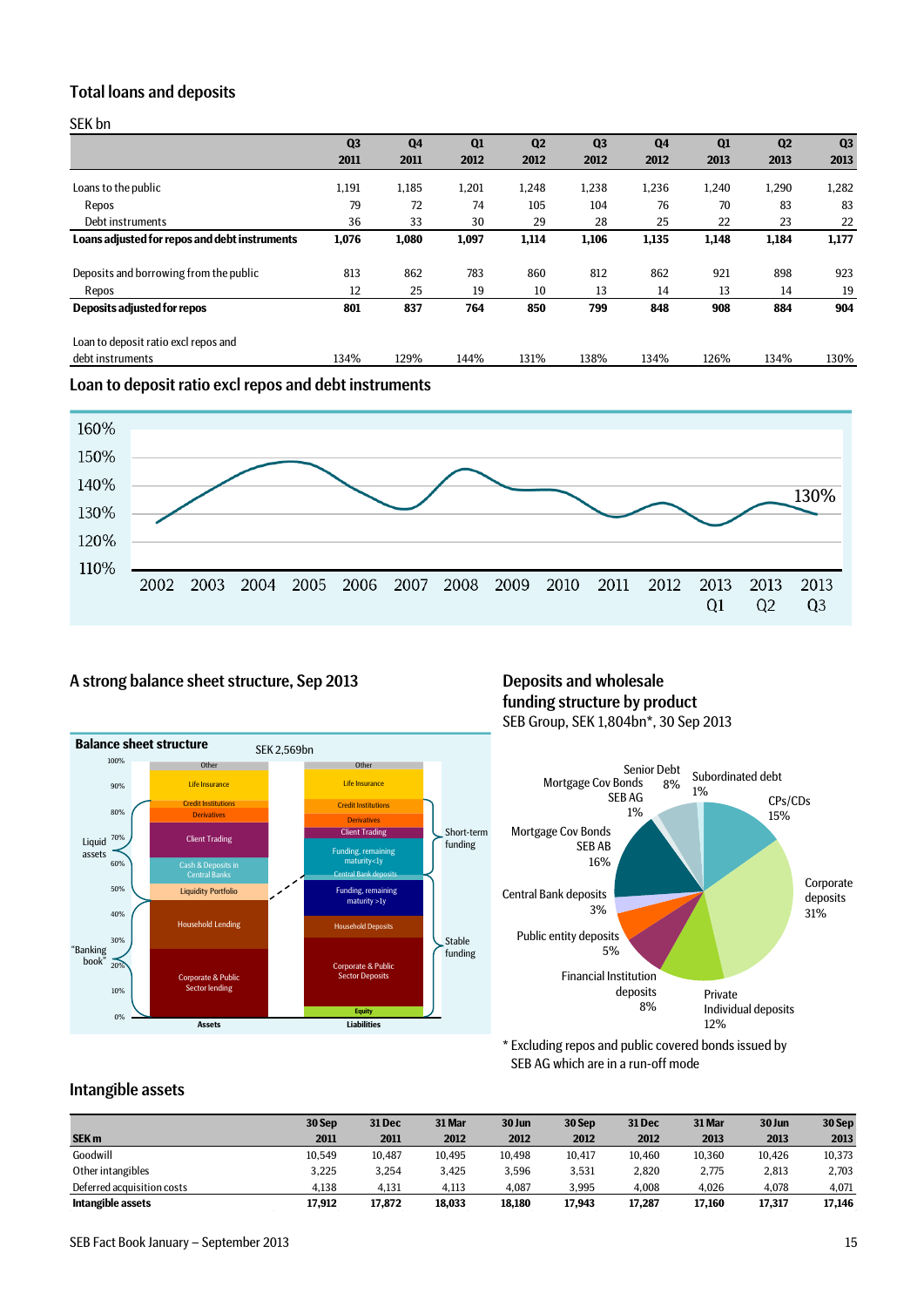# <span id="page-15-0"></span>Long-term funding Maturity profile, Sep 2013

<span id="page-15-1"></span>By product, SEK bn



| Product*                               | <1۷  | 1-2V | 2-3V | 3-4V | 4-5V | 5-7  | 7-10V | >10V | Total |
|----------------------------------------|------|------|------|------|------|------|-------|------|-------|
| Mortgage covered bonds SEB AB, SEK     | 40.5 | 44.5 | 50.2 | 33.7 | 35.1 |      | 3.7   | 7.9  | 215   |
| Mortgage covered bonds SEB AB, non-SEK | 8.7  | 9.4  | 10.8 | 8.7  | 9.8  | 8.7  | 11.8  |      | 68    |
| Mortgage covered bonds SEB AG          | 1.8  | 2.4  | 3.8  | 0.8  | 1.6  | 8.1  | 1.4   | 4.4  | 24    |
| Senior unsecured                       | 38.2 | 16.7 | 25.5 | 16.9 | 22.2 | 18.8 | 4.9   | 2.8  | 146   |
| Subordinated debt                      | 2.6  | 7.1  | 0.7  | 6.5  | 4.3  |      |       |      | 21    |
| <b>Total</b>                           | 92   | 80   | 91   | 67   | 73   | 36   | 22    | 15   | 475   |
|                                        |      |      |      |      |      |      |       |      |       |

\* Excluding public covered bonds.

### <span id="page-15-2"></span>By currency, SEK bn

| Currency*          | $\langle 1y$ | $1-2y$ | $2-3y$ | $3-4y$ | $4-5y$ | $5-7y$ | $7-10y$ | >10y | <b>Total</b> |
|--------------------|--------------|--------|--------|--------|--------|--------|---------|------|--------------|
| SEK                | 47.0         | 50.8   | 62.4   | 39.2   | 39.1   | 0.1    | 3.7     | 7.9  | 250          |
| <b>EUR</b>         | 31.4         | 24.7   | 27.9   | 26.8   | 16.1   | 35.4   | 14.0    | 6.1  | 182          |
| <b>USD</b>         | 2.6          | 2.7    | 0.0    | 0.1    | 17.7   |        |         | 1.1  | 24           |
| GBP                | 7.8          |        |        |        |        |        | 3.1     |      | 11           |
| JPY                |              |        | 0.7    |        |        |        |         |      | 1            |
| <b>CHF</b>         |              |        |        |        |        |        | 0.7     |      | 1            |
| <b>HKD</b>         |              |        |        |        |        |        | 0.2     |      | $\bf{0}$     |
| <b>NOK</b>         | 1.7          | 1.7    | 0.0    | 0.3    |        |        |         |      | 4            |
| <b>DKK</b>         | 0.4          | 0.0    |        | 0.2    | 0.1    |        |         |      | 1            |
| <b>RUB</b>         | 0.8          |        |        |        |        |        |         |      |              |
| <b>Grand Total</b> | 92           | 80     | 91     | 67     | 73     | 36     | 22      | 15   | 475          |
| .                  |              |        |        |        |        |        |         |      |              |

\* Excluding public covered bonds.

### <span id="page-15-3"></span>Long-term funding raised, SEK bn

|                      |      |      |          |      | Q1   | Q <sub>2</sub> | Q <sub>3</sub> |
|----------------------|------|------|----------|------|------|----------------|----------------|
| <b>Instrument</b>    | 2009 | 2010 | 2011     | 2012 | 2013 | 2013           | 2013           |
| Senior unsecured     | 76   | 20   | 32       | 42   | 12   | 4              | 16             |
| Covered bonds SEB AB | 26   | 71   | 95       | 81   | 18   | 24             | 15             |
| Covered bonds SEBAG  | 24   | 11   | $\bf{0}$ |      | 0    |                | $\bf{0}$       |
| Subordinated debt    |      |      |          | h    | 0    |                | $\Omega$       |
| <b>Total</b>         | 130  | 102  | 126      | 131  | 30   | 28             | 31             |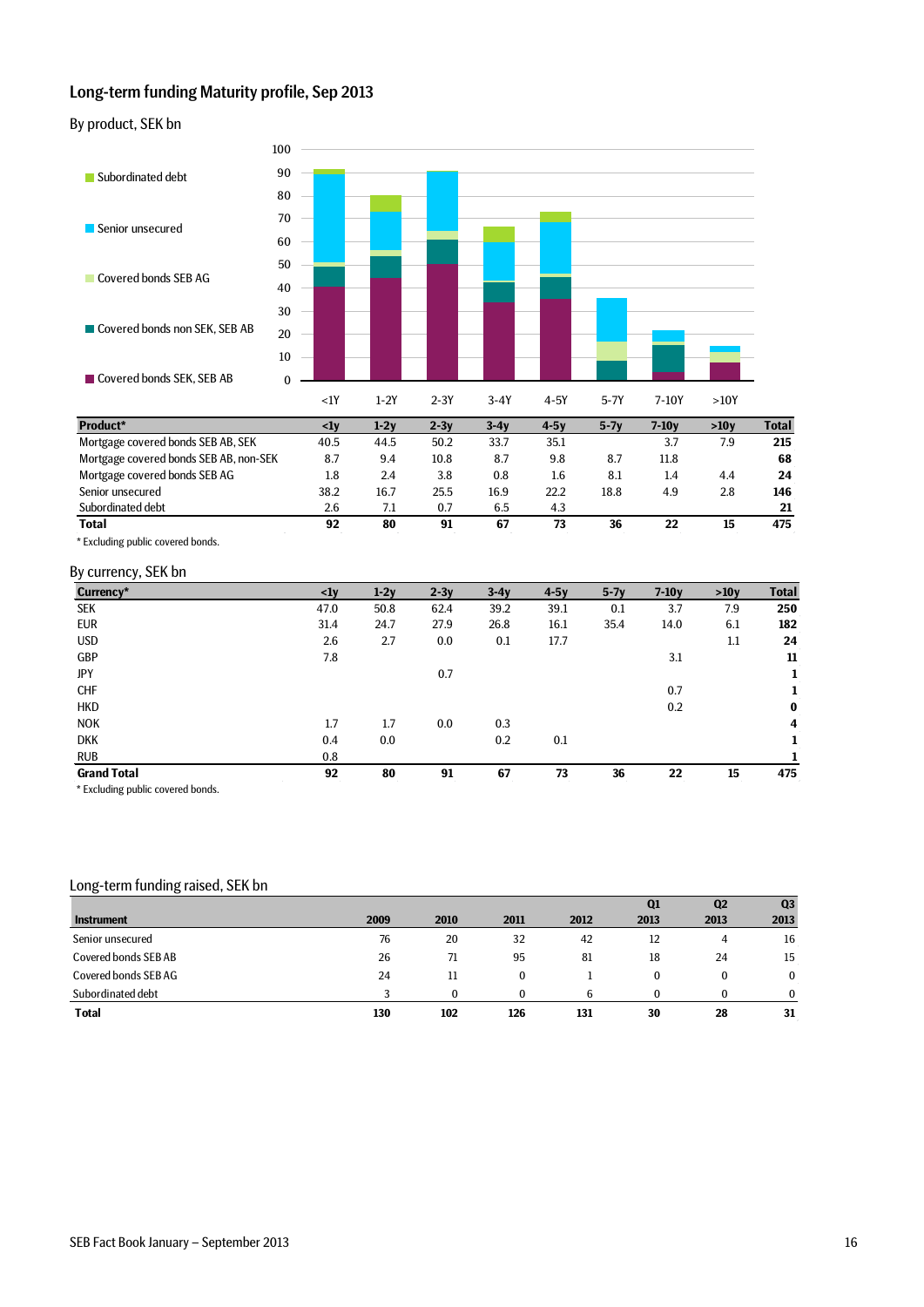## <span id="page-16-0"></span>Balance Sheet Maturity Profile SEB Group

### <span id="page-16-1"></span>Remaining Contractual Maturities

### **SEB Group 30 Sep 2013**

| <b>Cash and balances with central banks</b><br>$\bf{0}$<br>259.103<br>$\theta$<br>$\bf{0}$<br>$\bf{0}$<br>$\theta$<br>$\bf{0}$<br>$\bf{0}$<br>$\bf{0}$<br>$\mathbf{0}$<br><b>Other Lending to Central Banks</b><br>5,964<br>$\bf{0}$<br>$\bf{0}$<br>$\bf{0}$<br>$\bf{0}$<br>$\bf{0}$<br>$\bf{0}$<br>$\mathbf{0}$<br>$\bf{0}$<br>$\bf{0}$<br><b>Loans to credit institutions</b><br>39.243<br>6,742<br>5.165<br>8.487<br>8<br>$\mathbf{0}$<br>36.425<br>4.799<br>10.345<br>2,605<br>of which Repos and Margins of safety<br>22.295<br>36.437<br>190<br>803<br>$\bf{0}$<br>$\bf{0}$<br>$\bf{0}$<br>$\mathbf{0}$<br>$\bf{0}$<br>$\bf{0}$<br>Loans to the public<br>74,693<br>136,956<br>164,352<br>87,180<br>137,140<br>248,761<br>291,401<br>88,337<br>52,723<br>$\bf{0}$<br>of which Repos and Margins of safety<br>$\pmb{0}$<br>646<br>90,863<br>2,539<br>0<br>0<br>$\bf{0}$<br>$\bf{0}$<br>$\mathbf{0}$<br>ı<br>Public<br>28,121<br>9.707<br>3.258<br>7,295<br>3,422<br>1.180<br>$\mathbf{0}$<br>1.934<br>2,380<br>4,421<br>Private individuals<br>5.251<br>15,445<br>98.607<br>40.074<br>64.779<br>162.276<br>60.354<br>22,798<br>17.356<br>$\mathbf{0}$<br>Corporate<br>41.321<br>111.804<br>45.172<br>69.981<br>82.064<br>223.752<br>62.117<br>34.187<br>62.487<br>$\mathbf{0}$<br><b>Financial assets at fair value</b><br>23<br>20.271<br>24,480<br>49.770<br>71,759<br>5,973<br>10.397<br>17,131<br>7,412<br>573.125<br>Debt instruments<br>23<br>7.412<br>20.271<br>5.973<br>24,480<br>49.770<br>71.759<br>17.131<br>$\Omega$<br>10.397<br><b>Equity instruments</b><br>$\bf{0}$<br>0<br>$\bf{0}$<br>$\bf{0}$<br>$\bf{0}$<br>$\bf{0}$<br>$\bf{0}$<br>$\bf{0}$<br>$\bf{0}$<br>130.994<br>Derivatives<br>$\Omega$<br>$\bf{0}$<br>$\Omega$<br>$\bf{0}$<br>$\bf{0}$<br>$\bf{0}$<br>$\Omega$<br>$\theta$<br>$\bf{0}$<br>143.524<br>Insurance assets<br>$\bf{0}$<br>$\bf{0}$<br>298,607<br>0<br>$\bf{0}$<br>$\bf{0}$<br>0<br>$\bf{0}$<br>$\bf{0}$<br>$\bf{0}$<br>Other<br>0<br>1.276<br>1.497<br>1.954<br>10.816<br>3.254<br>50.332<br>18.157<br>15.266<br>25.585<br><b>Total assets</b><br>370.245<br>220.592<br>176,400<br>105.817<br>168.739<br>317.833<br>388,771<br>133.658<br>63.396<br>623,457<br>SEK <sub>m</sub><br>Payable on demand<br><b>Not distributed</b><br>$1-3m$<br>$3-6m$<br>$6-12m$<br>$1-2y$<br>$2-5y$<br>$5-10y$<br>>10v<br>$<$ 1m<br><b>Deposits by credit institutions</b><br>94,103<br>80,594<br>24,799<br>6,804<br>1,574<br>1,128<br>2,899<br>2,354<br>1,507<br>$\bf{0}$<br>of which Repos and Margins of safety<br>9.649<br>26.978<br>$\bf{0}$<br>$\bf{0}$<br>$\bf{0}$<br>$\bf{0}$<br>$\bf{0}$<br>$\bf{0}$<br>$\mathbf{0}$<br>$\mathbf 0$<br>Deposits and borrowings from the public<br>9,972<br>7,145<br>23,810<br>10.555<br>$\bf{0}$<br>514,264<br>218,800<br>90,721<br>25,740<br>22,136<br>of which Repos and Margins of safety<br>$\bf{0}$<br>$\bf{0}$<br>$\mathbf 0$<br>$\Omega$<br>54<br>37,078<br>1,445<br>$\bf{0}$<br>$\Omega$<br>$\Omega$<br>of which covered by Deposit Guarantee<br>$\mathbf{0}$<br>$\bf{0}$<br>$\bf{0}$<br>332,928<br>$\Omega$<br>$\bf{0}$<br>$\mathbf{0}$<br>$\mathbf 0$<br>0<br>$\mathbf{0}$<br>Public<br>3,802<br>17<br>743<br>39,524<br>25,594<br>11,264<br>546<br>210<br>14,758<br>$\Omega$<br>Private individuals<br>71.102<br>3.027<br>3.231<br>847<br>1.332<br>91.379<br>41.434<br>455<br>$\mathbf{1}$<br>$\mathbf 0$<br>Corporate<br>2,939<br>5.752<br>9.811<br>$\Omega$<br>403.638<br>112,664<br>23,693<br>11,450<br>22.461<br>21.471<br>Liabilities to policyholders<br>$\bf{0}$<br>302.925<br>$\bf{0}$<br>$\bf{0}$<br>$\bf{0}$<br>$\bf{0}$<br>$\bf{0}$<br>$\bf{0}$<br>$\bf{0}$<br>$\bf{0}$<br><b>Debt securities</b><br>73,171<br>135,571<br>73,529<br>75,707<br>208,875<br>44,256<br>12,390<br>$\bf{0}$<br>79,476<br>$\bf{0}$<br>Certificates<br>$\bf{0}$<br>$\mathbf{0}$<br>57,992<br>11,323<br>5,957<br>128<br>$\bf{0}$<br>$\mathbf{0}$<br>130,453<br>67,922<br><b>Covered bonds</b><br>0<br>9.454<br>40,972<br>54,998<br>152.643<br>10.918<br>249<br>1.903<br>25.047<br>$\mathbf 0$<br>Other bonds<br>0<br>14.931<br>3,215<br>2,101<br>21,233<br>14,752<br>56,104<br>19,209<br>1,472<br>$\mathbf 0$<br><b>Financial liabilities at fair value</b><br>37<br>479<br>126<br>2.111<br>5.297<br>179.455<br>6.236<br>11.353<br>8.161<br>1.405<br>Debt instruments<br>37<br>6.236<br>479<br>126<br>2.111<br>5.297<br>11.353<br>1.405<br>123<br>8,161<br><b>Equity instruments</b><br>$\bf{0}$<br>38.741<br>0<br>$\bf{0}$<br>$\bf{0}$<br>$\bf{0}$<br>$\mathbf 0$<br>$\bf{0}$<br>$\bf{0}$<br>$\Omega$<br>Derivatives<br>$\bf{0}$<br>$\bf{0}$<br>0<br>$\bf{0}$<br>$\mathbf 0$<br>$\mathbf 0$<br>$\bf{0}$<br>$\bf{0}$<br>$\bf{0}$<br>140.591<br>Other<br>$\bf{0}$<br>12.655<br>24.388<br>1.266<br>805<br>2,141<br>8.138<br>14,504<br>5,182<br>2,604<br><b>Subordinated liabilities</b><br>0<br>873<br>$\bf{0}$<br>2.611<br>$\bf{0}$<br>7.047<br>$\bf{0}$<br>5.055<br>6,501<br>$\bf{0}$<br>Equity<br>0<br>$\bf{0}$<br>$\bf{0}$<br>$\bf{0}$<br>$\bf{0}$<br>$\bf{0}$<br>$\bf{0}$<br>$\bf{0}$<br>$\bf{0}$<br>115,671<br><b>Total Liabilities and Equity</b><br>392,331<br>116.022<br>608.404<br>275,957<br>87,990<br>104.462<br>266.497<br>87,743<br>29.309<br>600.192 | SEK <sub>m</sub> | Payable on demand | $<$ 1m | $1-3m$ | $3-6m$ | $6-12m$ | $1-2y$ | $2-5y$ | $5-10y$ | >10y | <b>Not distributed</b> | <b>Total</b> |
|----------------------------------------------------------------------------------------------------------------------------------------------------------------------------------------------------------------------------------------------------------------------------------------------------------------------------------------------------------------------------------------------------------------------------------------------------------------------------------------------------------------------------------------------------------------------------------------------------------------------------------------------------------------------------------------------------------------------------------------------------------------------------------------------------------------------------------------------------------------------------------------------------------------------------------------------------------------------------------------------------------------------------------------------------------------------------------------------------------------------------------------------------------------------------------------------------------------------------------------------------------------------------------------------------------------------------------------------------------------------------------------------------------------------------------------------------------------------------------------------------------------------------------------------------------------------------------------------------------------------------------------------------------------------------------------------------------------------------------------------------------------------------------------------------------------------------------------------------------------------------------------------------------------------------------------------------------------------------------------------------------------------------------------------------------------------------------------------------------------------------------------------------------------------------------------------------------------------------------------------------------------------------------------------------------------------------------------------------------------------------------------------------------------------------------------------------------------------------------------------------------------------------------------------------------------------------------------------------------------------------------------------------------------------------------------------------------------------------------------------------------------------------------------------------------------------------------------------------------------------------------------------------------------------------------------------------------------------------------------------------------------------------------------------------------------------------------------------------------------------------------------------------------------------------------------------------------------------------------------------------------------------------------------------------------------------------------------------------------------------------------------------------------------------------------------------------------------------------------------------------------------------------------------------------------------------------------------------------------------------------------------------------------------------------------------------------------------------------------------------------------------------------------------------------------------------------------------------------------------------------------------------------------------------------------------------------------------------------------------------------------------------------------------------------------------------------------------------------------------------------------------------------------------------------------------------------------------------------------------------------------------------------------------------------------------------------------------------------------------------------------------------------------------------------------------------------------------------------------------------------------------------------------------------------------------------------------------------------------------------------------------------------------------------------------------------------------------------------------------------------------------------------------------------------------------------------------------------------------------------------------------------------------------------------------------------------------------------------------------------------------------------------------------------------------------------------------------------------------------------------------------------------------------------------------------------------------------------------------|------------------|-------------------|--------|--------|--------|---------|--------|--------|---------|------|------------------------|--------------|
|                                                                                                                                                                                                                                                                                                                                                                                                                                                                                                                                                                                                                                                                                                                                                                                                                                                                                                                                                                                                                                                                                                                                                                                                                                                                                                                                                                                                                                                                                                                                                                                                                                                                                                                                                                                                                                                                                                                                                                                                                                                                                                                                                                                                                                                                                                                                                                                                                                                                                                                                                                                                                                                                                                                                                                                                                                                                                                                                                                                                                                                                                                                                                                                                                                                                                                                                                                                                                                                                                                                                                                                                                                                                                                                                                                                                                                                                                                                                                                                                                                                                                                                                                                                                                                                                                                                                                                                                                                                                                                                                                                                                                                                                                                                                                                                                                                                                                                                                                                                                                                                                                                                                                                                                                                  |                  |                   |        |        |        |         |        |        |         |      |                        | 259.103      |
|                                                                                                                                                                                                                                                                                                                                                                                                                                                                                                                                                                                                                                                                                                                                                                                                                                                                                                                                                                                                                                                                                                                                                                                                                                                                                                                                                                                                                                                                                                                                                                                                                                                                                                                                                                                                                                                                                                                                                                                                                                                                                                                                                                                                                                                                                                                                                                                                                                                                                                                                                                                                                                                                                                                                                                                                                                                                                                                                                                                                                                                                                                                                                                                                                                                                                                                                                                                                                                                                                                                                                                                                                                                                                                                                                                                                                                                                                                                                                                                                                                                                                                                                                                                                                                                                                                                                                                                                                                                                                                                                                                                                                                                                                                                                                                                                                                                                                                                                                                                                                                                                                                                                                                                                                                  |                  |                   |        |        |        |         |        |        |         |      |                        | 5,964        |
|                                                                                                                                                                                                                                                                                                                                                                                                                                                                                                                                                                                                                                                                                                                                                                                                                                                                                                                                                                                                                                                                                                                                                                                                                                                                                                                                                                                                                                                                                                                                                                                                                                                                                                                                                                                                                                                                                                                                                                                                                                                                                                                                                                                                                                                                                                                                                                                                                                                                                                                                                                                                                                                                                                                                                                                                                                                                                                                                                                                                                                                                                                                                                                                                                                                                                                                                                                                                                                                                                                                                                                                                                                                                                                                                                                                                                                                                                                                                                                                                                                                                                                                                                                                                                                                                                                                                                                                                                                                                                                                                                                                                                                                                                                                                                                                                                                                                                                                                                                                                                                                                                                                                                                                                                                  |                  |                   |        |        |        |         |        |        |         |      |                        | 113,819      |
|                                                                                                                                                                                                                                                                                                                                                                                                                                                                                                                                                                                                                                                                                                                                                                                                                                                                                                                                                                                                                                                                                                                                                                                                                                                                                                                                                                                                                                                                                                                                                                                                                                                                                                                                                                                                                                                                                                                                                                                                                                                                                                                                                                                                                                                                                                                                                                                                                                                                                                                                                                                                                                                                                                                                                                                                                                                                                                                                                                                                                                                                                                                                                                                                                                                                                                                                                                                                                                                                                                                                                                                                                                                                                                                                                                                                                                                                                                                                                                                                                                                                                                                                                                                                                                                                                                                                                                                                                                                                                                                                                                                                                                                                                                                                                                                                                                                                                                                                                                                                                                                                                                                                                                                                                                  |                  |                   |        |        |        |         |        |        |         |      |                        | 59,724       |
|                                                                                                                                                                                                                                                                                                                                                                                                                                                                                                                                                                                                                                                                                                                                                                                                                                                                                                                                                                                                                                                                                                                                                                                                                                                                                                                                                                                                                                                                                                                                                                                                                                                                                                                                                                                                                                                                                                                                                                                                                                                                                                                                                                                                                                                                                                                                                                                                                                                                                                                                                                                                                                                                                                                                                                                                                                                                                                                                                                                                                                                                                                                                                                                                                                                                                                                                                                                                                                                                                                                                                                                                                                                                                                                                                                                                                                                                                                                                                                                                                                                                                                                                                                                                                                                                                                                                                                                                                                                                                                                                                                                                                                                                                                                                                                                                                                                                                                                                                                                                                                                                                                                                                                                                                                  |                  |                   |        |        |        |         |        |        |         |      |                        | 1,281,543    |
|                                                                                                                                                                                                                                                                                                                                                                                                                                                                                                                                                                                                                                                                                                                                                                                                                                                                                                                                                                                                                                                                                                                                                                                                                                                                                                                                                                                                                                                                                                                                                                                                                                                                                                                                                                                                                                                                                                                                                                                                                                                                                                                                                                                                                                                                                                                                                                                                                                                                                                                                                                                                                                                                                                                                                                                                                                                                                                                                                                                                                                                                                                                                                                                                                                                                                                                                                                                                                                                                                                                                                                                                                                                                                                                                                                                                                                                                                                                                                                                                                                                                                                                                                                                                                                                                                                                                                                                                                                                                                                                                                                                                                                                                                                                                                                                                                                                                                                                                                                                                                                                                                                                                                                                                                                  |                  |                   |        |        |        |         |        |        |         |      |                        | 94,049       |
|                                                                                                                                                                                                                                                                                                                                                                                                                                                                                                                                                                                                                                                                                                                                                                                                                                                                                                                                                                                                                                                                                                                                                                                                                                                                                                                                                                                                                                                                                                                                                                                                                                                                                                                                                                                                                                                                                                                                                                                                                                                                                                                                                                                                                                                                                                                                                                                                                                                                                                                                                                                                                                                                                                                                                                                                                                                                                                                                                                                                                                                                                                                                                                                                                                                                                                                                                                                                                                                                                                                                                                                                                                                                                                                                                                                                                                                                                                                                                                                                                                                                                                                                                                                                                                                                                                                                                                                                                                                                                                                                                                                                                                                                                                                                                                                                                                                                                                                                                                                                                                                                                                                                                                                                                                  |                  |                   |        |        |        |         |        |        |         |      |                        | 61,718       |
|                                                                                                                                                                                                                                                                                                                                                                                                                                                                                                                                                                                                                                                                                                                                                                                                                                                                                                                                                                                                                                                                                                                                                                                                                                                                                                                                                                                                                                                                                                                                                                                                                                                                                                                                                                                                                                                                                                                                                                                                                                                                                                                                                                                                                                                                                                                                                                                                                                                                                                                                                                                                                                                                                                                                                                                                                                                                                                                                                                                                                                                                                                                                                                                                                                                                                                                                                                                                                                                                                                                                                                                                                                                                                                                                                                                                                                                                                                                                                                                                                                                                                                                                                                                                                                                                                                                                                                                                                                                                                                                                                                                                                                                                                                                                                                                                                                                                                                                                                                                                                                                                                                                                                                                                                                  |                  |                   |        |        |        |         |        |        |         |      |                        | 486.940      |
|                                                                                                                                                                                                                                                                                                                                                                                                                                                                                                                                                                                                                                                                                                                                                                                                                                                                                                                                                                                                                                                                                                                                                                                                                                                                                                                                                                                                                                                                                                                                                                                                                                                                                                                                                                                                                                                                                                                                                                                                                                                                                                                                                                                                                                                                                                                                                                                                                                                                                                                                                                                                                                                                                                                                                                                                                                                                                                                                                                                                                                                                                                                                                                                                                                                                                                                                                                                                                                                                                                                                                                                                                                                                                                                                                                                                                                                                                                                                                                                                                                                                                                                                                                                                                                                                                                                                                                                                                                                                                                                                                                                                                                                                                                                                                                                                                                                                                                                                                                                                                                                                                                                                                                                                                                  |                  |                   |        |        |        |         |        |        |         |      |                        | 732.885      |
|                                                                                                                                                                                                                                                                                                                                                                                                                                                                                                                                                                                                                                                                                                                                                                                                                                                                                                                                                                                                                                                                                                                                                                                                                                                                                                                                                                                                                                                                                                                                                                                                                                                                                                                                                                                                                                                                                                                                                                                                                                                                                                                                                                                                                                                                                                                                                                                                                                                                                                                                                                                                                                                                                                                                                                                                                                                                                                                                                                                                                                                                                                                                                                                                                                                                                                                                                                                                                                                                                                                                                                                                                                                                                                                                                                                                                                                                                                                                                                                                                                                                                                                                                                                                                                                                                                                                                                                                                                                                                                                                                                                                                                                                                                                                                                                                                                                                                                                                                                                                                                                                                                                                                                                                                                  |                  |                   |        |        |        |         |        |        |         |      |                        | 780,341      |
|                                                                                                                                                                                                                                                                                                                                                                                                                                                                                                                                                                                                                                                                                                                                                                                                                                                                                                                                                                                                                                                                                                                                                                                                                                                                                                                                                                                                                                                                                                                                                                                                                                                                                                                                                                                                                                                                                                                                                                                                                                                                                                                                                                                                                                                                                                                                                                                                                                                                                                                                                                                                                                                                                                                                                                                                                                                                                                                                                                                                                                                                                                                                                                                                                                                                                                                                                                                                                                                                                                                                                                                                                                                                                                                                                                                                                                                                                                                                                                                                                                                                                                                                                                                                                                                                                                                                                                                                                                                                                                                                                                                                                                                                                                                                                                                                                                                                                                                                                                                                                                                                                                                                                                                                                                  |                  |                   |        |        |        |         |        |        |         |      |                        | 207,216      |
|                                                                                                                                                                                                                                                                                                                                                                                                                                                                                                                                                                                                                                                                                                                                                                                                                                                                                                                                                                                                                                                                                                                                                                                                                                                                                                                                                                                                                                                                                                                                                                                                                                                                                                                                                                                                                                                                                                                                                                                                                                                                                                                                                                                                                                                                                                                                                                                                                                                                                                                                                                                                                                                                                                                                                                                                                                                                                                                                                                                                                                                                                                                                                                                                                                                                                                                                                                                                                                                                                                                                                                                                                                                                                                                                                                                                                                                                                                                                                                                                                                                                                                                                                                                                                                                                                                                                                                                                                                                                                                                                                                                                                                                                                                                                                                                                                                                                                                                                                                                                                                                                                                                                                                                                                                  |                  |                   |        |        |        |         |        |        |         |      |                        | 130,994      |
|                                                                                                                                                                                                                                                                                                                                                                                                                                                                                                                                                                                                                                                                                                                                                                                                                                                                                                                                                                                                                                                                                                                                                                                                                                                                                                                                                                                                                                                                                                                                                                                                                                                                                                                                                                                                                                                                                                                                                                                                                                                                                                                                                                                                                                                                                                                                                                                                                                                                                                                                                                                                                                                                                                                                                                                                                                                                                                                                                                                                                                                                                                                                                                                                                                                                                                                                                                                                                                                                                                                                                                                                                                                                                                                                                                                                                                                                                                                                                                                                                                                                                                                                                                                                                                                                                                                                                                                                                                                                                                                                                                                                                                                                                                                                                                                                                                                                                                                                                                                                                                                                                                                                                                                                                                  |                  |                   |        |        |        |         |        |        |         |      |                        | 143.524      |
|                                                                                                                                                                                                                                                                                                                                                                                                                                                                                                                                                                                                                                                                                                                                                                                                                                                                                                                                                                                                                                                                                                                                                                                                                                                                                                                                                                                                                                                                                                                                                                                                                                                                                                                                                                                                                                                                                                                                                                                                                                                                                                                                                                                                                                                                                                                                                                                                                                                                                                                                                                                                                                                                                                                                                                                                                                                                                                                                                                                                                                                                                                                                                                                                                                                                                                                                                                                                                                                                                                                                                                                                                                                                                                                                                                                                                                                                                                                                                                                                                                                                                                                                                                                                                                                                                                                                                                                                                                                                                                                                                                                                                                                                                                                                                                                                                                                                                                                                                                                                                                                                                                                                                                                                                                  |                  |                   |        |        |        |         |        |        |         |      |                        | 298,607      |
|                                                                                                                                                                                                                                                                                                                                                                                                                                                                                                                                                                                                                                                                                                                                                                                                                                                                                                                                                                                                                                                                                                                                                                                                                                                                                                                                                                                                                                                                                                                                                                                                                                                                                                                                                                                                                                                                                                                                                                                                                                                                                                                                                                                                                                                                                                                                                                                                                                                                                                                                                                                                                                                                                                                                                                                                                                                                                                                                                                                                                                                                                                                                                                                                                                                                                                                                                                                                                                                                                                                                                                                                                                                                                                                                                                                                                                                                                                                                                                                                                                                                                                                                                                                                                                                                                                                                                                                                                                                                                                                                                                                                                                                                                                                                                                                                                                                                                                                                                                                                                                                                                                                                                                                                                                  |                  |                   |        |        |        |         |        |        |         |      |                        | 128,137      |
|                                                                                                                                                                                                                                                                                                                                                                                                                                                                                                                                                                                                                                                                                                                                                                                                                                                                                                                                                                                                                                                                                                                                                                                                                                                                                                                                                                                                                                                                                                                                                                                                                                                                                                                                                                                                                                                                                                                                                                                                                                                                                                                                                                                                                                                                                                                                                                                                                                                                                                                                                                                                                                                                                                                                                                                                                                                                                                                                                                                                                                                                                                                                                                                                                                                                                                                                                                                                                                                                                                                                                                                                                                                                                                                                                                                                                                                                                                                                                                                                                                                                                                                                                                                                                                                                                                                                                                                                                                                                                                                                                                                                                                                                                                                                                                                                                                                                                                                                                                                                                                                                                                                                                                                                                                  |                  |                   |        |        |        |         |        |        |         |      |                        | 2.568.907    |
|                                                                                                                                                                                                                                                                                                                                                                                                                                                                                                                                                                                                                                                                                                                                                                                                                                                                                                                                                                                                                                                                                                                                                                                                                                                                                                                                                                                                                                                                                                                                                                                                                                                                                                                                                                                                                                                                                                                                                                                                                                                                                                                                                                                                                                                                                                                                                                                                                                                                                                                                                                                                                                                                                                                                                                                                                                                                                                                                                                                                                                                                                                                                                                                                                                                                                                                                                                                                                                                                                                                                                                                                                                                                                                                                                                                                                                                                                                                                                                                                                                                                                                                                                                                                                                                                                                                                                                                                                                                                                                                                                                                                                                                                                                                                                                                                                                                                                                                                                                                                                                                                                                                                                                                                                                  |                  |                   |        |        |        |         |        |        |         |      |                        |              |
|                                                                                                                                                                                                                                                                                                                                                                                                                                                                                                                                                                                                                                                                                                                                                                                                                                                                                                                                                                                                                                                                                                                                                                                                                                                                                                                                                                                                                                                                                                                                                                                                                                                                                                                                                                                                                                                                                                                                                                                                                                                                                                                                                                                                                                                                                                                                                                                                                                                                                                                                                                                                                                                                                                                                                                                                                                                                                                                                                                                                                                                                                                                                                                                                                                                                                                                                                                                                                                                                                                                                                                                                                                                                                                                                                                                                                                                                                                                                                                                                                                                                                                                                                                                                                                                                                                                                                                                                                                                                                                                                                                                                                                                                                                                                                                                                                                                                                                                                                                                                                                                                                                                                                                                                                                  |                  |                   |        |        |        |         |        |        |         |      |                        |              |
|                                                                                                                                                                                                                                                                                                                                                                                                                                                                                                                                                                                                                                                                                                                                                                                                                                                                                                                                                                                                                                                                                                                                                                                                                                                                                                                                                                                                                                                                                                                                                                                                                                                                                                                                                                                                                                                                                                                                                                                                                                                                                                                                                                                                                                                                                                                                                                                                                                                                                                                                                                                                                                                                                                                                                                                                                                                                                                                                                                                                                                                                                                                                                                                                                                                                                                                                                                                                                                                                                                                                                                                                                                                                                                                                                                                                                                                                                                                                                                                                                                                                                                                                                                                                                                                                                                                                                                                                                                                                                                                                                                                                                                                                                                                                                                                                                                                                                                                                                                                                                                                                                                                                                                                                                                  |                  |                   |        |        |        |         |        |        |         |      |                        | <b>Total</b> |
|                                                                                                                                                                                                                                                                                                                                                                                                                                                                                                                                                                                                                                                                                                                                                                                                                                                                                                                                                                                                                                                                                                                                                                                                                                                                                                                                                                                                                                                                                                                                                                                                                                                                                                                                                                                                                                                                                                                                                                                                                                                                                                                                                                                                                                                                                                                                                                                                                                                                                                                                                                                                                                                                                                                                                                                                                                                                                                                                                                                                                                                                                                                                                                                                                                                                                                                                                                                                                                                                                                                                                                                                                                                                                                                                                                                                                                                                                                                                                                                                                                                                                                                                                                                                                                                                                                                                                                                                                                                                                                                                                                                                                                                                                                                                                                                                                                                                                                                                                                                                                                                                                                                                                                                                                                  |                  |                   |        |        |        |         |        |        |         |      |                        | 215,761      |
|                                                                                                                                                                                                                                                                                                                                                                                                                                                                                                                                                                                                                                                                                                                                                                                                                                                                                                                                                                                                                                                                                                                                                                                                                                                                                                                                                                                                                                                                                                                                                                                                                                                                                                                                                                                                                                                                                                                                                                                                                                                                                                                                                                                                                                                                                                                                                                                                                                                                                                                                                                                                                                                                                                                                                                                                                                                                                                                                                                                                                                                                                                                                                                                                                                                                                                                                                                                                                                                                                                                                                                                                                                                                                                                                                                                                                                                                                                                                                                                                                                                                                                                                                                                                                                                                                                                                                                                                                                                                                                                                                                                                                                                                                                                                                                                                                                                                                                                                                                                                                                                                                                                                                                                                                                  |                  |                   |        |        |        |         |        |        |         |      |                        | 36,627       |
|                                                                                                                                                                                                                                                                                                                                                                                                                                                                                                                                                                                                                                                                                                                                                                                                                                                                                                                                                                                                                                                                                                                                                                                                                                                                                                                                                                                                                                                                                                                                                                                                                                                                                                                                                                                                                                                                                                                                                                                                                                                                                                                                                                                                                                                                                                                                                                                                                                                                                                                                                                                                                                                                                                                                                                                                                                                                                                                                                                                                                                                                                                                                                                                                                                                                                                                                                                                                                                                                                                                                                                                                                                                                                                                                                                                                                                                                                                                                                                                                                                                                                                                                                                                                                                                                                                                                                                                                                                                                                                                                                                                                                                                                                                                                                                                                                                                                                                                                                                                                                                                                                                                                                                                                                                  |                  |                   |        |        |        |         |        |        |         |      |                        | 923,143      |
|                                                                                                                                                                                                                                                                                                                                                                                                                                                                                                                                                                                                                                                                                                                                                                                                                                                                                                                                                                                                                                                                                                                                                                                                                                                                                                                                                                                                                                                                                                                                                                                                                                                                                                                                                                                                                                                                                                                                                                                                                                                                                                                                                                                                                                                                                                                                                                                                                                                                                                                                                                                                                                                                                                                                                                                                                                                                                                                                                                                                                                                                                                                                                                                                                                                                                                                                                                                                                                                                                                                                                                                                                                                                                                                                                                                                                                                                                                                                                                                                                                                                                                                                                                                                                                                                                                                                                                                                                                                                                                                                                                                                                                                                                                                                                                                                                                                                                                                                                                                                                                                                                                                                                                                                                                  |                  |                   |        |        |        |         |        |        |         |      |                        | 38,577       |
|                                                                                                                                                                                                                                                                                                                                                                                                                                                                                                                                                                                                                                                                                                                                                                                                                                                                                                                                                                                                                                                                                                                                                                                                                                                                                                                                                                                                                                                                                                                                                                                                                                                                                                                                                                                                                                                                                                                                                                                                                                                                                                                                                                                                                                                                                                                                                                                                                                                                                                                                                                                                                                                                                                                                                                                                                                                                                                                                                                                                                                                                                                                                                                                                                                                                                                                                                                                                                                                                                                                                                                                                                                                                                                                                                                                                                                                                                                                                                                                                                                                                                                                                                                                                                                                                                                                                                                                                                                                                                                                                                                                                                                                                                                                                                                                                                                                                                                                                                                                                                                                                                                                                                                                                                                  |                  |                   |        |        |        |         |        |        |         |      |                        | 332,928      |
|                                                                                                                                                                                                                                                                                                                                                                                                                                                                                                                                                                                                                                                                                                                                                                                                                                                                                                                                                                                                                                                                                                                                                                                                                                                                                                                                                                                                                                                                                                                                                                                                                                                                                                                                                                                                                                                                                                                                                                                                                                                                                                                                                                                                                                                                                                                                                                                                                                                                                                                                                                                                                                                                                                                                                                                                                                                                                                                                                                                                                                                                                                                                                                                                                                                                                                                                                                                                                                                                                                                                                                                                                                                                                                                                                                                                                                                                                                                                                                                                                                                                                                                                                                                                                                                                                                                                                                                                                                                                                                                                                                                                                                                                                                                                                                                                                                                                                                                                                                                                                                                                                                                                                                                                                                  |                  |                   |        |        |        |         |        |        |         |      |                        | 96,457       |
|                                                                                                                                                                                                                                                                                                                                                                                                                                                                                                                                                                                                                                                                                                                                                                                                                                                                                                                                                                                                                                                                                                                                                                                                                                                                                                                                                                                                                                                                                                                                                                                                                                                                                                                                                                                                                                                                                                                                                                                                                                                                                                                                                                                                                                                                                                                                                                                                                                                                                                                                                                                                                                                                                                                                                                                                                                                                                                                                                                                                                                                                                                                                                                                                                                                                                                                                                                                                                                                                                                                                                                                                                                                                                                                                                                                                                                                                                                                                                                                                                                                                                                                                                                                                                                                                                                                                                                                                                                                                                                                                                                                                                                                                                                                                                                                                                                                                                                                                                                                                                                                                                                                                                                                                                                  |                  |                   |        |        |        |         |        |        |         |      |                        | 212,808      |
|                                                                                                                                                                                                                                                                                                                                                                                                                                                                                                                                                                                                                                                                                                                                                                                                                                                                                                                                                                                                                                                                                                                                                                                                                                                                                                                                                                                                                                                                                                                                                                                                                                                                                                                                                                                                                                                                                                                                                                                                                                                                                                                                                                                                                                                                                                                                                                                                                                                                                                                                                                                                                                                                                                                                                                                                                                                                                                                                                                                                                                                                                                                                                                                                                                                                                                                                                                                                                                                                                                                                                                                                                                                                                                                                                                                                                                                                                                                                                                                                                                                                                                                                                                                                                                                                                                                                                                                                                                                                                                                                                                                                                                                                                                                                                                                                                                                                                                                                                                                                                                                                                                                                                                                                                                  |                  |                   |        |        |        |         |        |        |         |      |                        | 613,878      |
|                                                                                                                                                                                                                                                                                                                                                                                                                                                                                                                                                                                                                                                                                                                                                                                                                                                                                                                                                                                                                                                                                                                                                                                                                                                                                                                                                                                                                                                                                                                                                                                                                                                                                                                                                                                                                                                                                                                                                                                                                                                                                                                                                                                                                                                                                                                                                                                                                                                                                                                                                                                                                                                                                                                                                                                                                                                                                                                                                                                                                                                                                                                                                                                                                                                                                                                                                                                                                                                                                                                                                                                                                                                                                                                                                                                                                                                                                                                                                                                                                                                                                                                                                                                                                                                                                                                                                                                                                                                                                                                                                                                                                                                                                                                                                                                                                                                                                                                                                                                                                                                                                                                                                                                                                                  |                  |                   |        |        |        |         |        |        |         |      |                        | 302.925      |
|                                                                                                                                                                                                                                                                                                                                                                                                                                                                                                                                                                                                                                                                                                                                                                                                                                                                                                                                                                                                                                                                                                                                                                                                                                                                                                                                                                                                                                                                                                                                                                                                                                                                                                                                                                                                                                                                                                                                                                                                                                                                                                                                                                                                                                                                                                                                                                                                                                                                                                                                                                                                                                                                                                                                                                                                                                                                                                                                                                                                                                                                                                                                                                                                                                                                                                                                                                                                                                                                                                                                                                                                                                                                                                                                                                                                                                                                                                                                                                                                                                                                                                                                                                                                                                                                                                                                                                                                                                                                                                                                                                                                                                                                                                                                                                                                                                                                                                                                                                                                                                                                                                                                                                                                                                  |                  |                   |        |        |        |         |        |        |         |      |                        | 702,976      |
|                                                                                                                                                                                                                                                                                                                                                                                                                                                                                                                                                                                                                                                                                                                                                                                                                                                                                                                                                                                                                                                                                                                                                                                                                                                                                                                                                                                                                                                                                                                                                                                                                                                                                                                                                                                                                                                                                                                                                                                                                                                                                                                                                                                                                                                                                                                                                                                                                                                                                                                                                                                                                                                                                                                                                                                                                                                                                                                                                                                                                                                                                                                                                                                                                                                                                                                                                                                                                                                                                                                                                                                                                                                                                                                                                                                                                                                                                                                                                                                                                                                                                                                                                                                                                                                                                                                                                                                                                                                                                                                                                                                                                                                                                                                                                                                                                                                                                                                                                                                                                                                                                                                                                                                                                                  |                  |                   |        |        |        |         |        |        |         |      |                        | 273,774      |
|                                                                                                                                                                                                                                                                                                                                                                                                                                                                                                                                                                                                                                                                                                                                                                                                                                                                                                                                                                                                                                                                                                                                                                                                                                                                                                                                                                                                                                                                                                                                                                                                                                                                                                                                                                                                                                                                                                                                                                                                                                                                                                                                                                                                                                                                                                                                                                                                                                                                                                                                                                                                                                                                                                                                                                                                                                                                                                                                                                                                                                                                                                                                                                                                                                                                                                                                                                                                                                                                                                                                                                                                                                                                                                                                                                                                                                                                                                                                                                                                                                                                                                                                                                                                                                                                                                                                                                                                                                                                                                                                                                                                                                                                                                                                                                                                                                                                                                                                                                                                                                                                                                                                                                                                                                  |                  |                   |        |        |        |         |        |        |         |      |                        | 296,183      |
|                                                                                                                                                                                                                                                                                                                                                                                                                                                                                                                                                                                                                                                                                                                                                                                                                                                                                                                                                                                                                                                                                                                                                                                                                                                                                                                                                                                                                                                                                                                                                                                                                                                                                                                                                                                                                                                                                                                                                                                                                                                                                                                                                                                                                                                                                                                                                                                                                                                                                                                                                                                                                                                                                                                                                                                                                                                                                                                                                                                                                                                                                                                                                                                                                                                                                                                                                                                                                                                                                                                                                                                                                                                                                                                                                                                                                                                                                                                                                                                                                                                                                                                                                                                                                                                                                                                                                                                                                                                                                                                                                                                                                                                                                                                                                                                                                                                                                                                                                                                                                                                                                                                                                                                                                                  |                  |                   |        |        |        |         |        |        |         |      |                        | 133,019      |
|                                                                                                                                                                                                                                                                                                                                                                                                                                                                                                                                                                                                                                                                                                                                                                                                                                                                                                                                                                                                                                                                                                                                                                                                                                                                                                                                                                                                                                                                                                                                                                                                                                                                                                                                                                                                                                                                                                                                                                                                                                                                                                                                                                                                                                                                                                                                                                                                                                                                                                                                                                                                                                                                                                                                                                                                                                                                                                                                                                                                                                                                                                                                                                                                                                                                                                                                                                                                                                                                                                                                                                                                                                                                                                                                                                                                                                                                                                                                                                                                                                                                                                                                                                                                                                                                                                                                                                                                                                                                                                                                                                                                                                                                                                                                                                                                                                                                                                                                                                                                                                                                                                                                                                                                                                  |                  |                   |        |        |        |         |        |        |         |      |                        | 214.660      |
|                                                                                                                                                                                                                                                                                                                                                                                                                                                                                                                                                                                                                                                                                                                                                                                                                                                                                                                                                                                                                                                                                                                                                                                                                                                                                                                                                                                                                                                                                                                                                                                                                                                                                                                                                                                                                                                                                                                                                                                                                                                                                                                                                                                                                                                                                                                                                                                                                                                                                                                                                                                                                                                                                                                                                                                                                                                                                                                                                                                                                                                                                                                                                                                                                                                                                                                                                                                                                                                                                                                                                                                                                                                                                                                                                                                                                                                                                                                                                                                                                                                                                                                                                                                                                                                                                                                                                                                                                                                                                                                                                                                                                                                                                                                                                                                                                                                                                                                                                                                                                                                                                                                                                                                                                                  |                  |                   |        |        |        |         |        |        |         |      |                        | 35,328       |
|                                                                                                                                                                                                                                                                                                                                                                                                                                                                                                                                                                                                                                                                                                                                                                                                                                                                                                                                                                                                                                                                                                                                                                                                                                                                                                                                                                                                                                                                                                                                                                                                                                                                                                                                                                                                                                                                                                                                                                                                                                                                                                                                                                                                                                                                                                                                                                                                                                                                                                                                                                                                                                                                                                                                                                                                                                                                                                                                                                                                                                                                                                                                                                                                                                                                                                                                                                                                                                                                                                                                                                                                                                                                                                                                                                                                                                                                                                                                                                                                                                                                                                                                                                                                                                                                                                                                                                                                                                                                                                                                                                                                                                                                                                                                                                                                                                                                                                                                                                                                                                                                                                                                                                                                                                  |                  |                   |        |        |        |         |        |        |         |      |                        | 38.741       |
|                                                                                                                                                                                                                                                                                                                                                                                                                                                                                                                                                                                                                                                                                                                                                                                                                                                                                                                                                                                                                                                                                                                                                                                                                                                                                                                                                                                                                                                                                                                                                                                                                                                                                                                                                                                                                                                                                                                                                                                                                                                                                                                                                                                                                                                                                                                                                                                                                                                                                                                                                                                                                                                                                                                                                                                                                                                                                                                                                                                                                                                                                                                                                                                                                                                                                                                                                                                                                                                                                                                                                                                                                                                                                                                                                                                                                                                                                                                                                                                                                                                                                                                                                                                                                                                                                                                                                                                                                                                                                                                                                                                                                                                                                                                                                                                                                                                                                                                                                                                                                                                                                                                                                                                                                                  |                  |                   |        |        |        |         |        |        |         |      |                        | 140,591      |
|                                                                                                                                                                                                                                                                                                                                                                                                                                                                                                                                                                                                                                                                                                                                                                                                                                                                                                                                                                                                                                                                                                                                                                                                                                                                                                                                                                                                                                                                                                                                                                                                                                                                                                                                                                                                                                                                                                                                                                                                                                                                                                                                                                                                                                                                                                                                                                                                                                                                                                                                                                                                                                                                                                                                                                                                                                                                                                                                                                                                                                                                                                                                                                                                                                                                                                                                                                                                                                                                                                                                                                                                                                                                                                                                                                                                                                                                                                                                                                                                                                                                                                                                                                                                                                                                                                                                                                                                                                                                                                                                                                                                                                                                                                                                                                                                                                                                                                                                                                                                                                                                                                                                                                                                                                  |                  |                   |        |        |        |         |        |        |         |      |                        | 71,684       |
|                                                                                                                                                                                                                                                                                                                                                                                                                                                                                                                                                                                                                                                                                                                                                                                                                                                                                                                                                                                                                                                                                                                                                                                                                                                                                                                                                                                                                                                                                                                                                                                                                                                                                                                                                                                                                                                                                                                                                                                                                                                                                                                                                                                                                                                                                                                                                                                                                                                                                                                                                                                                                                                                                                                                                                                                                                                                                                                                                                                                                                                                                                                                                                                                                                                                                                                                                                                                                                                                                                                                                                                                                                                                                                                                                                                                                                                                                                                                                                                                                                                                                                                                                                                                                                                                                                                                                                                                                                                                                                                                                                                                                                                                                                                                                                                                                                                                                                                                                                                                                                                                                                                                                                                                                                  |                  |                   |        |        |        |         |        |        |         |      |                        | 22.087       |
|                                                                                                                                                                                                                                                                                                                                                                                                                                                                                                                                                                                                                                                                                                                                                                                                                                                                                                                                                                                                                                                                                                                                                                                                                                                                                                                                                                                                                                                                                                                                                                                                                                                                                                                                                                                                                                                                                                                                                                                                                                                                                                                                                                                                                                                                                                                                                                                                                                                                                                                                                                                                                                                                                                                                                                                                                                                                                                                                                                                                                                                                                                                                                                                                                                                                                                                                                                                                                                                                                                                                                                                                                                                                                                                                                                                                                                                                                                                                                                                                                                                                                                                                                                                                                                                                                                                                                                                                                                                                                                                                                                                                                                                                                                                                                                                                                                                                                                                                                                                                                                                                                                                                                                                                                                  |                  |                   |        |        |        |         |        |        |         |      |                        | 115.671      |
|                                                                                                                                                                                                                                                                                                                                                                                                                                                                                                                                                                                                                                                                                                                                                                                                                                                                                                                                                                                                                                                                                                                                                                                                                                                                                                                                                                                                                                                                                                                                                                                                                                                                                                                                                                                                                                                                                                                                                                                                                                                                                                                                                                                                                                                                                                                                                                                                                                                                                                                                                                                                                                                                                                                                                                                                                                                                                                                                                                                                                                                                                                                                                                                                                                                                                                                                                                                                                                                                                                                                                                                                                                                                                                                                                                                                                                                                                                                                                                                                                                                                                                                                                                                                                                                                                                                                                                                                                                                                                                                                                                                                                                                                                                                                                                                                                                                                                                                                                                                                                                                                                                                                                                                                                                  |                  |                   |        |        |        |         |        |        |         |      |                        | 2,568,907    |

Maturities aboveare based on remaining contractual maturities. No behavioral assumptions have been made.<br>Other Assets include Assets Held for Sale. Tangible and Intangible assets and Other assets<br>Payable on Demand includes

| SEB Group 30 Sep 2013, EUR              |                   |              |          |          |             |          |          |          |              |                        |              |
|-----------------------------------------|-------------------|--------------|----------|----------|-------------|----------|----------|----------|--------------|------------------------|--------------|
| SEK <sub>m</sub>                        | Payable on demand | $\leq$ lm    | $1-3m$   | $3-6m$   | $6-12m$     | $1-2v$   | $2-5v$   | $5-10v$  | >10v         | <b>Not distributed</b> | <b>Total</b> |
| Cash and balances with central banks    | 31,591            | $\Omega$     | $\Omega$ | $\Omega$ | $\Omega$    | $\Omega$ | $\Omega$ | $\Omega$ | $\mathbf{0}$ |                        | 31,591       |
| Other Lending to Central Banks          | $\Omega$          |              | $\bf{0}$ | $\Omega$ | $\mathbf 0$ | $\Omega$ | $\Omega$ | $\Omega$ | $\Omega$     |                        |              |
| Loans to credit institutions            | 13.775            | 7.413        | 1.889    | 1.775    | 2.541       | 6.989    | 8.953    | 2.436    |              |                        | 45,778       |
| Loans to the public                     | 40.376            | 13.391       | 11.444   | 12.708   | 24.170      | 36.319   | 98.707   | 34.682   | 29.164       |                        | 300.961      |
| Financial assets at fair value          | 23                | 1.444        | 1.135    | 1.634    | 6.357       | 13.351   | 14.870   | 2.164    | 208          | 132.974                | 174,160      |
| Other                                   | $\Omega$          | 1.743        | 264      | 691      | 912         | 2.852    | 7.619    | 21.113   | 1.084        | 28.403                 | 64,681       |
| <b>Total</b>                            | 85.765            | 23.991       | 14.732   | 16,809   | 33,981      | 59.511   | 130.149  | 60.394   | 30.463       | 161.377                | 617,171      |
|                                         |                   |              |          |          |             |          |          |          |              |                        |              |
| SEK <sub>m</sub>                        | Pavable on demand | $\langle$ 1m | $1-3m$   | $3-6m$   | $6-12m$     | $1-2v$   | $2-5v$   | $5-10y$  | >10y         | <b>Not distributed</b> | <b>Total</b> |
| Deposits by credit institutions         | 24.154            | 10.528       | 313      | 190      | 151         | 711      | 2.878    | 545      | 1.677        |                        | 41.147       |
| Deposits and borrowings from the public | 137.179           | 25.711       | 35.341   | 14.870   | 7.016       | 5.959    | 18.084   | 17.672   | 7.015        |                        | 268,848      |
| Debt securities                         | $\Omega$          | 18.352       | 11.734   | 14.774   | 12.912      | 17.908   | 48.048   | 36.457   | 1.409        |                        | 161,594      |
| Financial liabilities at fair value     | 37                | 2.728        | $\Omega$ | $\Omega$ | 335         | 150      | 963      | 1.208    | 94           | 64.406                 | 69.921       |
| Other                                   |                   | 805          | $\Omega$ | 86       | 57          | 4.412    | 4.963    | 6.696    | $\Omega$     | 47.711                 | 64,731       |
| <b>Total</b>                            | 161.370           | 58.125       | 47.389   | 29.920   | 20.472      | 29.139   | 74.936   | 62.577   | 10.196       | 112.117                | 606.241      |

#### **SEB Group Q3 2013, USD**

| SEK <sub>m</sub>                        | Pavable on demand | $\leq$ lm | $1-3m$   | $3-6m$   | $6-12m$  | $1-2v$   | $2-5v$   | $5-10v$  | >10v     | <b>Not distributed</b> | <b>Total</b> |
|-----------------------------------------|-------------------|-----------|----------|----------|----------|----------|----------|----------|----------|------------------------|--------------|
| Cash and balances with central banks    | 218,086           | $\Omega$  | $\Omega$ | $\Omega$ | $\Omega$ |          |          |          | $\Omega$ | $\Omega$               | 218,086      |
| Other Lending to Central Banks          |                   | 56        | $\Omega$ | $\Omega$ | $\Omega$ | $\Omega$ | $\Omega$ | $\Omega$ | $\Omega$ | $\Omega$               | 56           |
| Loans to credit institutions            | 11,298            | 13.955    | 2.480    | 1.158    | 1.775    | 576      | 291      | 40       | $\Omega$ | $\Omega$               | 31,572       |
| Loans to the public                     | 4.496             | 7.848     | 4.186    | 4.431    | 3.675    | 5.695    | 34.470   | 16.485   | 2.709    | $\Omega$               | 83.994       |
| Financial assets at fair value          |                   | 609       | 320      | 1.598    | 398      | 2.237    | 1.403    | 437      | 112      | 30.614                 | 37,728       |
| Other                                   |                   | 2.641     | 96       | $\Omega$ | $\Omega$ | $-57$    | $\Omega$ | 8        | 254      | 8.511                  | 11.453       |
| Total                                   | 233.880           | 25,108    | 7.082    | 7.188    | 5.848    | 8.450    | 36.163   | 16.970   | 3.075    | 39,125                 | 382,890      |
|                                         |                   |           |          |          |          |          |          |          |          |                        |              |
| SEK <sub>m</sub>                        | Pavable on demand | $\leq$ lm | $1-3m$   | $3-6m$   | $6-12m$  | $1-2y$   | $2-5y$   | $5-10v$  | >10v     | <b>Not distributed</b> | <b>Total</b> |
| Deposits by credit institutions         | 34.919            | 30.519    | 16.639   | 5.242    | 426      | 103      | $\Omega$ | $\Omega$ | $\Omega$ | $\Omega$               | 87,848       |
| Deposits and borrowings from the public | 151.240           |           |          |          |          |          | 88       |          |          |                        | 183.288      |
|                                         |                   | 27.473    | 2.326    | 1.476    | 660      | 24       |          |          | $\Omega$ | $\Omega$               |              |
| Debt securities                         | $\Omega$          | 50.807    | 96.333   | 53.292   | 7.721    | 5.957    | 17.889   | $\Omega$ | $\Omega$ | $\Omega$               | 232.000      |
| Financial liabilities at fair value     |                   | 27        |          | $\Omega$ | $\Omega$ | $\Omega$ |          |          | $\Omega$ | 7.483                  | 7.510        |
| Other                                   |                   | 1.514     | $\Omega$ | 2.578    | $\Omega$ | 2.719    |          | 553      | $\Omega$ | 6.038                  | 13,402       |

| Pavable on demand | $\leq$ lm | $1-3m$   | $3-6m$   | $6-12m$  | $1-2v$   | $2-5v$   | $5-10v$     | >10v         | <b>Not distributed</b> | <b>Tota</b> |
|-------------------|-----------|----------|----------|----------|----------|----------|-------------|--------------|------------------------|-------------|
| 227               | $\Omega$  | $\Omega$ | $\Omega$ | 0        | $\bf{0}$ | $\Omega$ | $\mathbf 0$ | $\mathbf{0}$ | $\Omega$               | 227         |
| $\Omega$          | 3.478     | $\Omega$ | $\Omega$ | $\bf{0}$ | $\Omega$ | $\theta$ | $\bf{0}$    | $\bf{0}$     | $\Omega$               | 3.478       |
| 3.562             | 6.664     | 248      | 2.459    | 84       | 292      | 437      | 47          | $\Omega$     | $\Omega$               | 13,792      |
| 21.677            | 48.075    | 137.705  | 63.551   | 101.462  | 193.986  | 134.825  | 28.276      | 13.488       | 0                      | 743,045     |
| $\Omega$          | 17.209    | 1.145    | 1.714    | 13.142   | 18.502   | 32.792   | 10.223      | 2.103        | 263.657                | 360,486     |
| $\Omega$          | 13.263    | 437      | $\Omega$ | 0        | 3.632    | 5        | 112         | $\Omega$     | 13.390                 | 30.839      |
| 25.466            | 88,688    | 139.535  | 67.724   | 114,688  | 216.411  | 168,058  | 38.659      | 15.591       | 277.046                | 1,151,867   |
|                   |           |          |          |          |          |          |             |              |                        |             |
| Pavable on demand | < 1m      | $1-3m$   | $3-6m$   | $6-12m$  | $1-2y$   | $2-5v$   | $5-10y$     | >10y         | <b>Not distributed</b> | <b>Tota</b> |
| 26,853            | 16.950    | 1.259    | 64       | 340      | $\Omega$ | $\Omega$ | 955         | 672          | $\Omega$               | 47.091      |
| 193.171           | 121.917   | 48.211   | 7.238    | 694      | 962      | 5.622    | 4.394       | 3.350        | $\Omega$               | 385,560     |
| $\Omega$          | 2.160     | 3.447    | 2.012    | 42.898   | 50.844   | 141.642  | 3.825       | 10.918       | $\Omega$               | 257.745     |
| $\Omega$          | $\Omega$  | 113      | $\Omega$ | 668      | 3.603    | 6.425    | 6.949       | 764          | 59.027                 | 77.548      |
| $\Omega$          | 7.744     | 3.285    | 170      | 17       | 624      | 398      | 120         | $\mathbf{0}$ | 294.523                | 306.881     |
| 220.024           | 148,771   | 56.314   | 9.483    | 44.617   | 56.034   | 154.087  | 16.242      | 15,703       | 353.550                | 1.074.825   |
|                   |           |          |          |          |          |          |             |              |                        |             |

Notes:<br>Maturities above are based on remaining contractual maturities.<br>Other Assets include assets Held for Sale, Tangible and Intangible assets and Other assets<br>Other Liabilities include Liabilities to Policyholders, Liab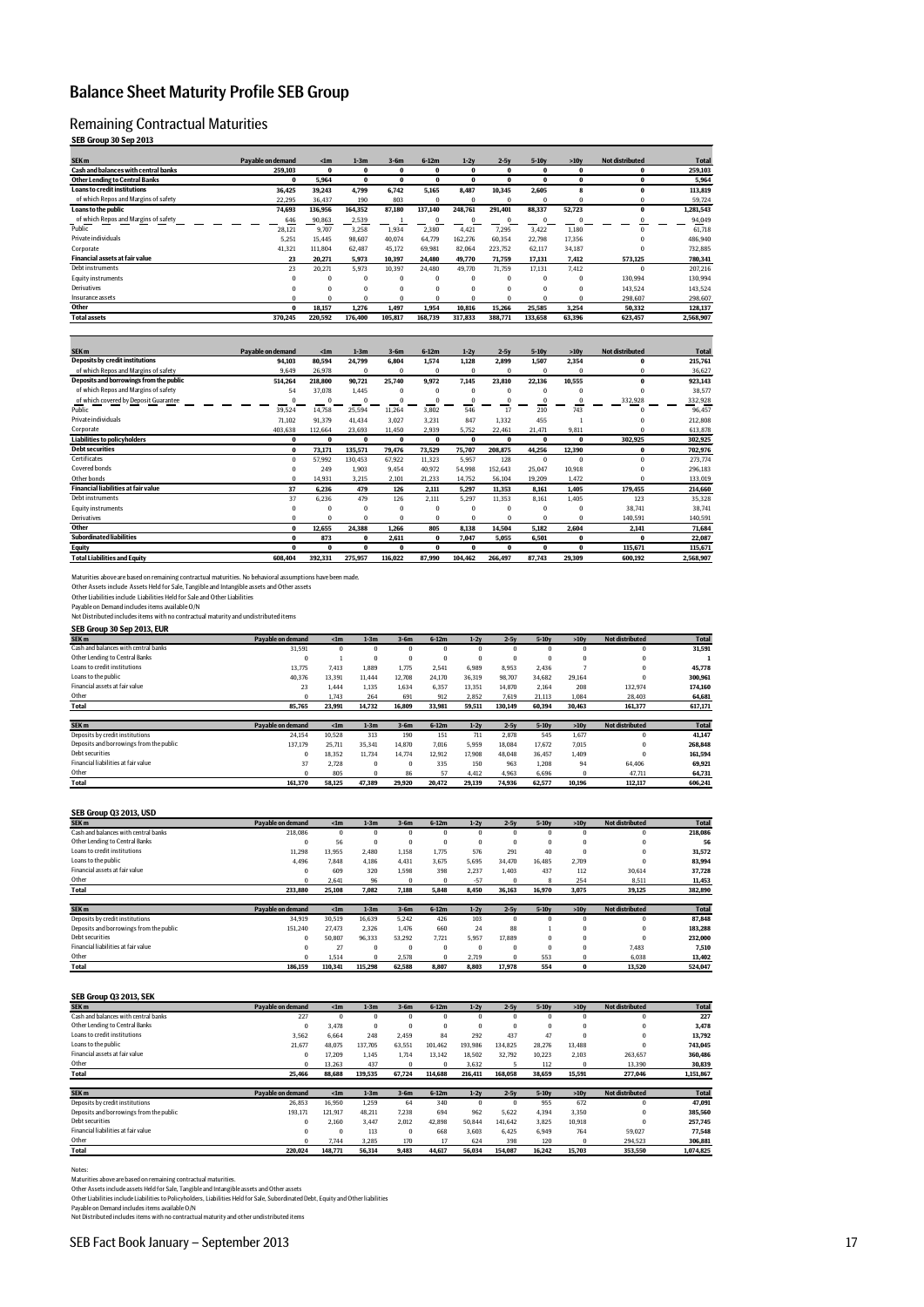### <span id="page-17-0"></span>SEB's Liquidity Reserve

### 30 Sep 2013

| <b>Liquidity Reserve*, Group</b>                                                                    | 30 Sep 2012  | 31 Dec 2012 31 Mar 2013 |              | 30 Jun 2013  | 30 Sep 2013  |            | <b>Currency distribution</b> |            |              |
|-----------------------------------------------------------------------------------------------------|--------------|-------------------------|--------------|--------------|--------------|------------|------------------------------|------------|--------------|
|                                                                                                     | <b>TOTAL</b> | <b>TOTAL</b>            | <b>TOTAL</b> | <b>TOTAL</b> | <b>TOTAL</b> | <b>SEK</b> | <b>EUR</b>                   | <b>USD</b> | <b>Other</b> |
| 1 Cash and holdings in central banks                                                                | 187.147      | 209,163                 | 254,155      | 243,615      | 265.068      | 3.705      | 31,591                       | 218,142    | 11,630       |
| 2 Deposits in other banks available overnight                                                       | 12,588       | 12,527                  | 15.668       | 13,074       | 18.786       | 2.646      | 3.154                        | 2.889      | 10,097       |
| 3 Securities issued or guaranteed by sovereigns, central<br>banks or multilateral development banks | 33,888       | 37,722                  | 37,245       | 48,260       | 34,493       | 12,445     | 18,660                       | 3,388      |              |
| 4 Securities issued or guaranteed by municipalities or<br>other public sector entities              | 40.841       | 42,564                  | 36,711       | 41,671       | 55.967       | 2,250      | 51,536                       | 2,182      | 0            |
| 5 Covered bonds issued by other institutions                                                        | 58.112       | 57.015                  | 53.164       | 46.453       | 49.949       | 32.984     | 16.325                       | 640        | 0            |
| 6 Covered bonds issued by SEB                                                                       | 0            | $\bf{0}$                | $\Omega$     | $\Omega$     | $\Omega$     | $\bf{0}$   | $\Omega$                     | $\bf{0}$   | 0            |
| 7 Securities issued by non-financial corporates                                                     | $\theta$     | $\bf{0}$                | $\Omega$     | $\theta$     | $\Omega$     | $\bf{0}$   | $\Omega$                     | $\Omega$   | 0            |
| 8 Securities issued by financial corporates (excl. covered                                          | 5.475        | 3,200                   | 2,302        | 4,584        | 5,871        | $\bf{0}$   | 5.871                        | $\Omega$   |              |
| 9 Other                                                                                             | 10,277       | 10,707                  | 11,242       | 13,490       | 7,404        | $\bf{0}$   | 4,320                        | 3,084      | o            |
| <b>Total</b>                                                                                        | 348.328      | 372.898                 | 410.487      | 411.147      | 437.538      | 54.030     | 131,457                      | 230.325    | 21,727       |

\* The liquidity reserve is presented in accordance with the template defined by the Swedish Bankers' Association. Assets included in the liquidity reserve should comply with the following: Assets shall be held by the Treasury function in the bank, not be encumbered and be pledgable with central banks. Furthermore, bonds shall have a maximum risk weight of 20% under the standardised approach to credit risk of the Basel II framework and a lowest rating of Aa2/AA-. Assets are disclosed using market values.

#### **SEB Extended Liquidity Reserve and SEB Liquid Resources, Group**

30 Sep 2013

| <b>Total Liquid Resources, Group</b>   | 30 Sep 2012  | 31 Dec 2012 31 Mar 2013 |              | 30 Jun 2013  | 30 Sep 2013  | <b>Currency distribution</b> |            |            |              |
|----------------------------------------|--------------|-------------------------|--------------|--------------|--------------|------------------------------|------------|------------|--------------|
|                                        | <b>TOTAL</b> | TOTAL                   | <b>TOTAL</b> | <b>TOTAL</b> | <b>TOTAL</b> | <b>SEK</b>                   | <b>EUR</b> | <b>USD</b> | <b>Other</b> |
| Liquidity Reserve                      | 348.328      | 372.898                 | 410.487      | 411,147      | 437.538      | 54.030                       | 131.457    | 230.325    | 21,727       |
| Available OC                           | 106,874      | 105,493                 | 98.823       | 118,270      | 110.705      | 110.705                      |            |            | $\mathbf{0}$ |
| <b>SEB Extended Liquidity Reserve*</b> | 455.202      | 478.391                 | 509.310      | 529.417      | 548.243      | 164.735                      | 131.457    | 230.325    | 21,727       |
| Other liquid resources                 | 167.846      | 153.450                 | 176.075      | 156,925      | 153.727      | 40,190                       | 6,009      | 1,641      | 105,887      |
| <b>SEB Total Liquid Resources**</b>    | 623.049      | 631.840                 | 685.385      | 686,342      | 701.971      | 204.925                      | 137.467    | 231,965    | 127,614      |

\* SEB Extended Liquidity Reserve includes available overcollateralisation in the Swedish Mortgage cover pool after deducting rating agency haircut.

Amounts have been placed in SEK although issuance can also be made in other currencies.

\*\* Other liquid resources include bond holdings outside the Treasury function as well as repos and bond holdings not eligible for inclusion in the Liquidity Reserve.

### <span id="page-17-1"></span>Components Swedish FSA Liquidity ratio, 30 Sep 2013 , SEK bn

| <b>Liquidity buffer</b> | <b>Cash Outflows</b>  | <b>Cash Inflows</b>                                                                    |     |
|-------------------------|-----------------------|----------------------------------------------------------------------------------------|-----|
| Liquid assets level 1   |                       | 374 Deposits from clients 147 Inflows from maturing lending to non-financial customers | 52  |
| Liquid assets level 2   | 117 Wholesale funding | 280 Other cash inflows                                                                 | 82  |
|                         | Other outflows        | 136                                                                                    |     |
| <b>Total</b>            | 490 Total             | 563 Total                                                                              | 134 |

### <span id="page-17-2"></span>Asset encumbrance, 30 Sep 2013

| Encumbered assets by liability type, SEKm                | <b>Central bank</b>      | Intraday settlement      | <b>Repos</b>             | <b>Derivative</b> | Mortgage covered         | <b>Public covered</b>    | <b>Total</b> |
|----------------------------------------------------------|--------------------------|--------------------------|--------------------------|-------------------|--------------------------|--------------------------|--------------|
|                                                          | funding                  | collateral*              |                          | collateral**      | bonds***                 | bonds***                 |              |
| Sovereigns, cental bank & multilateral development banks | $\overline{\phantom{a}}$ | $\overline{\phantom{a}}$ | 27,538                   | ۰                 |                          | ۰                        | 27,538       |
| Public sector entity                                     |                          | $\overline{\phantom{a}}$ | 715                      | ۰                 |                          | -                        | 715          |
| Covered bonds                                            |                          | 3,444                    | 11.476                   | -                 |                          | -                        | 14,921       |
| Non-financial corporates                                 |                          | $\overline{\phantom{a}}$ | $\overline{\phantom{0}}$ | ۰                 |                          |                          |              |
| <b>Financial corporates</b>                              |                          | $\overline{\phantom{a}}$ | -                        | ۰                 | $\overline{\phantom{a}}$ | $\overline{\phantom{a}}$ |              |
| Other eligible assets                                    | $\overline{\phantom{a}}$ | $\overline{\phantom{a}}$ | -                        | ۰                 |                          | $\overline{\phantom{a}}$ |              |
| Mortgage assets                                          |                          | $\overline{\phantom{a}}$ | -                        | ۰                 | 311.298                  | $\overline{\phantom{a}}$ | 311,298      |
| Public sector assets                                     |                          |                          |                          |                   |                          | 20.456                   | 20,456       |
| Cash                                                     |                          |                          |                          |                   |                          |                          |              |
| <b>Total</b>                                             |                          | 3.444                    | 39.729                   |                   | 311.298                  | 20,456                   | 374.927      |

\*Pledged and encumbered bonds on balance sheet

\*\*Net amount used for derivative agreements, (3-year, High: 2,196, Low: -5,095, Average: -971)

\*\*\*Excluding accrued interest

| Additional unencumbered assets by liability type,        | Securities* | <b>Overcollateralisation Overcollateralisation</b> |              | <b>Total</b> |
|----------------------------------------------------------|-------------|----------------------------------------------------|--------------|--------------|
| <b>SEKm</b>                                              |             | <b>SEBAB</b>                                       | <b>SEBAG</b> |              |
| Sovereigns, cental bank & multilateral development banks | 150.920     |                                                    | 2.002        | 152,922      |
| Public sector entity                                     | 3.383       |                                                    |              | 3.383        |
| Covered bonds                                            | 191.695     |                                                    |              | 191,695      |
| Non-financial corporates                                 | 9.281       |                                                    |              | 9.281        |
| <b>Financial corporates</b>                              | 22.396      |                                                    | 1.448        | 23,844       |
| Other eligible assets                                    |             |                                                    |              | ۰            |
| Mortgage assets                                          |             | 144.690                                            | 9.240        | 153,930      |
| Public sector assets                                     |             |                                                    |              | ٠            |
| Cash                                                     |             |                                                    |              | ٠            |
| <b>Total</b>                                             | 377.675     | 144.690                                            | 12.690       | 535.055      |
| *Including reversed repos                                |             |                                                    |              |              |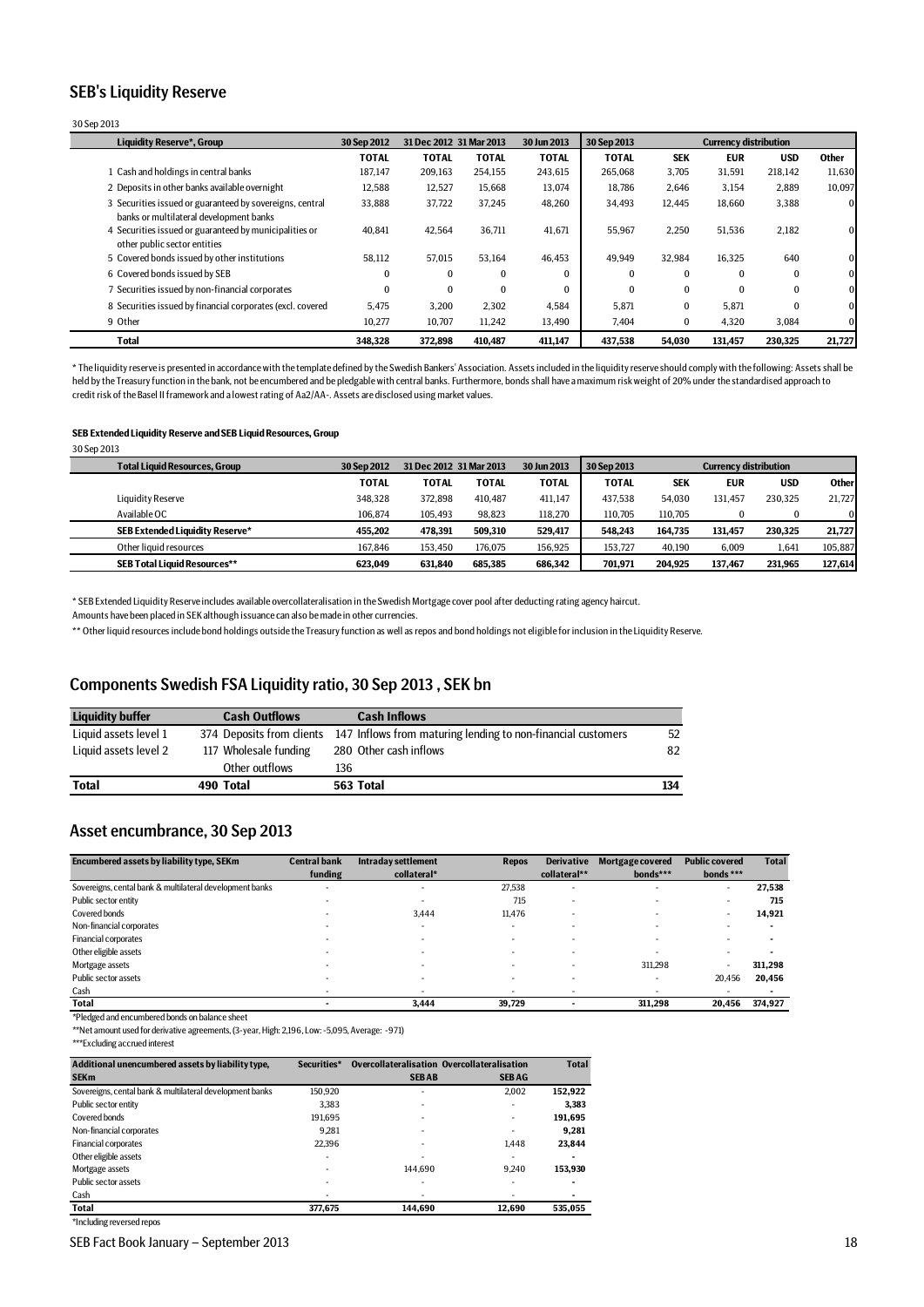## <span id="page-18-0"></span>SEB AB Mortgage cover pool and covered bonds characteristics

# 30 Sep 2013

| OU JEH ZUIJ                      |                                              |            |                                         |                                           |                      |  |  |  |  |  |
|----------------------------------|----------------------------------------------|------------|-----------------------------------------|-------------------------------------------|----------------------|--|--|--|--|--|
| Loans originated by              |                                              |            | Skandinaviska Enskilda Banken AB (publ) |                                           |                      |  |  |  |  |  |
| Pool type                        |                                              | Dynamic    |                                         |                                           |                      |  |  |  |  |  |
| <b>Cover pool</b>                |                                              |            | Q3 2013                                 | Q2 2013                                   | Q4 2012              |  |  |  |  |  |
|                                  | Total residential mortgage assets (SEK m)    |            | 427,897                                 | 421,724                                   | 400,999              |  |  |  |  |  |
|                                  | Weighted average LTV (property level)        |            | 60%                                     | 59%                                       | 59%                  |  |  |  |  |  |
| Number of loans (thousand)       |                                              |            | 650                                     | 645                                       | 625                  |  |  |  |  |  |
|                                  | Number of borrowers (thousand)               |            | 402                                     | 400                                       | 391                  |  |  |  |  |  |
|                                  | Weighted average loan balance (SEK thousand) |            | 658                                     | 654                                       | 642                  |  |  |  |  |  |
|                                  | Substitute assets (SEK thousand)             |            | $\bf{0}$                                | $\mathbf{0}$                              | 0                    |  |  |  |  |  |
|                                  | Loans past due 60 days (basis points)        |            | 9                                       | 10                                        | 11                   |  |  |  |  |  |
| Net credit losses (basis points) |                                              |            | $\mathbf{0}$                            | $\mathbf{0}$                              | $\mathbf{1}$         |  |  |  |  |  |
| <b>Covered bonds</b>             |                                              |            | Q3 2013                                 | Q2 2013                                   | Q4 2012              |  |  |  |  |  |
|                                  | Total outstanding covered bonds (SEK m)      |            | 283,207                                 | 278,028                                   | 261,510              |  |  |  |  |  |
|                                  | Rating of the covered bond programme         |            | Aaa Moody's                             | Aaa Moody's                               | Aaa Moody's          |  |  |  |  |  |
| <b>FX</b> distribution           |                                              | <b>SEK</b> | 76%                                     | 74%                                       | 78%                  |  |  |  |  |  |
|                                  |                                              | non-SEK    | 24%                                     | 26%                                       | 22%                  |  |  |  |  |  |
| <b>Over collateralisation</b>    |                                              |            | Q3 2013                                 | Q2 2013                                   | Q4 2012              |  |  |  |  |  |
| Over collateralisation level     |                                              |            | 51%                                     | 56%                                       | 53%                  |  |  |  |  |  |
|                                  |                                              | Q3 2013    |                                         |                                           |                      |  |  |  |  |  |
| <b>LTV</b> distribution*         |                                              |            |                                         | Loans (100% Swedish residential mortgage) |                      |  |  |  |  |  |
| $0 - 10%$                        |                                              | 20%        |                                         |                                           |                      |  |  |  |  |  |
| 10-20%                           |                                              | 18%        | Residential apt                         |                                           |                      |  |  |  |  |  |
| 20-30%                           |                                              | 16%        | bldgs                                   |                                           |                      |  |  |  |  |  |
|                                  |                                              |            | 15%                                     |                                           | Single               |  |  |  |  |  |
| 30-40%                           | 14%                                          |            | Tenant owned                            |                                           | family               |  |  |  |  |  |
| 40-50%                           | 12%                                          |            | apartments                              |                                           | 59%                  |  |  |  |  |  |
| 50-60%                           | 10%                                          |            | 26%                                     |                                           |                      |  |  |  |  |  |
| 60-70%                           | 7%                                           |            |                                         |                                           |                      |  |  |  |  |  |
| 70-75%                           | 3%                                           |            |                                         |                                           |                      |  |  |  |  |  |
| <b>Prior ranking loans</b>       |                                              |            | Interest rate type                      |                                           |                      |  |  |  |  |  |
|                                  |                                              |            | Fixed rate reset                        |                                           |                      |  |  |  |  |  |
| No prior<br>ranks                |                                              | 93%        | $=$ >5y                                 |                                           |                      |  |  |  |  |  |
|                                  |                                              |            | 1%                                      |                                           | Floating (3m)<br>56% |  |  |  |  |  |
| $<$ 25% of                       |                                              |            | Fixed rate reset<br>2v<5v               |                                           |                      |  |  |  |  |  |



**Other** 33%

> Malmö region 8%

\* Distribution in different LTV buckets based on exact order of priority for the individual mortgage deeds according to the Association of Swedish Covered Bond issuers.

Stockholm region 43%

17%

value

**Quarterly**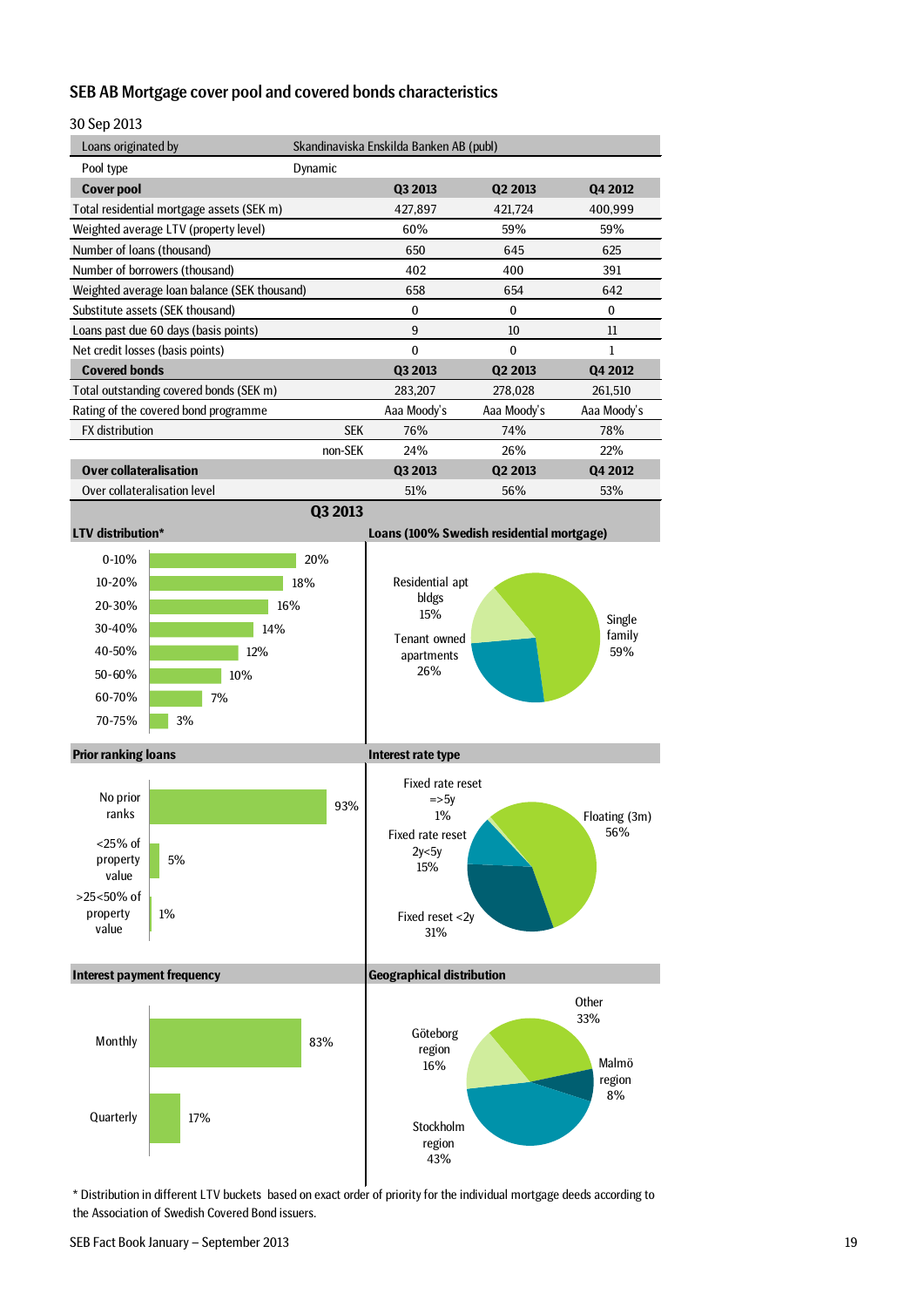# <span id="page-19-0"></span>Capital adequacy

|                                                           | 30 Sep    | 31 Dec    | 31 Mar    | 30 Jun    | 30 Sep    | 31 Dec    | 31 Mar    | 30 Jun    | 30 Sep    |
|-----------------------------------------------------------|-----------|-----------|-----------|-----------|-----------|-----------|-----------|-----------|-----------|
| SEK <sub>m</sub>                                          | 2011      | 2011      | 2012      | 2012      | 2012      | 2012      | 2013      | 2013      | 2013      |
| <b>Capital resources</b>                                  |           |           |           |           |           |           |           |           |           |
| Core Tier 1 capital                                       | 93,030    | 93,097    | 93,806    | 96,378    | 97,479    | 88,389    | 89,018    | 95,502    | 99,731    |
| Tier 1 capital                                            | 107,967   | 107,711   | 108,156   | 110.873   | 111,346   | 102,393   | 97.520    | 103,351   | 107,185   |
| Capital base                                              | 105,617   | 103,445   | 103,116   | 106,707   | 109,605   | 100,867   | 100,937   | 104,969   | 106,911   |
| Capital adequacy without transitional floor (Basel II)    |           |           |           |           |           |           |           |           |           |
| Risk-weighted assets                                      | 667,164   | 678,841   | 674,613   | 631,981   | 590,596   | 585,839   | 583,491   | 593,068   | 574,070   |
| Expressed as capital requirement                          | 53,373    | 54,307    | 53,969    | 50,558    | 47,248    | 46,867    | 46,679    | 47,445    | 45,926    |
| Core Tier 1 capital ratio                                 | 13.9%     | 13.7%     | 13.9%     | 15.3%     | 16.5%     | 15.1%     | 15.3%     | 16.1%     | 17.4%     |
| Tier 1 capital ratio                                      | 16.2%     | 15.9%     | 16.0%     | 17.5%     | 18.9%     | 17.5%     | 16.7%     | 17.4%     | 18.7%     |
| Total capital ratio                                       | 15.8%     | 15.2%     | 15.3%     | 16.9%     | 18.6%     | 17.2%     | 17.3%     | 17.7%     | 18.6%     |
| Capital base in relation to capital requirement           | 1.98      | 1.90      | 1.91      | 2.11      | 2.32      | 2.15      | 2.16      | 2.21      | 2.33      |
| Capital adequacy including transitional floor             |           |           |           |           |           |           |           |           |           |
| <b>Transition floor applied</b>                           | 80%       | 80%       | 80%       | 80%       | 80%       | 80%       | 80%       | 80%       | 80%       |
| Risk-weighted assets                                      | 826.862   | 827,615   | 834.827   | 866.691   | 860,481   | 879,237   | 901.446   | 929,422   | 910,622   |
| Expressed as capital requirement                          | 66,149    | 66,209    | 66,786    | 69,335    | 68,838    | 70,339    | 72,116    | 74,354    | 72,850    |
| Core Tier 1 capital ratio                                 | 11.3%     | 11.2%     | 11.2%     | 11.1%     | 11.3%     | 10.1%     | 9.9%      | 10.3%     | 11.0%     |
| Tier 1 capital ratio                                      | 13.1%     | 13.0%     | 13.0%     | 12.8%     | 12.9%     | 11.6%     | 10.8%     | 11.1%     | 11.8%     |
| Total capital ratio                                       | 12.8%     | 12.5%     | 12.4%     | 12.3%     | 12.7%     | 11.5%     | 11.2%     | 11.3%     | 11.7%     |
| Capital base in relation to capital requirement           | 1.60      | 1.56      | 1.54      | 1.54      | 1.59      | 1.43      | 1.40      | 1.41      | 1.47      |
| Capital adequacy with risk weighting according to Basel I |           |           |           |           |           |           |           |           |           |
| Risk-weighted assets                                      | 1,037,313 | 1,037,898 | 1,048,910 | 1.080.979 | 1,068,310 | 1.091.468 | 1,120,256 | 1,153,390 | 1,146,914 |
| Expressed as capital requirement                          | 82,985    | 83,032    | 83,913    | 86.478    | 85,465    | 87,317    | 89,620    | 92,271    | 91,753    |
| Core Tier 1 capital ratio                                 | 9.0%      | 9.0%      | 8.9%      | 8.9%      | 9.1%      | 8.1%      | 7.9%      | 8.3%      | 8.7%      |
| Tier 1 capital ratio                                      | 10.4%     | 10.4%     | 10.3%     | 10.3%     | 10.4%     | 9.4%      | 8.7%      | 9.0%      | 9.3%      |
| Total capital ratio                                       | 10.2%     | 10.0%     | 9.8%      | 9.9%      | 10.3%     | 9.2%      | 9.0%      | 9.1%      | 9.3%      |
| Capital base in relation to capital requirement           | 1.27      | 1.25      | 1.23      | 1.23      | 1.28      | 1.16      | 1.13      | 1.14      | 1.17      |

# <span id="page-19-1"></span>Capital base of the SEB financial group of undertakings

|                                                                 | 30 Sep    | 31 Dec    | 31 Mar    | 30 Jun    | 30 Sep    | 31 Dec       | 31 Mar   | 30 Jun   | 30 Sep   |
|-----------------------------------------------------------------|-----------|-----------|-----------|-----------|-----------|--------------|----------|----------|----------|
| SEK <sub>m</sub>                                                | 2011      | 2011      | 2012      | 2012      | 2012      | 2012         | 2013     | 2013     | 2013     |
| Total equity according to balance sheet                         | 107.230   | 109,161   | 107.594   | 110.992   | 113,618   | 109,513      | 106.044  | 109.380  | 115.671  |
| Dividend (excl repurchased shares)                              | $-2.468$  | $-3.836$  | $-959$    | $-1.918$  | $-2.878$  | $-6,028$     | $-1.501$ | $-3.011$ | $-4,524$ |
| Investments outside the financial group of undertakings         | $-42$     | $-41$     | $-41$     | $-66$     | $-63$     | $-64$        | $-63$    | $-66$    | $-65$    |
| Other deductions outside the financial group of undertakings    | $-3,375$  | $-3,728$  | $-4,110$  | $-3,753$  | $-3,902$  | $-4,451$     | $-4,769$ | $-1,758$ | $-2,078$ |
| = Total equity in the capital adequacy                          | 101,345   | 101,556   | 102,484   | 105,255   | 106,775   | 98,970       | 99,711   | 104,545  | 109,004  |
| Adjustment for hedge contracts                                  | 433       | 229       | 436       | 108       | $-200$    | $-473$       | $-356$   | 1,325    | 1,205    |
| Net provisioning amount for IRB-reported credit exposures       | $-120$    | $-108$    | $-172$    | $\Omega$  | $\bf{0}$  | $\bf{0}$     | $\Omega$ | $\Omega$ | $-276$   |
| Unrealised value changes on available-for-sale financial assets | 852       | 717       | 272       | 343       | $-7$      | $-597$       | $-1.109$ | $-1,031$ | $-1,333$ |
| Exposures where RWA is not calculated                           | $-1,010$  | $-914$    | $-734$    | $-772$    | $-749$    | $-802$       | $-762$   | $-779$   | $-675$   |
| Goodwill                                                        | $-4,215$  | $-4.147$  | $-4.173$  | $-4.179$  | $-4.109$  | $-4.147$     | $-4.055$ | $-4,106$ | $-4,057$ |
| Other intangible assets                                         | $-2,896$  | $-2,943$  | $-3,126$  | $-3,310$  | $-3,263$  | $-2,559$     | $-2,528$ | $-2,565$ | $-2,465$ |
| Deferred tax assets                                             | $-1,359$  | $-1,293$  | $-1,181$  | $-1,067$  | $-968$    | $-2,003$     | $-1,883$ | $-1,887$ | $-1,672$ |
| = Core Tier 1 capital                                           | 93,030    | 93,097    | 93,806    | 96,378    | 97,479    | 88,389       | 89,018   | 95,502   | 99,731   |
| Tier 1 capital contribution (non-innovative)                    | 4,618     | 4,455     | 4,421     | 4,379     | 4,213     | 4,300        | 4,172    | 4,391    | 4,334    |
| Tier 1 capital contribution (innovative)                        | 10,319    | 10,159    | 9,929     | 10,116    | 9,654     | 9,704        | 9,580    | 9,996    | 9,658    |
| Investments in insurance companies                              |           |           |           |           |           |              | $-5,250$ | $-6,538$ | $-6,538$ |
| = Tier 1 capital                                                | 107,967   | 107,711   | 108,156   | 110,873   | 111,346   | 102,393      | 97,520   | 103,351  | 107,185  |
| Dated subordinated debt                                         | 4.990     | 4.815     | 4.709     | 4,445     | 6.382     | 6,515        | 6,322    | 6.654    | 6,567    |
| Deduction for remaining maturity                                | $-331$    | $-320$    | $-261$    | $-40$     | $-38$     | $-39$        | $-51$    | $-53$    | $-53$    |
| Perpetual subordinated debt                                     | 4,372     | 2,225     | 2,012     | 2,169     | 2,104     | 1,890        | 1,728    | 680      | 656      |
| Net provisioning amount for IRB-reported credit exposures       | $-120$    | $-108$    | $-172$    | 153       | 467       | 485          | 419      | 537      | $-276$   |
| Unrealised gains on available-for-sale financial assets         | 728       | 799       | 705       | 930       | 914       | 990          | 1,074    | 1,183    | 1,270    |
| Exposures where RWA is not calculated                           | $-1.010$  | $-914$    | $-734$    | $-772$    | $-749$    | $-802$       | $-762$   | $-779$   | $-675$   |
| Investments outside the financial group of undertakings         | $-42$     | $-41$     | $-41$     | $-66$     | $-63$     | $-64$        | $-63$    | $-66$    | $-65$    |
| Investments in insurance companies                              |           |           |           |           |           |              | $-5,250$ | $-6,538$ | $-6,538$ |
| = Tier 2 capital                                                | 8,587     | 6,456     | 6,218     | 6,819     | 9,017     | 8,975        | 3,417    | 1,618    | 886      |
| Investments in insurance companies                              | $-10.500$ | $-10,500$ | $-10,500$ | $-10,500$ | $-10.500$ | $-10,501$    | 0        | $\bf{0}$ | $\Omega$ |
| Pension assets in excess of related liabilities                 | $-437$    | $-222$    | $-758$    | $-485$    | $-258$    | $\mathbf{0}$ | $\bf{0}$ | $\Omega$ | $-1,160$ |
| = Capital base                                                  | 105,617   | 103,445   | 103,116   | 106,707   | 109,605   | 100,867      | 100,937  | 104,969  | 106,911  |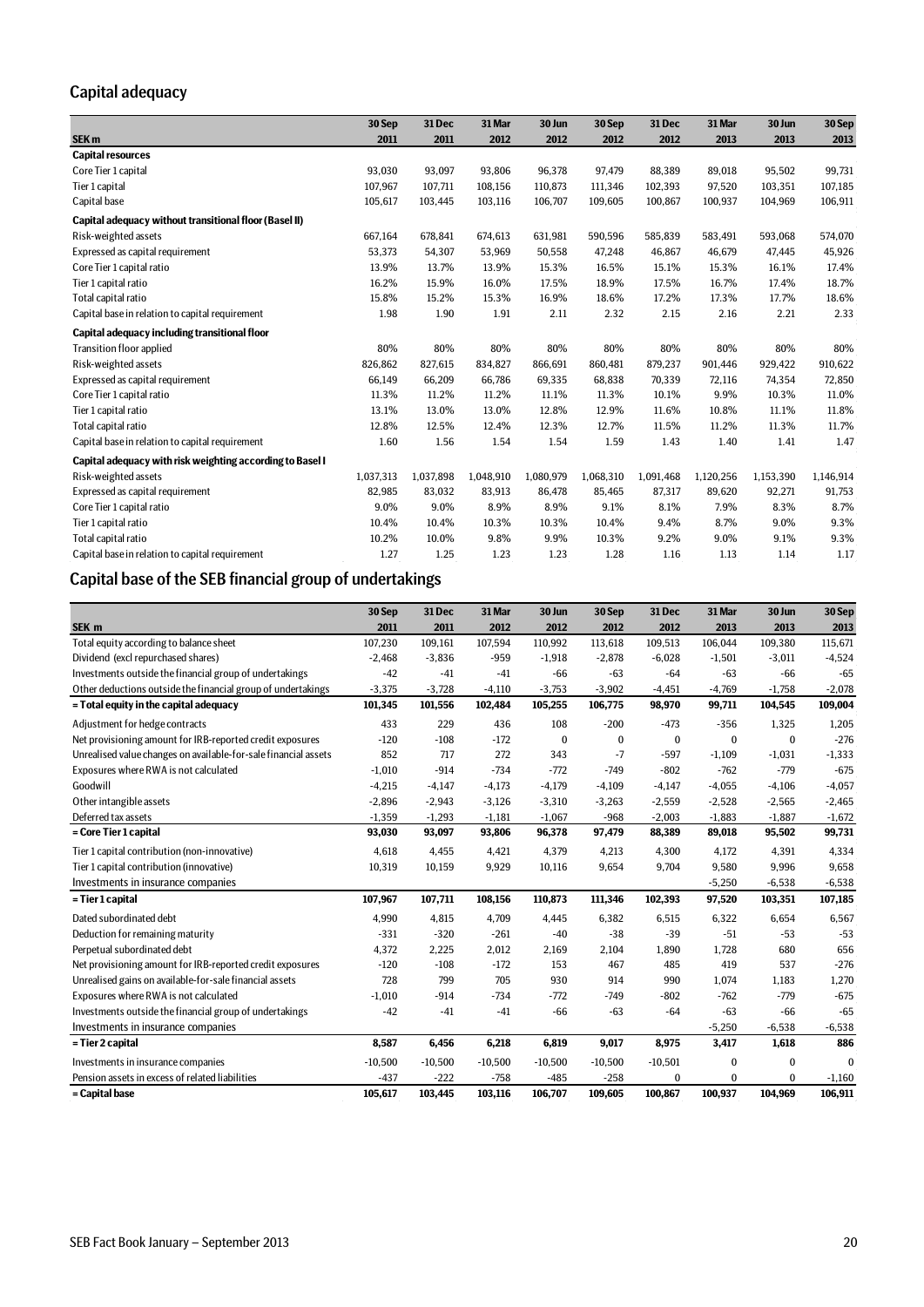### <span id="page-20-0"></span>Risk-weighted assets for the SEB financial group of undertakings

|                                                 | 30 Sep  | 31 Dec  | 31 Mar  | 30 Jun  | 30 Sep  | 31 Dec  | 31 Mar  | 30 Jun  | 30 Sep  |
|-------------------------------------------------|---------|---------|---------|---------|---------|---------|---------|---------|---------|
| SEK <sub>m</sub>                                | 2011    | 2011    | 2012    | 2012    | 2012    | 2012    | 2013    | 2013    | 2013    |
| Credit risk, IRB reported risk-weighted assets  |         |         |         |         |         |         |         |         |         |
| Institutions                                    | 35.824  | 29,552  | 30,685  | 26,237  | 24,669  | 23,879  | 24,343  | 22,653  | 22,074  |
| Corporates                                      | 399,545 | 394,094 | 392,517 | 352,920 | 330,207 | 326,666 | 327,170 | 340,056 | 335,634 |
| Securitisation positions                        | 6,396   | 6,515   | 6,753   | 6,704   | 5,505   | 5,177   | 4.682   | 5,068   | 4,638   |
| Retail mortgages                                | 45,572  | 45,241  | 45,408  | 45,287  | 44,017  | 42,896  | 41,822  | 42,204  | 42,039  |
| Other retail exposures                          | 10,204  | 9,460   | 8,856   | 9,173   | 9,163   | 9,365   | 9.471   | 10,187  | 10,440  |
| Other exposure classes                          | 1,589   | 1,651   | 1,674   | 1.683   | 1,455   | 1,461   | 1,411   | 1,440   | 1,480   |
| <b>Total for credit risk, IRB approach</b>      | 499,130 | 486,513 | 485,893 | 442,004 | 415,016 | 409,444 | 408,899 | 421,608 | 416,305 |
| <b>Further risk-weighted assets</b>             |         |         |         |         |         |         |         |         |         |
| Credit risk, Standardised approach              | 70,007  | 77,485  | 75,761  | 75,636  | 69,120  | 68,125  | 64,575  | 73,630  | 66,345  |
| Operational risk, Advanced Measurement approach | 43,371  | 42,267  | 41,154  | 40,821  | 40,555  | 40,219  | 41,132  | 40,103  | 39,778  |
| Foreign exchange rate risk                      | 13,253  | 13,173  | 14,213  | 14,823  | 13,944  | 14,042  | 13,592  | 4,963   | 5,674   |
| Trading book risks                              | 41,403  | 59,403  | 57,592  | 58,697  | 51,961  | 54,009  | 55,293  | 52,764  | 45,968  |
| <b>Total</b>                                    | 667,164 | 678,841 | 674,613 | 631,981 | 590,596 | 585,839 | 583,491 | 593,068 | 574,070 |
| <b>Summary</b>                                  |         |         |         |         |         |         |         |         |         |
| Credit risk                                     | 569,137 | 563,998 | 561,654 | 517,640 | 484,136 | 477,569 | 473,474 | 495,238 | 482,650 |
| Operational risk                                | 43,371  | 42,267  | 41,154  | 40,821  | 40,555  | 40,219  | 41,132  | 40,103  | 39,778  |
| Market risk                                     | 54,656  | 72,576  | 71,805  | 73,520  | 65,905  | 68,051  | 68,885  | 57,727  | 51,642  |
| <b>Total</b>                                    | 667,164 | 678,841 | 674,613 | 631,981 | 590,596 | 585,839 | 583,491 | 593,068 | 574,070 |
| <b>Adjustment for flooring rules</b>            |         |         |         |         |         |         |         |         |         |
| Addition according to transitional flooring     | 159,698 | 148,774 | 160,214 | 234,710 | 269,885 | 293,398 | 317,955 | 336,354 | 336,552 |
| <b>Total reported</b>                           | 826,862 | 827,615 | 834,827 | 866,691 | 860,481 | 879,237 | 901.446 | 929,422 | 910,622 |

## <span id="page-20-1"></span>RWA development

|                                  | Q <sub>3</sub> | Q <sub>4</sub> | Q1       | Q <sub>2</sub> | Q <sub>3</sub> | Q <sub>4</sub>    | Q1             | Q <sub>2</sub> | Q <sub>3</sub> |
|----------------------------------|----------------|----------------|----------|----------------|----------------|-------------------|----------------|----------------|----------------|
|                                  | 2011           | 2011           | 2012     | 2012           | 2012           | 2012              | 2013           | 2013           | 2013           |
| <b>Start</b>                     | 678            | 667            | 679      | 675            | 632            | 591               | 586            | 583            | 593            |
| RWA processes (credit risk)      | $-12$          | $-3$           | $-4$     | $-45$          | $-28$          | -9                | 3              | $-2$           | $\bf{0}$       |
| Migration effect                 | 0              |                | 3        | $-1$           |                | $-3$              | -1             | $-2$           | $-1$           |
| Volume changes (credit risk)     | $-3$           | 12             | $\bf{0}$ | 16             | -1             | 5                 |                | 14             | -8             |
| Risk weight effect               | $\Omega$       | $-6$           | 3        | $-16$          | 6              | -5                | -5             | $-1$           | 3              |
| <b>FX</b> effect                 |                | -8             | $-4$     | $\overline{2}$ | $-13$          | 5                 | -8             | 13             | $-7$           |
| Market risk and operational risk | -3             | 17             | $-2$     | 0              | -8             | $\mathbf{\Omega}$ | $\overline{2}$ | $-12$          | -6             |
| Other/unexplained                | - 1            | ÷.             | - 1      | $\Omega$       | $\Omega$       | $\Omega$          | ÷.             | $\Omega$       | $\bf{0}$       |
| End                              | 667            | 679            | 675      | 632            | 591            | 586               | 583            | 593            | 574            |

<span id="page-20-2"></span>SEB Group - Basel II without transitional rules



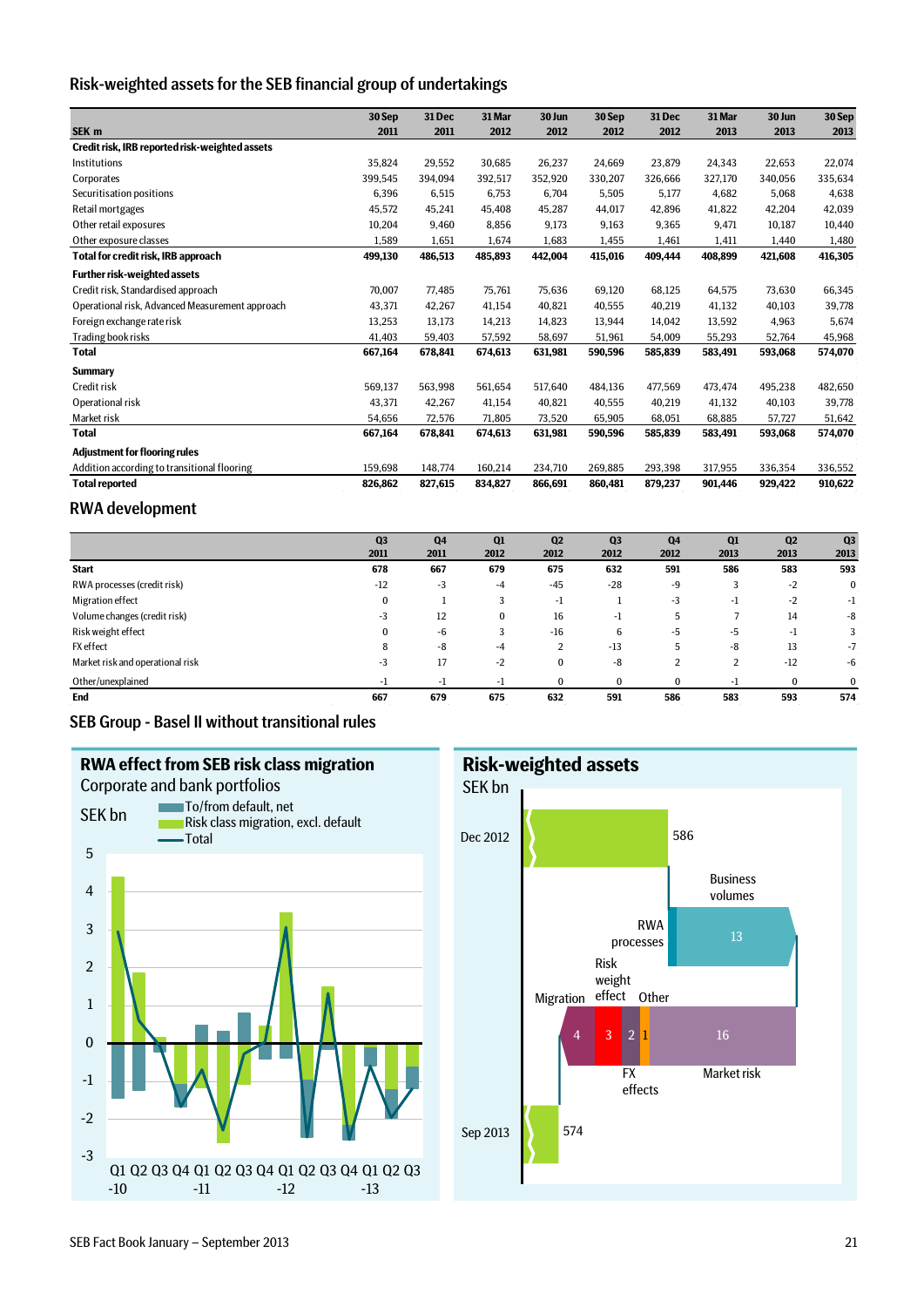# <span id="page-21-0"></span>IRB reported credit exposures (less repos and securities lending)

|                          | 30 Sep | 31 Dec | 31 Mar | 30 Jun | 30 Sep | 31 Dec | 31 Mar | 30 Jun | 30 Sep |
|--------------------------|--------|--------|--------|--------|--------|--------|--------|--------|--------|
| Average risk weight      | 2011   | 2011   | 2012   | 2012   | 2012   | 2012   | 2013   | 2013   | 2013   |
| <b>Institutions</b>      | 21.5%  | 19.2%  | 19.1%  | 17.4%  | 16.5%  | 15.9%  | 16.7%  | 17.4%  | 18.2%  |
| Corporates               | 52.2%  | 51.6%  | 51.5%  | 44.7%  | 42.4%  | 40.8%  | 40.3%  | 40.1%  | 40.1%  |
| Securitisation positions | 28.7%  | 34.9%  | 39.8%  | 39.6%  | 32.9%  | 34.7%  | 34.8%  | 36.0%  | 35.5%  |
| Retail mortgages         | 12.6%  | 12.1%  | 11.6%  | 11.4%  | 10.9%  | 10.4%  | 10.0%  | 9.8%   | 9.7%   |
| Other retail exposures   | 37.7%  | 37.5%  | 35.6%  | 36.4%  | 36.7%  | 37.4%  | 37.5%  | 38.4%  | 38.6%  |

# <span id="page-21-1"></span>All outstanding Subordinated Debt and Hybrid Tier 1 issues

# 30 Sep 2013

|                             |                    |                       |                      |                                     | <b>Maturity</b> |                        |                         |                 |          |
|-----------------------------|--------------------|-----------------------|----------------------|-------------------------------------|-----------------|------------------------|-------------------------|-----------------|----------|
|                             | <b>Issue date</b>  | <b>Ratings</b>        | <b>Format</b>        | <b>Coupon</b>                       | date            | <b>First call date</b> | Step-up                 | <b>Currency</b> | Size (m) |
| <b>Lower Tier II Issues</b> |                    |                       |                      |                                     |                 |                        |                         |                 |          |
|                             | $12-Sep-12$        | $BBB+/A$              | 10NC5                | $mth \text{ } \in +310 \text{ bps}$ | 12-Sep-22       | 12-Sep-17              | Non                     | <b>EUR</b>      | 750      |
| <b>Upper Tier II Issues</b> |                    |                       |                      |                                     |                 |                        |                         |                 |          |
|                             | 26-Jun-95 A2/BB+/A |                       | PerpNC <sub>20</sub> | 4.4000%                             | Perpetual       | 24-Nov-15              | $6$ -mth $4L + 200b$ ps | JPY             | 10.000   |
| <b>Tier I Issues</b>        |                    |                       |                      |                                     |                 |                        |                         |                 |          |
|                             | 25-Mar-04 A3/BB+/A |                       | PerpNC10             | 4.9580%                             | Perpetual       | 25-Mar-14              | $3-$ mth $$L+182bps$    | <b>USD</b>      | 407      |
|                             | 23-Mar-05 A3/BB+/A |                       | PerpNC10             | 5.4710%                             | Perpetual       | 23-Mar-15              | $3$ -mth $L+154$ bps    | <b>USD</b>      | 423      |
|                             |                    | $1-Oct-09$ $A3/BB+/A$ | PerpNC5              | 9.2500%                             | Perpetual       | 31-Mar-15              |                         | <b>EUR</b>      | 500      |
|                             | 21-Dec-07 A3/BB+/A |                       | PerpNC10             | 7.0922%                             | Perpetual       | 21-Dec-17              | $3-$ mth $6+340$ bps    | <b>EUR</b>      | 500      |

# <span id="page-21-2"></span>Assets under management

| SEK bn                                   |                |                        |            |                        |                        |                |                |                        |                        |
|------------------------------------------|----------------|------------------------|------------|------------------------|------------------------|----------------|----------------|------------------------|------------------------|
| Assets under management, SEK bn          | Q3<br>2011     | Q <sub>4</sub><br>2011 | Q1<br>2012 | Q <sub>2</sub><br>2012 | Q <sub>3</sub><br>2012 | Q4<br>2012     | Q1<br>2013     | Q <sub>2</sub><br>2013 | Q <sub>3</sub><br>2013 |
| Assets under management, start of period | 1,399          | 1,399                  | 1,261      | 1,261                  | 1,261                  | 1,261          | 1,328          | 1,328                  | 1,328                  |
| Inflow                                   | 208            | 273                    | 72         | 106                    | 156                    | 203            | 65             | 117                    | 151                    |
| Outflow                                  | $-183$         | $-230$                 | $-49$      | $-97$                  | $-134$                 | $-174$         | $-53$          | -99                    | $-133$                 |
| Net inflow of which:                     | 25             | 43                     | 23         | 9                      | 22                     | 29             | 12             | 18                     | 18                     |
| Sweden                                   | 16             | 32                     | 21         | 10                     | 21                     | 28             | 11             | 16                     | 15                     |
| <b>Other Nordic</b>                      | 8              | 8                      |            | 3                      | $\overline{2}$         | $-3$           | -1             | $-2$                   | $-3$                   |
| Germany                                  | -1             | -1                     | -1         | $-2$                   | -1                     | $\bf{0}$       | $\bf{0}$       | $\bf{0}$               |                        |
| <b>Baltic countries and Poland</b>       | $\Omega$       |                        |            |                        | $\Omega$               | $\overline{2}$ | $\Omega$       |                        |                        |
| <b>Other and Eliminations</b>            | $\overline{2}$ | 3                      |            | $-3$                   | $\Omega$               | $\overline{2}$ | $\overline{2}$ | 3                      | 5                      |
| <b>Acquisition/disposal net</b>          | 17             | 17                     |            |                        |                        |                |                |                        |                        |
| Change in value                          | $-200$         | $-198$                 | 33         | -9                     | $-12$                  | 38             | 34             | 41                     | 81                     |
| Assets under management, end of period*  | 1,241          | 1,261                  | 1,317      | 1,261                  | 1,271                  | 1,328          | 1,374          | 1,387                  | 1,427                  |
| *Of which, not eliminated:               |                |                        |            |                        |                        |                |                |                        |                        |
| <b>Retail Banking</b>                    | 66             | 69                     | 72         | 71                     | 73                     | 75             | 76             | 74                     | 76                     |
| Wealth Management                        | 1,174          | 1,175                  | 1,226      | 1,173                  | 1,176                  | 1,228          | 1,290          | 1,302                  | 1,341                  |
| Life                                     | 416            | 420                    | 434        | 428                    | 436                    | 443            | 451            | 455                    | 463                    |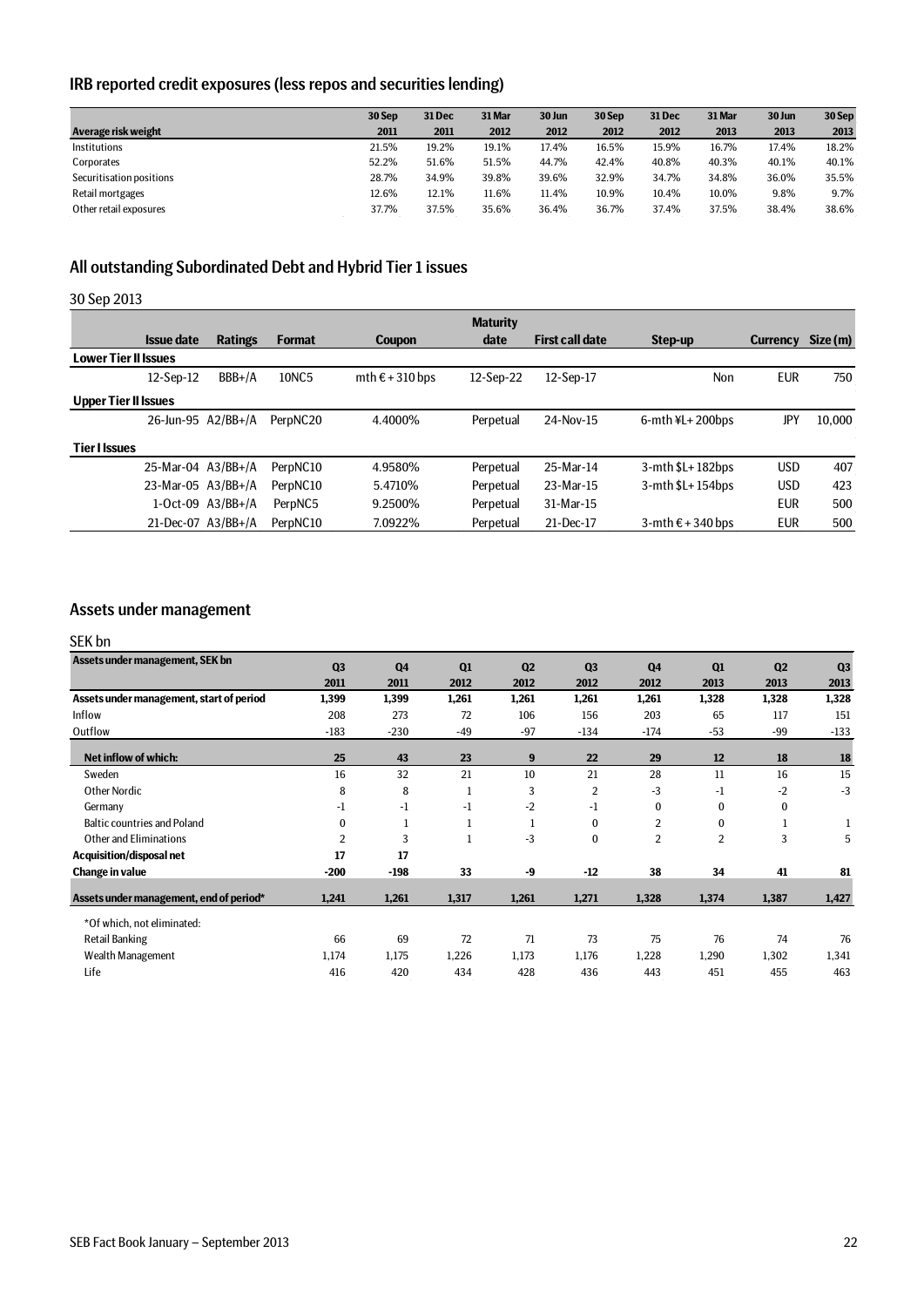# <span id="page-22-0"></span>Credit portfolio

## <span id="page-22-1"></span>Credit portfolio\*

On & off balance, SEK bn

|                               | 30 Sep | <b>31 Dec</b> | 31 Mar | 30 Jun | 30 Sep | <b>31 Dec</b> | 31 Mar | 30 Jun | 30 Sep |
|-------------------------------|--------|---------------|--------|--------|--------|---------------|--------|--------|--------|
| <b>SEB Group</b>              | 2011   | 2011          | 2012   | 2012   | 2012   | 2012          | 2013   | 2013   | 2013   |
| Lending                       | 1,182  | 1.165         | 1,199  | 1,195  | 1,185  | 1,216         | 1,243  | 1,269  | 1,262  |
| <b>Contingent Liabilities</b> | 417    | 429           | 426    | 439    | 431    | 442           | 447    | 474    | 481    |
| Derivative Instruments        | 113    | 108           | 105    | 109    | 119    | 119           | 121    | 114    | 102    |
| <b>Credit Portfolio</b>       | 1.712  | 1.702         | 1.730  | 1.743  | 1,735  | 1,777         | 1,811  | 1,858  | 1,845  |

*\* Before loan loss reserves, excluding repos & debt instruments.*

### <span id="page-22-2"></span>Credit portfolio by industry and geography\*

| SEB Group, 30 Sep 2013             |           |         |                |         |         |        |           |         |        |              |
|------------------------------------|-----------|---------|----------------|---------|---------|--------|-----------|---------|--------|--------------|
| <b>SEK m</b>                       | Sweden    | Denmark | Norway         | Finland | Estonia | Latvia | Lithuania | Germany | Other  | <b>Total</b> |
| <b>Banks</b>                       | 66,611    | 21,067  | 10,818         | 5,090   | 92      | 541    | 476       | 36,069  | 19,340 | 160,104      |
| Finance and insurance              | 55,172    | 1,066   | 2,904          | 2,317   | 418     | 1      | 457       | 19,297  | 9,937  | 91,569       |
| Wholesale and retail               | 40,644    | 2,170   | 1,801          | 920     | 2,491   | 2,569  | 8,289     | 10.246  | 3,728  | 72,858       |
| Transportation                     | 30,112    | 173     | 3,686          | 180     | 1,538   | 1,840  | 2,551     | 6,538   | 184    | 46,802       |
| Shipping                           | 37,113    | 335     | 1,937          | 635     | 479     | 127    | 222       | 64      | 3,766  | 44,678       |
| Business and household services    | 102,500   | 1,207   | 2,529          | 769     | 2,845   | 3,170  | 1,935     | 27,289  | 2,515  | 144,759      |
| Construction                       | 13,085    | 347     | 553            | 708     | 892     | 899    | 1,323     | 3,499   | 1,289  | 22,595       |
| Manufacturing                      | 142,804   | 2,226   | 3,573          | 9,919   | 3,843   | 1,975  | 6,334     | 29,339  | 10,616 | 210,629      |
| Agriculture, forestry and fishing  | 7,042     | 216     | $\overline{7}$ | 34      | 1,876   | 2,030  | 752       | 82      | 23     | 12,062       |
| Mining, oil and gas extraction     | 24,067    | 114     | 7,792          | 226     | 30      | 109    | 85        | 12      | 217    | 32,652       |
| Electricity, water and gas supply  | 29,667    | 240     | 819            | 6,283   | 1,709   | 1,608  | 3,407     | 16,827  | 544    | 61,104       |
| Other                              | 24,188    | 1,040   | 1.007          | 1,488   | 217     | 254    | 177       | 1.548   | 2,626  | 32,545       |
| <b>Corporates</b>                  | 506,394   | 9,134   | 26,608         | 23,479  | 16,338  | 14,582 | 25,532    | 114.741 | 35,445 | 772,253      |
| Commercial real estate management  | 103,482   | 27      | 1,977          | 759     | 6,111   | 4.417  | 7.968     | 38.426  |        | 163,167      |
| Residential real estate management | 73,582    |         | 54             |         |         | 442    | 9         | 17,725  |        | 91,812       |
| Housing co-operative associations  | 42,502    |         |                |         |         |        |           |         |        | 42,502       |
| <b>Property Management</b>         | 219,566   | 27      | 2,031          | 759     | 6,111   | 4,859  | 7,977     | 56,151  |        | 297,481      |
| <b>Public Administration</b>       | 16,619    | 7       | 333            | 1,103   | 3,662   | 323    | 2,731     | 55,691  | 1,368  | 81,837       |
| Household mortgage                 | 405,613   |         | 2,297          |         | 13,750  | 7,183  | 17,126    | 153     | 3,197  | 449,319      |
| Other                              | 44.204    | 4,120   | 24,421         | 1,807   | 2,647   | 2,449  | 1,370     | 94      | 3,191  | 84,303       |
| <b>Households</b>                  | 449,817   | 4,120   | 26,718         | 1,807   | 16,397  | 9,632  | 18,496    | 247     | 6,388  | 533,622      |
| Credit portfolio                   | 1,259,007 | 34,356  | 66,508         | 32,238  | 42,600  | 29,937 | 55,212    | 262,899 | 62,541 | 1,845,298    |

\* The geographical distribution is based on where the loan is booked. Amounts before provisions for credit losses.

| SEB Group, 31 Dec 2012             |           |                |        |         |         |        |           |         |              |              |
|------------------------------------|-----------|----------------|--------|---------|---------|--------|-----------|---------|--------------|--------------|
| SEK <sub>m</sub>                   | Sweden    | <b>Denmark</b> | Norway | Finland | Estonia | Latvia | Lithuania | Germany | Other        | <b>Total</b> |
| <b>Banks</b>                       | 79,040    | 21,336         | 13,947 | 3,660   | 316     | 513    | 500       | 35,458  | 16,148       | 170,918      |
| Finance and insurance              | 61,174    | 873            | 4,457  | 754     | 159     | 315    | 415       | 19,817  | 3,551        | 91,515       |
| Wholesale and retail               | 33,497    | 1,707          | 1,436  | 703     | 2,400   | 3,073  | 8,211     | 9,995   | 4,967        | 65,989       |
| Transportation                     | 31,466    | 150            | 3,420  | 414     | 1,117   | 1,749  | 2,297     | 5,640   | 232          | 46,485       |
| Shipping                           | 33,575    | 178            | 2,118  | 413     | 520     | 132    | 223       | 6       | 4,734        | 41,899       |
| Business and household services    | 101,919   | 988            | 2,794  | 946     | 2,419   | 2,258  | 1,927     | 24,739  | 1,870        | 139,860      |
| Construction                       | 13,110    | 223            | 716    | 695     | 934     | 1,193  | 1,117     | 2,209   | 859          | 21,056       |
| Manufacturing                      | 134,348   | 2,036          | 3,908  | 10,098  | 3,547   | 1,822  | 6,266     | 27,763  | 9,116        | 198,904      |
| Agriculture, forestry and fishing  | 6,602     | 95             | 7      | 28      | 1,504   | 2,013  | 670       | 73      | 23           | 11,015       |
| Mining, oil and gas extraction     | 21,743    |                | 5.489  | 239     | 22      | 102    | 70        | 217     | 902          | 28,784       |
| Electricity, water and gas supply  | 26,817    | 670            | 1,064  | 5,220   | 2,617   | 1,905  | 2,786     | 12,898  | 470          | 54,447       |
| Other                              | 22,606    | 743            | 1,261  | 807     | 213     | 275    | 174       | 1,575   | 2,721        | 30,375       |
| <b>Corporates</b>                  | 486,857   | 7,663          | 26,670 | 20,317  | 15,452  | 14,837 | 24,156    | 104,932 | 29,445       | 730,329      |
| Commercial real estate management  | 93,169    | 92             | 1,787  | 623     | 5,428   | 2,913  | 9,099     | 40,610  | $\mathbf{1}$ | 153,722      |
| Residential real estate management | 71,846    |                | 74     |         |         | 1,852  | 10        | 20,041  |              | 93,823       |
| Housing co-operative associations  | 40,566    |                |        |         |         |        |           |         |              | 40,566       |
| <b>Property Management</b>         | 205,581   | 92             | 1,861  | 623     | 5,428   | 4,765  | 9,109     | 60,651  | 1            | 288,111      |
| <b>Public Administration</b>       | 18,075    | $\mathbf{2}$   | 823    | 1,334   | 3,542   | 323    | 2,576     | 48,275  | 1,413        | 76,363       |
| Household mortgage                 | 381,364   |                | 2,824  |         | 13,529  | 7,596  | 17,248    |         | 2,903        | 425,464      |
| Other                              | 42.462    | 4,191          | 26.704 | 1,629   | 2,552   | 2,674  | 1,376     | 37      | 3,803        | 85,428       |
| <b>Households</b>                  | 423,826   | 4,191          | 29,528 | 1,629   | 16,081  | 10,270 | 18,624    | 37      | 6,706        | 510,892      |
| <b>Credit portfolio</b>            | 1,213,379 | 33,284         | 72,829 | 27,563  | 40,819  | 30,708 | 54,965    | 249,353 | 53,713       | 1,776,613    |

\* The geographical distribution is based on where the loan is booked. Amounts before provisions for credit losses.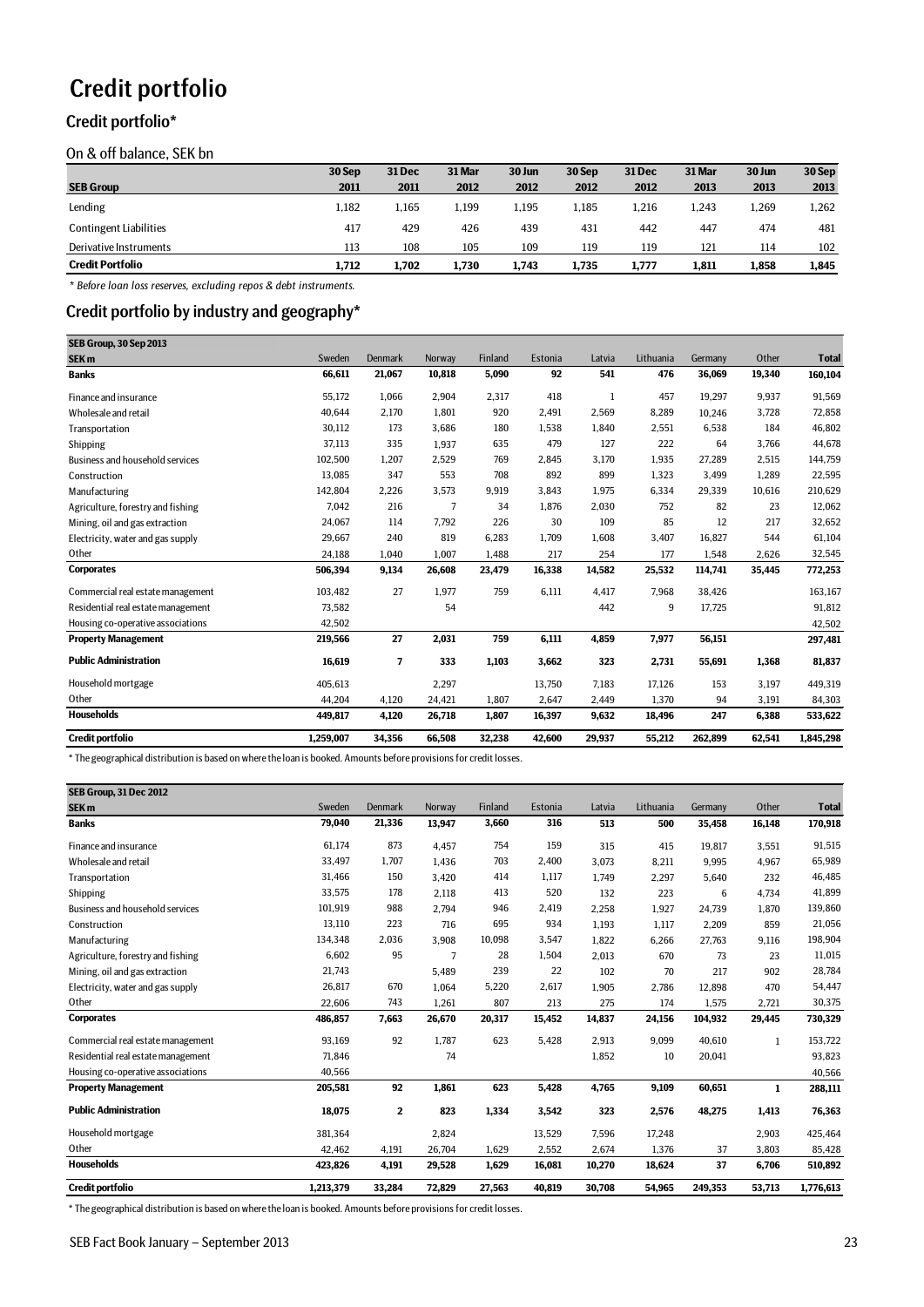# <span id="page-23-0"></span>Loan portfolio by industry and geography\*

| SEB Group, 30 Sep 2013             |         |         |        |         |         |        |           |         |        |              |
|------------------------------------|---------|---------|--------|---------|---------|--------|-----------|---------|--------|--------------|
| SEK <sub>m</sub>                   | Sweden  | Denmark | Norway | Finland | Estonia | Latvia | Lithuania | Germany | Other  | <b>Total</b> |
| <b>Banks</b>                       | 28,887  | 3,304   | 2,341  | 2,033   | 89      | 497    | 357       | 27,161  | 12,133 | 76,802       |
| Finance and insurance              | 26,044  | 28      | 1,150  | 23      | 197     |        | 16        | 11,047  | 7,384  | 45,889       |
| Wholesale and retail               | 24,607  | 1,552   | 1,159  | 573     | 1,413   | 1,679  | 6,103     | 3,610   | 2,236  | 42,932       |
| Transportation                     | 20,164  | 28      | 2.660  | 1       | 984     | 1.667  | 2,041     | 2,950   | 121    | 30,616       |
| Shipping                           | 26,569  | 42      | 1.638  | 635     | 135     | 112    | 201       | 64      | 3,123  | 32,519       |
| Business and household services    | 61,789  | 470     | 632    | 207     | 2,376   | 2,671  | 1,522     | 10,403  | 745    | 80,815       |
| Construction                       | 6,555   | 153     | 147    | 29      | 352     | 370    | 444       | 462     | 96     | 8,608        |
| Manufacturing                      | 59,512  | 1,063   | 1,201  | 2,794   | 2,312   | 1,583  | 4,332     | 7,489   | 6,285  | 86,571       |
| Agriculture, forestry and fishing  | 5,982   | 21      | 1      | 34      | 1,687   | 1.891  | 642       |         | 3      | 10,261       |
| Mining, oil and gas extraction     | 11,334  | 11      | 41     | 226     | 21      | 84     | 74        | 12      |        | 11,803       |
| Electricity, water and gas supply  | 13,383  | 10      | 34     | 4,786   | 972     | 1,251  | 2,150     | 6,667   | 147    | 29,400       |
| Other                              | 18,612  | 940     | 681    | 631     | 186     | 233    | 157       | 1,404   | 1,999  | 24,843       |
| <b>Corporates</b>                  | 274,551 | 4,318   | 9,344  | 9,939   | 10.635  | 11,541 | 17,682    | 44,108  | 22,139 | 404,257      |
| Commercial real estate management  | 84,489  | 3       | 1,304  | 483     | 5,560   | 4,269  | 7,434     | 35,872  |        | 139,414      |
| Residential real estate management | 65,049  |         | 50     |         |         | 410    | 9         | 16,678  |        | 82,196       |
| Housing co-operative associations  | 40.153  |         |        |         |         |        |           |         |        | 40,153       |
| <b>Property Management</b>         | 189,691 | 3       | 1,354  | 483     | 5,560   | 4,679  | 7,443     | 52,550  |        | 261,763      |
| <b>Public Administration</b>       | 4,596   | 7       | 102    | 1,103   | 1,472   | 141    | 2,142     | 43,289  | 1,368  | 54,220       |
| Household mortgage                 | 377,455 |         | 2,297  |         | 13,672  | 7,157  | 16,938    | 152     | 3,197  | 420,868      |
| Other                              | 25.436  | 2,252   | 7,902  | 788     | 2,121   | 1,786  | 862       | 94      | 2,378  | 43,619       |
| <b>Households</b>                  | 402,891 | 2,252   | 10,199 | 788     | 15,793  | 8,943  | 17,800    | 246     | 5,575  | 464,487      |
| Loan portfolio                     | 900.616 | 9,884   | 23,340 | 14,346  | 33,549  | 25,801 | 45,424    | 167,354 | 41,215 | 1,261,530    |
| Repos, credit institutions         |         |         |        |         |         |        |           |         |        | 21,472       |
| Repos, general public              |         |         |        |         |         |        |           |         |        | 82,788       |
| Debt instruments                   |         |         |        |         |         |        |           |         |        | 36,271       |
| <b>Reserves</b>                    |         |         |        |         |         |        |           |         |        | $-6,699$     |
| <b>Total lending</b>               |         |         |        |         |         |        |           |         |        | 1,395,362    |
|                                    |         |         |        |         |         |        |           |         |        |              |

\* The geographical distribution is based on where the loan is booked.

| SEB Group, 31 Dec 2012                 |         |              |        |                |         |        |           |         |                |              |
|----------------------------------------|---------|--------------|--------|----------------|---------|--------|-----------|---------|----------------|--------------|
| SEK <sub>m</sub>                       | Sweden  | Denmark      | Norway | Finland        | Estonia | Latvia | Lithuania | Germany | Other          | <b>Total</b> |
| <b>Banks</b>                           | 33,779  | 3,544        | 3,021  | 1,224          | 307     | 484    | 349       | 23,756  | 10,374         | 76,838       |
| Finance and insurance                  | 32,774  | 113          | 1,557  | $\overline{4}$ | 40      | 176    | 8         | 11,034  | 3,300          | 49,006       |
| Wholesale and retail                   | 18,264  | 1,434        | 690    | 409            | 1,324   | 1.970  | 5.703     | 2.677   | 3,575          | 36,046       |
| Transportation                         | 22,608  | 11           | 2,879  | 3              | 768     | 1,408  | 1,773     | 2,991   | 164            | 32,605       |
| Shipping                               | 24,387  | 46           | 1,767  | 413            | 189     | 121    | 222       | 6       | 4,228          | 31,379       |
| <b>Business and household services</b> | 59,675  | 603          | 707    | 97             | 2,094   | 1.854  | 1,531     | 9,265   | 453            | 76,279       |
| Construction                           | 5,719   | 172          | 224    | 46             | 342     | 699    | 382       | 228     | 28             | 7,840        |
| Manufacturing                          | 52,661  | 1,206        | 418    | 4,063          | 2,053   | 1,525  | 4,463     | 9,739   | 5,381          | 81,509       |
| Agriculture, forestry and fishing      | 5,546   | 87           | 5      | 28             | 1,312   | 1,795  | 580       |         | $\overline{7}$ | 9,360        |
| Mining, oil and gas extraction         | 11,359  |              | 31     | 238            | 21      | 81     | 69        | 217     |                | 12,016       |
| Electricity, water and gas supply      | 12,613  | 495          | 69     | 3,614          | 1,162   | 1,445  | 2,048     | 5,341   | 94             | 26,881       |
| Other                                  | 17,621  | 742          | 852    | 101            | 193     | 253    | 166       | 1,413   | 1,822          | 23,163       |
| <b>Corporates</b>                      | 263,227 | 4,909        | 9,199  | 9,016          | 9,498   | 11,327 | 16,945    | 42,911  | 19,052         | 386,084      |
| Commercial real estate management      | 78,964  | 5            | 835    | 618            | 5,089   | 2,629  | 8,574     | 36,983  | 1              | 133,698      |
| Residential real estate management     | 59,640  |              | 70     |                |         | 1,800  | 10        | 18,306  |                | 79,826       |
| Housing co-operative associations      | 36,437  |              |        |                |         |        |           |         |                | 36,437       |
| <b>Property Management</b>             | 175,041 | 5            | 905    | 618            | 5.089   | 4,429  | 8,584     | 55,289  | $\mathbf{1}$   | 249,961      |
| <b>Public Administration</b>           | 3,998   | $\mathbf{2}$ | 111    | 1,317          | 1,444   | 137    | 2,131     | 47,118  | 1,412          | 57,670       |
| Household mortgage                     | 358,185 |              | 2,824  |                | 13,496  | 7,573  | 17,071    |         | 2,903          | 402,052      |
| Other                                  | 24,510  | 2,288        | 8,739  | 767            | 2,024   | 1,947  | 855       | 37      | 2,066          | 43,233       |
| <b>Households</b>                      | 382,695 | 2,288        | 11,563 | 767            | 15,520  | 9,520  | 17,926    | 37      | 4,969          | 445,285      |
| Loan portfolio                         | 858,740 | 10,748       | 24,799 | 12,942         | 31,858  | 25,897 | 45,935    | 169,111 | 35,808         | 1,215,838    |
| Repos, credit institutions             |         |              |        |                |         |        |           |         |                | 30.822       |
| Repos, general public                  |         |              |        |                |         |        |           |         |                | 75,702       |
| Debt instruments                       |         |              |        |                |         |        |           |         |                | 48,618       |
| Reserves                               |         |              |        |                |         |        |           |         |                | $-8,869$     |
| <b>Total lending</b>                   |         |              |        |                |         |        |           |         |                | 1,362,111    |

\* The geographical distribution is based on where the loan is booked.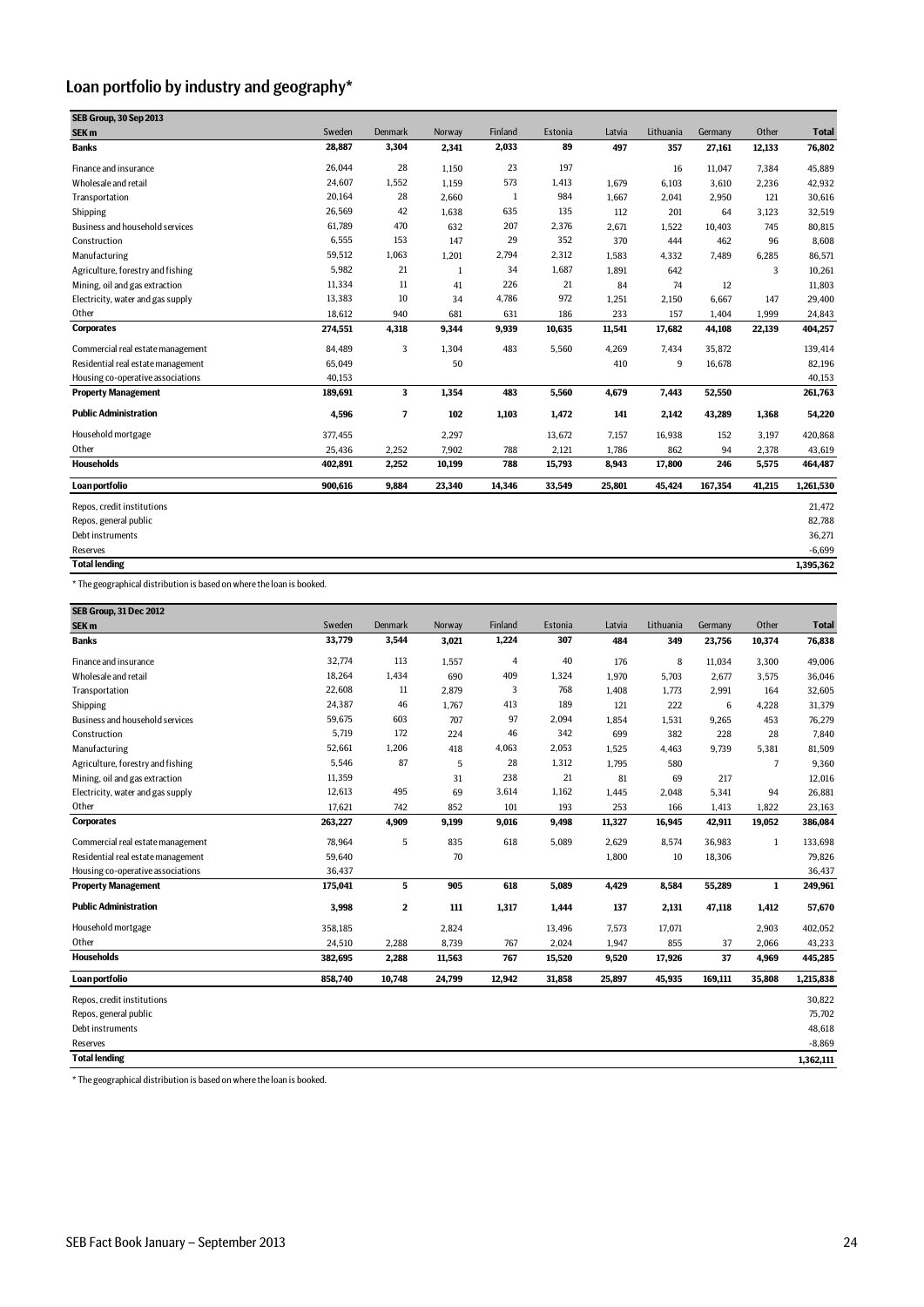#### SEK bn SEK bn SEK bn SEK bn SEK bn SEK bn SEK bn SEK bn SEK bn SEK bn SEK bn SEK bn SEK bn SEK bn SEK bn SEK bn



### <span id="page-24-0"></span>Credit portfolio – Corporates Credit portfolio – Property Management



772



- Retail & Wealth, commercial Baltic, commercial<br>
MB Nordic, residential Germany, resident
- 
- Retail & Wealth, residential Baltic, residential
- Swedish housing co-op. ass.
- 

297

- 
- $\blacksquare$  Germany, residential
- 





Note that MidCorp moved from Merchant Banking to Retail Banking in Q1 2013.

### <span id="page-24-1"></span>Credit portfolio by industry and geography\*

|                                                           | 30 Sep         | 31 Dec       | 31 Mar         | 30 Jun         | 30 Sep   | 31 Dec           | 31 Mar       | 30 Jun       | 30 Sep       |
|-----------------------------------------------------------|----------------|--------------|----------------|----------------|----------|------------------|--------------|--------------|--------------|
| SEK bn                                                    | 2011           | 2011         | 2012           | 2012           | 2012     | 2012             | 2013         | 2013         | 2013         |
| <b>Banks</b>                                              | 184            | 155          | 188            | 157            | 157      | 171              | 183          | 163          | 160          |
| <b>Corporates</b>                                         | 704            | 708          | 704            | 730            | 720      | 730              | 750          | 784          | 772          |
| Nordic countries                                          | 514            | 521          | 524            | 541            | 530      | 542              | 555          | 577          | 566          |
| Germany                                                   | 107            | 102          | 98             | 101            | 104      | 105              | 113          | 114          | 115          |
| <b>Baltic countries</b>                                   | 55             | 53           | 52             | 55             | 53       | 54               | 53           | 56           | 56           |
| Other                                                     | 28             | 32           | 29             | 33             | 33       | 29               | 29           | 37           | 35           |
| <b>Commercial real estate management</b>                  | 155            | 150          | 148            | 148            | 149      | 154              | 157          | 167          | 163          |
| Nordic countries                                          | 88             | 88           | 87             | 88             | 90       | 96               | 99           | 107          | 106          |
| Germany                                                   | 46             | 44           | 43             | 43             | 42       | 41               | 41           | 40           | 38           |
| <b>Baltic countries</b>                                   | 20             | 19           | 18             | 18             | 17       | 17               | 17           | 20           | 19           |
| Other                                                     | $\bf{0}$       | 0            | 0              | $\bf{0}$       | $\bf{0}$ | $\boldsymbol{0}$ | 0            | 0            | $\bf{0}$     |
| Residential real estate management                        | 90             | 92           | 90             | 92             | 92       | 94               | 94           | 91           | 92           |
| Nordic countries                                          | 62             | 65           | 65             | 68             | 70       | 72               | 73           | 72           | 74           |
| Germany                                                   | 26             | 25           | 23             | 23             | 20       | 20               | 19           | 19           | 18           |
| <b>Baltic countries</b>                                   | $\overline{2}$ | 2            | $\overline{2}$ | $\overline{2}$ | 2        | 2                | 2            | $\bf{0}$     | $\bf{0}$     |
| Other                                                     | 0              | $\bf{0}$     | 0              | 0              | 0        | $\bf{0}$         | 0            | $\bf{0}$     | $\bf{0}$     |
| <b>Housing co-operative associations</b><br><b>Sweden</b> | 35             | 38           | 39             | 40             | 41       | 41               | 41           | 43           | 42           |
| <b>Public administration</b>                              | 82             | 84           | 76             | 76             | 74       | 76               | 68           | 76           | 82           |
| <b>Households</b>                                         | 462            | 475          | 486            | 500            | 502      | 511              | 518          | 534          | 534          |
| Nordic countries                                          | 405            | 418          | 433            | 445            | 450      | 459              | 468          | 480          | 482          |
| Germany                                                   | $\mathbf{0}$   | $\mathbf{0}$ | $\bf{0}$       | $\bf{0}$       | $\bf{0}$ | $\mathbf{0}$     | $\mathbf{0}$ | $\mathbf{0}$ | $\mathbf{0}$ |
| <b>Baltic countries</b>                                   | 50             | 48           | 47             | 46             | 44       | 45               | 43           | 46           | 45           |
| Other                                                     | 7              | 9            | 6              | 8              | 8        | 7                | 7            | 8            | 7            |
| <b>Total credit portfolio</b>                             | 1,712          | 1,703        | 1,730          | 1,743          | 1,735    | 1,777            | 1,811        | 1,858        | 1,845        |

\* Geographic distribution is based on where the loan is booked. Amounts before provisions for credit losses.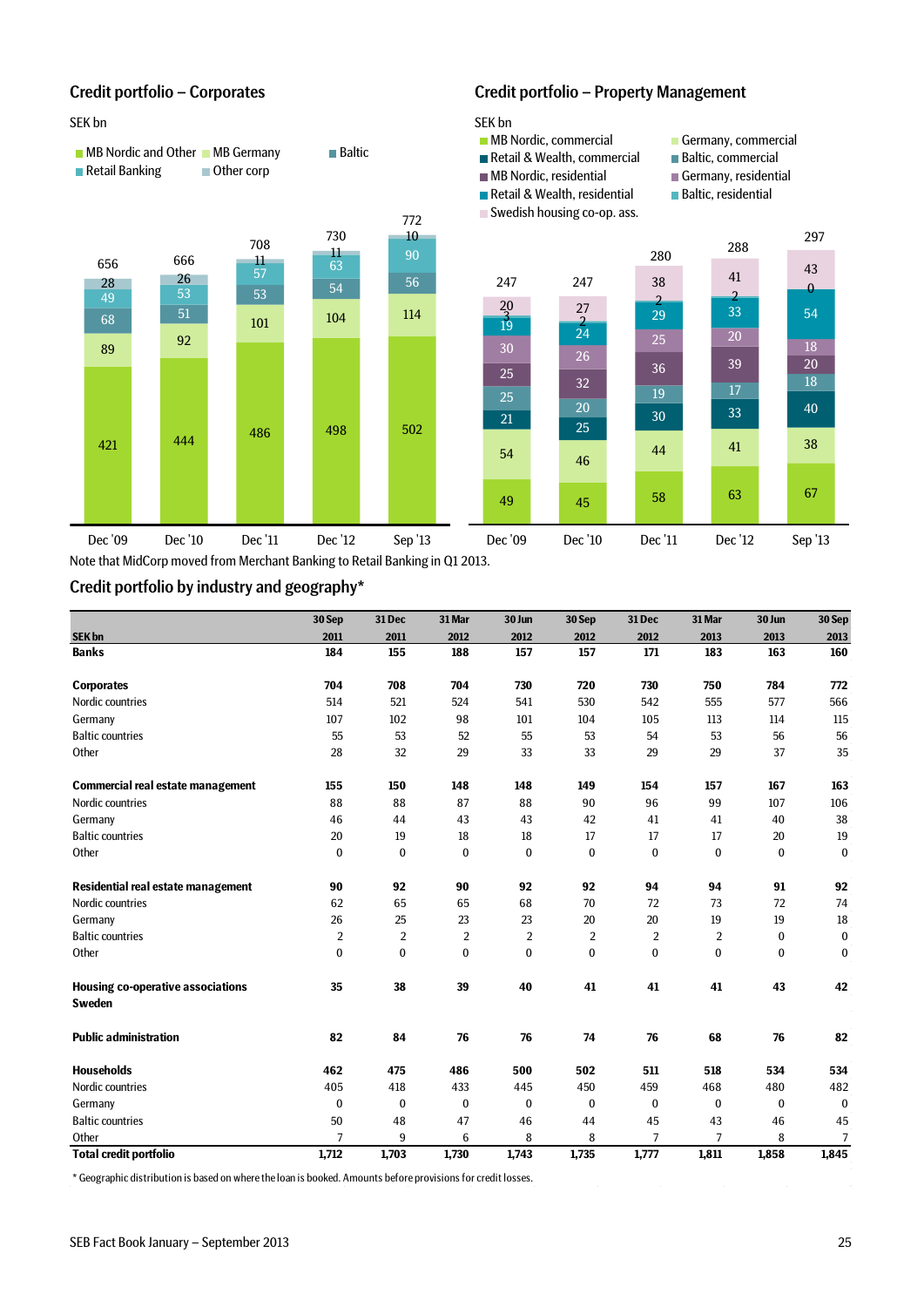# <span id="page-25-0"></span>Asset quality

# <span id="page-25-1"></span>Credit loss level

## %

### 30 Sep 2013











\* Continuing operations

# <span id="page-25-2"></span>Development of Non-performing loans

### SEK bn

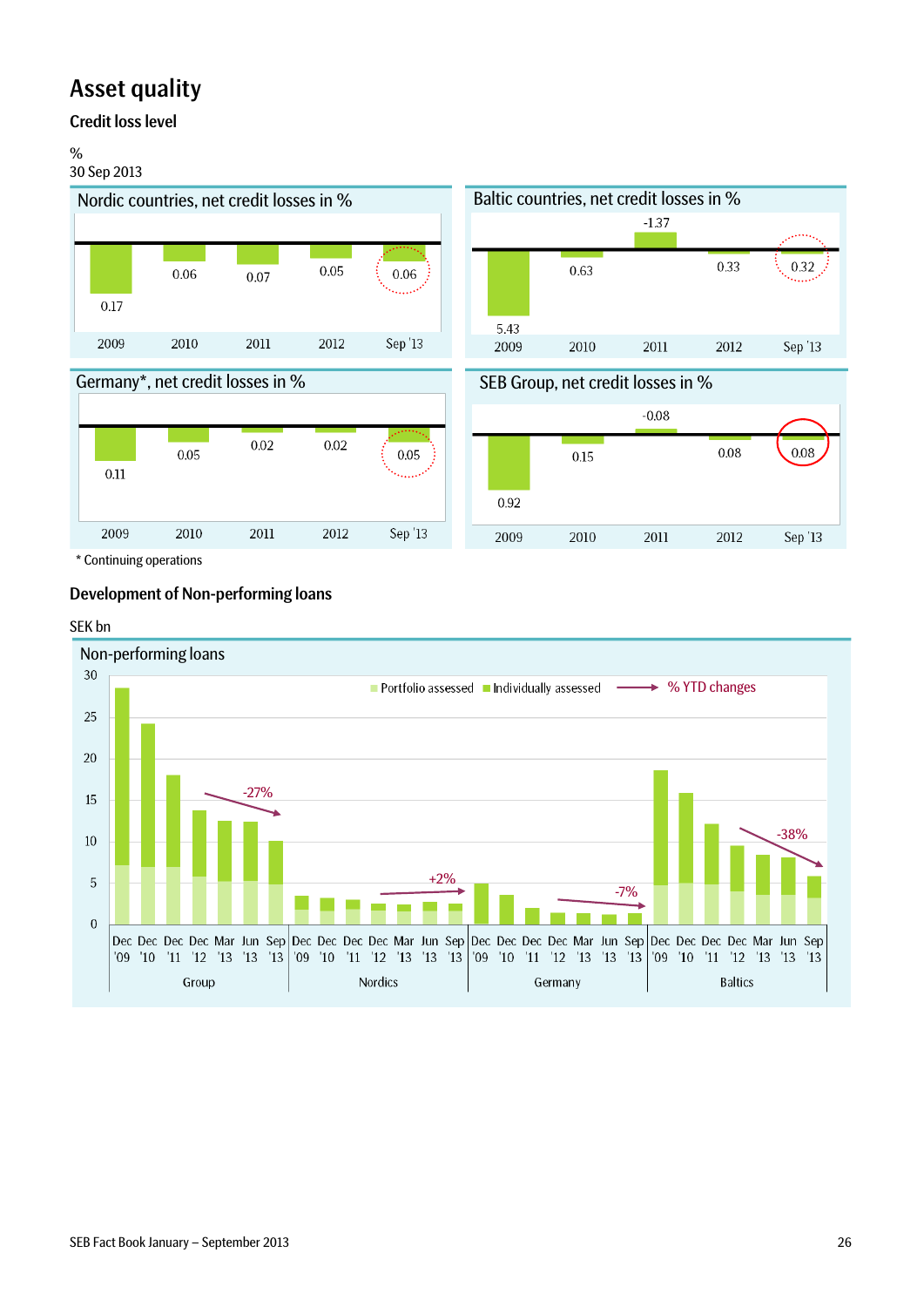## <span id="page-26-0"></span>Non-performing loans & reserves





### <span id="page-26-1"></span>Non-performing loans & reserves

### <span id="page-26-2"></span>SEB Group

SEK m

|                                 | 30 Sep | 31 Dec | 31 Mar | 30 Jun | 30 Sep | 31 Dec | 31 Mar | 30 Jun | 30 Sep |
|---------------------------------|--------|--------|--------|--------|--------|--------|--------|--------|--------|
|                                 | 2011   | 2011   | 2012   | 2012   | 2012   | 2012   | 2013   | 2013   | 2013   |
| Individually assessed loans     |        |        |        |        |        |        |        |        |        |
| Impaired loans, gross           | 12,538 | 11,090 | 10,678 | 9,797  | 8,463  | 8,001  | 7,308  | 7,215  | 5,247  |
| Specific reserves               | 6,575  | 5,938  | 5,783  | 5,135  | 4,394  | 4,164  | 3,796  | 3,881  | 2,621  |
| Collective reserves             | 2,026  | 1,948  | 1,882  | 1,855  | 1,882  | 1,790  | 1,787  | 1,684  | 1,716  |
| Off Balance sheet reserves      | 378    | 369    | 346    | 351    | 507    | 300    | 289    | 296    | 289    |
| Specific reserve ratio          | 52%    | 54%    | 54%    | 52%    | 52%    | 52%    | 52%    | 54%    | 50%    |
| Total reserve ratio             | 69%    | 71%    | 72%    | 71%    | 74%    | 74%    | 76%    | 77%    | 83%    |
| <b>Portfolio assessed loans</b> |        |        |        |        |        |        |        |        |        |
| Loans past due > 60 days        | 6,804  | 6,483  | 6,404  | 6,064  | 5,678  | 5,390  | 4,802  | 4,890  | 4,534  |
| <b>Restructured loans</b>       | 530    | 501    | 498    | 494    | 442    | 450    | 405    | 394    | 371    |
| Collective reserves             | 3,499  | 3,351  | 3,284  | 3,051  | 2,926  | 2,914  | 2,534  | 2,553  | 2,362  |
| Reserve ratio                   | 48%    | 48%    | 48%    | 47%    | 48%    | 50%    | 49%    | 48%    | 48%    |
| <b>Non-performing loans</b>     | 19,873 | 18,074 | 17,580 | 16,355 | 14,583 | 13,840 | 12,515 | 12,499 | 10,152 |
| <b>Total reserves</b>           | 12,478 | 11,606 | 11,295 | 10,392 | 9,709  | 9,169  | 8,406  | 8,414  | 6,988  |
| NPL coverage ratio              | 63%    | 64%    | 64%    | 64%    | 67%    | 66%    | 67%    | 67%    | 69%    |
| Non-performing loans / Lending  | 1.4%   | 1.4%   | 1.3%   | 1.3%   | 1.1%   | 1.0%   | 0.9%   | 0.9%   | 0.7%   |

## <span id="page-26-3"></span>Baltic geographies

SEK m

|                                 | 30 Sep | 31 Dec | 31 Mar | 30 Jun | 30 Sep | 30 Dec | 31 Mar | 30 Jun | 30 Sep |
|---------------------------------|--------|--------|--------|--------|--------|--------|--------|--------|--------|
|                                 | 2011   | 2011   | 2012   | 2012   | 2012   | 2012   | 2013   | 2013   | 2013   |
| Individually assessed loans     |        |        |        |        |        |        |        |        |        |
| Impaired loans, gross           | 8,332  | 7,324  | 6,914  | 6,481  | 5,801  | 5,498  | 4,845  | 4,540  | 2,650  |
| Specific reserves               | 4,178  | 3,683  | 3,585  | 3,346  | 2,968  | 2,786  | 2,516  | 2,439  | 1,332  |
| Collective reserves             | 1,036  | 956    | 866    | 799    | 757    | 673    | 657    | 642    | 639    |
| Off balance sheet reserves      | 48     | 31     | 15     | 13     | 11     | 12     | ∍      | 6      | 5      |
| Specific reserve ratio          | 50%    | 50%    | 52%    | 52%    | 51%    | 51%    | 52%    | 54%    | 50%    |
| Total reserve ratio             | 63%    | 63%    | 64%    | 64%    | 64%    | 63%    | 66%    | 68%    | 74%    |
| <b>Portfolio assessed loans</b> |        |        |        |        |        |        |        |        |        |
| Loans past due > 60 days        | 4,644  | 4,366  | 4,327  | 4,197  | 3,874  | 3,598  | 3,198  | 3,212  | 2,866  |
| Restructured loans              | 530    | 501    | 498    | 494    | 442    | 450    | 405    | 394    | 371    |
| Collective reserves             | 2,677  | 2,544  | 2,485  | 2,436  | 2,316  | 2,311  | 2,004  | 2,004  | 1,814  |
| Reserve ratio                   | 52%    | 52%    | 52%    | 52%    | 54%    | 57%    | 56%    | 56%    | 56%    |
| Non-performing loans            | 13,506 | 12,192 | 11,738 | 11,172 | 10,117 | 9,546  | 8,448  | 8,146  | 5,887  |
| <b>Total reserves</b>           | 7,939  | 7,215  | 6,951  | 6,594  | 6,052  | 5,782  | 5,184  | 5,091  | 3,790  |
| NPL coverage ratio              | 59%    | 59%    | 59%    | 59%    | 60%    | 61%    | 61%    | 63%    | 64%    |
| Non-performing loans / Lending  | 11.4%  | 10.9%  | 10.9%  | 10.4%  | 9.7%   | 9.2%   | 8.4%   | 7.7%   | 5.6%   |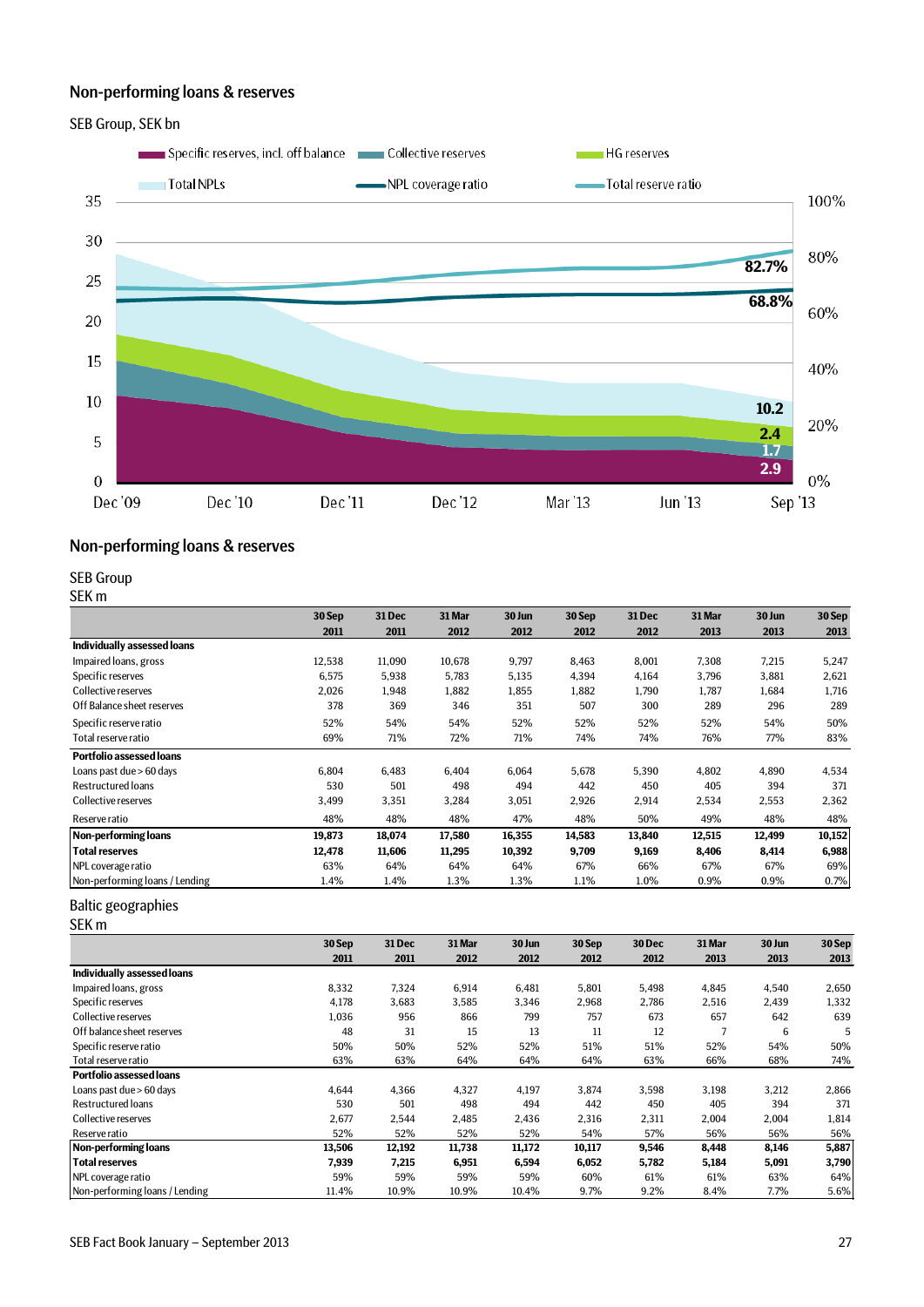# <span id="page-27-0"></span>Impaired loans by industry and geography\*

### (Individually assessed loans)

| SEB Group, 30 Sep 2013             |                |                |                |         |         |        |           |                |                |                |
|------------------------------------|----------------|----------------|----------------|---------|---------|--------|-----------|----------------|----------------|----------------|
| SEK <sub>m</sub>                   | Sweden         | Denmark        | Norway         | Finland | Estonia | Latvia | Lithuania | Germany        | Other          | <b>Total</b>   |
| <b>Banks</b>                       | $\overline{2}$ | $\overline{2}$ |                |         |         |        |           | 3              |                | $\overline{7}$ |
| Finance and insurance              | 6              |                |                |         |         |        |           |                |                | 6              |
| Wholesale and retail               | 82             |                |                |         | 16      | 53     | 167       | 31             | 3              | 352            |
| Transportation                     | 3              |                | $\overline{2}$ |         |         | 14     | 72        | 4              |                | 95             |
| Shipping                           |                |                |                |         |         |        | 62        |                | 157            | 219            |
| Business and household services    | 109            | 14             |                | 1       | 7       | 26     | 173       | $\overline{7}$ | 3              | 340            |
| Construction                       | 16             |                |                |         | 38      | 39     | 35        | 45             | $\mathbf{1}$   | 174            |
| Manufacturing                      | 61             |                |                | 49      | 73      | 137    | 95        | 332            | $\overline{2}$ | 749            |
| Agriculture, forestry and fishing  | $\overline{2}$ |                |                |         |         | 26     | 10        |                |                | 38             |
| Mining, oil and gas extraction     |                |                |                |         |         |        |           |                |                |                |
| Electricity, water and gas supply  | 4              |                |                |         |         |        |           | 5              |                | 9              |
| Other                              | 259            |                | 3              |         |         | 10     |           | 1              | 109            | 382            |
| <b>Corporates</b>                  | 542            | 14             | 5              | 50      | 134     | 305    | 614       | 425            | 275            | 2,364          |
| Commercial real estate management  | 115            |                |                |         | 117     | 54     | 1,244     | 972            | $\overline{2}$ | 2,504          |
| Residential real estate management | 15             |                |                |         |         | 22     |           |                |                | 37             |
| Housing co-operative associations  | 11             |                |                |         |         |        |           |                |                | 11             |
| <b>Property Management</b>         | 141            |                |                |         | 117     | 76     | 1,244     | 972            | $\overline{2}$ | 2,552          |
| <b>Public Administration</b>       |                |                |                |         |         |        |           |                |                |                |
| Household mortgage                 |                |                | 8              |         |         |        | 112       |                |                | 120            |
| Other                              |                | $\overline{7}$ | 130            |         |         | 48     |           |                | 19             | 204            |
| <b>Households</b>                  |                | $\overline{7}$ | 138            |         |         | 48     | 112       |                | 19             | 324            |
| <b>Impaired loans</b>              | 685            | 23             | 143            | 50      | 251     | 429    | 1,970     | 1,400          | 296            | 5,247          |

\* The geographical distribution is based on where the loan is booked. Amounts before provisions for credit losses.

| SEB Group, 31 Dec 2012             |        |                |        |                |                |        |           |         |       |              |
|------------------------------------|--------|----------------|--------|----------------|----------------|--------|-----------|---------|-------|--------------|
| SEK <sub>m</sub>                   | Sweden | <b>Denmark</b> | Norway | <b>Finland</b> | Estonia        | Latvia | Lithuania | Germany | Other | <b>Total</b> |
| <b>Banks</b>                       | 43     | $\mathbf{2}$   |        |                |                |        |           |         |       | 45           |
| Finance and insurance              | 3      |                |        |                | $\mathbf{1}$   |        |           | 3       |       | 7            |
| Wholesale and retail               | 60     |                |        |                | 17             | 219    | 274       | 35      | 5     | 610          |
| Transportation                     | 1      |                |        |                | $\mathbf{1}$   | 17     | 81        | 5       |       | 105          |
| Shipping                           |        |                |        |                |                |        | 81        |         | 187   | 268          |
| Business and household services    | 88     | 103            |        |                | 10             | 39     | 214       | 3       | 3     | 460          |
| Construction                       | 29     | 5              |        |                | 74             | 109    | 52        | 45      | 1     | 315          |
| Manufacturing                      | 53     |                |        | 48             | 133            | 30     | 167       | 189     | 7     | 627          |
| Agriculture, forestry and fishing  |        |                |        |                |                | 63     | 11        |         | 8     | 82           |
| Mining, oil and gas extraction     |        |                |        |                |                | 40     |           |         |       | 40           |
| Electricity, water and gas supply  | 4      |                |        |                | $\overline{2}$ |        |           |         |       | 6            |
| Other                              | 200    |                | 4      | $\mathbf{1}$   | 10             | 39     |           | 3       | 32    | 289          |
| <b>Corporates</b>                  | 438    | 108            | 4      | 49             | 248            | 556    | 880       | 283     | 243   | 2,809        |
| Commercial real estate management  | 26     |                |        |                | 217            | 735    | 2,434     | 804     |       | 4,216        |
| Residential real estate management | 9      |                |        |                |                | 193    |           | 416     |       | 618          |
| Housing co-operative associations  | 11     |                |        |                |                |        |           |         |       | 11           |
| <b>Property Management</b>         | 46     |                |        |                | 217            | 928    | 2,434     | 1,220   |       | 4,845        |
| <b>Public Administration</b>       |        |                |        |                |                |        |           |         |       |              |
| Household mortgage                 | 10     |                | 10     |                |                |        | 86        |         |       | 106          |
| Other                              |        | $\overline{7}$ | 22     |                |                | 149    |           |         | 18    | 196          |
| <b>Households</b>                  | 10     | 7              | 32     |                |                | 149    | 86        |         | 18    | 302          |
| <b>Impaired loans</b>              | 537    | 117            | 36     | 49             | 465            | 1,633  | 3,400     | 1,503   | 261   | 8,001        |

\* The geographical distribution is based on where the loan is booked. Amounts before provisions for credit losses.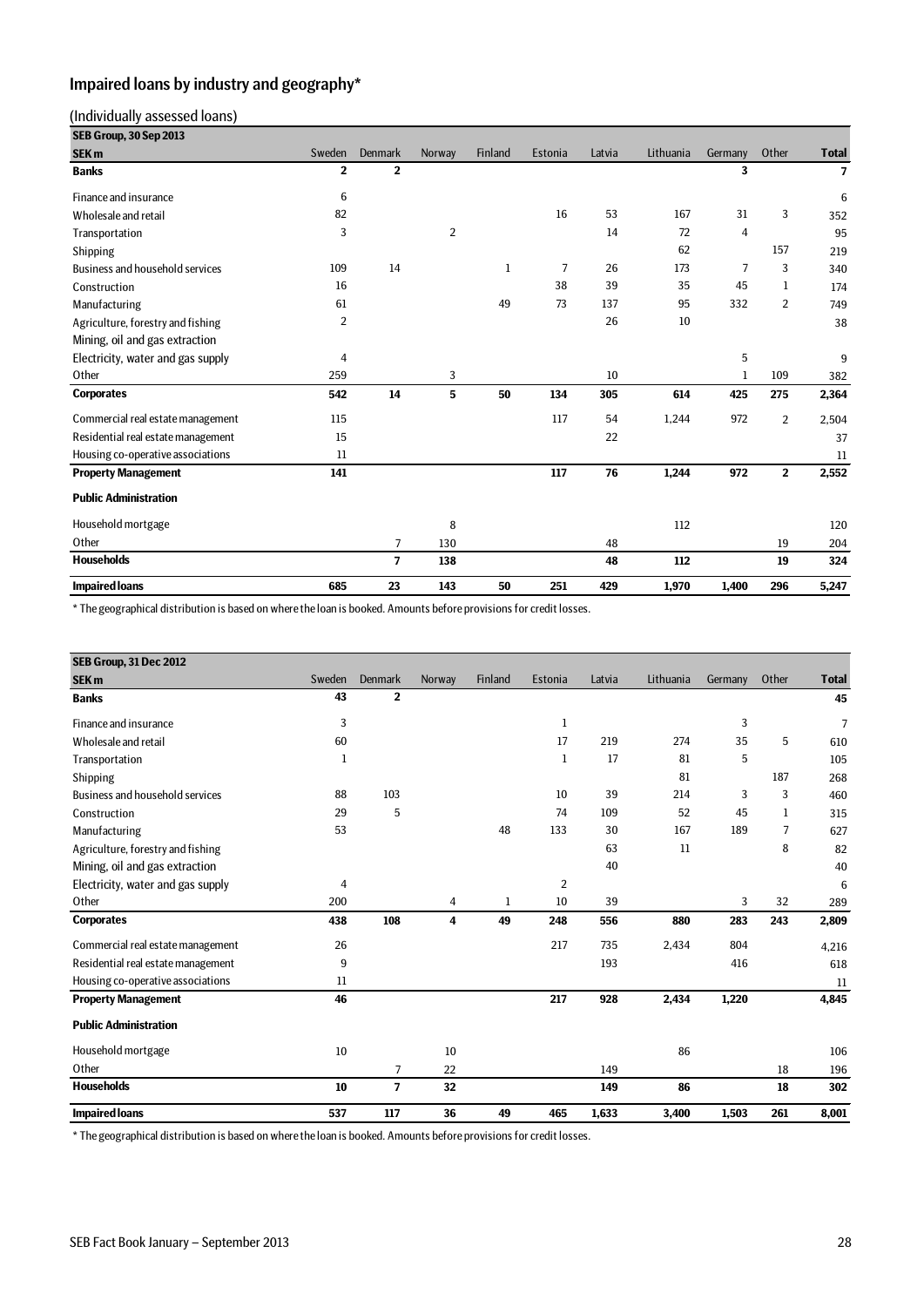## <span id="page-28-0"></span>Non performing portfolio assessed loans\*

| SEB Group, 30 September 2013           |        |                |        |         |         |        |           |              |
|----------------------------------------|--------|----------------|--------|---------|---------|--------|-----------|--------------|
| SEK <sub>m</sub>                       | Sweden | <b>Denmark</b> | Norway | Finland | Estonia | Latvia | Lithuania | <b>Total</b> |
| <b>Corporates</b>                      | 20     | 10             | 43     | 38      | 72      | 85     | 74        | 342          |
| Household mortgage, past due > 60 days | 396    |                |        |         | 296     | 917    | 1,087     | 2,696        |
| Household mortgage restructured        |        |                |        |         | 42      | 87     | 242       | 371          |
| Other                                  | 744    | 241            | 151    | 25      | 34      | 180    | 121       | 1,496        |
| <b>Households</b>                      | 1,140  | 241            | 151    | 25      | 372     | 1,184  | 1,450     | 4,563        |
| Non performing                         | 1,160  | 251            | 194    | 63      | 444     | 1,269  | 1,524     | 4,905        |

| SEB Group, 31 December 2012            |        |         |        |         |         |        |           |              |
|----------------------------------------|--------|---------|--------|---------|---------|--------|-----------|--------------|
| <b>SEK m</b>                           | Sweden | Denmark | Norway | Finland | Estonia | Latvia | Lithuania | <b>Total</b> |
| <b>Corporates</b>                      | 20     | 11      | 42     | 41      | 123     | 168    | 83        | 488          |
| Household mortgage, past due > 60 days | 460    |         |        |         | 414     | 1,229  | 1.123     | 3,226        |
| Household mortgage restructured        |        |         |        |         | 45      | 108    | 297       | 450          |
| Other                                  | 661    | 253     | 278    | 25      | 49      | 280    | 129       | 1,675        |
| <b>Households</b>                      | 1.121  | 253     | 278    | 25      | 508     | 1,617  | 1,549     | 5,351        |
| Non performing                         | 1.141  | 264     | 320    | 66      | 631     | 1.785  | 1.632     | 5,839        |

\* The geographical distribution is based on where the loan is booked.

### <span id="page-28-1"></span>Market risk

The Group's risk taking in trading operations is primarily measured by value at risk, VaR. The Group has chosen a level of 99 per cent probability and a ten-day time-horizon for reporting. In the day-today risk management of trading positions, SEB follows up limits with a one-day time horizon.

Open market risk in the bank's trading portfolios has remained at a rather constant and historically low level. This reflects the bank's strategy to restrict the market risk taking to support only the customer related business. With the stable client base, market risk also remains at a rather stable level.

| Value at Risk (99 per cent, ten days) |            |            |             |              |                     |
|---------------------------------------|------------|------------|-------------|--------------|---------------------|
| <b>SEK m</b>                          | <b>Min</b> | <b>Max</b> | 30 Sep 2013 | Average 2013 | <b>Average 2012</b> |
| Commodities                           | 6          | 33         | 23          | 14           | 12                  |
| Credit spread                         | 79         | 121        | 102         | 102          | 138                 |
| Equity                                | 14         | 66         | 20          | 29           | 66                  |
| FX                                    | 15         | 88         | 25          | 39           | 47                  |
| Interest rate                         | 39         | 98         | 63          | 68           | 118                 |
| <b>Volatilities</b>                   | 40         | 129        | 50          | 71           | 53                  |
| Diversification                       |            |            | $-170$      | $-175$       | $-272$              |
| <b>Total</b>                          | 108        | 199        | 113         | 148          | 162                 |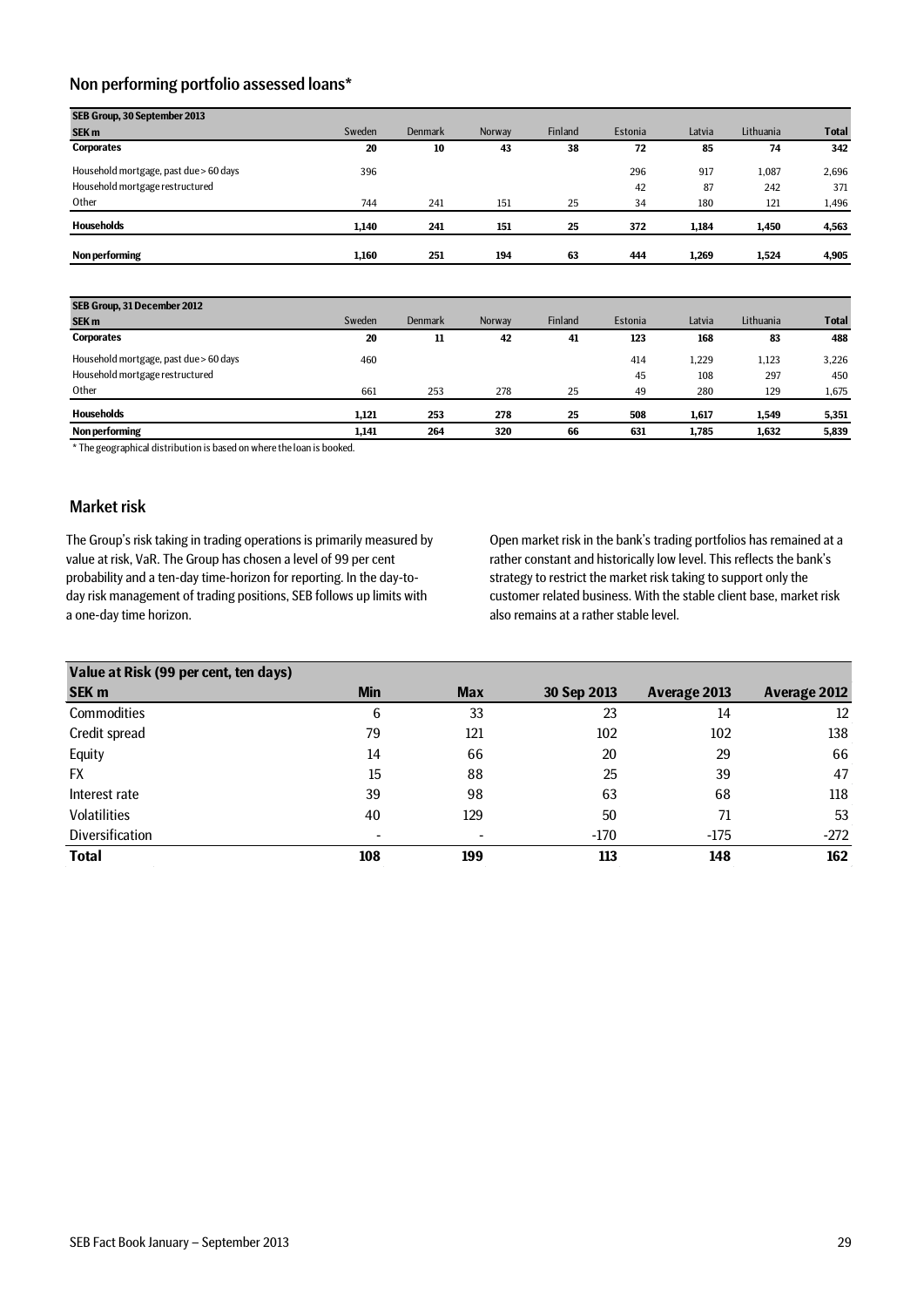## <span id="page-29-0"></span>Debt instruments

Credit Risk Exposure SEK 270bn

**By rating**

|                 | <b>Central &amp;</b> |                   |                |                   |                   |              |
|-----------------|----------------------|-------------------|----------------|-------------------|-------------------|--------------|
|                 | <b>local</b>         |                   | <b>Covered</b> | <b>Structured</b> |                   |              |
| 30 Sep 2013     | governments          | <b>Corporates</b> | <b>bonds</b>   | <b>Credits</b>    | <b>Financials</b> | <b>Total</b> |
| AAA             | 29.2%                | 1.6%              | 32.8%          | 2.9%              | 1.7%              | 68.1%        |
| AA              | 5.5%                 | 0.6%              | 0.5%           | 0.7%              | 0.7%              | 7.9%         |
| A               | 0.8%                 | 0.6%              | 1.7%           | 0.5%              | 0.7%              | 4.3%         |
| <b>BBB</b>      | 0.6%                 | 0.4%              | 0.4%           | 0.6%              | 0.5%              | 2.5%         |
| BB/B            | 0.0%                 | 0.1%              | 0.5%           | 0.3%              | $0.0\%$           | 1.0%         |
| CCC/CC          | 0.0%                 | $0.0\%$           | $0.0\%$        | 0.2%              | $0.0\%$           | 0.2%         |
| No issue rating | 7.7%                 | 3.9%              | 1.8%           | 0.1%              | 2.5%              | 16.0%        |
|                 | 43.8%                | 7.1%              | 37.7%          | 5.3%              | 6.0%              | 100.0%       |

### **By geography**

|                    | <b>Central &amp;</b> |                   |                |                   |                   |              |
|--------------------|----------------------|-------------------|----------------|-------------------|-------------------|--------------|
|                    | <b>local</b>         |                   | <b>Covered</b> | <b>Structured</b> |                   |              |
| 30 Sep 2013        | governments          | <b>Corporates</b> | <b>bonds</b>   | <b>Credits</b>    | <b>Financials</b> | <b>Total</b> |
| Sweden             | 10.14%               | 1.80%             | 19.13%         | 0.00%             | 2.34%             | 33.4%        |
| Germany            | 21.46%               | 2.54%             | 1.04%          | 0.06%             | 0.26%             | 25.4%        |
| Denmark            | 2.07%                | 0.28%             | 11.03%         | 0.00%             | 0.09%             | 13.5%        |
| Norway             | 2.25%                | 1.54%             | 2.58%          | 0.00%             | 2.10%             | 8.5%         |
| Spain              | 0.00%                | 0.00%             | 2.63%          | 0.4%              | $0.0\%$           | 3.1%         |
| US.                | 0.61%                | 0.13%             | 0.00%          | 1.3%              | 0.4%              | 2.5%         |
| Finland            | 1.77%                | 0.30%             | 0.19%          | $0.0\%$           | $0.0\%$           | 2.3%         |
| <b>Netherlands</b> | 0.59%                | 0.01%             | 0.33%          | 0.2%              | $0.0\%$           | 1.1%         |
| France             | 0.00%                | 0.09%             | 0.44%          | $0.0\%$           | 0.4%              | 1.0%         |
| Italy              | 0.1%                 | 0.0%              | 0.0%           | 0.1%              | $0.0\%$           | 0.2%         |
| Ireland            | 0.0%                 | 0.0%              | 0.0%           | 0.2%              | $0.0\%$           | 0.2%         |
| Portgual           | $0.0\%$              | 0.0%              | $0.0\%$        | 0.1%              | $0.0\%$           | 0.1%         |
| Greece             | $0.0\%$              | 0.0%              | $0.0\%$        | 0.1%              | $0.0\%$           | 0.1%         |
| Europe, other      | 4.70%                | 0.42%             | 0.32%          | 2.7%              | 0.2%              | 8.3%         |
| Other              | 0.2%                 | $0.0\%$           | $0.0\%$        | 0.1%              | 0.2%              | $0.4\%$      |
|                    | 43.8%                | 7.1%              | 37.7%          | 5.3%              | 6.0%              | 100.0%       |

# <span id="page-29-1"></span>SEB's holdings of bonds with exposure to Greece, Italy, Ireland, Portugal and Spain

### As of 30 Sep, 2013

|                                      | Central & local | Covered | Structured |                   |              |
|--------------------------------------|-----------------|---------|------------|-------------------|--------------|
| <b>Total Nominal amount SEK 10bn</b> | governments     | bonds   | credits    | <b>Financials</b> | <b>Total</b> |
| Greece                               | 0%              | $0\%$   | 2%         | $0\%$             | 2%           |
| Italy                                | 3%              | $0\%$   | 3%         | $0\%$             | 6%           |
| Ireland                              | $0\%$           | $0\%$   | 6%         | $0\%$             | 6%           |
| Portugal                             | $0\%$           | $0\%$   | 3%         | $0\%$             | 3%           |
| Spain                                | 0%              | 71%     | 12%        | $0\%$             | 83%          |
| <b>Total</b>                         | 3%              | 71%     | 26%        | 0%                | 100%         |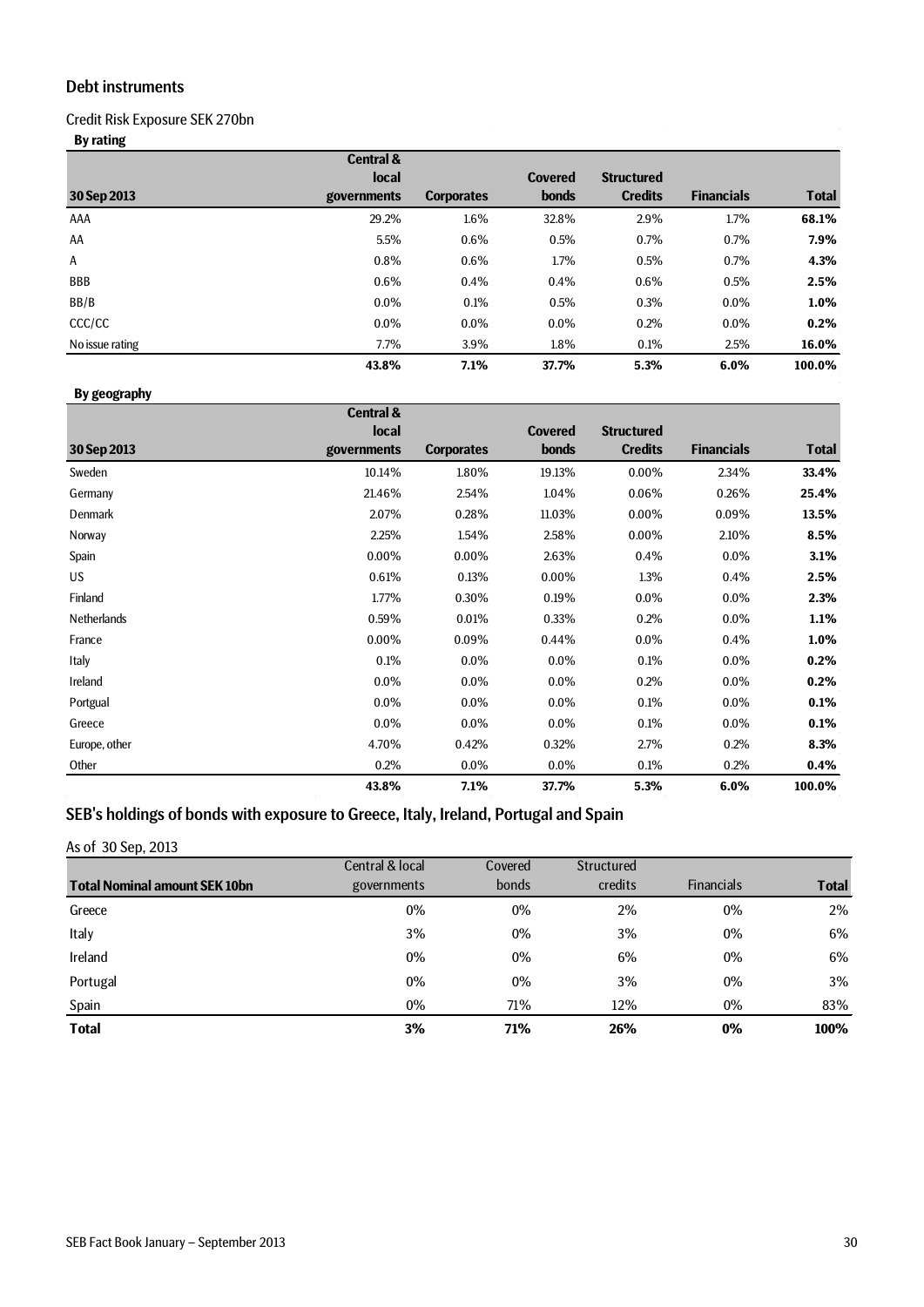# <span id="page-30-0"></span>SEB Group by business segment

### <span id="page-30-1"></span>Operating profit before credit loss provisions per division



*\* Where of Sweden 17.1bn and Cards 3.1bn*

*\*\* Where of Estonia 2.1bn, Latvia 2.4bn, Lithuania 4.0bn and Baltic RHC 0.4*

Following the Basel III regulation for capital, liquidity and funding to be implemented in Sweden starting 2013, SEB has continued to align the framework for capital and liquidity management. In Q1 2012, SEK 16bn more capital has been allocated to the divisions from the central function. In addition, internal funds transfer prices more fully reflect the increased cost of funding and buffers of liquidity required going forward. In Q1 2013 a further SEK 23bn has been allocated to the Divisions.

## <span id="page-30-2"></span>Other and eliminations, total (incl. Group-wide functions outside the divisions)

|                                              | Q <sub>3</sub> | Q <sub>4</sub> | Q1       | Q <sub>2</sub> | Q <sub>3</sub> | Q <sub>4</sub> | Q1       | Q <sub>2</sub> | Q <sub>3</sub> |
|----------------------------------------------|----------------|----------------|----------|----------------|----------------|----------------|----------|----------------|----------------|
|                                              |                |                |          |                |                |                |          |                |                |
| <b>SEK m</b>                                 | 2011           | 2011           | 2012     | 2012           | 2012           | 2012           | 2013     | 2013           | 2013           |
| Net interest income                          | 62             | 31             | 3        | 287            | 372            | 339            | 310      | 303            | 251            |
| Net fee and commission income                | 310            | 173            | 253      | 210            | 225            | 225            | 194      | 167            | 197            |
| Net financial income                         | $-316$         | $-514$         | 181      | $-166$         | 93             | $-71$          | $-146$   | $-142$         | $-83$          |
| Net life insurance income                    | $-329$         | $-261$         | $-324$   | $-319$         | $-318$         | $-318$         | $-336$   | $-335$         | $-361$         |
| Net other income                             | $-174$         | $-448$         | $-268$   | $-137$         | $-64$          | $-357$         | $-2$     | 290            | 26             |
| <b>Total operating income</b>                | $-447$         | $-1,019$       | $-155$   | $-125$         | 308            | $-182$         | 20       | 283            | 30             |
|                                              |                |                |          |                |                |                |          |                |                |
| Staff costs                                  | $-1,004$       | $-1,063$       | $-1,044$ | $-1,128$       | $-1,102$       | $-1,136$       | $-1,108$ | $-1,182$       | $-1,071$       |
| Other expenses                               | 1,085          | 930            | 1,027    | 1,115          | 1,032          | 1,109          | 956      | 1,124          | 1,060          |
| Depreciation, amortisation and impairment    |                |                |          |                |                |                |          |                |                |
| of tangible and intangible assets            | $-127$         | $-119$         | $-130$   | $-127$         | $-132$         | $-743$         | $-135$   | $-165$         | $-212$         |
| Restructuring costs                          |                |                |          |                |                |                |          |                |                |
| <b>Total operating expenses</b>              | $-46$          | $-252$         | $-147$   | $-140$         | $-202$         | $-770$         | $-287$   | $-223$         | $-223$         |
| <b>Profit before credit losses</b>           | $-493$         | $-1,271$       | $-302$   | $-265$         | 106            | $-952$         | $-267$   | 60             | $-193$         |
| Gains less losses from disposals of tangible |                |                |          |                |                |                |          |                |                |
| and intangible assets                        | $\mathbf{1}$   |                | 1        |                | $-4$           | $\mathbf{1}$   |          |                |                |
| Net credit losses                            | $\mathbf 1$    | 2              |          |                | $\mathbf{1}$   | $-1$           | $-3$     | 1              |                |
| <b>Operating profit</b>                      | $-491$         | $-1,269$       | $-301$   | $-264$         | 103            | $-952$         | $-270$   | 61             | $-192$         |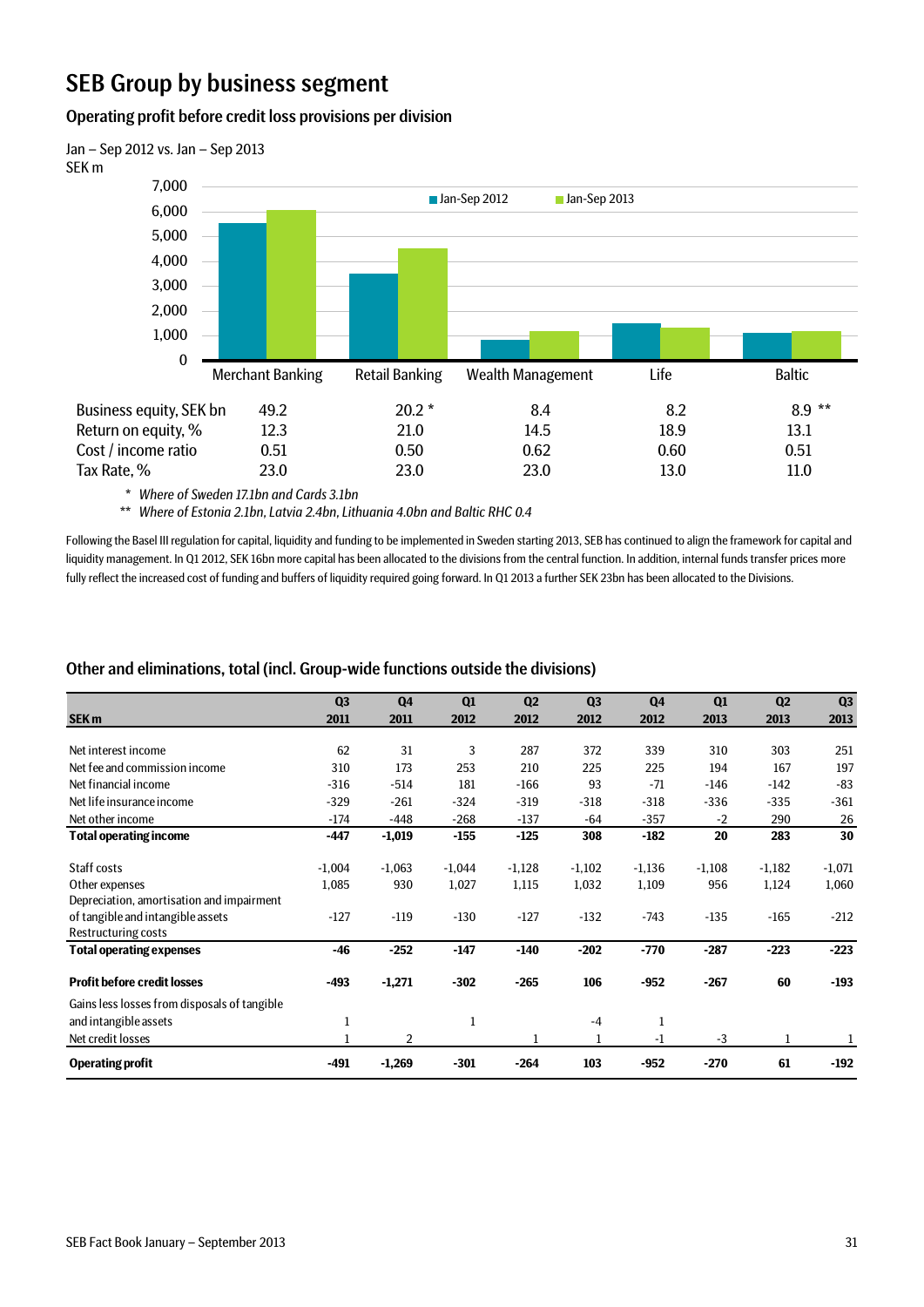# <span id="page-31-0"></span>Merchant Banking

|                                              | Q <sub>3</sub> | Q <sub>4</sub> | Q1       | Q2       | Q <sub>3</sub> | Q <sub>4</sub> | Q1       | Q <sub>2</sub> | Q <sub>3</sub> |
|----------------------------------------------|----------------|----------------|----------|----------|----------------|----------------|----------|----------------|----------------|
| <b>SEK m</b>                                 | 2011           | 2011           | 2012     | 2012     | 2012           | 2012           | 2013     | 2013           | 2013           |
|                                              |                |                |          |          |                |                |          |                |                |
| Net interest income                          | 1,792          | 1,936          | 1,805    | 1,788    | 1,676          | 1,697          | 1,731    | 1,801          | 1,862          |
| Net fee and commission income                | 1,252          | 1,289          | 1,150    | 1,270    | 1,115          | 1,361          | 1,032    | 1,562          | 1,535          |
| Net financial income                         | 1,020          | 900            | 987      | 1,073    | 786            | 837            | 894      | 961            | 712            |
| Net other income                             | 211            | 237            | 110      | 71       | 127            | $-16$          | 1        | 18             | 169            |
| <b>Total operating income</b>                | 4,275          | 4,362          | 4,052    | 4,202    | 3,704          | 3,879          | 3,658    | 4,342          | 4,278          |
| Staff costs                                  | $-988$         | $-876$         | $-1,018$ | $-980$   | $-950$         | $-997$         | $-915$   | $-935$         | $-919$         |
| Other expenses                               | $-1,132$       | $-1,199$       | $-1,125$ | $-1,125$ | $-1,098$       | $-1,117$       | $-1,095$ | $-1,122$       | $-1,112$       |
| Depreciation, amortisation and impairment    |                |                |          |          |                |                |          |                |                |
| of tangible and intangible assets            | $-46$          | $-80$          | $-41$    | $-41$    | $-42$          | $-58$          | $-34$    | $-42$          | $-36$          |
| <b>Total operating expenses</b>              | $-2,166$       | $-2,155$       | $-2,184$ | $-2,146$ | $-2,090$       | $-2,172$       | $-2,044$ | $-2,099$       | $-2,067$       |
| <b>Profit before credit losses</b>           | 2,109          | 2,207          | 1,868    | 2,056    | 1,614          | 1,707          | 1,614    | 2,243          | 2,211          |
| Gains less losses from disposals of tangible |                |                |          |          |                |                |          |                |                |
| and intangible assets                        |                | $-2$           |          | -6       |                |                |          |                | $-1$           |
| Net credit losses                            | $-53$          | $-92$          | $-81$    | $-30$    | $-18$          | $-1$           | $-25$    | $-59$          | $-99$          |
| <b>Operating profit</b>                      | 2,056          | 2,113          | 1,787    | 2,020    | 1,596          | 1,706          | 1,589    | 2,184          | 2,111          |
|                                              |                |                |          |          |                |                |          |                |                |
| Cost/Income                                  | 0.51           | 0.49           | 0.54     | 0.51     | 0.56           | 0.56           | 0.56     | 0.48           | 0.48           |
| Business equity, SEK bn                      | 26.7           | 26.8           | 36.6     | 36.6     | 36.3           | 36.3           | 48.5     | 49.3           | 50.2           |
| Return on business equity, per cent          |                |                |          |          |                |                |          |                |                |
| -isolated in the quarter                     | 22.2           | 22.7           | 14.4     | 16.3     | 13.0           | 13.9           | 10.1     | 13.7           | 13.0           |
| -accumulated in the period                   | 19.9           | 20.6           | 14.4     | 15.3     | 14.6           | 14.3           | 10.1     | 11.9           | 12.3           |
| RWA - Basel II, SEK bn                       | 369            | 387            | 384      | 366      | 336            | 335            | 339      | 351            | 338            |
| Lending to the public*, SEK bn               | 436            | 442            | 449      | 444      | 430            | 444            | 451      | 466            | 453            |
| Deposits from the public**, SEK bn           | 429            | 447            | 387      | 454      | 412            | 446            | 376      | 349            | 378            |
| FTEs, present                                | 2.409          | 2.414          | 2.414    | 2.414    | 2.429          | 2.392          | 2.240    | 2,228          | 2,216          |

Nota bene: The higher capital allocation in 2013 reflects the alignment to the future 12 per cent Common Equity Tier 1 requirement in the Basel III framework.

\*excluding repos and debt instruments

\*\* excluding repos

### <span id="page-31-1"></span>Income, Expenses and Operating profit



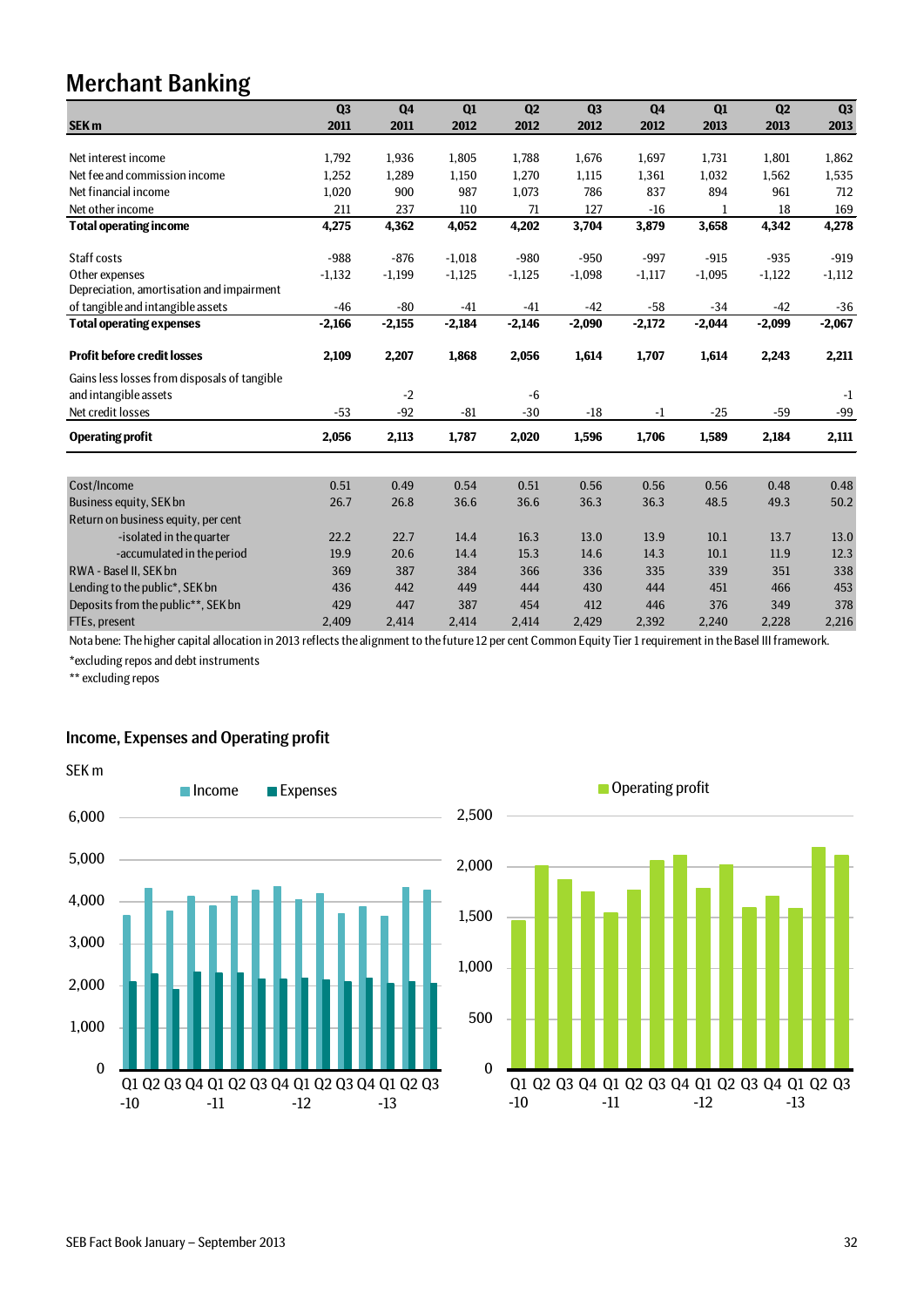### <span id="page-32-0"></span>Markets

**Total operating income 773 777 800 823 673 665 614 663 608**

<span id="page-32-1"></span>

|                                 | Q <sub>3</sub> | Q4             | Q1    | Q <sub>2</sub> | Q <sub>3</sub> | Q <sub>4</sub> | Q1    | Q <sub>2</sub> | Q3    |
|---------------------------------|----------------|----------------|-------|----------------|----------------|----------------|-------|----------------|-------|
| <b>SEK m</b>                    | 2011           | 2011           | 2012  | 2012           | 2012           | 2012           | 2013  | 2013           | 2013  |
| Net interest income             | 236            | 370            | 312   | 307            | 236            |                |       |                |       |
|                                 |                |                |       |                |                | 249            | 223   | 245            | 196   |
| Net fee and commission income   | 371            | 362            | 259   | 278            | 341            | 288            | 212   | 411            | 272   |
| Net financial income            | 975            | 943            | 1,034 | 1,066          | 830            | 908            | 919   | 958            | 729   |
| Net other income                | 12             | 4              | $-2$  | $-4$           | 13             | $-11$          | $-7$  | -68            | $-22$ |
| <b>Total operating income</b>   | 1,594          | 1,679          | 1,603 | 1,647          | 1,420          | 1,434          | 1,347 | 1,546          | 1,175 |
| Coverage and Investment Banking |                |                |       |                |                |                |       |                |       |
|                                 | Q <sub>3</sub> | Q <sub>4</sub> | Q1    | Q <sub>2</sub> | Q <sub>3</sub> | Q <sub>4</sub> | Q1    | Q <sub>2</sub> | Q3    |
| <b>SEK m</b>                    | 2011           | 2011           | 2012  | 2012           | 2012           | 2012           | 2013  | 2013           | 2013  |
| Net interest income             | 1,153          | 1,168          | 1,063 | 1,066          | 1,099          | 1,113          | 1,239 | 1,288          | 1,418 |
| Net fee and commission income   |                |                | 539   |                |                |                |       |                | 931   |
|                                 | 549            | 582            |       | 615            | 449            | 744            | 490   | 781            |       |
| Net financial income            | 17             | $-61$          | $-57$ | $-6$           | $-45$          | $-64$          | $-36$ | $-13$          | $-40$ |
| Net other income                | 189            | 216            | 104   | 57             | 108            | $-14$          | 4     | 77             | 186   |
| <b>Total operating income</b>   | 1,908          | 1,905          | 1,649 | 1,732          | 1,611          | 1,779          | 1,697 | 2,133          | 2,495 |
| <b>Transaction Banking</b>      |                |                |       |                |                |                |       |                |       |
|                                 | Q <sub>3</sub> | Q <sub>4</sub> | Q1    | Q <sub>2</sub> | Q <sub>3</sub> | Q <sub>4</sub> | Q1    | Q <sub>2</sub> | Q3    |
| <b>SEK m</b>                    | 2011           | 2011           | 2012  | 2012           | 2012           | 2012           | 2013  | 2013           | 2013  |

<span id="page-32-2"></span>Net interest income 403 397 429 414 341 334 268 268 248 Net fee and commission income 331 344 352 378 325 329 330 370 332 Net financial income 28 20 11 14 1 -7 11 16 22 Net other income<br>
Net other income<br>
Net other income<br>
Total operating income<br>
Total operating income<br>
273 277 800 823 673 665 614 663 608

## <span id="page-32-3"></span>Volume development, Lending\* and commitments development, FX-adjusted



*\* To Corporates and Property Management*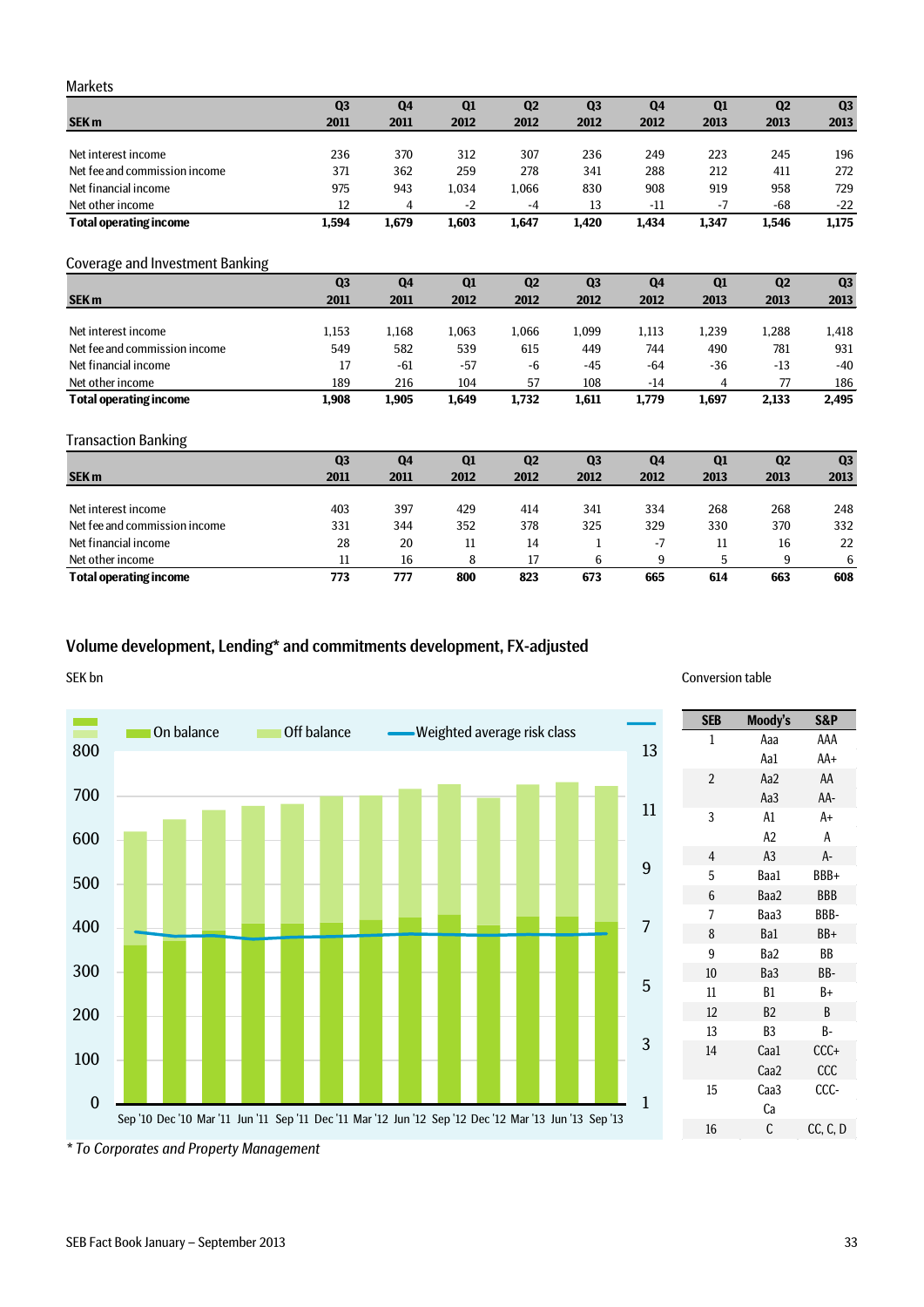### <span id="page-33-0"></span>Nordic leader in investment banking

**Market shares Nordic and Baltic stock exchanges** 

Jan – Sep 2013



### **Nordic Syndicated Loans Mandated Lead Arranger** Rolling 12 month (EUR m)



*Source: The Nordic Stock exchanges*

### **League Tables Nordic Corporate Issuers – Corporate Bonds**

All Nordic issuers in EUR and all issuers in SEK, NOK and DKK 12 month rolling (EUR m)



### **SEK League Tables – Corporate Bonds** 12 month rolling (SEK m)

*Source: Bloomberg*

*Source: Bloomberg*



*Source: Bloomberg*

# <span id="page-33-1"></span>Markets income by main product cluster



## <span id="page-33-2"></span>Low risk trading orientation

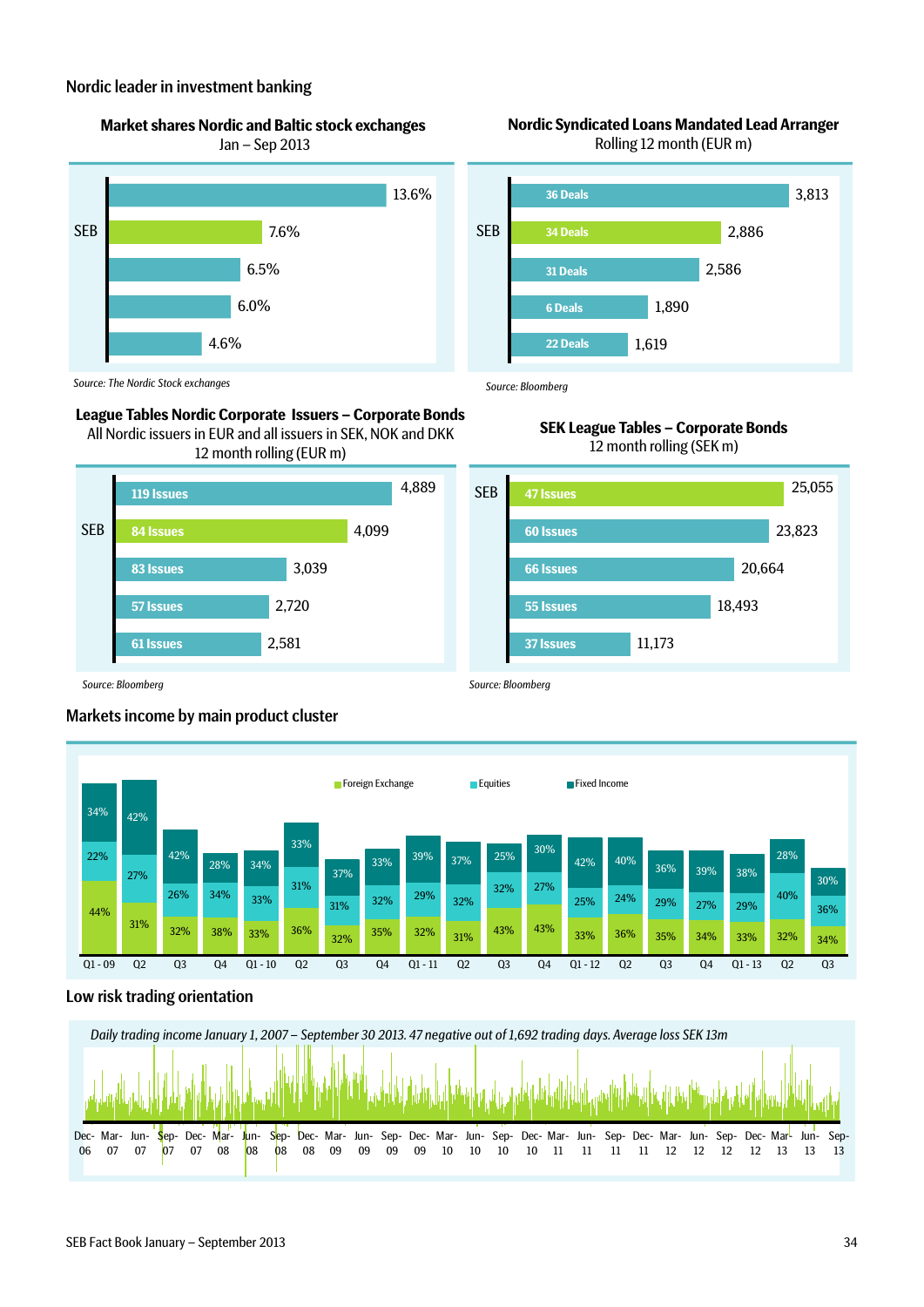# <span id="page-34-0"></span>Retail Banking

|                                                                       | Q <sub>3</sub> | Q <sub>4</sub> | Q1       | Q <sub>2</sub> | Q <sub>3</sub> | Q <sub>4</sub> | Q1       | Q <sub>2</sub> | Q <sub>3</sub> |
|-----------------------------------------------------------------------|----------------|----------------|----------|----------------|----------------|----------------|----------|----------------|----------------|
| <b>SEK m</b>                                                          | 2011           | 2011           | 2012     | 2012           | 2012           | 2012           | 2013     | 2013           | 2013           |
|                                                                       |                |                |          |                |                |                |          |                |                |
| Net interest income                                                   | 1,548          | 1,620          | 1,708    | 1,792          | 1,796          | 1,821          | 1,829    | 1,924          | 1,956          |
| Net fee and commission income                                         | 894            | 980            | 886      | 919            | 886            | 957            | 969      | 1,007          | 1,003          |
| Net financial income                                                  | 74             | 81             | 78       | 96             | 79             | 86             | 88       | 106            | 84             |
| Net other income                                                      | 23             | 20             | 13       | 20             | 19             | 24             | 12       | 27             | 20             |
| <b>Total operating income</b>                                         | 2,539          | 2,701          | 2,685    | 2,827          | 2,780          | 2,888          | 2,898    | 3,064          | 3,063          |
| Staff costs                                                           | $-722$         | $-741$         | $-761$   | $-777$         | $-755$         | $-731$         | $-761$   | $-752$         | $-725$         |
| Other expenses                                                        | $-886$         | $-901$         | $-812$   | $-822$         | $-787$         | $-845$         | $-755$   | $-743$         | $-729$         |
| Depreciation, amortisation and impairment                             |                |                |          |                |                |                |          |                |                |
| of tangible and intangible assets                                     | $-20$          | $-21$          | $-20$    | $-21$          | $-24$          | $-20$          | $-19$    | $-17$          | $-14$          |
| <b>Total operating expenses</b>                                       | $-1,628$       | $-1,663$       | $-1,593$ | $-1,620$       | $-1,566$       | $-1,596$       | $-1,535$ | $-1,512$       | $-1,468$       |
| <b>Profit before credit losses</b>                                    | 911            | 1,038          | 1,092    | 1,207          | 1,214          | 1,292          | 1,363    | 1,552          | 1,595          |
| Gains less losses from disposals of tangible<br>and intangible assets |                |                |          |                |                |                |          |                |                |
| Net credit losses                                                     | $-111$         | $-180$         | $-102$   | $-132$         | $-99$          | $-119$         | $-131$   | $-154$         | $-97$          |
| <b>Operating profit</b>                                               | 800            | 858            | 990      | 1,075          | 1,115          | 1,173          | 1,232    | 1,398          | 1,498          |
|                                                                       |                |                |          |                |                |                |          |                |                |
| Cost/Income                                                           | 0.64           | 0.62           | 0.59     | 0.57           | 0.56           | 0.55           | 0.53     | 0.49           | 0.48           |
| Business equity, SEK bn                                               | 10.8           | 11.0           | 14.9     | 14.8           | 14.8           | 14.2           | 20.3     | 20.2           | 20.1           |
| Return on business equity, per cent                                   |                |                |          |                |                |                |          |                |                |
| -isolated in the quarter                                              | 21.9           | 23.1           | 19.7     | 21.5           | 22.2           | 24.5           | 18.7     | 21.3           | 23.0           |
| -accumulated in the period                                            | 20.8           | 21.4           | 19.7     | 20.6           | 21.2           | 22.3           | 18.7     | 20.0           | 21.0           |
| RWA - Basel II, SEK bn                                                | 135            | 136            | 139      | 115            | 112            | 114            | 112      | 113            | 112            |
| Lending to the public*, SEK bn                                        | 480            | 495            | 507      | 521            | 531            | 543            | 556      | 569            | 579            |
| Deposits from the public**, SEK bn                                    | 192            | 199            | 202      | 208            | 211            | 216            | 213      | 219            | 221            |
| FTEs, present                                                         | 3,651          | 3,684          | 3,724    | 3,834          | 3,649          | 3,649          | 3,533    | 3,585          | 3,342          |

Nota bene: The higher capital allocation in 2013 reflects the alignment to the future 12 per cent Common Equity Tier 1 requirement in the Basel III framework.

\*excluding repos and debt instruments

\*\* excluding repos

### <span id="page-34-1"></span>Income, Expenses and Operating profit



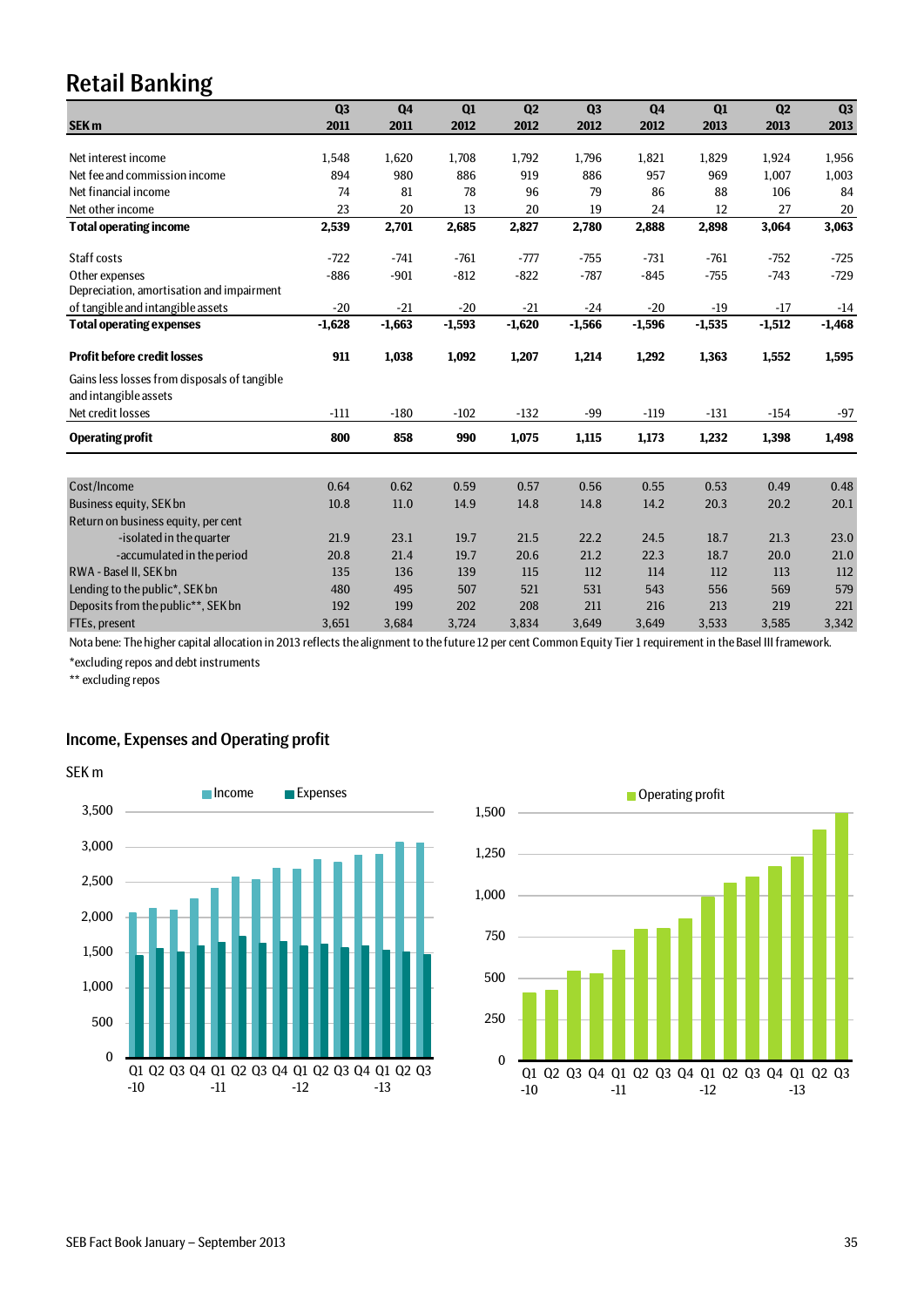### <span id="page-35-0"></span>Business volume development by area

### <span id="page-35-1"></span>Retail Sweden



0.0 0.5 1.0 1.5 2.0 2.5 3.0 0 20 40 60 80 100 120 Q1 Q2 Q3 Q4 Q1 Q2 Q3 Q4 Q1 Q2 Q3 Q4 Q1 Q2 Q3 -10 -11 -12 -13 Other lending SEK bn % Private Corporate Margins

### Volumes Retail Sweden



<span id="page-35-2"></span>Cards



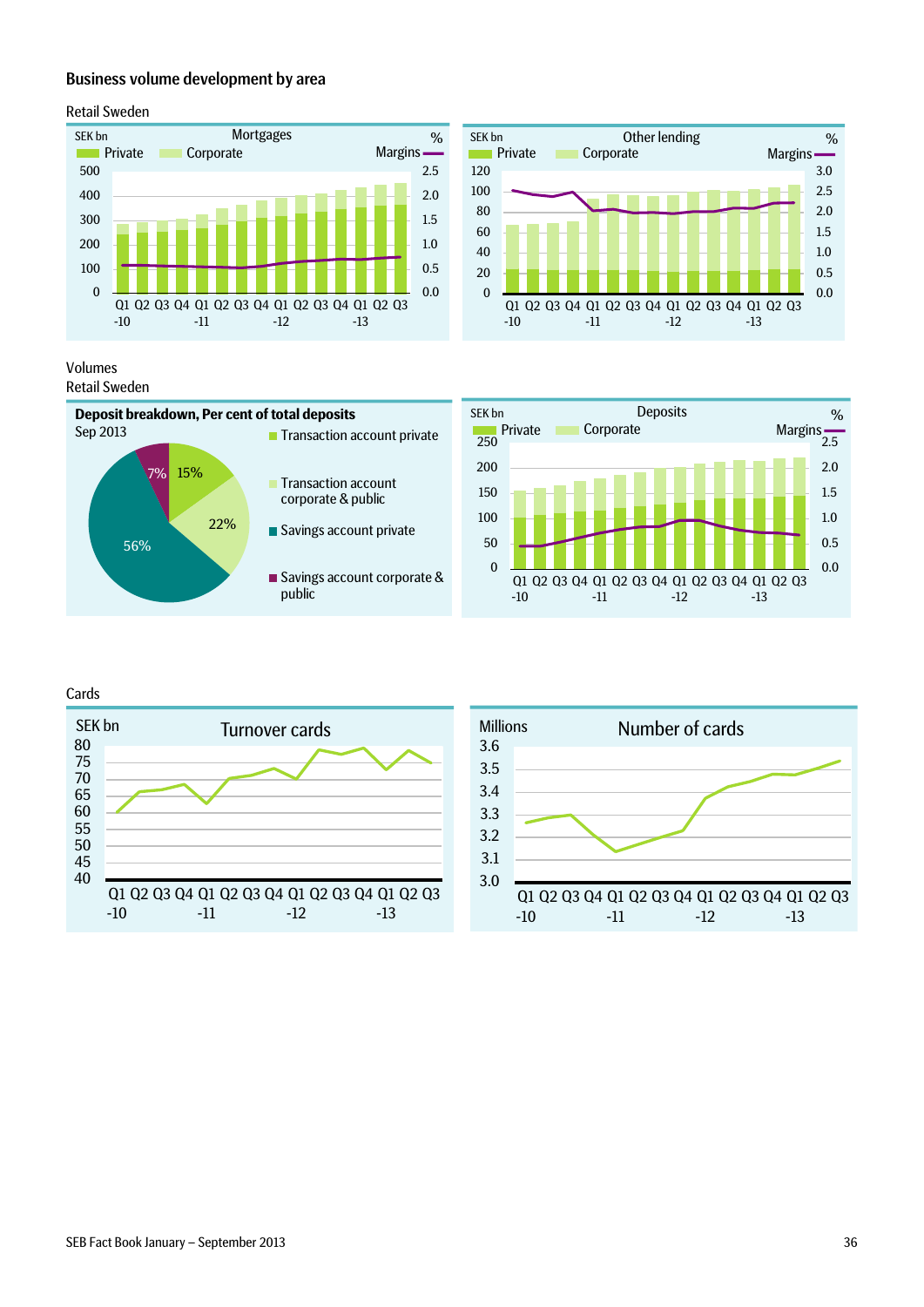# <span id="page-36-0"></span>Wealth Management

|                                                                       | Q <sub>3</sub> | Q <sub>4</sub> | Q1     | Q2     | Q <sub>3</sub> | Q <sub>4</sub> | Q1     | Q <sub>2</sub> | Q <sub>3</sub> |
|-----------------------------------------------------------------------|----------------|----------------|--------|--------|----------------|----------------|--------|----------------|----------------|
| SEK <sub>m</sub>                                                      | 2011           | 2011           | 2012   | 2012   | 2012           | 2012           | 2013   | 2013           | 2013           |
|                                                                       |                |                |        |        |                |                |        |                |                |
| Net interest income                                                   | 166            | 167            | 170    | 179    | 160            | 158            | 157    | 180            | 174            |
| Net fee and commission income                                         | 815            | 972            | 765    | 820    | 733            | 926            | 821    | 832            | 752            |
| Net financial income                                                  | 33             | 17             | 21     | 15     | 30             | 31             | 38     | 52             | 14             |
| Net other income                                                      | $-21$          |                | 2      | 32     | $-7$           | 3              | 2      | 60             | $\mathbf{1}$   |
| <b>Total operating income</b>                                         | 993            | 1,156          | 958    | 1,046  | 916            | 1,118          | 1,018  | 1,124          | 941            |
| Staff costs                                                           | $-314$         | $-349$         | $-315$ | $-337$ | $-339$         | $-331$         | $-317$ | $-297$         | $-301$         |
| Other expenses                                                        | $-356$         | $-383$         | $-355$ | $-363$ | $-333$         | $-328$         | $-301$ | $-349$         | $-304$         |
| Depreciation, amortisation and impairment                             |                |                |        |        |                |                |        |                |                |
| of tangible and intangible assets                                     | $-10$          | $-18$          | $-11$  | $-11$  | $-10$          | $-11$          | $-10$  | -9             | $-9$           |
| <b>Total operating expenses</b>                                       | $-680$         | $-750$         | $-681$ | $-711$ | $-682$         | $-670$         | $-628$ | $-655$         | $-614$         |
| <b>Profit before credit losses</b>                                    | 313            | 406            | 277    | 335    | 234            | 448            | 390    | 469            | 327            |
| Gains less losses from disposals of tangible<br>and intangible assets |                |                |        |        |                |                |        |                |                |
| Net credit losses                                                     | -6             | $-2$           | 1      |        |                | $-6$           | 1      | $-1$           | $-6$           |
| <b>Operating profit</b>                                               | 307            | 404            | 278    | 335    | 234            | 442            | 391    | 468            | 321            |
|                                                                       |                |                |        |        |                |                |        |                |                |
| Cost/Income                                                           | 0.68           | 0.65           | 0.71   | 0.68   | 0.74           | 0.60           | 0.62   | 0.58           | 0.65           |
| Business equity, SEK bn                                               | 5.0            | 5.1            | 6.2    | 6.1    | 5.8            | 5.8            | 8.4    | 8.3            | 8.4            |
| Return on business equity, per cent                                   |                |                |        |        |                |                |        |                |                |
| -isolated in the quarter                                              | 17.7           | 23.0           | 13.4   | 16.2   | 12.0           | 22.5           | 14.3   | 17.3           | 11.8           |
| -accumulated in the period                                            | 18.6           | 19.7           | 13.4   | 14.8   | 13.9           | 16.0           | 14.3   | 15.8           | 14.5           |
| RWA - Basel II, SEK bn                                                | 31             | 32             | 31     | 30     | 27             | 26             | 25     | 26             | 24             |
| Lending to the public*, SEK bn                                        | 34             | 34             | 35     | 34     | 34             | 36             | 36     | 37             | 36             |
| Deposits from the public**, SEK bn                                    | 52             | 51             | 52     | 55     | 55             | 57             | 54     | 57             | 56             |
| FTEs, present                                                         | 965            | 957            | 955    | 948    | 913            | 919            | 896    | 890            | 876            |

Nota bene: The higher capital allocation in 2013 reflects the alignment to the future 12 per cent Common Equity Tier 1 requirement in the Basel III framework.

\*excluding repos and debt instruments

\*\* excluding repos

## <span id="page-36-1"></span>Income, Expenses and Operating profit



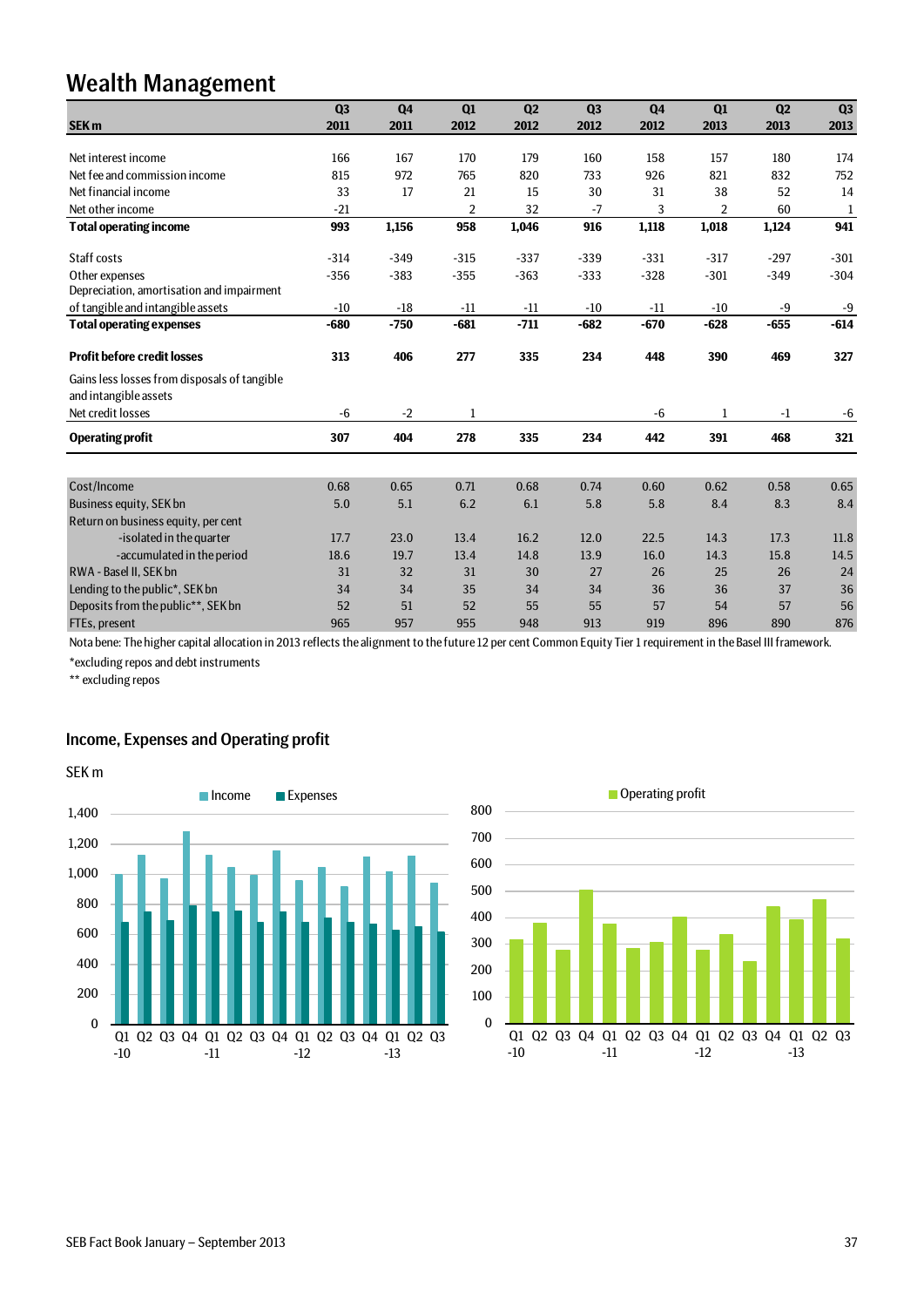### <span id="page-37-0"></span>AuM per customer type



\*\* Restate of of AuM split due to the move of the business area Foundations from Institutional Clients to Private Banking as of Q1 2011

### <span id="page-37-1"></span>Total net new money per quarter



\*Institutional Clients excluding Private Bankings share of Mutual Fund Sales

### <span id="page-37-2"></span>Mutual funds per product type

|                       | Q <sub>3</sub> | Q <sub>4</sub> | Q1   | Q <sub>2</sub> | Q <sub>3</sub> | Q <sub>4</sub> | Q1   | Q <sub>2</sub> | Q <sub>3</sub> |
|-----------------------|----------------|----------------|------|----------------|----------------|----------------|------|----------------|----------------|
|                       | 2011           | 2011           | 2012 | 2012           | 2012           | 2012           | 2013 | 2013           | 2013           |
| Equity funds          | 33%            | 34%            | 37%  | 36%            | 38%            | 42%            | 36%  | 37%            | 38%            |
| Fixed income funds    | 27%            | 27%            | 20%  | 29%            | 27%            | 24%            | 28%  | 29%            | 28%            |
| Balanced funds        | 17%            | 16%            | 21%  | 16%            | 17%            | 16%            | 20%  | 21%            | 20%            |
| Alternative funds     | 23%            | 23%            | 22%  | 19%            | 18%            | 18%            | 16%  | 14%            | 14%            |
| Total amount (SEK bn) | 473            | 453            | 484  | 446            | 442            | 456            | 536  | 537            | 537            |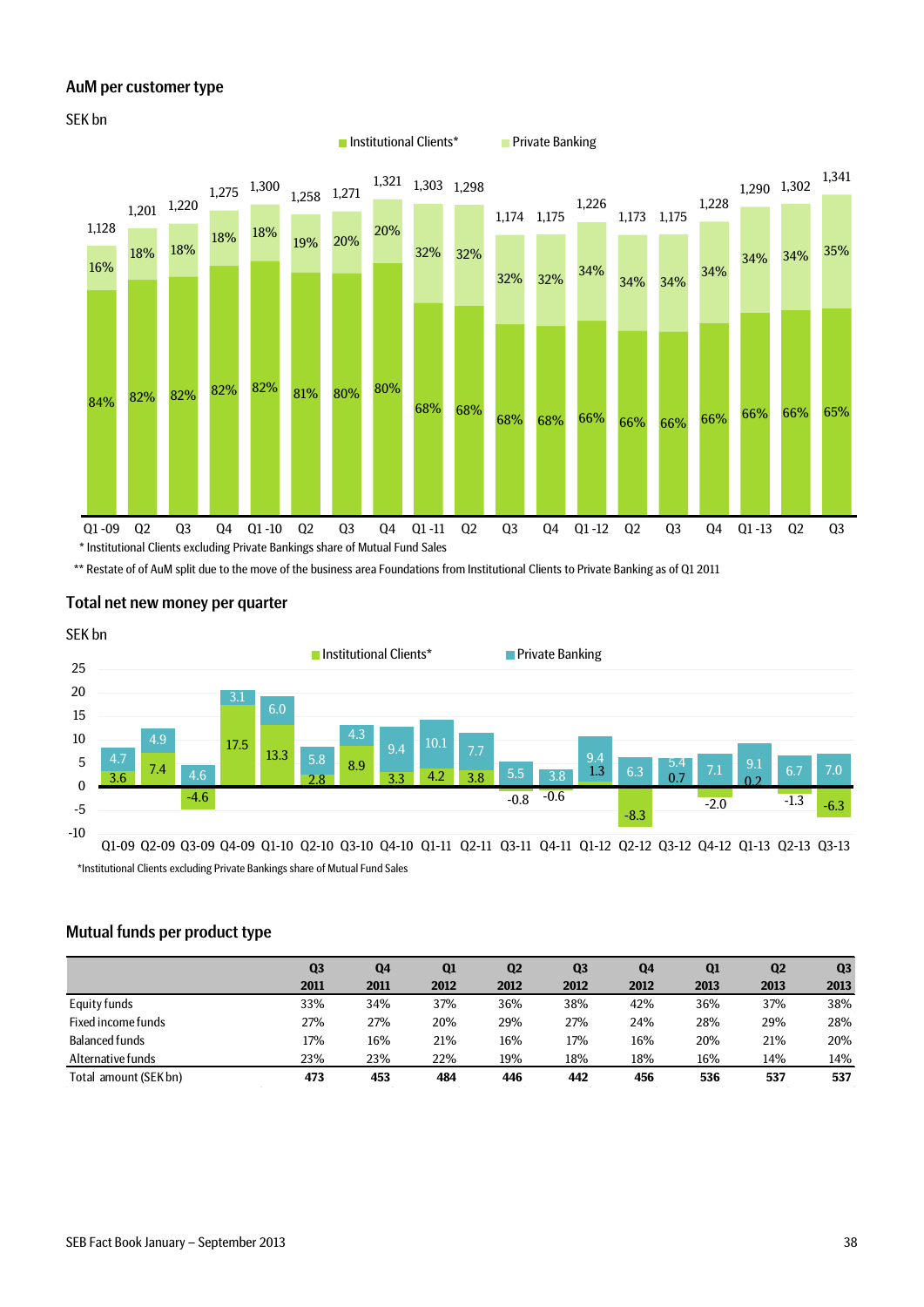# <span id="page-38-0"></span>Life

|                                           | Q3     | <b>Q4</b> | Q1     | Q2     | Q <sub>3</sub> | Q <sub>4</sub> | Q1     | Q <sub>2</sub> | Q3     |
|-------------------------------------------|--------|-----------|--------|--------|----------------|----------------|--------|----------------|--------|
| <b>SEK m</b>                              | 2011   | 2011      | 2012   | 2012   | 2012           | 2012           | 2013   | 2013           | 2013   |
| Net interest income                       | $-8$   | $-7$      | $-24$  | $-24$  | $-20$          | $-18$          | $-18$  | $-18$          | $-10$  |
| Net financial income                      |        |           |        |        |                |                |        |                |        |
| Net life insurance income                 | 988    | 1,253     | 1,239  | 1,140  | 1,179          | 1,149          | 1,218  | 1,024          | 1,155  |
| <b>Total operating income</b>             | 980    | 1,246     | 1,215  | 1,116  | 1,159          | 1,131          | 1,200  | 1,006          | 1,145  |
| Staff costs                               | $-289$ | $-307$    | $-308$ | $-307$ | $-294$         | $-305$         | $-300$ | $-289$         | $-297$ |
| Other expenses                            | $-137$ | $-153$    | $-136$ | $-136$ | $-137$         | $-128$         | $-146$ | $-151$         | $-131$ |
| Depreciation, amortisation and impairment |        |           |        |        |                |                |        |                |        |
| of tangible and intangible assets         | $-198$ | $-203$    | $-229$ | $-228$ | $-224$         | $-209$         | $-231$ | $-236$         | $-229$ |
| <b>Total operating expenses</b>           | $-624$ | $-663$    | $-673$ | $-671$ | -655           | $-642$         | $-677$ | $-676$         | $-657$ |
| <b>Profit before credit losses</b>        | 356    | 583       | 542    | 445    | 504            | 489            | 523    | 330            | 488    |
| <b>Operating profit</b>                   | 356    | 583       | 542    | 445    | 504            | 489            | 523    | 330            | 488    |
|                                           |        |           |        |        |                |                |        |                |        |
| Cost/Income                               | 0.64   | 0.53      | 0.55   | 0.60   | 0.57           | 0.57           | 0.56   | 0.67           | 0.57   |
| Business equity, SEK bn                   | 6.4    | 6.4       | 6.5    | 6.5    | 6.5            | 6.5            | 8.2    | 8.2            | 8.2    |
| Return on business equity, per cent       |        |           |        |        |                |                |        |                |        |
| -isolated in the quarter                  | 19.6   | 32.1      | 29.0   | 23.8   | 27.0           | 26.2           | 22.1   | 14.0           | 20.7   |
| -accumulated in the period                | 25.2   | 26.9      | 29.0   | 26.4   | 26.6           | 26.5           | 22.1   | 18.1           | 18.9   |
| FTEs, present                             | 1,331  | 1,323     | 1,305  | 1,303  | 1,323          | 1,338          | 1,333  | 1,349          | 1,358  |

Nota bene: The higher capital allocation in 2013 reflects the alignment to the future 12 per cent Common Equity Tier 1 requirement in the Basel III framework.

# <span id="page-38-1"></span>Income, Expenses and Operating profit



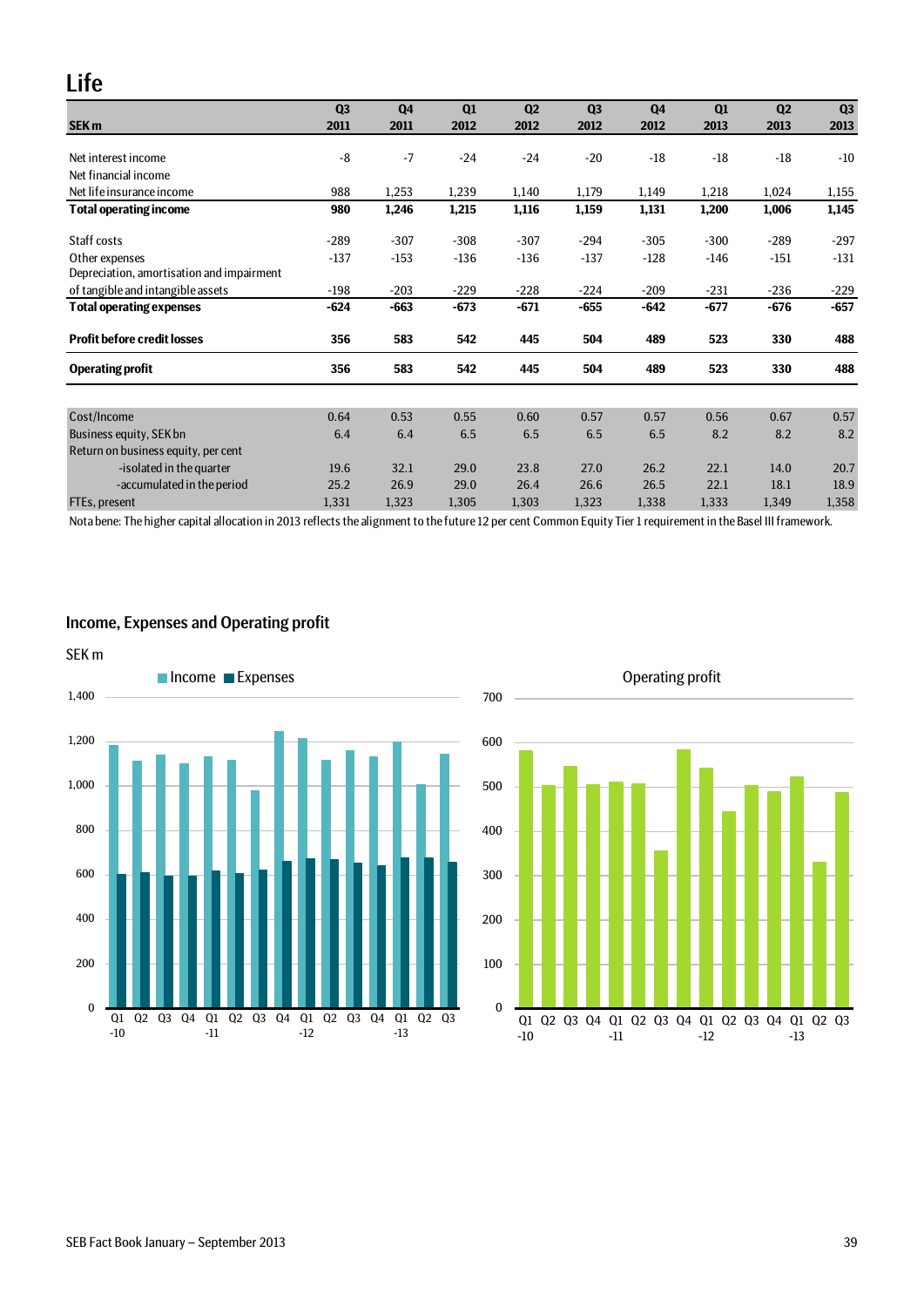### <span id="page-39-0"></span>Income statement

|                                                  | Q <sub>3</sub> | Q <sub>4</sub> | Q1     | Q <sub>2</sub> | Q <sub>3</sub> | Q <sub>4</sub> | Q1           | Q2     | Q3                      |
|--------------------------------------------------|----------------|----------------|--------|----------------|----------------|----------------|--------------|--------|-------------------------|
| <b>SEK m</b>                                     | 2011           | 2011           | 2012   | 2012           | 2012           | 2012           | 2013         | 2013   | 2013                    |
| Income unit-linked                               | 620            | 645            | 687    | 665            | 659            | 711            | 680          | 705    | 717                     |
| Income other insurance <sup>1)</sup>             | 196            | 434            | 381    | 319            | 360            | 314            | 387          | 220    | 311                     |
| Other income                                     | 164            | 167            | 147    | 132            | 140            | 106            | 133          | 81     | 117                     |
| <b>Total operating income</b>                    | 980            | 1,246          | 1,215  | 1,116          | 1,159          | 1,131          | 1,200        | 1,006  | 1,145                   |
| Operating expenses                               | $-586$         | $-673$         | $-659$ | $-648$         | $-594$         | $-638$         | $-712$       | $-692$ | $-659$                  |
| Other expenses                                   | $-10$          | $-8$           | $-1$   | $-3$           | $-2$           | 1              | $\mathbf{0}$ | $-1$   | $\mathbf{0}$            |
| Change in deferred acquisition costs             | $-28$          | 18             | $-13$  | $-20$          | $-59$          | $-5$           | 35           | 17     | $\overline{\mathbf{c}}$ |
| <b>Total expenses</b>                            | $-624$         | $-663$         | $-673$ | $-671$         | $-655$         | $-642$         | $-677$       | $-676$ | $-657$                  |
| <b>Operating profit</b>                          | 356            | 583            | 542    | 445            | 504            | 489            | 523          | 330    | 488                     |
| <b>Business equity</b>                           | 6.400          | 6,400          | 6,500  | 6,500          | 6,500          | 6,500          | 8,222        | 8,222  | 8,222                   |
| Return on business equity <sup>2)</sup>          | 19.6           | 32.1           | 29.0   | 23.8           | 27.0           | 26.2           | 22.1         | 14.0   | 20.7                    |
| Premium income, gross                            | 6,212          | 7,323          | 7,149  | 6,624          | 6,136          | 7,276          | 8,132        | 7,404  | 7,123                   |
| Expense ratio, % <sup>3)</sup>                   | 9.4            | 9.2            | 9.2    | 9.8            | 9.7            | 8.8            | 8.8          | 9.3    | 9.3                     |
| <b>Operating profit by business area</b>         |                |                |        |                |                |                |              |        |                         |
| SEB Trygg Liv, Sweden                            | 268            | 329            | 346    | 286            | 325            | 350            | 310          | 302    | 302                     |
| <b>SEB Pension. Denmark</b>                      | 110            | 191            | 139    | 161            | 145            | 140            | 182          | 56     | 159                     |
| SEB Life & Pension, International                | $-10$          | 64             | 81     | 18             | 58             | 11             | 62           | $-1$   | 35                      |
| Other including central functions etc            | $-12$          | $-1$           | $-24$  | $-20$          | $-24$          | $-12$          | $-31$        | $-27$  | $-8$                    |
|                                                  | 356            | 583            | 542    | 445            | 504            | 489            | 523          | 330    | 488                     |
| <sup>1)</sup> Effect of guarantee commitments in |                |                |        |                |                |                |              |        |                         |
| traditional insurance in Sweden                  | $-73$          | 26             | 25     | 1              | 3              | 14             | 19           | 20     | $\boldsymbol{0}$        |

 $^{2)}$  Operating profit after 13 (12 until 2011) per cent tax which reflects the divisions effective tax rate, annual basis

3) Operating expenses as percentage of premium income

# <span id="page-39-1"></span>Premium income and Assets under management

| <b>SEK m</b>                                    | Q <sub>3</sub><br>2011 | Q <sub>4</sub><br>2011 | Q1<br>2012 | Q <sub>2</sub><br>2012 | Q <sub>3</sub><br>2012 | Q4<br>2012 | Q1<br>2013 | Q <sub>2</sub><br>2013 | Q <sub>3</sub><br>2013 |
|-------------------------------------------------|------------------------|------------------------|------------|------------------------|------------------------|------------|------------|------------------------|------------------------|
| <b>Premium income: Total</b>                    | 6,212                  | 7,323                  | 7,149      | 6,624                  | 6,136                  | 7,276      | 8,132      | 7,404                  | 7,123                  |
| Traditional life and sickness/health insurance  | 1,486                  | 2.023                  | 1,616      | 1,601                  | 1,349                  | 1,822      | 1,429      | 1,308                  | 1,207                  |
| Unit-linked insurance                           | 4,726                  | 5,300                  | 5,533      | 5,023                  | 4,787                  | 5,454      | 6,703      | 6,096                  | 5,916                  |
| <b>SEB Trygg Liv Sweden</b>                     | 3,316                  | 3,470                  | 3,727      | 3,246                  | 3,119                  | 3,511      | 3,642      | 3,195                  | 3,090                  |
| Traditional life and sickness/health insurance  | 451                    | 654                    | 555        | 490                    | 457                    | 651        | 517        | 465                    | 416                    |
| Unit-linked insurance                           | 2,865                  | 2,816                  | 3,172      | 2,756                  | 2,662                  | 2,860      | 3,125      | 2,730                  | 2,674                  |
| <b>SEB Pension Denmark</b>                      | 2.005                  | 2,267                  | 1,898      | 2,064                  | 2,019                  | 2,225      | 2,135      | 2,118                  | 1,929                  |
| Traditional life and sickness/health insurance  | 959                    | 1,260                  | 982        | 1,003                  | 807                    | 1,041      | 817        | 744                    | 691                    |
| Unit-linked insurance                           | 1,046                  | 1,007                  | 916        | 1,061                  | 1,212                  | 1,184      | 1,318      | 1,374                  | 1,238                  |
| <b>SEB Life &amp; Pension International</b>     | 891                    | 1,586                  | 1,524      | 1,314                  | 998                    | 1,540      | 2,355      | 2,091                  | 2,104                  |
| Traditional life and sickness/health insurance  | 76                     | 109                    | 79         | 108                    | 85                     | 130        | 95         | 99                     | 100                    |
| Unit-linked insurance                           | 815                    | 1,477                  | 1,445      | 1,206                  | 913                    | 1,410      | 2,260      | 1,992                  | 2,004                  |
| Assets under management, SEK bn: Total          | 416.2                  | 420.0                  | 434.3      | 428.8                  | 435.9                  | 442.7      | 450.9      | 454.6                  | 463.5                  |
| Traditional life and sickness/health insurance* | 233.3                  | 233.2                  | 236.7      | 234.1                  | 235.5                  | 238.9      | 239.0      | 238.1                  | 239.6                  |
| Unit-linked insurance                           | 182.9                  | 186.8                  | 197.6      | 194.7                  | 200.4                  | 203.8      | 211.9      | 216.5                  | 223.9                  |
| <b>SEB Trygg Liv Sweden</b>                     | 281.3                  | 287.9                  | 299.8      | 294.3                  | 301.6                  | 304.9      | 313.6      | 311.6                  | 318.9                  |
| Traditional life and sickness/health insurance* | 158.5                  | 160.8                  | 165.3      | 162.7                  | 166.3                  | 167.2      | 170.1      | 168.1                  | 170.7                  |
| Unit-linked insurance                           | 122.8                  | 127.1                  | 134.5      | 131.6                  | 135.3                  | 137.7      | 143.5      | 143.5                  | 148.2                  |
| <b>SEB Pension Denmark</b>                      | 90.4                   | 88.6                   | 89.2       | 89.4                   | 88.2                   | 92.3       | 90.5       | 93.3                   | 93.4                   |
| Traditional life and sickness/health insurance  | 73.6                   | 71.2                   | 70.2       | 70.1                   | 68.0                   | 70.3       | 67.6       | 68.6                   | 67.5                   |
| Unit-linked insurance                           | 16.8                   | 17.4                   | 19.0       | 19.3                   | 20.2                   | 22.0       | 22.9       | 24.7                   | 25.9                   |
| <b>SEB Life &amp; Pension International</b>     | 44.5                   | 43.5                   | 45.3       | 45.1                   | 46.1                   | 45.5       | 46.8       | 49.7                   | 51.2                   |
| Traditional life and sickness/health insurance  | 1.2                    | 1.2                    | 1.2        | 1.3                    | 1.2                    | 1.4        | 1.3        | 1.4                    | 1.4                    |
| Unit-linked insurance                           | 43.3                   | 42.3                   | 44.1       | 43.8                   | 44.9                   | 44.1       | 45.5       | 48.3                   | 49.8                   |
| * of which Gamla Livförsäkringsaktiebolaget     | 148.8                  | 150.9                  | 155.6      | 152.9                  | 156.3                  | 157.2      | 160.2      | 158.5                  | 161.1                  |

SEB Fact Book January – September 2013 40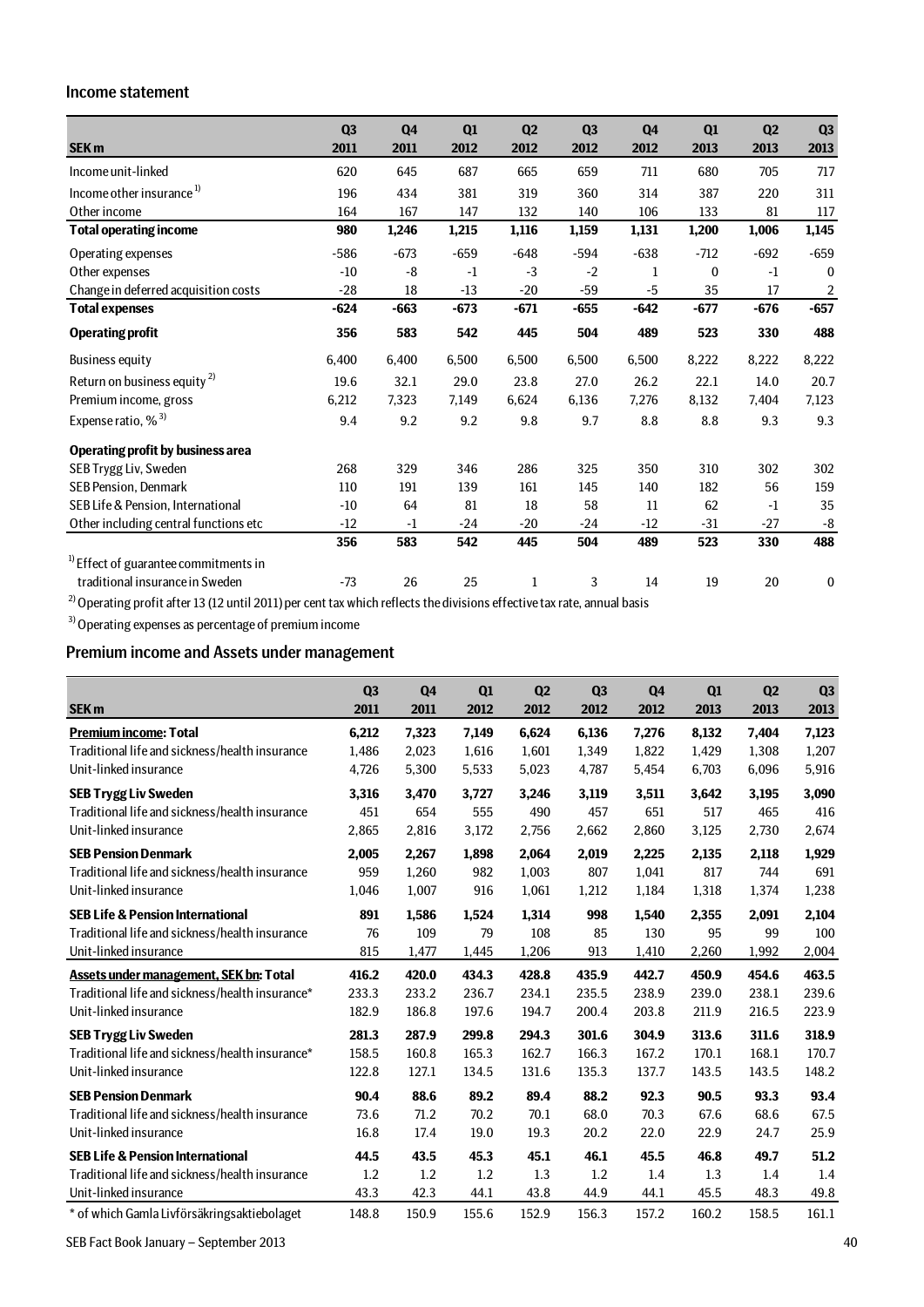### <span id="page-40-0"></span>Market shares, premium income new and existing unit-linked policies



Sweden: 12 months to June 2013

*\* Based on aggregate information derived from the annual reports of the companies acting in the competitive market*

### <span id="page-40-1"></span>Gamla Livförsäkringsaktiebolaget

Traditional insurance business is operated in Gamla Livförsäkringsaktiebolaget SEB Trygg Liv (Gamla Liv). The entity is operated according to mutual principles and is not consolidated in SEB Trygg Liv's result. Gamla Liv is closed for new business since 1997. The policyholder organisation, Trygg Stiftelsen (the Trygg Foundation), has the purpose to secure policyholders' influence in Gamla Liv. The Trygg Foundation is entitled to:

### <span id="page-40-2"></span>Surplus values

Surplus values are the present values of future profits from existing insurance contracts. The calculation is made to better understand the value and profitability of long term insurance contracts. In the ordinary accounts the income from the contracts is reported throughout the duration of the contract but much of the expenses

### <span id="page-40-3"></span>Embedded value





*Source: Svensk Försäkring (Swedish insurance federation)*

- Appoint two board members of Gamla Liv and, jointly with SEB, appoint the Chairman of the Board, which consists of five members.
- Appoint the majority of members and the Chairman of the Finance Delegation, which is responsible for the asset management of Gamla Liv.

arise at the point of sale. This causes a mismatch in time between income and expenses. The surplus value reporting is in accordance with international practice and reviewed annually by external actuaries. Surplus values are not consolidated in the SEB Group accounts.

| <b>SEK m</b>                                                        | 31 Dec 2009 | 31 Dec 2010 | 31 Dec 2011 | 31 Dec 2012 | 30 Sep 2013 |
|---------------------------------------------------------------------|-------------|-------------|-------------|-------------|-------------|
|                                                                     |             |             |             |             |             |
| Equity $^{1}$                                                       | 8.594       | 8.780       | 9.322       | 10,019      | 7,669       |
| Surplus values                                                      | 14.928      | 16.318      | 15.583      | 18.020      | 16,987      |
|                                                                     |             |             |             |             |             |
| <sup>1)</sup> Dividend paid to the parent company during the period | $-1.850$    | $-1.000$    | -850        | $-700$      | $-3.575$    |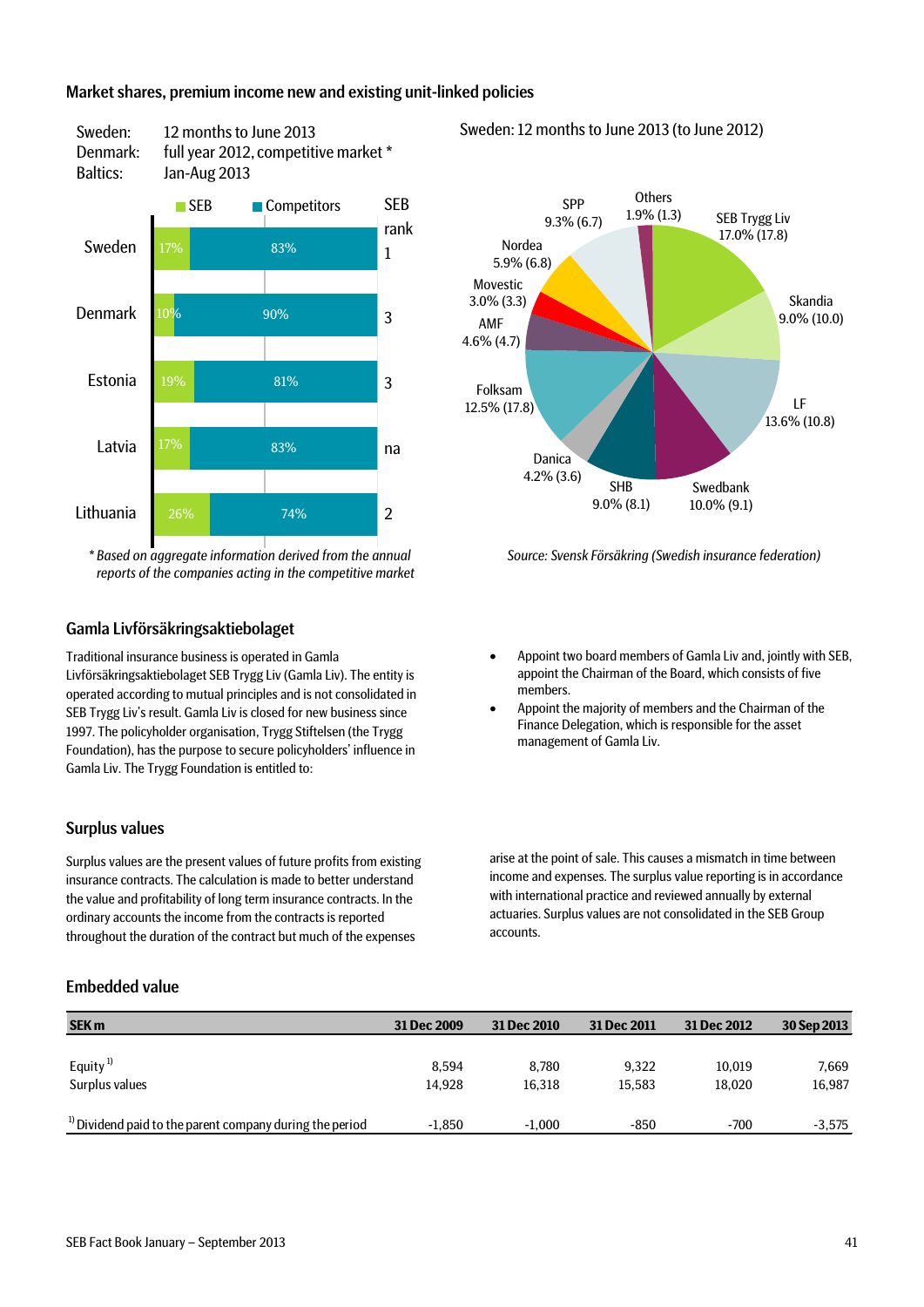### <span id="page-41-0"></span>Surplus value accounting

| SEK <sub>m</sub>                                                                                             | Q <sub>3</sub><br>2011 | Q <sub>4</sub><br>2011 | Q1<br>2012 | Q2<br>2012 | Q <sub>3</sub><br>2012 | Q <sub>4</sub><br>2012 | Q1<br>2013 | Q <sub>2</sub><br>2013 | Q <sub>3</sub><br>2013 |
|--------------------------------------------------------------------------------------------------------------|------------------------|------------------------|------------|------------|------------------------|------------------------|------------|------------------------|------------------------|
| Surplus values, opening balance                                                                              | 16,563                 | 15,087                 | 15,583     | 16,456     | 17,844                 | 18,082                 | 18,020     | 17,948                 | 16,835                 |
| Adjustment opening balance <sup>1)</sup>                                                                     | $-126$                 | 22                     | $-66$      | 714        | $-12$                  | $-3$                   | $-83$      | $-14$                  | 6                      |
|                                                                                                              |                        |                        |            |            |                        |                        |            |                        |                        |
| Present value of new sales <sup>2)</sup>                                                                     | 229                    | 339                    | 243        | 403        | 303                    | 328                    | 301        | 294                    | 308                    |
| Return/realised value on policies from previous periods                                                      | $-41$                  | $-338$                 | $-196$     | $-209$     | $-229$                 | $-435$                 | $-209$     | $-265$                 | $-264$                 |
| Actual outcome compared to assumptions <sup>3)</sup>                                                         | $\mathbf 1$            | 416                    | 18         | 103        | 21                     | 216                    | $-377$     | $-1238$                | $-27$                  |
| Change in surplus values ongoing business, gross                                                             | 189                    | 417                    | 65         | 297        | 95                     | 109                    | $-285$     | $-1,209$               | 17                     |
| Capitalisation of acquisition costs for the period                                                           | $-160$                 | $-208$                 | $-203$     | $-194$     | $-153$                 | $-190$                 | $-256$     | $-241$                 | $-221$                 |
| Amortisation of capitalised acquisition costs                                                                | 188                    | 190                    | 216        | 214        | 212                    | 195                    | 221        | 224                    | 219                    |
| Change in deferred front end fees                                                                            |                        |                        | 5          | 8          | $-6$                   | $\mathbf 1$            | 31         | 19                     | 18                     |
| Change in surplus values ongoing business, net <sup>4)</sup>                                                 | 217                    | 399                    | 83         | 325        | 148                    | 115                    | $-289$     | $-1,207$               | 33                     |
| Financial effects due to short term market fluctuations <sup>5)</sup>                                        | $-1,588$               | 370                    | 882        | 275        | 116                    | 439                    | 493        | $-211$                 | 205                    |
| Change in assumptions <sup>6)</sup>                                                                          |                        | $-191$                 | 3          | 141        | 184                    | $-737$                 | $-1$       | 6                      | $-3$                   |
| Total change in surplus values                                                                               | $-1,371$               | 578                    | 968        | 741        | 448                    | $-183$                 | 203        | $-1,412$               | 235                    |
| Exchange rate differences etc                                                                                | 21                     | $-104$                 | $-29$      | $-67$      | $-198$                 | 124                    | $-192$     | 313                    | $-89$                  |
| Surplus values, closing balance <sup>7)</sup>                                                                | 15,087                 | 15,583                 | 16,456     | 17,844     | 18,082                 | 18,020                 | 17,948     | 16,835                 | 16,987                 |
| Most important assumptions (Swedish unit-linked which represent 62 per cent of the surplus value), per cent. |                        |                        |            |            |                        |                        |            |                        |                        |
| Discount rate                                                                                                |                        |                        |            |            |                        |                        |            |                        | 7.0                    |
| Surrender of endowment insurance contracts:                                                                  |                        |                        |            |            |                        |                        |            |                        |                        |
| contracts signed within 1 year / 1-4 years / 5 years                                                         |                        |                        |            |            |                        |                        |            |                        | 1/8/16                 |
| /6 years / thereafter                                                                                        |                        |                        |            |            |                        |                        |            |                        | /15/11                 |
| Lapse rate of regular premiums, unit-linked                                                                  |                        |                        |            |            |                        |                        |            |                        | 11                     |
| Growth in fund units, gross before fees and taxes                                                            |                        |                        |            |            |                        |                        |            |                        | 5.0                    |
| Inflation CPI / Inflation expenses                                                                           |                        |                        |            |            |                        |                        |            |                        | 2/3                    |
| Expected return on solvency margin                                                                           |                        |                        |            |            |                        |                        |            |                        | 3                      |
| Right to transfer policy, unit-linked                                                                        |                        |                        |            |            |                        |                        |            |                        | 2.6                    |
| Mortality                                                                                                    |                        |                        |            |            |                        |                        |            |                        |                        |
| Sensitivity to changes in assumptions (total division).                                                      |                        |                        |            |            |                        |                        |            |                        |                        |
| Change in discount rate +1 per cent                                                                          |                        |                        |            |            |                        |                        |            |                        | $-1,718$               |
| -1 per cent                                                                                                  |                        |                        |            |            |                        |                        |            |                        | 1,999                  |
| Change in value growth $+1$ per cent                                                                         |                        |                        |            |            |                        |                        |            |                        | 2,070                  |
| of investment assets<br>-1 per cent                                                                          |                        |                        |            |            |                        |                        |            |                        | $-2,003$               |

<sup>1)</sup> Effects from adjustments of the calculation method. Q1 2012 is also related to the newly acquired subsidiary SEB Life International.

 $^{2)}$  Sales defined as new contracts and extra premiums on existing contracts.

 $3$ ) The actual outcome of previously signed contracts can be compared with earlier assumptions and deviations can be calculated. The most important components consist of extensions of contracts as well as cancellations. The large negative deviation in Q2 2013 is due to higher internal sales commissions in the new distribution agreement with the Retail division.

 $4)$  Acquisition costs are capitalised in the accounts and amortised according to plan. Certain front end fees are also recorded on the balance sheet and recognized as revenue in the income statement during several years. The reported change in surplus values is adjusted by the net effect of changes in deferred acquisition costs and deferred front end fees during the period.

5) Assumed investment return (growth in fund values) is 5.0 per cent gross before fees and taxes. Actual return results in positive or negative financial effects.

- <sup>6)</sup> In Q4 2012 higher assumed transfers in Sweden had a negative effect of some SEK 400m. Q4 2012 was also negatively affected by almost SEK 300m due to higher assumed expenses in Sweden. Q2-3 2012 was positively affected by lower assumed expenses and bonus rate in Denmark and negatively affected by a higher assumed surrender rate for "Kapitalpension" policies in Sweden. In Q4 2011 a lowering of the discount rate had a positive effect of some SEK 800m but lower expected growth in fund values had a negative effect of some SEK 300m and higher frequency of surrenders, lapse and transfers had a negative effect of some SEK 700m.
- $^{7)}$ The calculated surplus value is not included in the SEB Group's consolidated accounts. The closing balance is net of capitalised acquisition costs and deferred front end fees.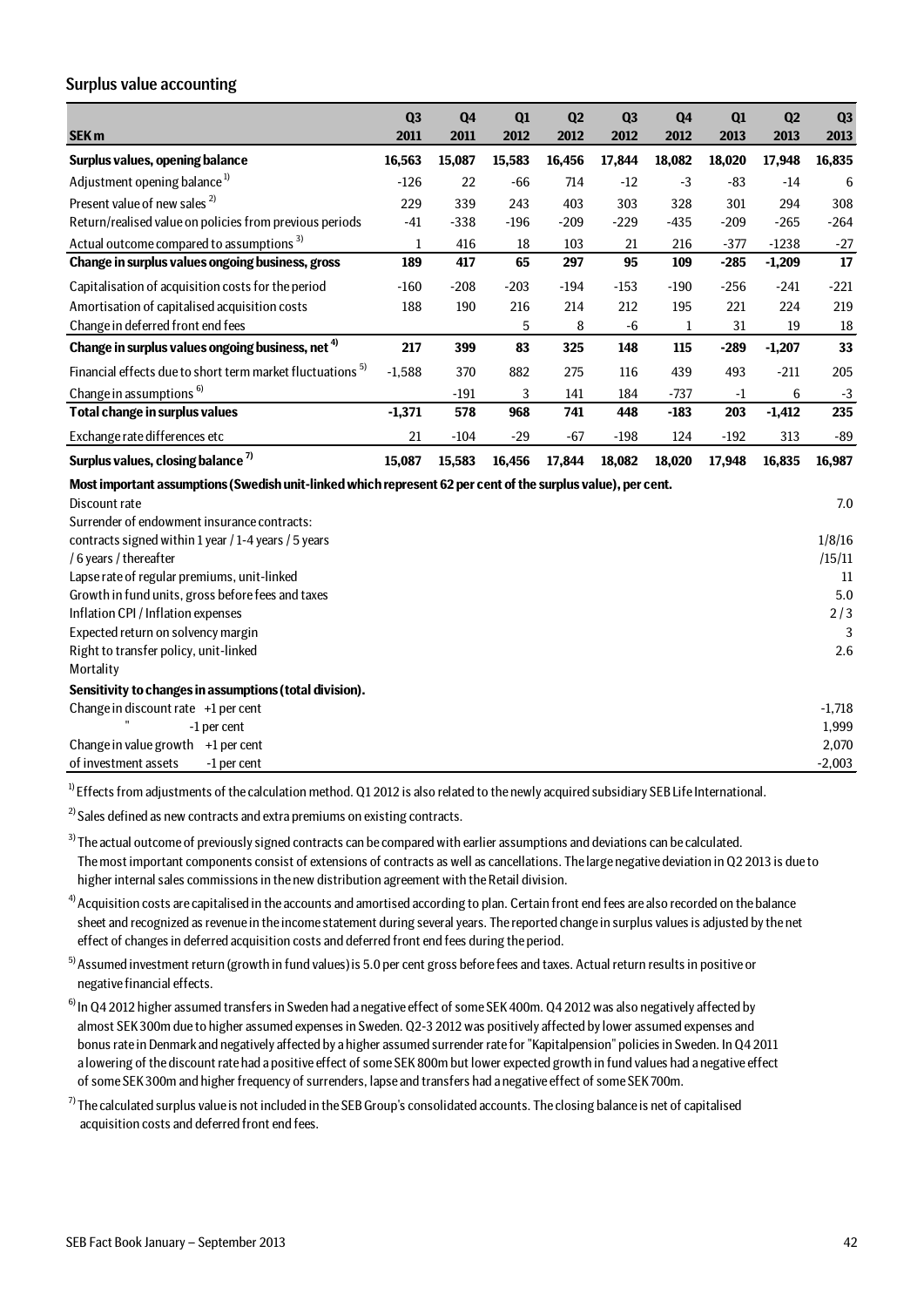# <span id="page-42-0"></span>Baltic

|                                                                                                                                                                | Q <sub>3</sub> | Q <sub>4</sub> | Q1           | Q2             | Q <sub>3</sub> | Q4           | Q1     | Q <sub>2</sub> | Q <sub>3</sub> |
|----------------------------------------------------------------------------------------------------------------------------------------------------------------|----------------|----------------|--------------|----------------|----------------|--------------|--------|----------------|----------------|
| SEK <sub>m</sub>                                                                                                                                               | 2011           | 2011           | 2012         | 2012           | 2012           | 2012         | 2013   | 2013           | 2013           |
| Net interest income                                                                                                                                            | 562            | 571            | 519          | 508            | 482            | 461          | 450    | 487            | 526            |
| Net fee and commission income                                                                                                                                  | 218            | 223            | 210          | 230            | 233            | 246          | 231    | 243            | 248            |
| Net financial income                                                                                                                                           | 92             | 105            | 112          | 109            | 103            | 99           | 80     | 110            | 98             |
| Net other income                                                                                                                                               | $-5$           | $-11$          | $-7$         | 3              | $-4$           | $-3$         | $-4$   | $-11$          | $-5$           |
| <b>Total operating income</b>                                                                                                                                  | 867            | 888            | 834          | 850            | 814            | 803          | 757    | 829            | 867            |
| Staff costs                                                                                                                                                    | $-177$         | $-191$         | $-172$       | $-175$         | $-162$         | $-172$       | $-155$ | $-158$         | $-161$         |
| Other expenses                                                                                                                                                 | $-279$         | $-324$         | $-252$       | $-259$         | $-250$         | $-319$       | $-240$ | $-240$         | $-241$         |
| Depreciation, amortisation and                                                                                                                                 |                |                |              |                |                |              |        |                |                |
| impairment of tangible and intangible                                                                                                                          |                |                |              |                |                |              |        |                |                |
| assets                                                                                                                                                         | $-34$          | $-34$          | $-33$        | $-32$          | $-32$          | $-183$       | $-22$  | $-22$          | $-22$          |
| <b>Total operating expenses</b>                                                                                                                                | $-490$         | $-549$         | $-457$       | -466           | $-444$         | -674         | $-417$ | -420           | $-424$         |
| <b>Profit before credit losses</b>                                                                                                                             | 377            | 339            | 377          | 384            | 370            | 129          | 340    | 409            | 443            |
| Gains less losses from disposals of                                                                                                                            |                |                |              |                |                |              |        |                |                |
| tangible and intangible assets                                                                                                                                 | $\mathbf{1}$   | $\mathbf{1}$   | $\mathbf{1}$ | $\overline{2}$ | 5              | $\mathbf{1}$ | 10     | 11             | 15             |
| Net credit losses                                                                                                                                              | 202            | 32             | $-24$        | $-108$         | $-70$          | $-149$       | $-98$  | $-78$          | $-66$          |
| <b>Operating profit</b>                                                                                                                                        | 580            | 372            | 354          | 278            | 305            | $-19$        | 252    | 342            | 392            |
| Cost/Income                                                                                                                                                    | 0.57           | 0.62           | 0.55         | 0.55           | 0.55           | 0.84         | 0.55   | 0.51           | 0.49           |
| Business equity, SEK bn                                                                                                                                        | 8.6            | 8.8            | 9.1          | 8.7            | 8.5            | 8.9          | 9.5    | 9.1            | 8.5            |
| Return on business equity, per cent                                                                                                                            |                |                |              |                |                |              |        |                |                |
| -isolated in the quarter                                                                                                                                       | 24.4           | 15.6           | 14.4         | 11.8           | 13.0           | negative     | 9.5    | 13.4           | 16.4           |
| -accumulated in the period                                                                                                                                     | 34.3           | 29.6           | 14.4         | 13.1           | 13.1           | 9.7          | 9.5    | 11.5           | 13.1           |
| RWA - Basel II. SEK bn                                                                                                                                         | 82             | 78             | 76           | 77             | 76             | 76           | 73     | 75             | 75             |
| Lending to the public*, SEK bn 1)                                                                                                                              | 105            | 100            | 98           | 99             | 96             | 97           | 94     | 100            | 100            |
| Deposits from the public**, SEK bn 2)                                                                                                                          | 59             | 66             | 66           | 66             | 64             | 68           | 66     | 70             | 70             |
| FTEs, present 3)                                                                                                                                               | 3.112          | 3.065          | 3.030        | 2.990          | 2.907          | 2.857        | 2.792  | 2.793          | 2,794          |
| Nota bene: The higher capital allocation in 2013 reflects the alignment to the future 12 per cent Common Equity Tier 1 requirement in the Basel III framework. |                |                |              |                |                |              |        |                |                |
| *excluding repos and debt instruments                                                                                                                          |                |                |              |                |                |              |        |                |                |
| ** excluding repos                                                                                                                                             |                |                |              |                |                |              |        |                |                |
| 1) Whereof Baltic Estonia                                                                                                                                      | 33             | 31             | 31           | 31             | 30             | 31           | 30     | 32             | 33             |
| <b>Baltic Latvia</b>                                                                                                                                           | 25             | 25             | 24           | 26             | 26             | 25           | 25     | 26             | 26             |
| <b>Baltic Lithuania</b>                                                                                                                                        | 47             | 45             | 44           | 43             | 42             | 43           | 41     | 43             | 43             |
|                                                                                                                                                                |                |                |              |                |                |              |        |                |                |
| 2) Whereof Baltic Estonia                                                                                                                                      | 23             | 22             | 22           | 22             | 21             | 23           | 22     | 24             | 23             |
| <b>Baltic Latvia</b>                                                                                                                                           | 12             | 13             | 13           | 13             | 13             | 14           | 14     | 15             | 16             |
| <b>Baltic Lithuania</b>                                                                                                                                        | 25             | 31             | 31           | 31             | 30             | 31           | 30     | 31             | 31             |
| 3) Whereof Baltic Estonia                                                                                                                                      | 922            | 891            | 875          | 863            | 839            | 814          | 797    | 802            | 792            |
| <b>Baltic Latvia</b>                                                                                                                                           | 883            | 863            | 881          | 867            | 837            | 821          | 807    | 805            | 813            |
| <b>Baltic Lithuania</b>                                                                                                                                        | 1,282          | 1,285          | 1,248        | 1,233          | 1,203          | 1,193        | 1,160  | 1,152          | 1,156          |
| Baltic Banking (excl RHC)                                                                                                                                      |                |                |              |                |                |              |        |                |                |
| <b>Operating profit</b>                                                                                                                                        | 596            | 395            | 377          | 301            | 326            | 12           | 267    | 356            | 404            |
| Cost/Income                                                                                                                                                    | 0.55           | 0.60           | 0.53         | 0.52           | 0.52           | 0.80         | 0.53   | 0.48           | 0.47           |
| Business equity, SEK bn                                                                                                                                        | 8.6            | 8.8            | 8.9          | 8.6            | 8.4            | 8.7          | 9.2    | 8.7            | 8.1            |
| Return on business equity, per cent                                                                                                                            |                |                |              |                |                |              |        |                |                |
| -isolated in the quarter                                                                                                                                       | 25.1           | 16.6           | 15.7         | 12.9           | 14.0           | 0.5          | 10.4   | 14.6           | 17.7           |
| -accumulated in the period                                                                                                                                     | 34.9           | 30.3           | 15.7         | 14.2           | 14.2           | 10.9         | 10.4   | 12.5           | 14.2           |

# <span id="page-42-1"></span>Income, Expenses and Operating profit



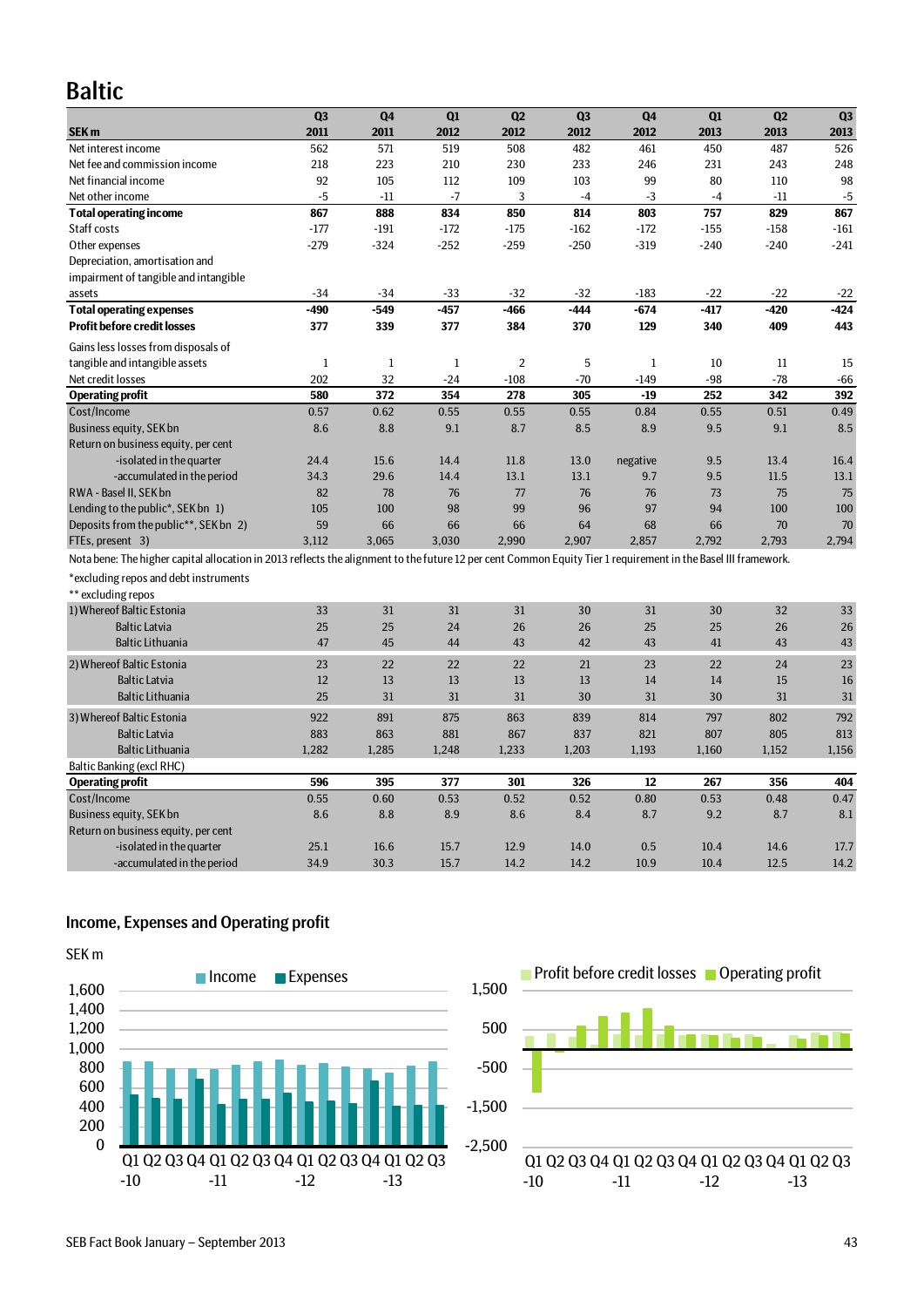### <span id="page-43-0"></span>Baltic Estonia

|                                                                       | Q <sub>3</sub> | Q <sub>4</sub> | Q1          | Q <sub>2</sub> | Q <sub>3</sub> | Q <sub>4</sub> | Q1     | Q <sub>2</sub> | Q <sub>3</sub> |
|-----------------------------------------------------------------------|----------------|----------------|-------------|----------------|----------------|----------------|--------|----------------|----------------|
| <b>SEK m</b>                                                          | 2011           | 2011           | 2012        | 2012           | 2012           | 2012           | 2013   | 2013           | 2013           |
| Net interest income                                                   | 202            | 204            | 195         | 194            | 175            | 156            | 157    | 165            | 185            |
| Net fee and commission income                                         | 68             | 66             | 64          | 69             | 69             | 73             | 67     | 73             | 76             |
| Net financial income                                                  | 16             | 21             | 17          | 16             | 15             | 16             | 10     | 23             | 13             |
| Net other income                                                      | $\overline{2}$ |                | $\mathbf 1$ | $\mathbf{1}$   | 3              | $-2$           | 7      |                | 2              |
| <b>Total operating income</b>                                         | 288            | 291            | 277         | 280            | 262            | 243            | 241    | 262            | 276            |
| Staff costs                                                           | $-57$          | $-45$          | $-51$       | $-51$          | $-48$          | $-48$          | $-48$  | $-46$          | $-49$          |
| Other expenses                                                        | -82            | $-78$          | $-74$       | $-70$          | $-70$          | -66            | -69    | -69            | $-68$          |
| Depreciation, amortisation and impairment                             |                |                |             |                |                |                |        |                |                |
| of tangible and intangible assets                                     | $-3$           | $-4$           | $-3$        | $-3$           | $-3$           | $-3$           | $-3$   | $-3$           | $-3$           |
| <b>Total operating expenses</b>                                       | $-142$         | $-127$         | $-128$      | $-124$         | $-121$         | $-117$         | $-120$ | $-118$         | $-120$         |
| <b>Profit before credit losses</b>                                    | 146            | 164            | 149         | 156            | 141            | 126            | 121    | 144            | 156            |
| Gains less losses from disposals of tangible<br>and intangible assets |                |                |             |                |                |                |        |                |                |
| Net credit losses                                                     | 63             | 22             | 32          |                | $-20$          | 4              | 28     | 8              | $-12$          |
| <b>Operating profit</b>                                               | 209            | 186            | 181         | 157            | 121            | 130            | 149    | 152            | 144            |

### <span id="page-43-1"></span>Baltic Latvia

|                                              | Q <sub>3</sub> | Q <sub>4</sub> | Q1     | Q <sub>2</sub> | Q <sub>3</sub> | Q <sub>4</sub> | Q1     | Q <sub>2</sub> | Q <sub>3</sub> |
|----------------------------------------------|----------------|----------------|--------|----------------|----------------|----------------|--------|----------------|----------------|
| SEK <sub>m</sub>                             | 2011           | 2011           | 2012   | 2012           | 2012           | 2012           | 2013   | 2013           | 2013           |
| Net interest income                          | 170            | 176            | 151    | 141            | 145            | 144            | 137    | 153            | 149            |
| Net fee and commission income                | 48             | 51             | 51     | 56             | 54             | 56             | 53     | 57             | 57             |
| Net financial income                         | 26             | 35             | 51     | 32             | 34             | 32             | 30     | 35             | 36             |
| Net other income                             | $-1$           | $-10$          | $-1$   | 4              |                | 10             | $-1$   | $-1$           |                |
| <b>Total operating income</b>                | 243            | 252            | 252    | 233            | 234            | 242            | 219    | 244            | 243            |
| Staff costs                                  | $-51$          | $-64$          | $-49$  | $-51$          | $-47$          | $-54$          | $-46$  | $-48$          | $-47$          |
| Other expenses                               | $-70$          | $-76$          | -64    | $-72$          | $-56$          | $-68$          | $-63$  | $-64$          | $-66$          |
| Depreciation, amortisation and impairment    |                |                |        |                |                |                |        |                |                |
| of tangible and intangible assets            | -6             | $-5$           | $-5$   | $-5$           | $-4$           | $-4$           | $-4$   | $-4$           | $-2$           |
| <b>Total operating expenses</b>              | $-127$         | $-145$         | $-118$ | $-128$         | $-107$         | $-126$         | $-113$ | $-116$         | $-115$         |
| <b>Profit before credit losses</b>           | 116            | 107            | 134    | 105            | 127            | 116            | 106    | 128            | 128            |
| Gains less losses from disposals of tangible |                |                |        |                |                |                |        |                |                |
| and intangible assets                        |                | $-1$           |        |                |                |                |        |                |                |
| Net credit losses                            | 52             | 2              | $-56$  | $-71$          | $-70$          | $-108$         | -91    | -66            | -60            |
| <b>Operating profit</b>                      | 168            | 108            | 78     | 34             | 57             | 8              | 15     | 62             | 68             |

### <span id="page-43-2"></span>Baltic Lithuania

|                                                                       | Q <sub>3</sub> | Q4     | Q1     | Q <sub>2</sub> | Q <sub>3</sub> | Q <sub>4</sub> | Q1     | Q <sub>2</sub> | Q <sub>3</sub> |
|-----------------------------------------------------------------------|----------------|--------|--------|----------------|----------------|----------------|--------|----------------|----------------|
| <b>SEK m</b>                                                          | 2011           | 2011   | 2012   | 2012           | 2012           | 2012           | 2013   | 2013           | 2013           |
| Net interest income                                                   | 196            | 200    | 182    | 178            | 168            | 166            | 162    | 174            | 197            |
| Net fee and commission income                                         | 102            | 106    | 96     | 104            | 110            | 116            | 111    | 112            | 117            |
| Net financial income                                                  | 50             | 49     | 43     | 61             | 53             | 51             | 39     | 53             | 48             |
| Net other income                                                      | $-3$           | 5      | $-1$   | 4              | $-1$           | $-2$           | $-2$   | $-2$           |                |
| <b>Total operating income</b>                                         | 345            | 360    | 320    | 347            | 330            | 331            | 310    | 337            | 362            |
| Staff costs                                                           | $-66$          | $-78$  | $-69$  | $-69$          | $-63$          | $-67$          | $-58$  | $-59$          | $-61$          |
| Other expenses                                                        | $-126$         | $-169$ | $-113$ | $-112$         | $-121$         | $-181$         | $-103$ | $-105$         | $-106$         |
| Depreciation, amortisation and impairment                             |                |        |        |                |                |                |        |                |                |
| of tangible and intangible assets                                     | $-21$          | $-21$  | $-20$  | $-18$          | $-17$          | $-165$         | $-11$  | $-10$          | $-10$          |
| <b>Total operating expenses</b>                                       | $-213$         | $-268$ | $-202$ | $-199$         | $-201$         | $-413$         | -172   | $-174$         | $-177$         |
| <b>Profit before credit losses</b>                                    | 132            | 92     | 118    | 148            | 129            | $-82$          | 138    | 163            | 185            |
| Gains less losses from disposals of tangible<br>and intangible assets |                |        |        |                |                |                |        |                |                |
| Net credit losses                                                     | 86             | 8      |        | $-38$          | 20             | -45            | $-35$  | $-20$          | 6              |
| <b>Operating profit</b>                                               | 218            | 100    | 118    | 110            | 149            | $-127$         | 103    | 143            | 191            |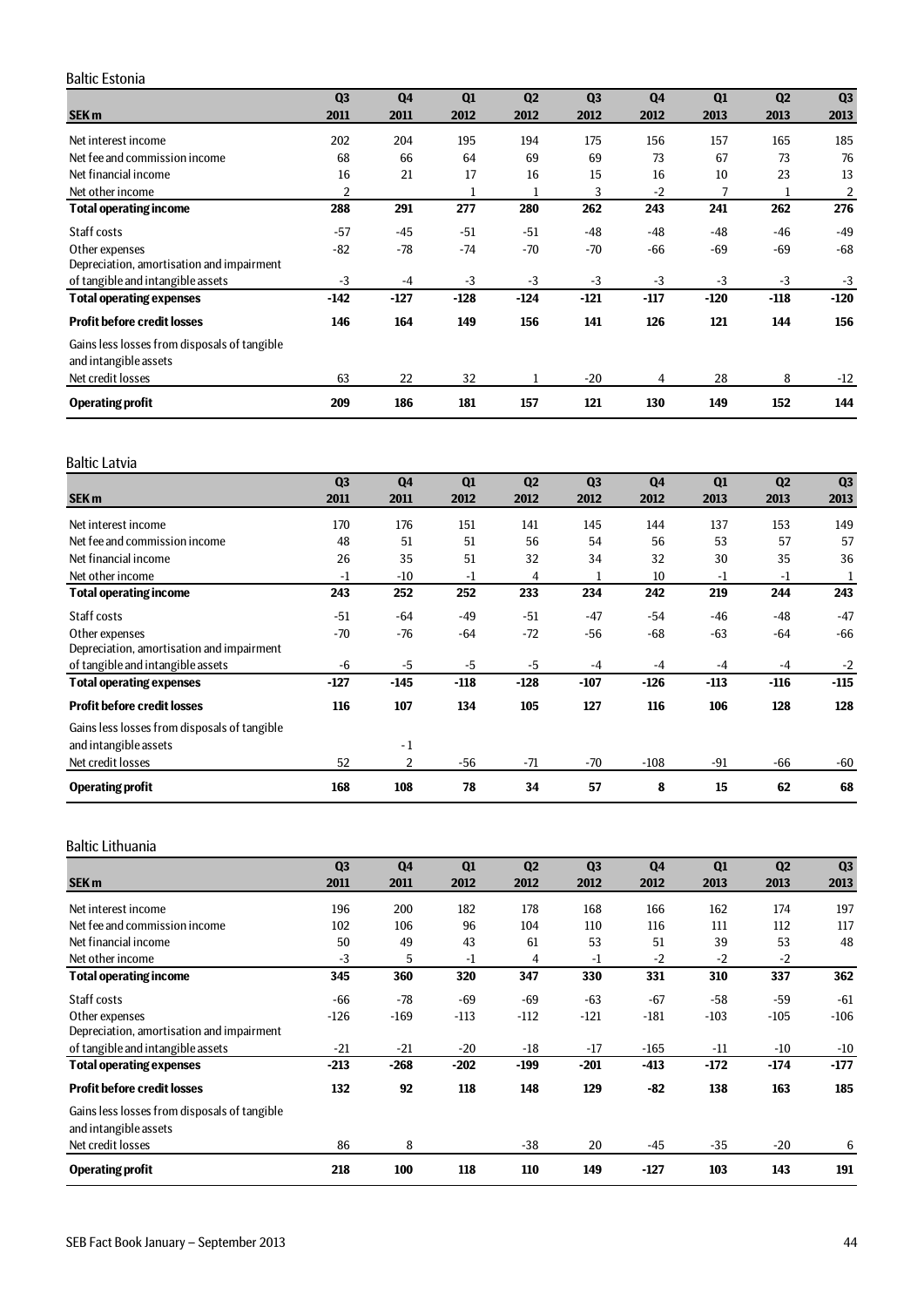<span id="page-44-0"></span>Baltic real estate holding companies

|                             | Q3    | Q4    | Q1    | Q2    | Q3    | Q4    | Q <sub>1</sub> | Q <sub>2</sub> | Q <sub>3</sub> |
|-----------------------------|-------|-------|-------|-------|-------|-------|----------------|----------------|----------------|
| <b>SEK m</b>                | 2011  | 2011  | 2012  | 2012  | 2012  | 2012  | 2013           | 2013           | 2013           |
| Total operating income      | -8    | $-13$ | -13   | $-12$ | $-12$ | $-14$ | $-12$          | -15            | $-15$          |
| Total operating expenses    | -9    | $-12$ | $-11$ | $-12$ | $-15$ | -18   | $-13$          | -11            | $-11$          |
| Profit before credit losses | $-17$ | $-25$ | -24   | -24   | $-27$ | $-32$ | $-25$          | $-26$          | $-26$          |
| <b>Operating profit</b>     | $-16$ | $-23$ | $-23$ | $-22$ | $-22$ | -31   | $-15$          | $-15$          | -11            |

### <span id="page-44-1"></span>Business volume development by area

SEK bn Q3 2013 (change vs. Q3 2012 in local currency)

|           | <b>Mortgages</b> |         | <b>Other lending</b> | <b>Deposits</b> |    |         |
|-----------|------------------|---------|----------------------|-----------------|----|---------|
| Estonia   | 13               | (2%)    | 20                   | (10%)           | 24 | (6%)    |
| Latvia    |                  | $(-5%)$ | 20                   | (4%)            | 16 | (22%)   |
| Lithuania | 16               | $(-3%)$ | 27                   | (2%)            | 31 | $(0\%)$ |

### <span id="page-44-2"></span>Deposit breakdown, per cent of total deposits

30 Sep 2013



### <span id="page-44-3"></span>Deposit market shares

#### Per cent, Q1 2010 – Q3 2013 \* Latvia 0% 10% 20% 30% Q1 Q2 Q3 Q4 Q1 Q2 Q3 Q4 Q1 Q2 Q3 Q4 Q1 Q2 Q3 -10 -11 -12 -13 Lithuania 0% 10% 20% 30% Q1 Q2 Q3Q4 Q1 Q2 Q3Q4 Q1 Q2Q3Q4 Q1 Q2Q3 -10 -11 -12 -13 Estonia 0% 10% 20% 30% Q1 Q2 Q3 Q4 Q1 Q2 Q3 Q4 Q1 Q2 Q3 Q4 Q1 Q2 Q3 -10 -11 -12 -13 \* Q3 2013 Figures are August 2013

*Source: Estonian Financial Supervision Authority, Association of Latvian Commercial Banks, Association of Lithuanian Banks, SEB Group*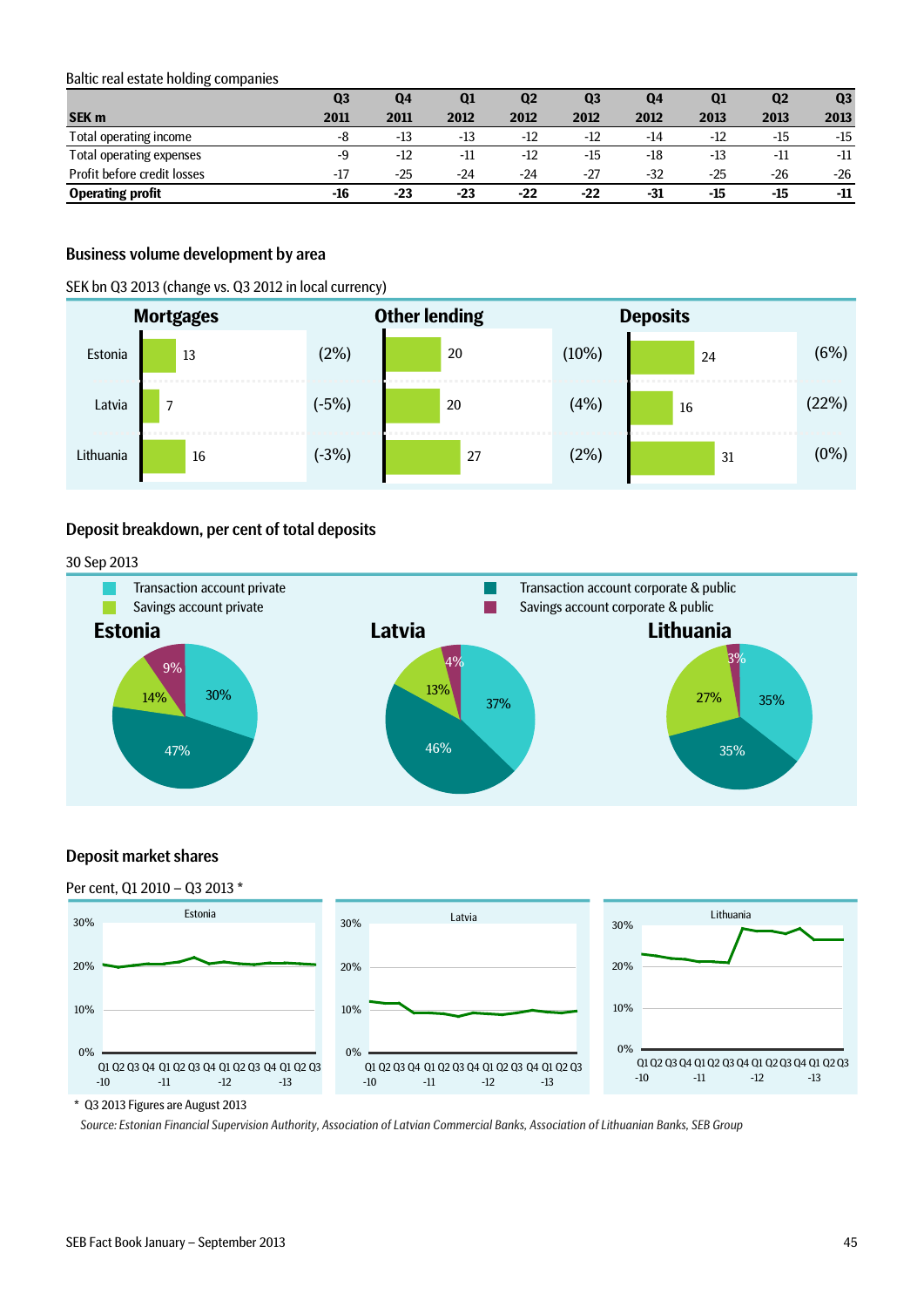## <span id="page-45-0"></span>Baltic lending market shares



\* Competitors' Q3 2013 volumes not available at time of publication and SEB Q3 2013 Figures are August 2013 *Source: Estonian Financial Supervision Authority, Association of Latvian Commercial Banks, Association of Lithuanian Banks, SEB Group*

### <span id="page-45-1"></span>Loan portfolio

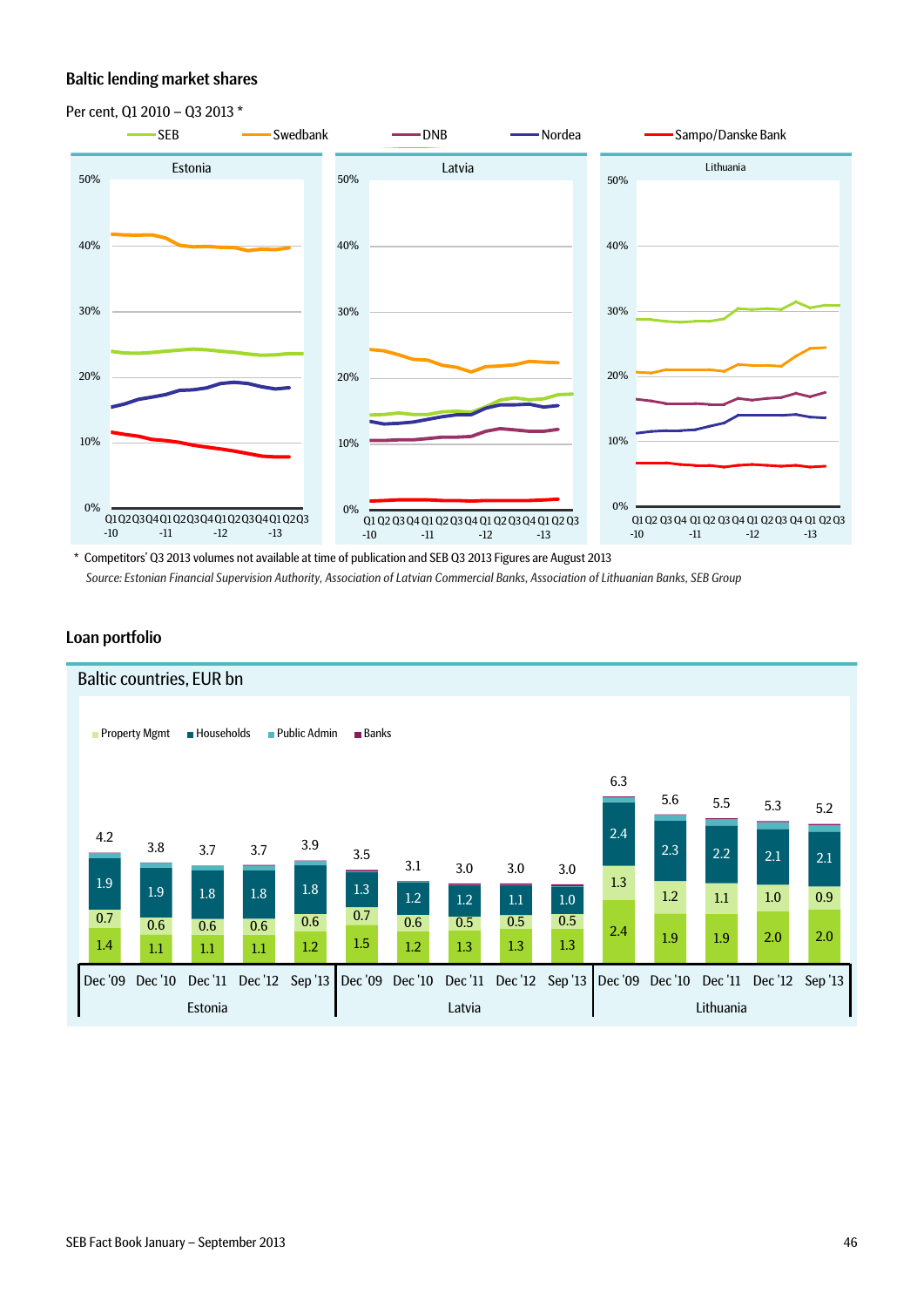## <span id="page-46-0"></span>Volumes

### <span id="page-46-1"></span>Baltic Estonia, EUR







<span id="page-46-2"></span>Baltic Latvia, LVL



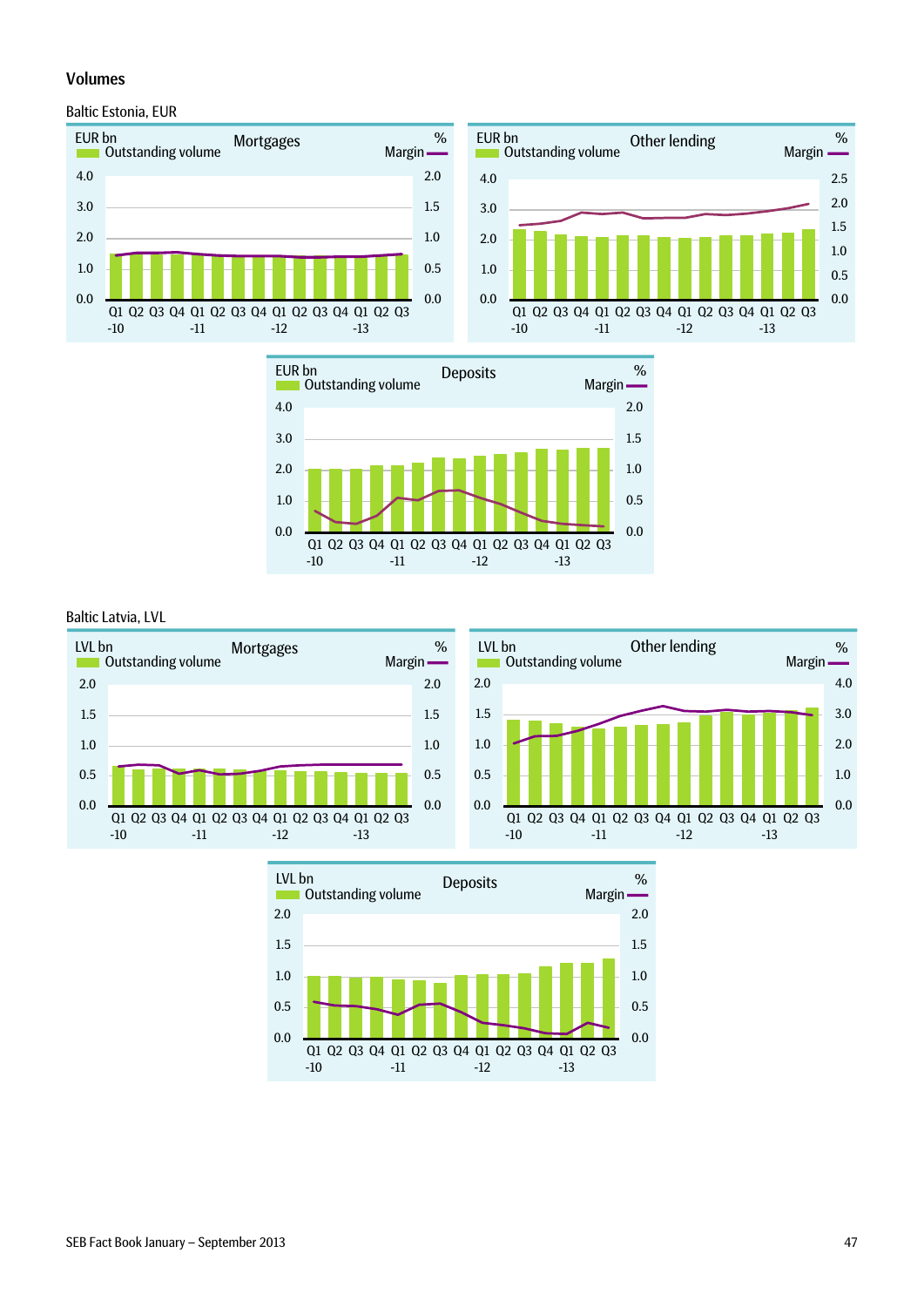<span id="page-47-0"></span>Baltic Lithuania, LTL







### <span id="page-47-1"></span>Baltic real estate holding companies

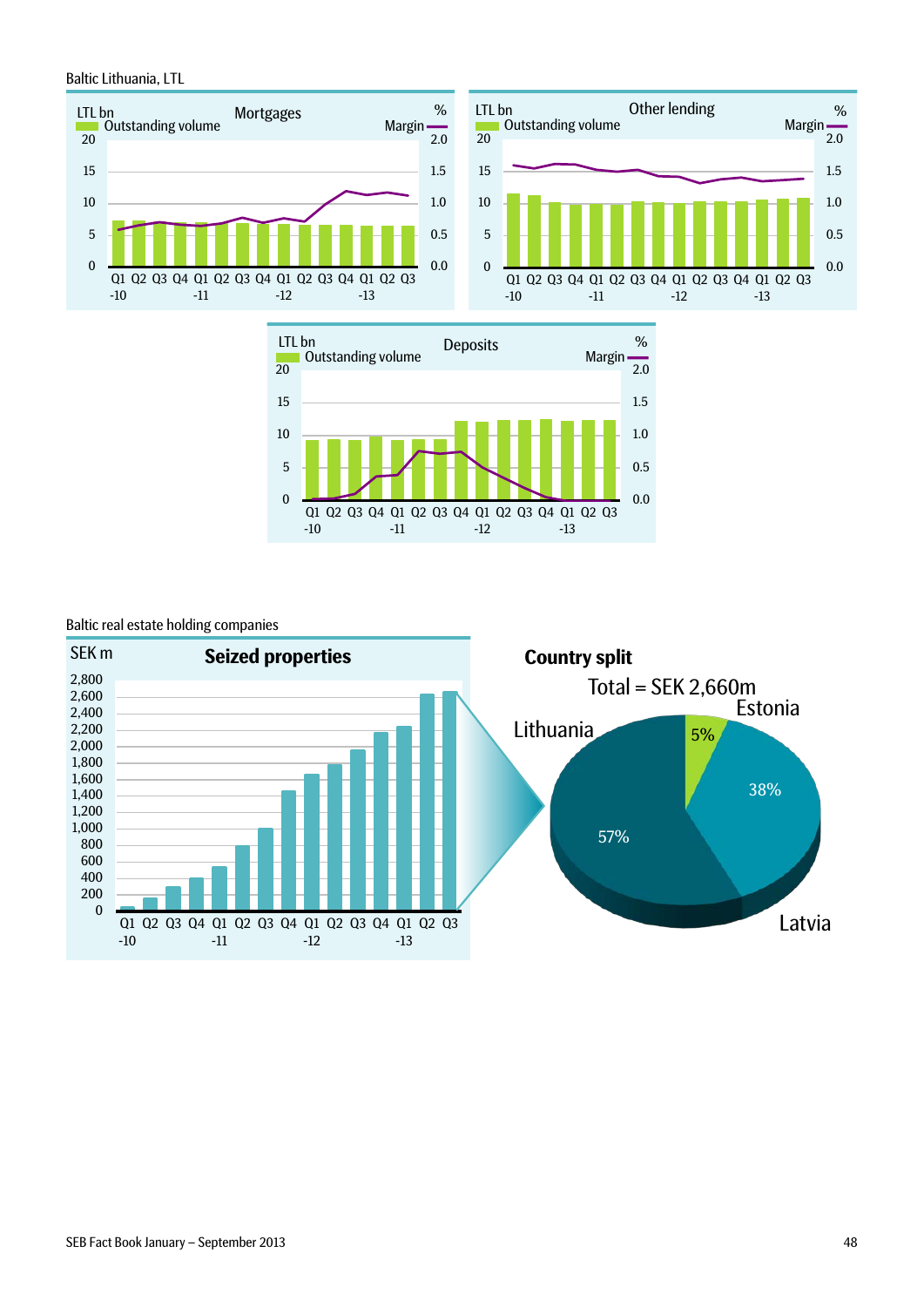# <span id="page-48-0"></span>SEB Group by geography

Sweden

|                                                                       | Q <sub>3</sub> | Q <sub>4</sub>  | Q1              | Q2              | Q <sub>3</sub> | Q <sub>4</sub> | Q1              | Q2             | Q3            |
|-----------------------------------------------------------------------|----------------|-----------------|-----------------|-----------------|----------------|----------------|-----------------|----------------|---------------|
| SEK <sub>m</sub>                                                      | 2011           | 2011            | 2012            | 2012            | 2012           | 2012           | 2013            | 2013           | 2013          |
| Total operating income                                                | 5,352          | 5,414           | 5,415           | 5,581           | 5,607          | 5,636          | 5,592           | 6,505          | 6,222         |
| Total operating expenses                                              | $-3,604$       | $-3,937$        | $-3,616$        | $-3,629$        | $-3,528$       | $-4,279$       | $-3,687$        | $-3,624$       | $-3,535$      |
| <b>Profit before credit losses</b>                                    | 1,748          | 1,477           | 1,799           | 1,952           | 2,079          | 1,357          | 1,905           | 2,881          | 2,687         |
| Gains less losses on disposals of tangible                            |                |                 |                 |                 |                |                |                 |                |               |
| and intangible assets                                                 |                |                 |                 |                 |                |                |                 |                |               |
| Net credit losses                                                     |                |                 |                 |                 | -3             |                |                 |                |               |
| <b>Operating profit</b>                                               | $-94$<br>1,654 | $-218$<br>1,259 | $-108$<br>1,691 | $-124$<br>1,828 | $-53$          | $-122$         | $-121$<br>1,784 | -145<br>2,736  | -68           |
|                                                                       |                |                 |                 |                 | 2,023          | 1,235          |                 |                | 2,619         |
|                                                                       |                |                 |                 |                 |                |                |                 |                |               |
| Norway                                                                |                |                 |                 |                 |                |                |                 |                |               |
|                                                                       | Q <sub>3</sub> | Q <sub>4</sub>  | Q1              | Q2              | Q <sub>3</sub> | Q <sub>4</sub> | Q1              | Q2             | Q3            |
| SEK <sub>m</sub>                                                      | 2011           | 2011            | 2012            | 2012            | 2012           | 2012           | 2013            | 2013           | 2013          |
| Total operating income                                                | 640            | 812             | 861             | 862             | 741            | 808            | 749             | 781            | 820           |
| Total operating expenses                                              | $-281$         | $-318$          | $-351$          | $-348$          | $-329$         | -311           | $-251$          | $-355$         | $-289$        |
| <b>Profit before credit losses</b>                                    | 359            | 494             | 510             | 514             | 412            | 497            | 498             | 426            | 531           |
| Gains less losses on disposals of tangible                            |                |                 |                 |                 |                |                |                 |                |               |
| and intangible assets                                                 |                |                 |                 |                 |                |                |                 |                |               |
| Net credit losses                                                     | $-13$          | $-26$           | -47             | 26              | -41            | 31             | -4              | $-22$          | -31           |
| <b>Operating profit</b>                                               | 346            | 468             | 463             | 540             | 371            | 528            | 494             | 404            | 500           |
|                                                                       |                |                 |                 |                 |                |                |                 |                |               |
| <b>Denmark</b>                                                        |                |                 |                 |                 |                |                |                 |                |               |
|                                                                       | Q <sub>3</sub> | Q <sub>4</sub>  | Q1              | Q2              | Q <sub>3</sub> | Q <sub>4</sub> | Q1              | Q2             | Q3            |
| <b>SEK m</b>                                                          | 2011           | 2011            | 2012            | 2012            | 2012           | 2012           | 2013            | 2013           |               |
|                                                                       | 723            | 772             | 749             | 809             | 697            | 791            | 789             | 658            | 2013<br>754   |
| Total operating income                                                | $-357$         | $-367$          | $-360$          | $-374$          | $-334$         | $-319$         | $-328$          | $-328$         |               |
| Total operating expenses<br><b>Profit before credit losses</b>        |                |                 |                 |                 |                |                |                 |                | $-319$<br>435 |
|                                                                       | 366            | 405             | 389             | 435             | 363            | 472            | 461             | 330            |               |
| Gains less losses on disposals of tangible                            |                |                 |                 |                 |                |                |                 |                |               |
| and intangible assets                                                 |                | 1               |                 |                 |                |                |                 |                |               |
| Net credit losses                                                     | $-26$          | $-12$           | $-19$           | $-12$           | $-12$          | $-17$          | $-19$           | $-13$          | $-13$<br>422  |
| <b>Operating profit</b>                                               | 340            | 394             | 370             | 423             | 351            | 455            | 442             | 317            |               |
|                                                                       |                |                 |                 |                 |                |                |                 |                |               |
| Finland                                                               |                |                 |                 |                 |                |                |                 |                |               |
|                                                                       | Q <sub>3</sub> | Q <sub>4</sub>  | Q1              | Q2              | Q <sub>3</sub> | Q <sub>4</sub> | Q1              | Q <sub>2</sub> | Q3            |
| <b>SEK m</b>                                                          | 2011           | 2011            | 2012            | 2012            | 2012           | 2012           | 2013            | 2013           | 2013          |
| Total operating income                                                | 330            | 366             | 347             | 398             | 327            | 349            | 371             | 396            | 402           |
| <b>Total operating expenses</b>                                       | $-144$         | $-168$          | $-145$          | $-182$          | $-145$         | $-153$         | -147            | $-161$         | $-140$        |
| <b>Profit before credit losses</b>                                    | 186            | 198             | 202             | 216             | 182            | 196            | 224             | 235            | 262           |
| Gains less losses on disposals of tangible                            |                |                 |                 |                 |                |                |                 |                |               |
| and intangible assets                                                 |                |                 |                 |                 |                |                |                 |                | $\mathbf{1}$  |
| Net credit losses                                                     | $-2$           | 2               | $-1$            | $-1$            | $-2$           | $-3$           | $-2$            | $-3$           | $-1$          |
| <b>Operating profit</b>                                               | 184            | 200             | 201             | 215             | 180            | 193            | 222             | 232            | 262           |
|                                                                       |                |                 |                 |                 |                |                |                 |                |               |
| Germany*                                                              |                |                 |                 |                 |                |                |                 |                |               |
|                                                                       | Q <sub>3</sub> | Q <sub>4</sub>  | Q1              | Q2              | Q <sub>3</sub> | Q <sub>4</sub> | Q1              | Q2             |               |
|                                                                       |                |                 |                 |                 |                |                |                 |                | Q3            |
| SEK <sub>m</sub><br>Total operating income                            | 2011<br>786    | 2011<br>859     | 2012<br>751     | 2012<br>799     | 2012<br>687    | 2012<br>638    | 2013<br>653     | 2013<br>905    | 2013<br>611   |
|                                                                       |                |                 |                 |                 |                |                |                 |                |               |
| <b>Total operating expenses</b><br><b>Profit before credit losses</b> | $-517$         | $-429$          | $-465$          | $-407$          | $-483$         | $-397$         | $-425$          | $-411$<br>494  | $-439$<br>172 |
|                                                                       | 269            | 430             | 286             | 392             | 204            | 241            | 228             |                |               |
| Gains less losses on disposals of tangible                            |                |                 |                 |                 |                |                |                 |                |               |
| and intangible assets                                                 |                | $-1$            |                 |                 |                |                |                 |                |               |
| Net credit losses                                                     | $-18$          | $-12$           | 1               | $-33$           | 5              | $-22$          | -6              | 9              | -69           |
| <b>Operating profit</b>                                               | 251            | 417             | 287             | 359             | 209            | 219            | 222             | 503            | 103           |

\*Excluding centralised Treasury operations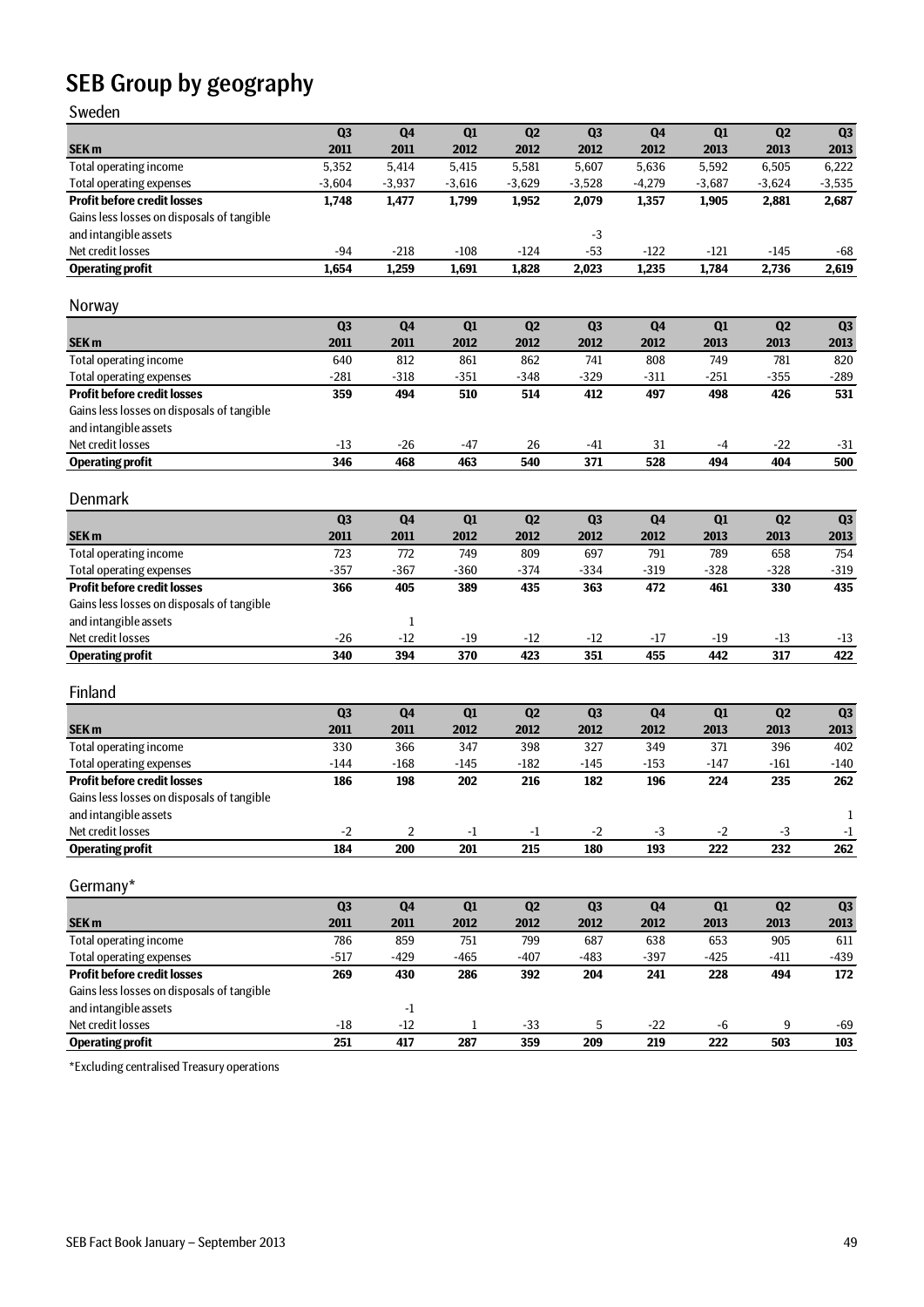### Estonia

|                                            | Q <sub>3</sub> | Q <sub>4</sub> | Q1     | Q <sub>2</sub> | Q <sub>3</sub> | Q4     | Q1     | Q <sub>2</sub> | Q <sub>3</sub> |
|--------------------------------------------|----------------|----------------|--------|----------------|----------------|--------|--------|----------------|----------------|
| <b>SEK m</b>                               | 2011           | 2011           | 2012   | 2012           | 2012           | 2012   | 2013   | 2013           | 2013           |
| Total operating income                     | 301            | 329            | 310    | 302            | 293            | 258    | 271    | 277            | 299            |
| Total operating expenses                   | $-147$         | $-147$         | $-138$ | $-139$         | $-128$         | $-141$ | $-129$ | $-126$         | $-132$         |
| <b>Profit before credit losses</b>         | 154            | 182            | 172    | 163            | 165            | 117    | 142    | 151            | 167            |
| Gains less losses on disposals of tangible |                |                |        |                |                |        |        |                |                |
| and intangible assets                      |                |                |        |                |                |        |        |                |                |
| Net credit losses                          | 63             | 22             | 32     |                | -20            |        | 28     | 8              | $-12$          |
| <b>Operating profit</b>                    | 218            | 204            | 204    | 165            | 146            | 121    | 170    | 160            | 156            |

### Latvia

|                                            | Q <sub>3</sub> | Q4     | Q1     | Q <sub>2</sub> | Q <sub>3</sub> | Q4     | Q1     | Q <sub>2</sub> | Q <sub>3</sub> |
|--------------------------------------------|----------------|--------|--------|----------------|----------------|--------|--------|----------------|----------------|
| <b>SEK m</b>                               | 2011           | 2011   | 2012   | 2012           | 2012           | 2012   | 2013   | 2013           | 2013           |
| Total operating income                     | 245            | 265    | 272    | 236            | 260            | 260    | 232    | 240            | 253            |
| Total operating expenses                   | $-132$         | $-169$ | $-132$ | $-134$         | $-120$         | $-143$ | $-121$ | $-123$         | $-116$         |
| <b>Profit before credit losses</b>         | 113            | 96     | 140    | 102            | 140            | 117    | 111    | 117            | 137            |
| Gains less losses on disposals of tangible |                |        |        |                |                |        |        |                |                |
| and intangible assets                      |                |        |        |                |                |        | 9      |                | 10             |
| Net credit losses                          | 52             |        | -56    | $-71$          | $-69$          | $-108$ | $-91$  | $-66$          | $-60$          |
| <b>Operating profit</b>                    | 166            | 98     | 84     | 31             | 73             | 11     | 29     | 58             | 87             |

### Lithuania

|                                            | Q <sub>3</sub> | Q <sub>4</sub> | Q1     | Q <sub>2</sub> | Q <sub>3</sub> | Q4     | Q1     | Q <sub>2</sub> | Q <sub>3</sub> |
|--------------------------------------------|----------------|----------------|--------|----------------|----------------|--------|--------|----------------|----------------|
| <b>SEK m</b>                               | 2011           | 2011           | 2012   | 2012           | 2012           | 2012   | 2013   | 2013           | 2013           |
| Total operating income                     | 372            | 388            | 340    | 372            | 347            | 351    | 326    | 352            | 381            |
| Total operating expenses                   | $-224$         | $-288$         | $-216$ | $-217$         | $-207$         | $-441$ | $-179$ | $-183$         | -191           |
| <b>Profit before credit losses</b>         | 148            | 100            | 124    | 155            | 140            | -90    | 147    | 169            | 190            |
| Gains less losses on disposals of tangible |                |                |        |                |                |        |        |                |                |
| and intangible assets                      |                | $-1$           |        |                |                |        |        |                | $\overline{4}$ |
| Net credit losses                          | 86             | 8              |        | $-39$          | 20             | $-45$  | $-35$  | -20            | 6              |
| <b>Operating profit</b>                    | 235            | 107            | 125    | 118            | 161            | $-135$ | 114    | 151            | 200            |

## Other countries and eliminations

|                                            | Q <sub>3</sub> | Q <sub>4</sub> | Q1     | Q <sub>2</sub> | Q <sub>3</sub> | Q4     | Q1     | Q <sub>2</sub> | Q <sub>3</sub> |
|--------------------------------------------|----------------|----------------|--------|----------------|----------------|--------|--------|----------------|----------------|
| <b>SEK m</b>                               | 2011           | 2011           | 2012   | 2012           | 2012           | 2012   | 2013   | 2013           | 2013           |
| Total operating income                     | 458            | 129            | 544    | 557            | 722            | 546    | 568    | 534            | 582            |
| Total operating expenses                   | $-228$         | $-209$         | $-312$ | $-324$         | $-365$         | $-340$ | $-321$ | $-274$         | $-292$         |
| <b>Profit before credit losses</b>         | 230            | -80            | 232    | 233            | 357            | 206    | 247    | 260            | 290            |
| Gains less losses on disposals of tangible |                |                |        |                |                |        |        |                |                |
| and intangible assets                      | ÷1             |                |        | $-7$           |                | -1     | $-1$   |                | $-2$           |
| Net credit losses                          | $-15$          | -6             | -8     | $-16$          | $-14$          |        | -6     | -39            | $-19$          |
| <b>Operating profit</b>                    | 214            | -86            | 225    | 210            | 343            | 212    | 240    | 222            | 269            |

# SEB Group Total

|                                            | Q <sub>3</sub> | Q <sub>4</sub> | Q1       | Q <sub>2</sub> | Q <sub>3</sub> | Q <sub>4</sub> | Q1       | Q <sub>2</sub> | Q <sub>3</sub> |
|--------------------------------------------|----------------|----------------|----------|----------------|----------------|----------------|----------|----------------|----------------|
| <b>SEK m</b>                               | 2011           | 2011           | 2012     | 2012           | 2012           | 2012           | 2013     | 2013           | 2013           |
| Total operating income                     | 9.207          | 9.334          | 9.589    | 9.916          | 9,681          | 9.637          | 9.551    | 10.648         | 10,324         |
| Total operating expenses                   | $-5,634$       | $-6,032$       | $-5,735$ | $-5.754$       | $-5,639$       | $-6,524$       | $-5,588$ | $-5,585$       | $-5,453$       |
| <b>Profit before credit losses</b>         | 3.573          | 3.302          | 3.854    | 4,162          | 4,042          | 3,113          | 3.963    | 5,063          | 4,871          |
| Gains less losses on disposals of tangible |                |                |          |                |                |                |          |                |                |
| and intangible assets                      |                | - 1            |          | $-4$           |                |                | 10       | 11             | 14             |
| Net credit losses                          | 33             | $-240$         | $-206$   | $-269$         | $-186$         | $-276$         | $-256$   | $-291$         | $-267$         |
| <b>Operating profit</b>                    | 3.608          | 3.061          | 3.650    | 3,889          | 3.857          | 2.839          | 3.717    | 4.783          | 4,618          |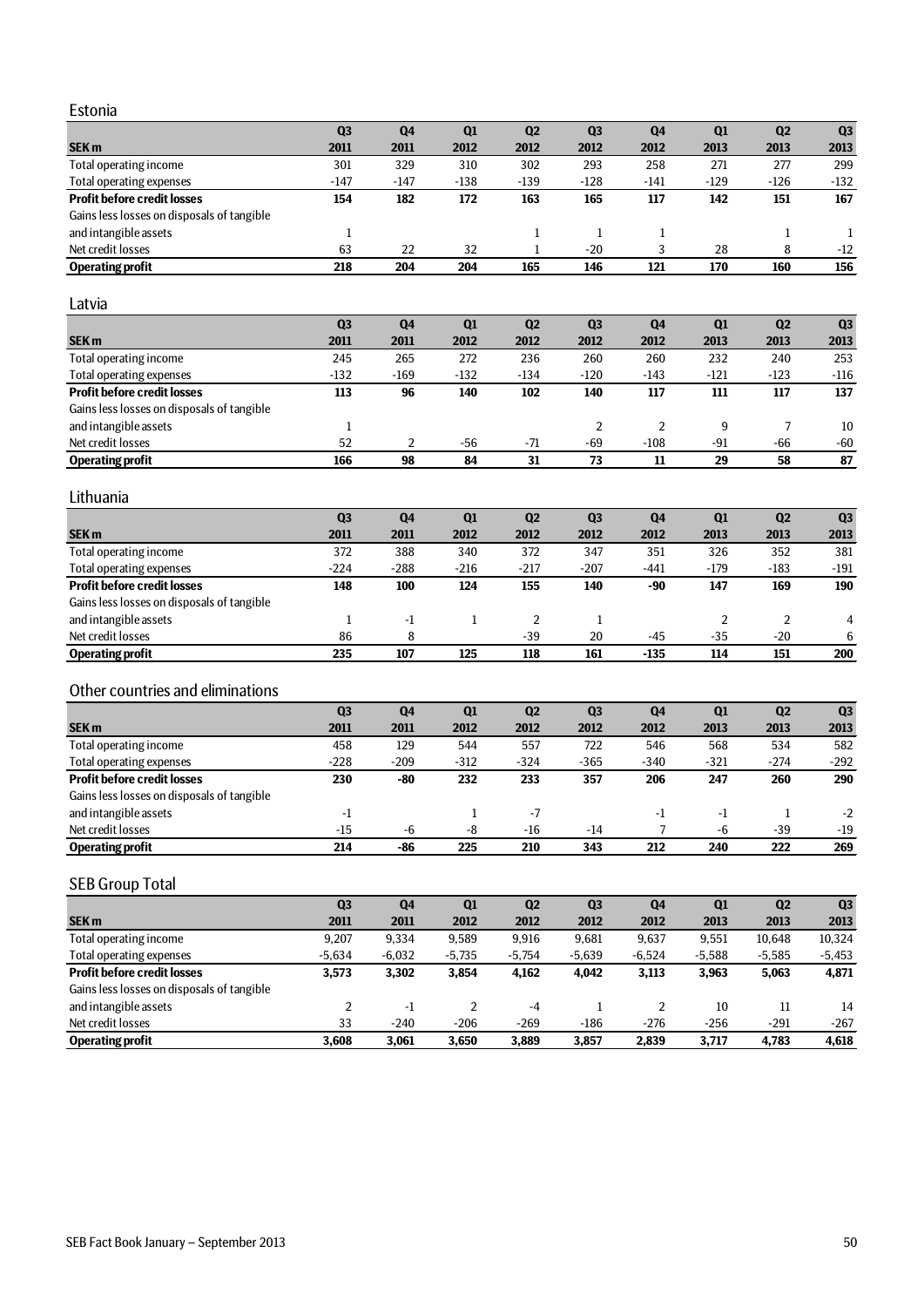# <span id="page-50-0"></span>Macro

## <span id="page-50-1"></span>Nordic countries





*Source: Macrobond Source: Macrobond*







Export, current prices, year-on-year % change Key interest rates, %



*Source: Macrobond Source: Macrobond*

### General government public debt, % of GDP General government balance, % of GDP







*Source: Macrobond Source: Macrobond*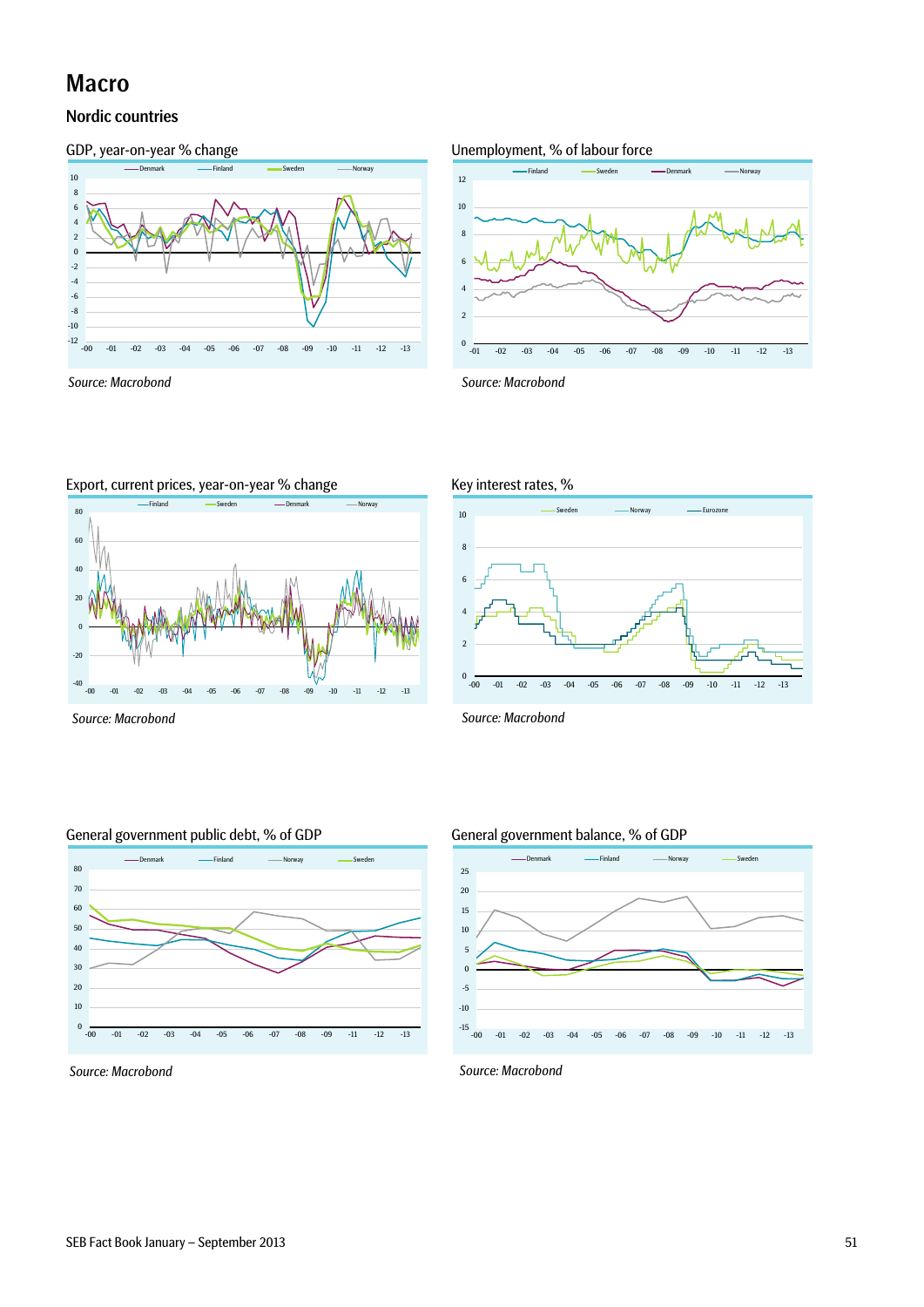### <span id="page-51-0"></span>Baltic countries

### Baltic GDP, year-on-year % change Unemployment, % of labour force





## 60 70 80 90 100 110 120 130 -00 -01 -02 -03 -04 -05 -06 -07 -08 -09 -10 -11 -12 -13 <u>– Estonia Latvia Latvia Lithuania</u>

*Source: Macrobond Source: Macrobond*







### Retail sales, year-on year % change Export, year-on-year % change, current prices



### EUs sentiment indicator, Index (100 = historical average) Inflation, year-on-year % change



### General government balance, per cent of GDP General government public debt, per cent of GDP



*Source: Macrobond Source: Macrobond*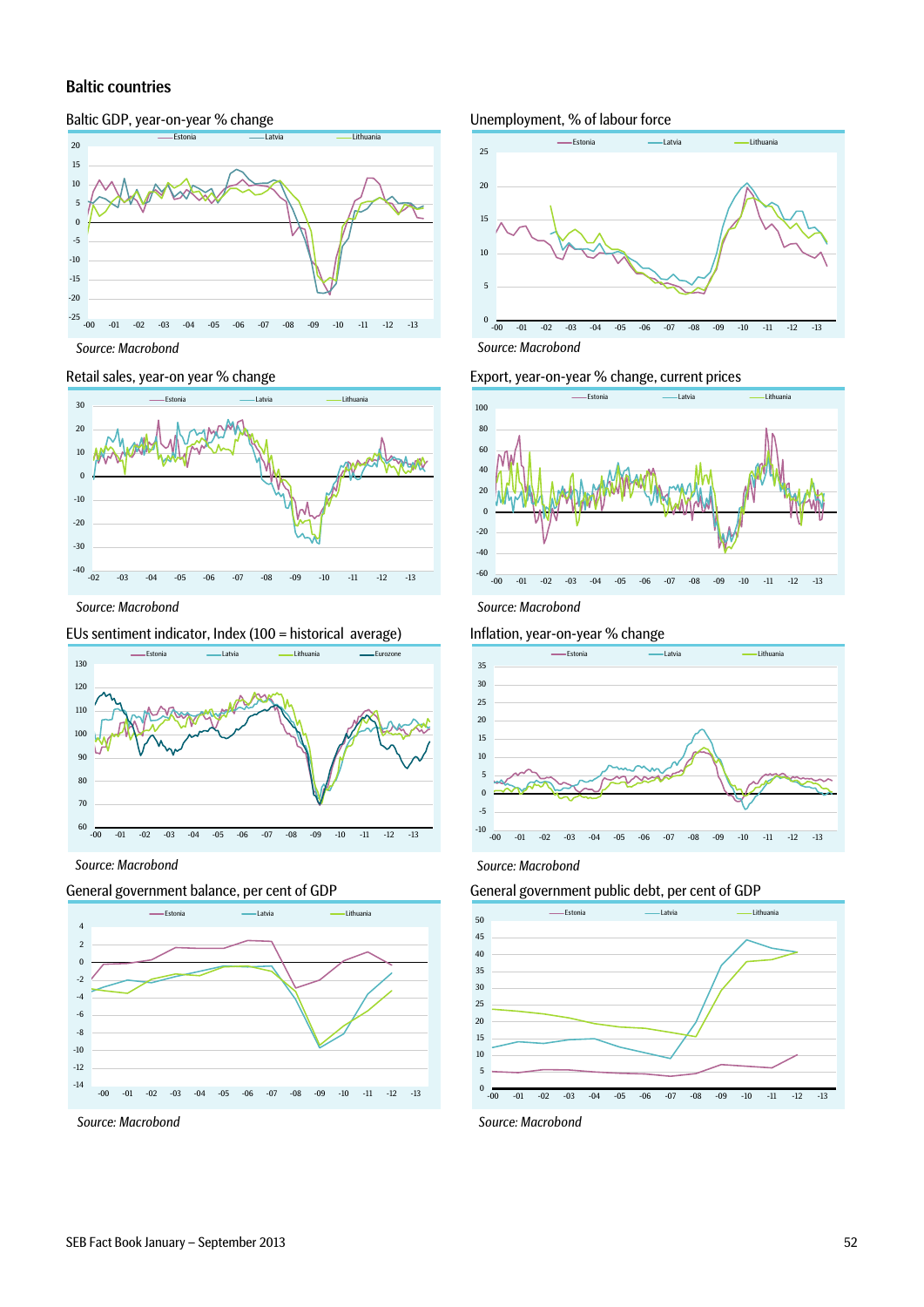## <span id="page-52-0"></span>Swedish housing market



*Source: Macrobond Source: Macrobond*

### Number of housing starts compared to population, % Mortgage lending rates, %



*Source: Macrobond Source: Macrobond*

### Household debt, % of disposable income Household savings ratio



*Source: Macrobond*

### Household asset to debt ratio decomposition of the Labour market situation



*Sources: Statistics Sweden and the Riksbank Source: Statistics Sweden, SEB*

### House prices **Residential investments** Residential investments







*Source: OECD*

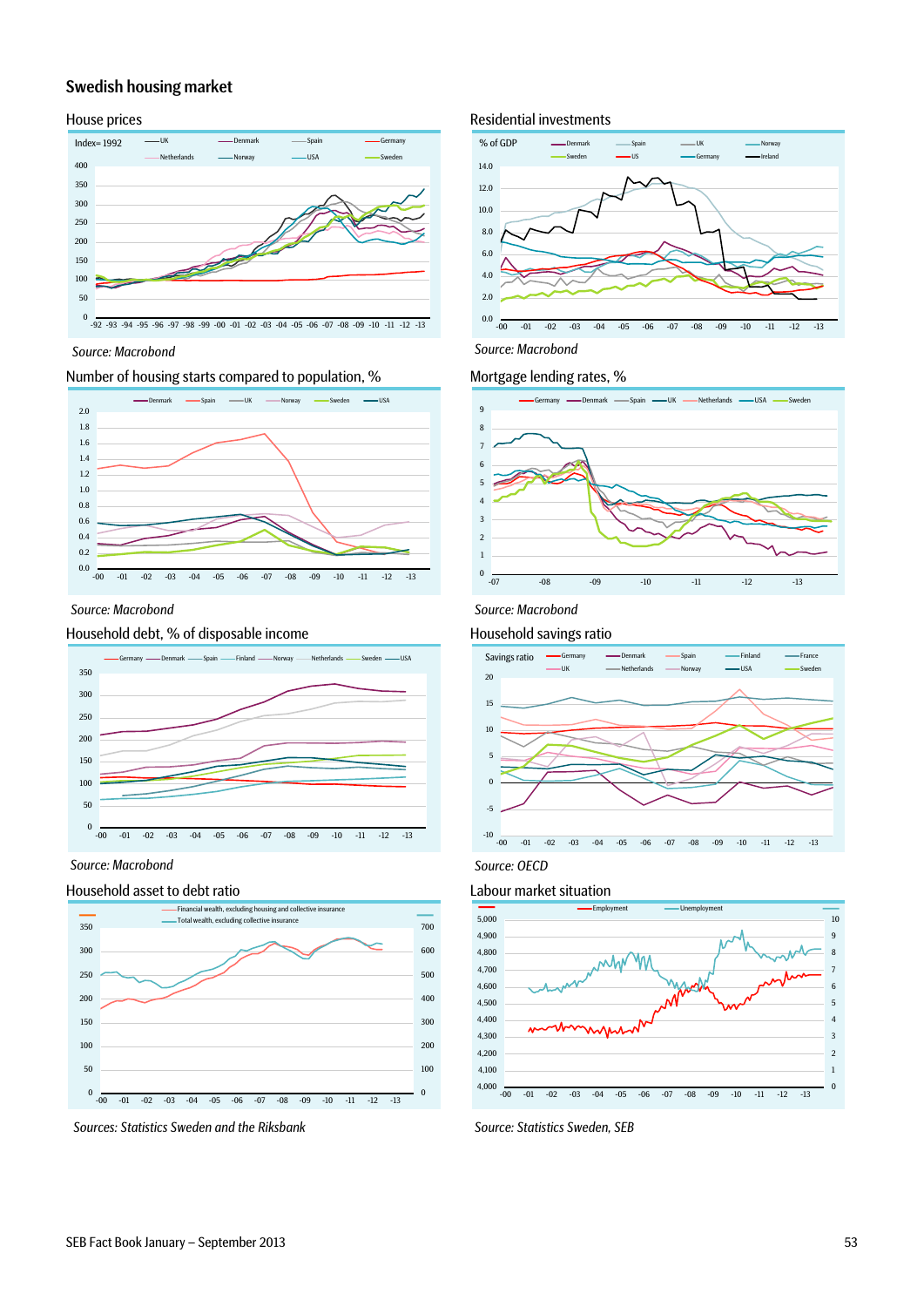# <span id="page-53-0"></span>Macro forecasts per country

|               |        | $GDP(\%)$ | Inflation $(\%)$ |       |      |                  |         |       |
|---------------|--------|-----------|------------------|-------|------|------------------|---------|-------|
|               | 2012   | 2013F     | 2014F            | 2015F | 2012 | 2013F            | 2014F   | 2015F |
| <b>Sweden</b> | 0.7    | 1.2       | 2.6              | 3.2   | 0.9  | 0.0              | $1.0\,$ | 2.0   |
| <b>Norway</b> | 3.1    | 1.1       | 2.7              | 2.3   | 0.7  | 2.0              | 1.8     | 2.3   |
| Finland*      | 0.8    | $-0.3$    | 1.3              | 1.6   | 3.2  | $2.2\phantom{0}$ | 1.9     | 1.8   |
| Denmark*      | $-0.4$ | 0.4       | 2.0              | 2.5   | 2.4  | 0.7              | 0.9     | 1.4   |
| Germany*      | 0.7    | 0.5       | 1.7              | 2.0   | 2.0  | 1.6              | 1.9     | 2.0   |
| Estonia*      | 3.9    | 1.3       | 2.6              | 2.9   | 3.9  | 3.2              | 2.7     | 2.6   |
| Latvia*       | 5.5    | 4.0       | 4.8              | 4.8   | 2.3  | 0.2              | 2.8     | 3.3   |
| Lithuania*    | 3.6    | 3.8       | 3.5              | 4.5   | 3.2  | 1.5              | 2.8     | 3.5   |
| Euro zone*    | $-0.6$ | $-0.5$    | 0.8              | 1.7   | 2.5  | 1.5              | 1.0     | 0.9   |

*Sources: National statistical agencies, SEB Economic Research October 2013*

*\* Harmonised consumer price index* 

 $\bar{\omega}$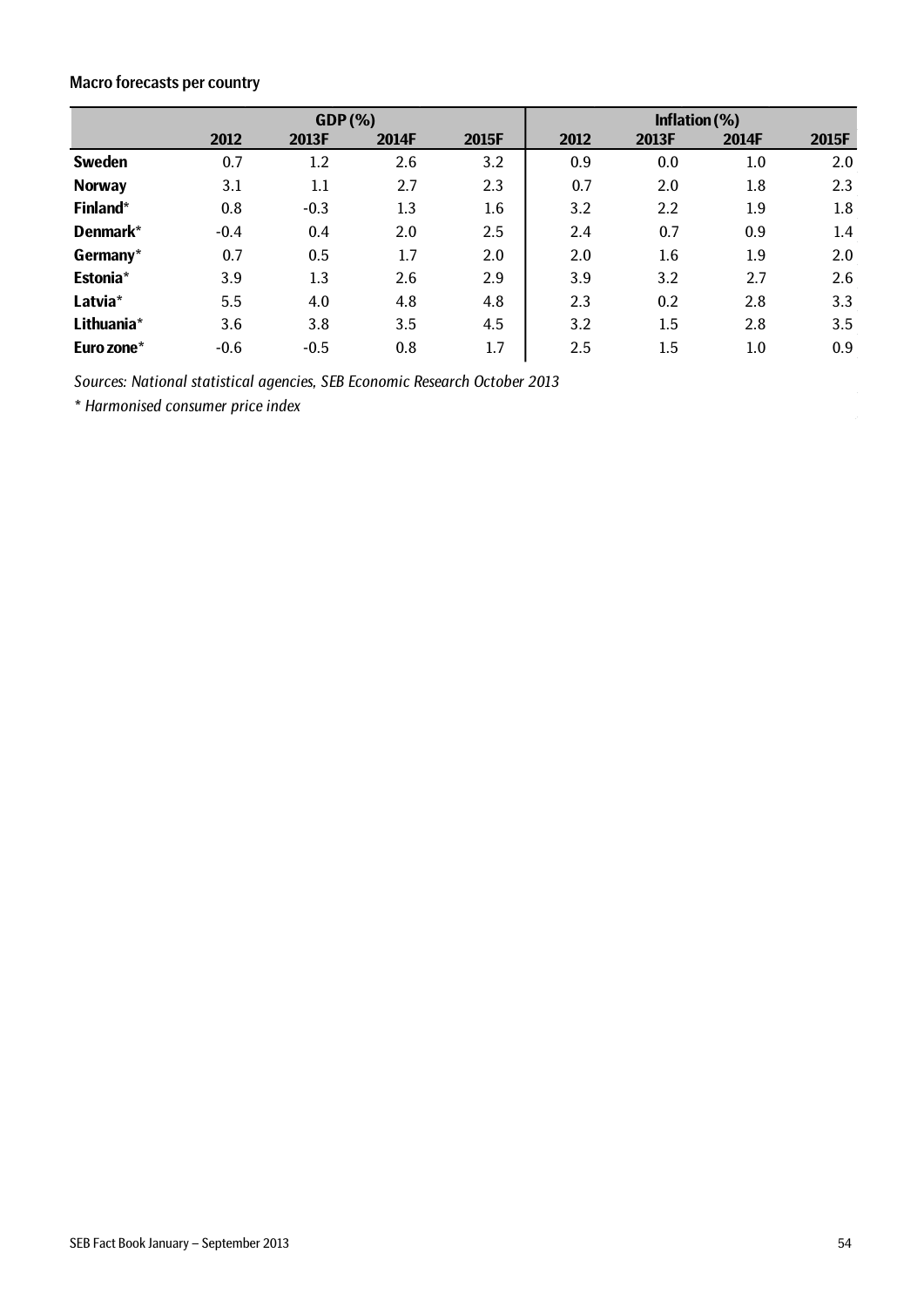# <span id="page-54-0"></span>IR contacts and Calendar



**Ulf Grunnesjö** Head of Investor Relations Phone: +46 8 763 8501 Mobile: +46 70 763 8501 Email: ulf.grunnesjo@seb.se



**Thomas Bengtson** Debt Investor Relations and Treasury Officer Phone: +46 8-763 8150 Mobile: +46 70-763 8150 Email: thomas.bengtson@seb.se



**Per Andersson** Investor Relations Officer Meeting requests and road shows Phone: +46 8 763 8171 Mobile: +46 70 667 7481 Email: per.andersson@seb.se



**Viveka Hirdman– Ryrberg** Head of Corporate Communications Phone: +46 8 763 8577 Mobile: +46 70 550 35 00 Email: viveka.hirdmanryrberg@seb.se



**Anna Helsén** Group Press Officer Phone: +46 8 763 9947 +46 70 698 48 58 Email: anna.helsen@seb.se

# Financial calendar 2014

| <b>Date</b>     | <b>Event</b>                            |
|-----------------|-----------------------------------------|
| 5 February 2014 | <b>Annual Accounts 2013</b>             |
| 4 March 2014    | Annual report 2013                      |
| 25 March 2014   | Annual general meeting                  |
| 25 April 2014   | Interim report January - March 2014     |
| 18 July 2014    | Interim report January - June 2014      |
| 16 October 2014 | Interim report January - September 2014 |
|                 |                                         |